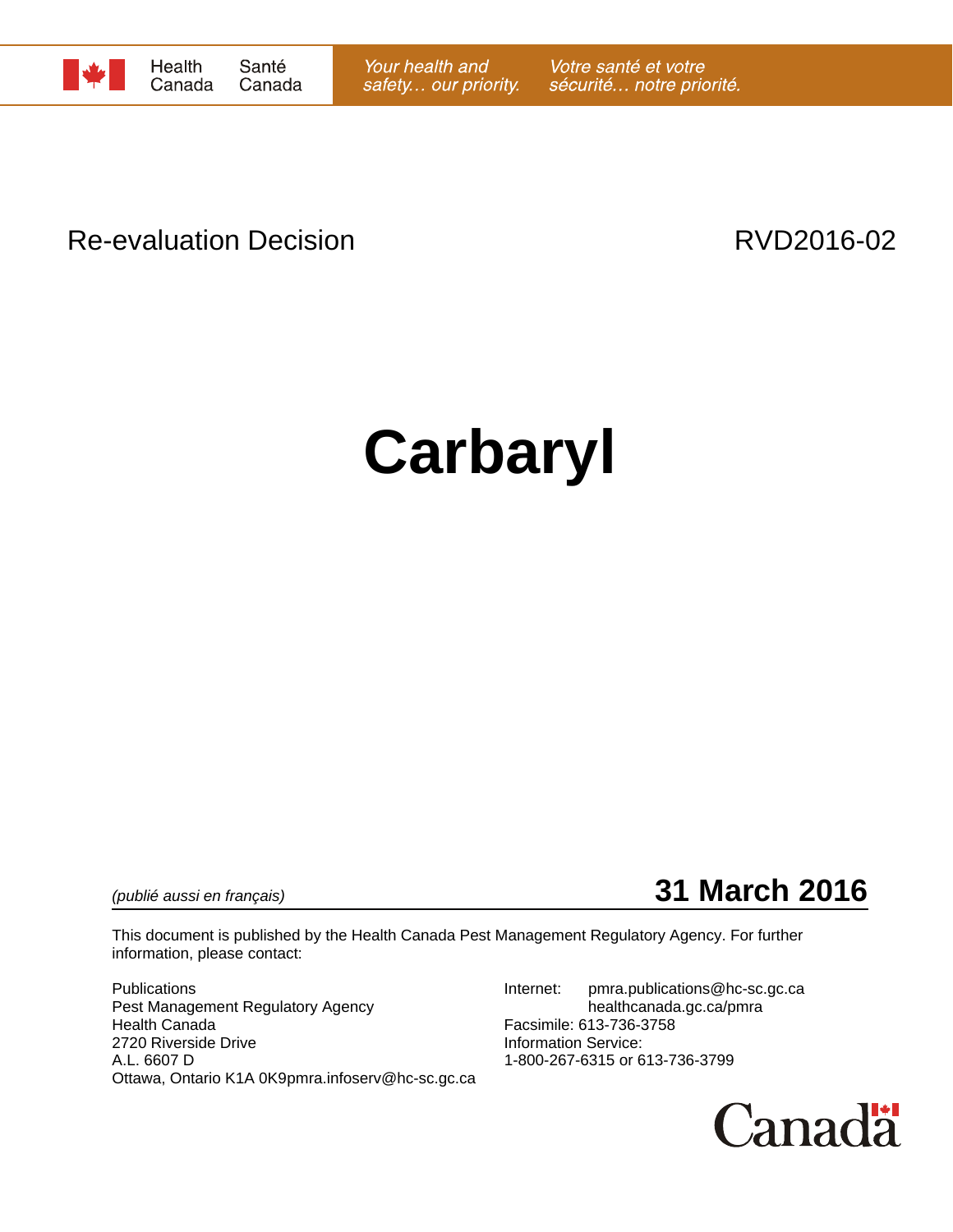ISSN: 1925-1017 (print) 1925-1025 (online)

Catalogue number: H113-28/2016-2E (print version) H113-28/2016-2E-PDF (PDF version)

#### **© Her Majesty the Queen in Right of Canada, represented by the Minister of Health Canada, 2016**

All rights reserved. No part of this information (publication or product) may be reproduced or transmitted in any form or by any means, electronic, mechanical, photocopying, recording or otherwise, or stored in a retrieval system, without prior written permission of the Minister of Public Works and Government Services Canada, Ottawa, Ontario K1A 0S5.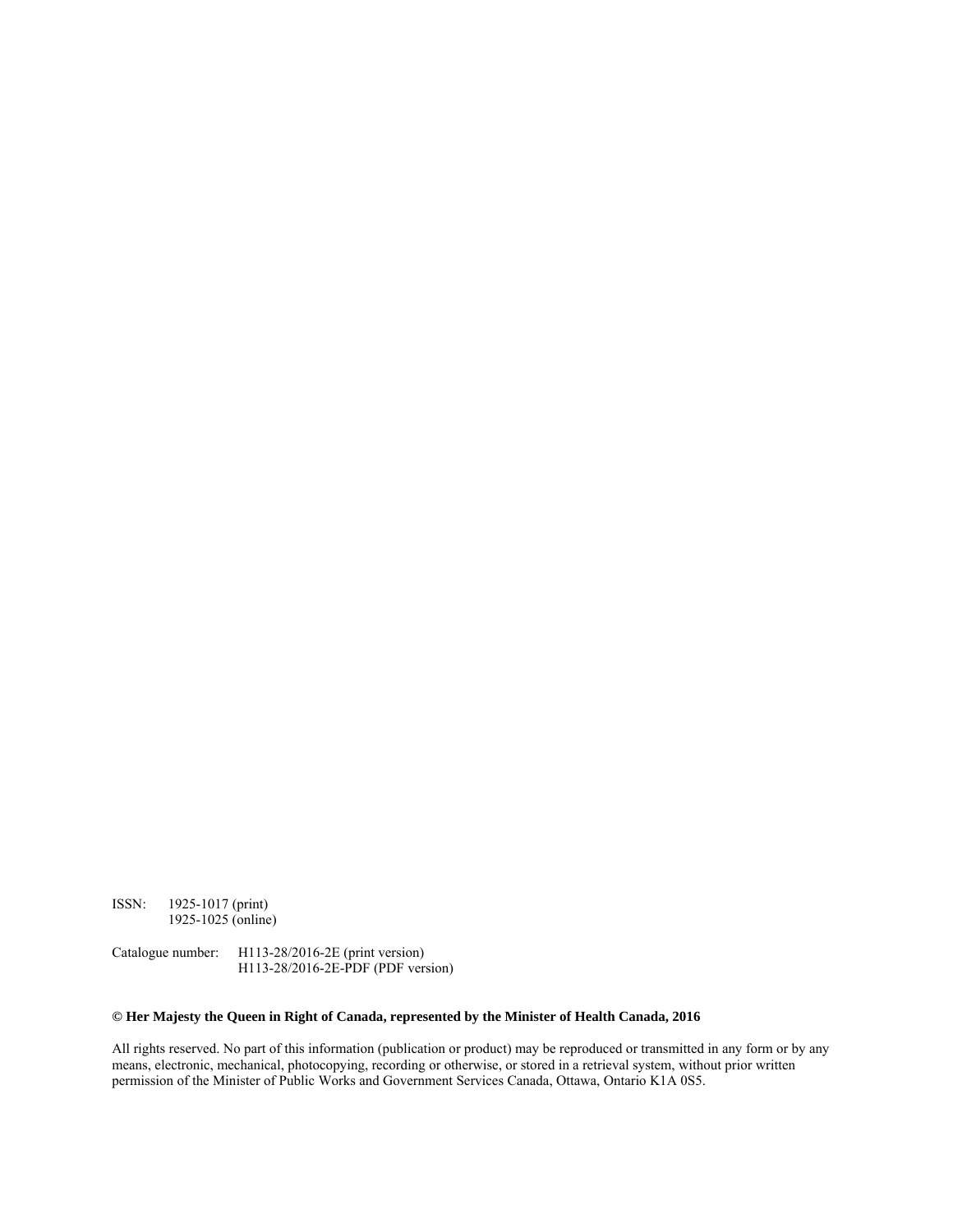# **Table of Contents**

|            | What Does Health Canada Consider When Making a Re-evaluation Decision? 4          |  |
|------------|-----------------------------------------------------------------------------------|--|
|            |                                                                                   |  |
|            |                                                                                   |  |
|            |                                                                                   |  |
|            |                                                                                   |  |
|            |                                                                                   |  |
|            | Organisation for Economic Co-operation and Development Status of Carbaryl 11      |  |
|            |                                                                                   |  |
|            |                                                                                   |  |
| Appendix I |                                                                                   |  |
| 1.0        |                                                                                   |  |
| 1.1        |                                                                                   |  |
| 1.1.1      |                                                                                   |  |
| 1.1.2      |                                                                                   |  |
| 1.1.3      | No Fetal Sensitivity to Brain Cholinesterase Effects in Sufficient and Available  |  |
| 1.2        |                                                                                   |  |
| 1.2.1      | Comments relating to the Human Health Risk Assessment for Agricultural Uses. 23   |  |
| 1.2.2      | Comments Relating to the Human Health Risk Assessment for Turf Use 28             |  |
| 1.2.3      | Comments Relating to the Human Health Risk Assessment for Apple Thinning 30       |  |
| 1.3        |                                                                                   |  |
| 2.0        |                                                                                   |  |
| 2.1        |                                                                                   |  |
| 2.2        |                                                                                   |  |
| 2.3        |                                                                                   |  |
| 2.4        |                                                                                   |  |
| 2.5        |                                                                                   |  |
| 3.0        |                                                                                   |  |
| 3.1        |                                                                                   |  |
| 3.2        |                                                                                   |  |
| 3.3        | Use of Carbaryl in the Ornamental Landscape Industry and in Forestry for the      |  |
|            |                                                                                   |  |
| 3.4        |                                                                                   |  |
| 3.5        |                                                                                   |  |
| 3.6        | Carbaryl use for the control of (striped) cucumber beetle and climbing cutworms   |  |
|            |                                                                                   |  |
| 3.7        | Carbaryl use on cole crops (broccoli, Brussels sprouts, cabbage, cauliflower, and |  |
|            |                                                                                   |  |
| 3.8        | Carbaryl Use in Residential Areas and the Impact on Agriculture from the Rural    |  |
|            |                                                                                   |  |
| 3.9        |                                                                                   |  |
| 3.10       |                                                                                   |  |
|            |                                                                                   |  |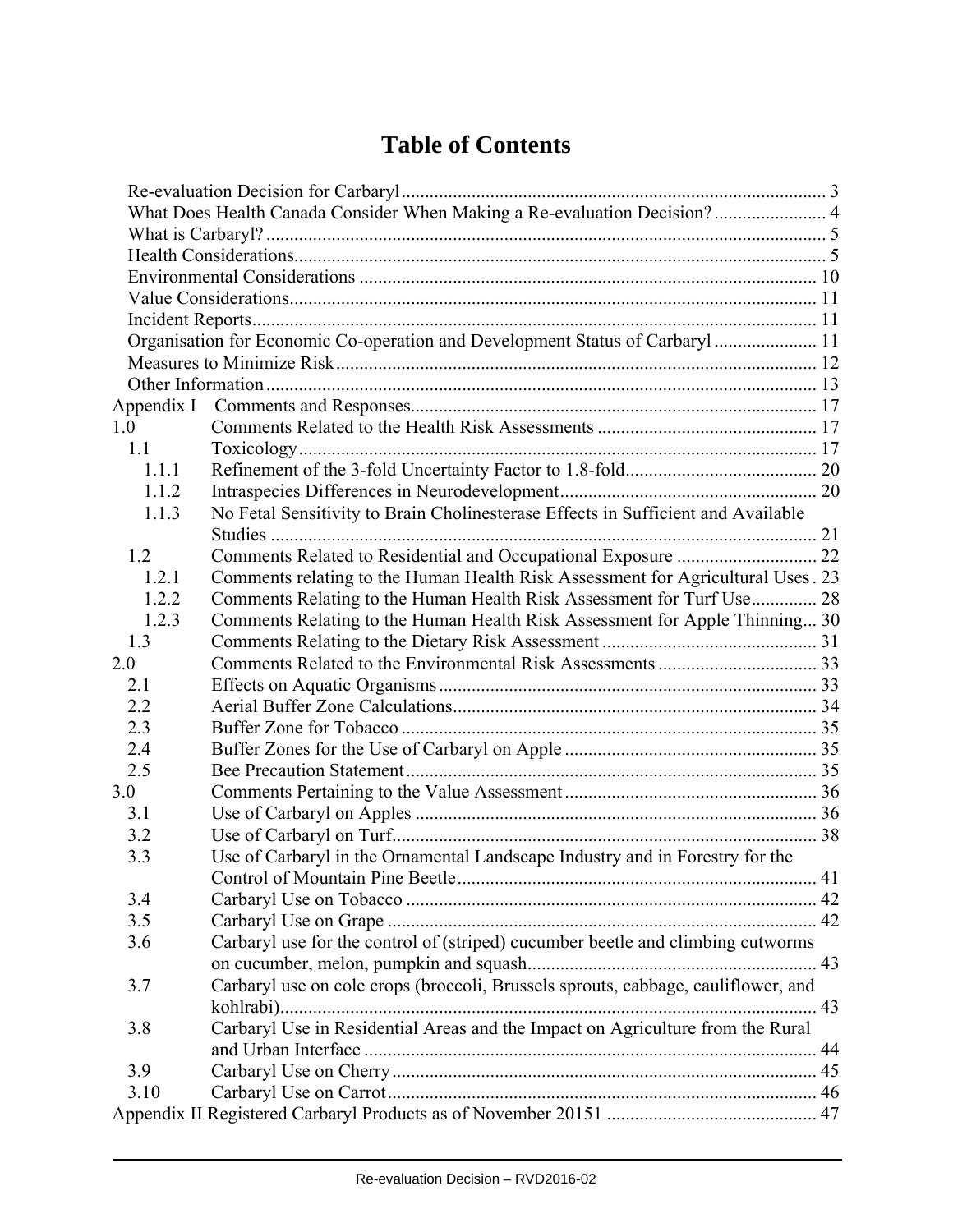| Table III.1 Revised M/L/A Exposure Estimates and ARI Using Updated Application Rates for  |     |
|-------------------------------------------------------------------------------------------|-----|
|                                                                                           |     |
| Table III.2 Revised M/L/A Exposure Estimates and ARIs using Updated Application Rates for |     |
|                                                                                           | .52 |
|                                                                                           |     |
| Table IV.1 Revised Postapplication Exposure Estimates, MOEs and REIs based on Updated     |     |
|                                                                                           |     |
| Table IV.2 Revised Postapplication Exposure Estimates, MOEs and REIs for Uses to be       |     |
|                                                                                           |     |
| Table IV.3 Worker Postapplication Exposure and MOEs on Sod Farm and Golf Course Turfs     |     |
|                                                                                           |     |
| Label Amendments for Commercial Class Products Containing Carbaryl 62<br>Appendix V       |     |
| Additional Mitigation Measures for Certain Products Containing Carbaryl 75<br>Appendix VI |     |
| References.                                                                               | 76  |
|                                                                                           |     |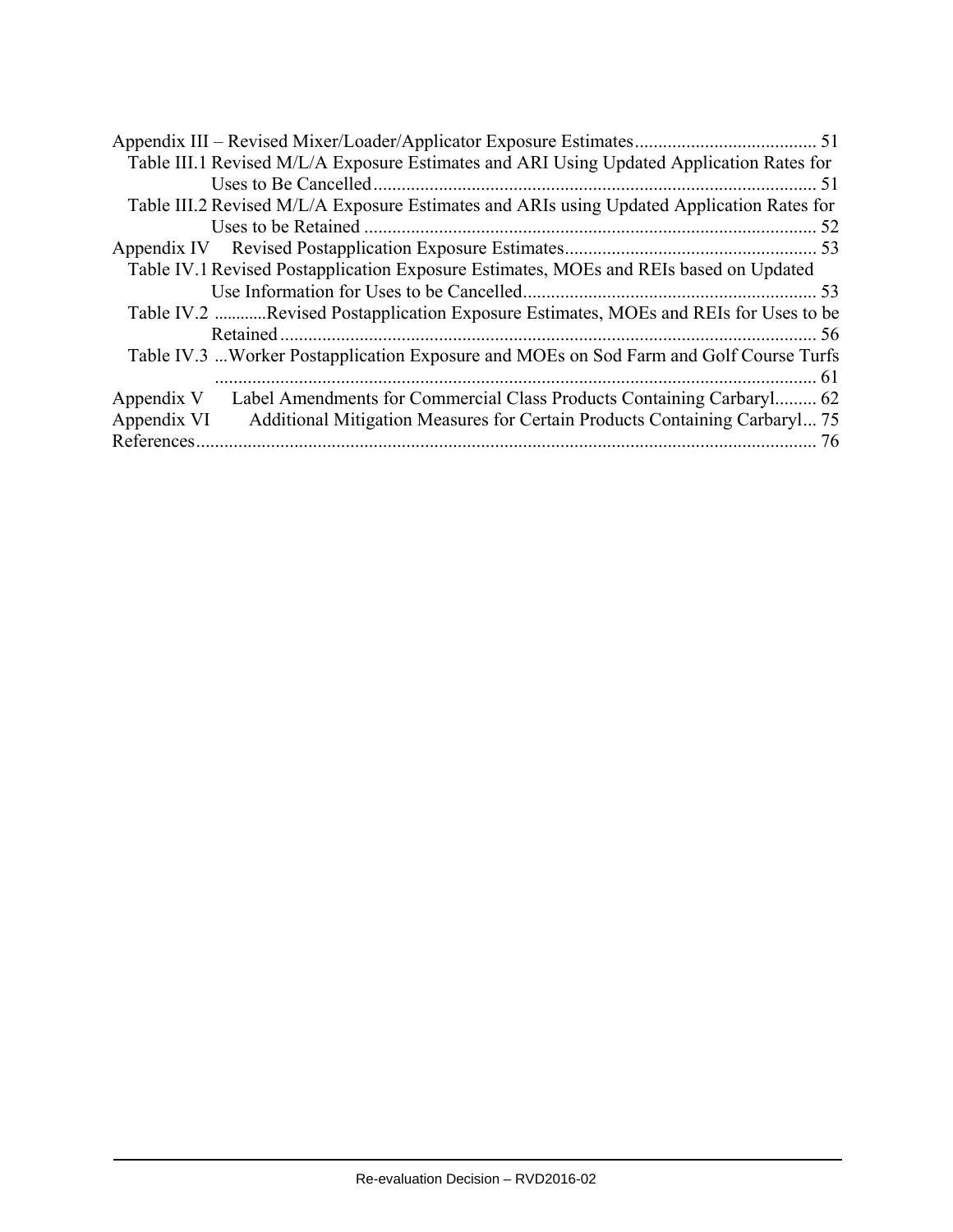# **Re-evaluation Decision for Carbaryl**

After a thorough re-evaluation of the insecticide carbaryl, Health Canada's Pest Management Regulatory Agency (PMRA), under the authority of the *Pest Control Products Act* and Regulations*,* is granting continued registration of certain products containing carbaryl for sale and use in Canada.

An evaluation of available scientific information found that, under the revised conditions of use:

- Certain uses of carbaryl products have value in Canada and do not pose unacceptable risks to human health or the environment. These uses include commercial products applied in agricultural, non-crop and forestry settings, other than those noted below. As a requirement for continued registration of these carbaryl uses, new risk reduction measures are required. No additional data are requested at this time.
- Certain uses of carbaryl must be removed from the current carbaryl labels because they are not supported by the technical registrant. These uses are as follows and were not included in the risk assessment:
	- Indoor pest control uses including greenhouses, residences, food and feed handling establishments and barns and livestock production areas
	- Aerosol products
	- Agricultural dust uses
	- Bran bait application to residential garden
	- Livestock for food
	- Livestock for non-food
	- Companion animals
	- Granular bait products for ornamental gardens
	- Applications by hand, spoon and bellygrinder
- Certain products or uses pose risks of concern to human health and do not meet Health Canada's current standards for human health protection. As a result, the following products or uses will be cancelled:
	- All domestic class products
	- Commercial application of carbaryl in residential settings including ornamentals, vegetable gardens and fruit trees in residential areas
	- All turf applications in commercial and residential areas, including lawns, sod farms and golf courses
	- Various crops (alfalfa, apples (insecticide use), apricot, barley, broccoli, Brussels sprouts, cabbage, cauliflower, cherries, clover, corn (sweet & field), grapes, kale, oats, peach, pears, peppers, plums, prunes, rye, snapbeans (hand harvest only), strawberries, sweet white lupin, wheat); and
	- Balsam fir, spruce, farm woodlots, municipal parks and rights-of-way for control of spruce budworm.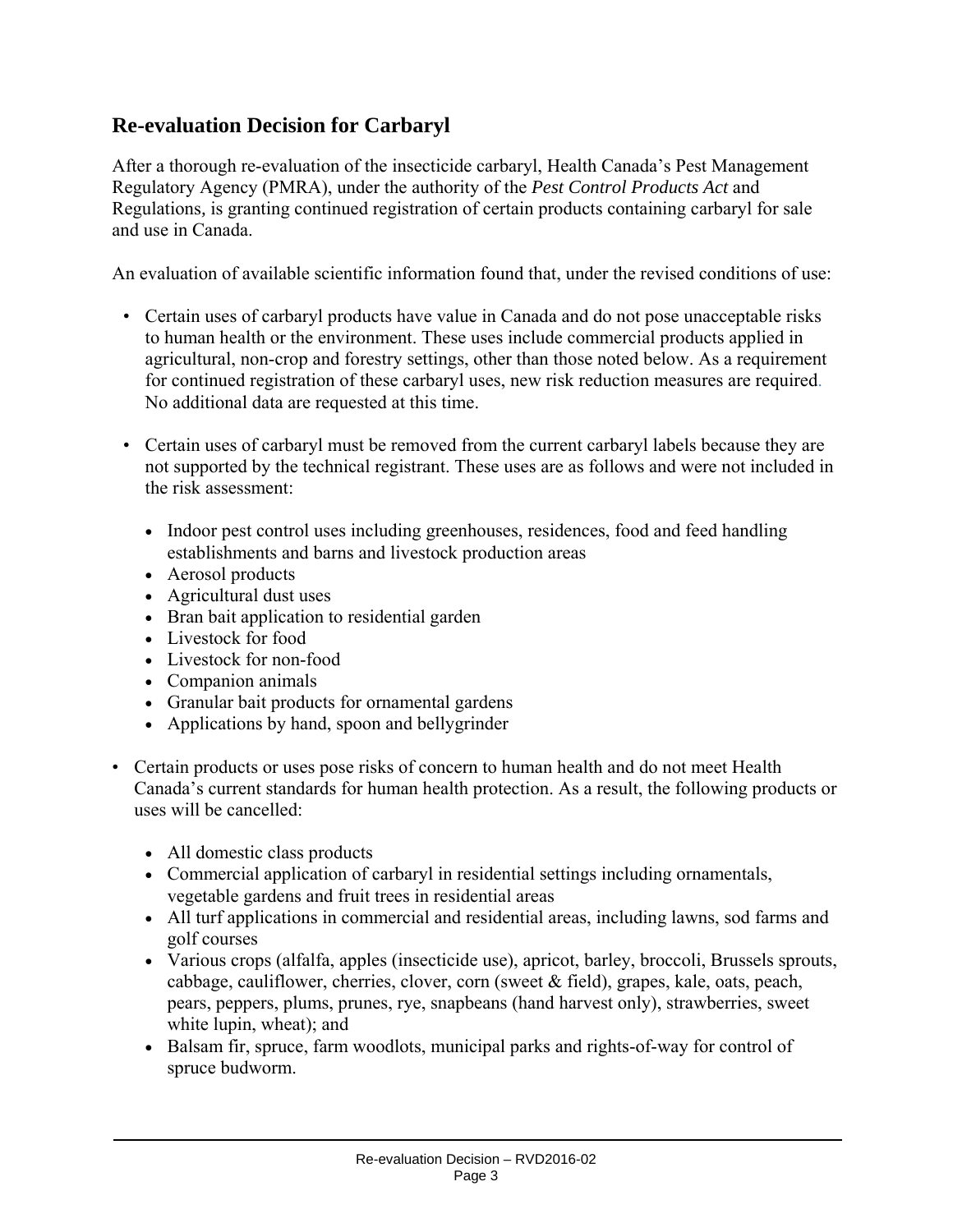The PMRA's pesticide re-evaluation program considers potential risks as well as the value of pesticide products to ensure they meet modern standards established to protect human health and the environment. Regulatory Directive DIR2001-03, *PMRA Re-evaluation Program*, presents the details of the re-evaluation activities and program structure. Re-evaluation draws on data from registrants, published scientific reports, information from other regulatory agencies, and any other relevant information available.

The regulatory approach for the re-evaluation of carbaryl was first presented in Proposed Reevaluation Decision PRVD2009-14, *Carbaryl*<sup>1</sup>. This Re-evaluation Decision<sup>2</sup> describes this stage of PMRA's regulatory process for the re-evaluation of carbaryl and summarizes the Agency's decision and the reasons for it.

Comments received during the consultation process were taken into consideration. These comments and new data/information resulted in revisions to some parts of the risk assessments, however, did not result in substantial changes to the proposed regulatory decision as described in PRVD2009-14. Appendix I of this document summarizes comments received and provides the PMRA's response.

To comply with this decision, the following implementation timelines must be followed. Registrants of end-use products containing carbaryl will be informed of the specific requirements affecting their product registration(s) and of the regulatory options available to them.

1) Label changes: The required mitigation measures (Appendix V) must be implemented on all commercial product labels sold by registrants as soon as possible but no later than 24 months after the publication date of this document.

2) Domestic products: The last sale of all domestic products by Registrants and Retailers is 12 months and 24 months following the publication date of this document, respectively. The registration of these products will expire 36 months following the publication date of this document (Appendix VI).

3) Water soluble packaging requirements: An application to register a new product in water soluble packaging is required within 24 months following the publication date of this document (Appendix VI).

# **What Does Health Canada Consider When Making a Re-evaluation Decision?**

The key objective of the *Pest Control Products Act* is to prevent risks of concern to people and the environment from the use of pest control products. Health or environmental risk is considered of no concern if there is reasonable certainty that no harm to human health, future generations or the environment will result from use or exposure to the product under its conditions or proposed conditions of registration.<sup>3</sup> The Act also requires that products have

<sup>|&</sup>lt;br>|<br>|

<sup>&</sup>quot;Consultation statement" as required by subsection 28(2) of the *Pest Control Products Act*.<br><sup>2</sup> "Decision statement" as required by subsection 28(5) of the *Pest Control Products Act*.

 <sup>&</sup>quot;Acceptable risks" as defined by subsection 2(2) of the *Pest Control Products Act.*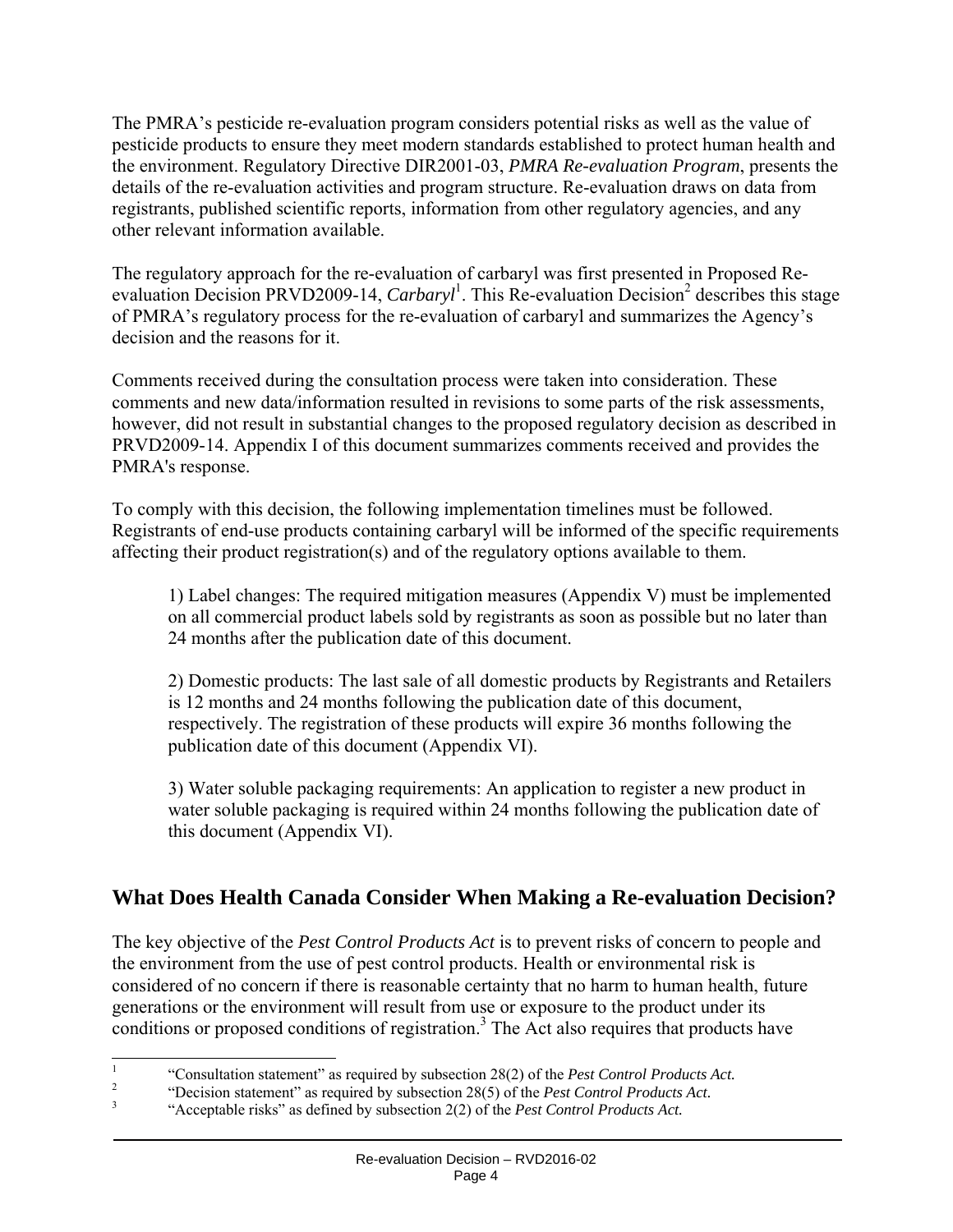value<sup>4</sup> when used according to the label directions. Requirements of continued registration may include special precautionary measures on the product label to further reduce risk.

To reach its decisions, the PMRA applies hazard and risk assessment methods as well as policies that are rigorous and modern. These methods consider the unique characteristics of sensitive populations subgroups in both humans (for example, children) and organisms in the environment (for example, those most sensitive to environmental contaminants). These methods and policies also consider the nature of the effects observed and the uncertainties present when predicting the impact of pesticides. For more information, please refer to the following sections of the Pesticides and Pest Management portion of the Health Canada website at healthcanada.gc.ca/pmra:

- Protecting Your Health and the Environment
- Pesticide Registration Process
- Pesticide Risk Reduction Program

# **What is Carbaryl?**

Carbaryl is a broad spectrum Resistance Management Group 1A (carbamate) insecticide. In Canada, it is registered to control a wide range of arthropod pests including beetles, moths, fleas, flies, lice, mites, sawflies, crickets, earwigs, grasshoppers, millipedes, sow bugs, thrips, ticks and cockroaches. It is also registered for use in apple thinning.

Carbaryl is used on both agricultural and non-agricultural sites including feed crops, industrial oil seed and fibre crops, livestock, greenhouse tobacco seedlings, companion animals, structures, forestry, food crops, turf, lawns and ornamentals. It is applied by both ground and aerial equipment.

# **Health Considerations**

# **Can Approved Uses of Carbaryl Affect Human Health?**

#### **Carbaryl is unlikely to affect human health when used according to the revised label directions, which include additional risk-reduction measures.**

Potential exposure to carbaryl may occur through the diet (food and water), by applying the product or by entering treated sites. When assessing health risks, two key factors are considered: the dose at which no health effects occur and the levels to which people may be exposed. The dose levels used to assess risks are established to protect the most sensitive human population (for example, children and nursing mothers).

 $\frac{1}{4}$  "Value" as defined by subsection 2(1) of the *Pest Control Products Act*: "the product's actual or potential contribution to pest management, taking into account its conditions or proposed conditions of registration, and includes the product's (a) efficacy; (b) effect on host organisms in connection with which it is intended to be used; and (c) health, safety and environmental benefits and social and economic impact".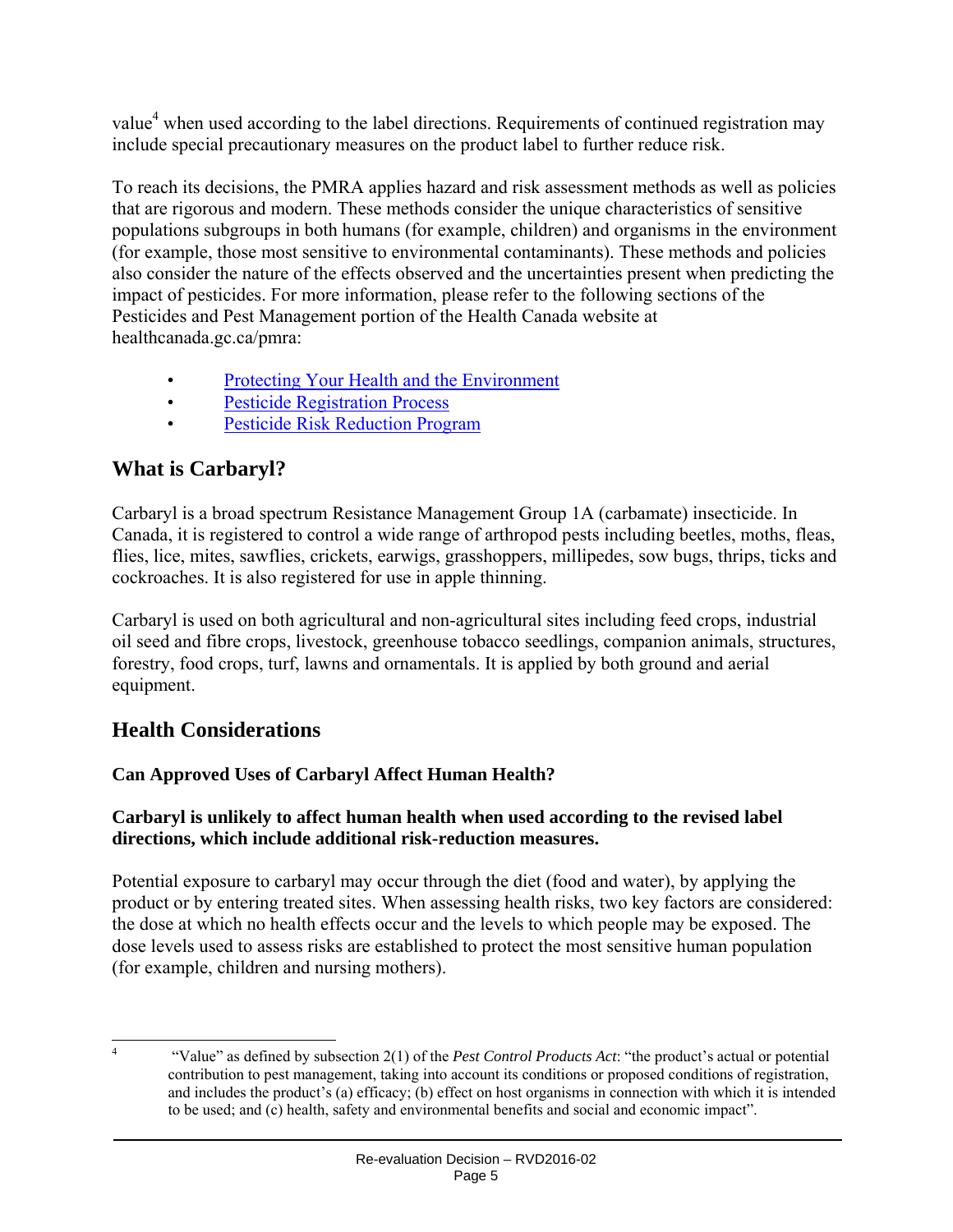Toxicology studies on laboratory animals describe potential health effects from varying levels of exposure to a chemical and identify the dose at which no effects are observed. The health effects noted in animals occur at doses more than 100-times higher (and often much higher) than levels to which humans are normally exposed when carbaryl products are used according to label directions.

The acute toxicity of carbaryl ranged from moderate to high via the oral route of exposure. It was of low acute toxicity via the dermal and inhalation routes of exposure. Carbaryl was mildly irritating to eyes, but non-irritating to skin and not a skin sensitizer.

Registrant-supplied short, and long term (lifetime) animal toxicity tests, as well as information from the published scientific literature were assessed for the potential of carbaryl to cause neurotoxicity, immunotoxicity, chronic toxicity, cancer, reproductive and developmental toxicity, and various other effects. The most sensitive endpoints for risk assessment included effects on the nervous system. In addition, there was evidence that young animals were more sensitive than adult animals to carbaryl toxicity as demonstrated by the effects on the nervous system at lower levels than adults. Longer-term dosing with carbaryl resulted in tumors of the blood in mice.

Only those uses where exposure is well below levels that cause no effects in animal testing are considered acceptable for registration.

### **Risks in Residential and Other Non-Occupational Environments**

#### **Residential uses of carbaryl on turf, ornamentals, fruit trees and vegetable gardens are of concern. These uses will be cancelled.**

Carbaryl is registered for use on turf, and on residential ornamental and vegetable gardens. Estimates of exposure using turf transferable residue data and dislodgeable foliar data, as well as carbaryl specific biomonitoring data did not achieve the target margin of exposure (MOE) and/or aggregate risk index for adults and children for all postapplication exposure scenarios and some application scenarios, and are therefore of concern. Risks of concern remained even after consideration of all feasible mitigation measures.

As a result, all residential uses of carbaryl must be cancelled. This includes cancellation of all domestic-class products and commercial applications in residential areas. Applications on turf, golf courses, ornamentals, vegetable gardens and fruit trees in residential areas will not be permitted. Residential areas are defined as sites where bystanders including children could be exposed during or after application. This includes homes, schools, public buildings or any other areas where the general public including children could be exposed.

As described in PRVD2009-14, carbaryl is currently registered in use scenarios that could potentially include Pick-Your-Own (PYO) operations. When the updated use refinements, product discontinuations and risk mitigation measures are taken into account, aggregate exposure for PYO patrons is not of concern.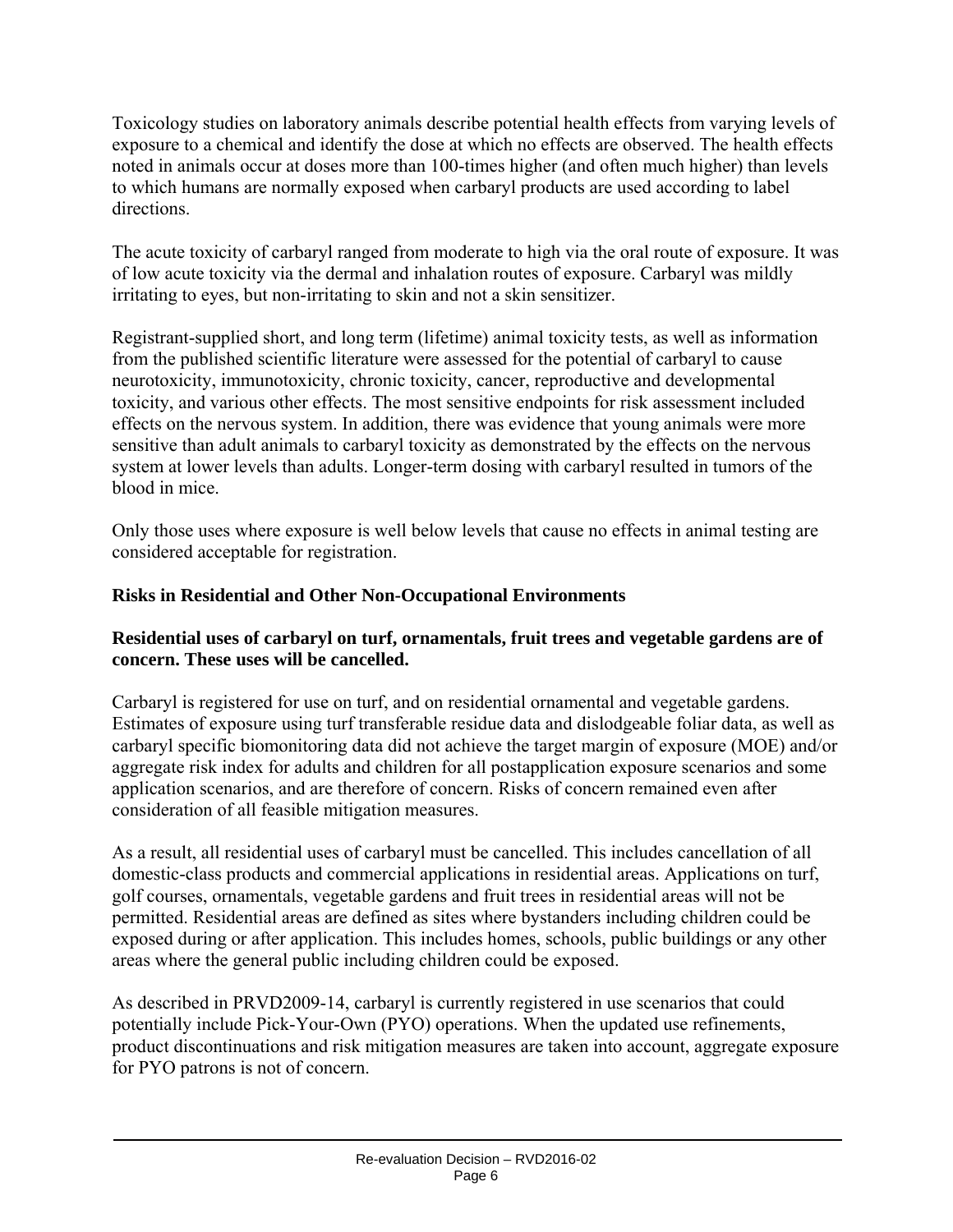Cancer risks are not of concern to any residential population for the remaining uses of carbaryl.

#### **Occupational Risks from Handling Carbaryl**

#### **Mixer/Loader/Applicator**

#### **The majority of risks for mixers, loaders and applicators are not of concern provided additional mitigation measures are followed.**

Occupational risk assessments from handling carbaryl consider exposure to workers who mix, load, and apply the pesticide. Most uses for agricultural scenarios have margins of exposure that are not of concern, provided that engineering controls or personal protective equipment are used. These measures are needed to minimize potential exposure and protect workers' health.

All non-cancer risk estimates for lawn care operators applying carbaryl to residential turf, as well as for golf course and sod farm workers applying carbaryl, did not reach the target margin of exposure and/or aggregate risk index for broadcast treatments, even with maximum personal protective equipment and engineering controls, and are therefore of concern. These uses must be cancelled.

Risks of concern were identified in PRVD2009-14 for agricultural workers using hand held equipment. However, with the updated use refinements, product discontinuations and risk mitigation measures taken into account, occupational risk from the use of hand held equipment is no longer of concern.

The mixer/loader/applicator risk assessment for carbaryl was revised for tobacco and canola, based on new data and updated use information provided by registrants and stakeholders during the comment period for PRVD2009-14. Mitigation options proposed by registrants and stakeholders were also carefully considered. These data and the revised risk assessment are presented in Appendix III. With the risk mitigation, the exposure during mixing, loading and applying for tobacco and canola reach target MOEs and are not of concern.

For other uses, while the additional information resulted in a more accurate risk assessment and more refined mitigation measures for certain uses, the overall risk conclusions did not change significantly from those presented in PRVD2009-14. As occupational mixer/loader/applicator risks of concern for certain uses could not be addressed, the following uses must be cancelled:

alfalfa, barley, broccoli, Brussels sprouts, cabbage, cauliflower, cherries, clover, oats, pears, peppers, plums, rye, strawberries and wheat.

Cancer risks are not of concern to mixers, loaders or applicators for the remaining uses of carbaryl.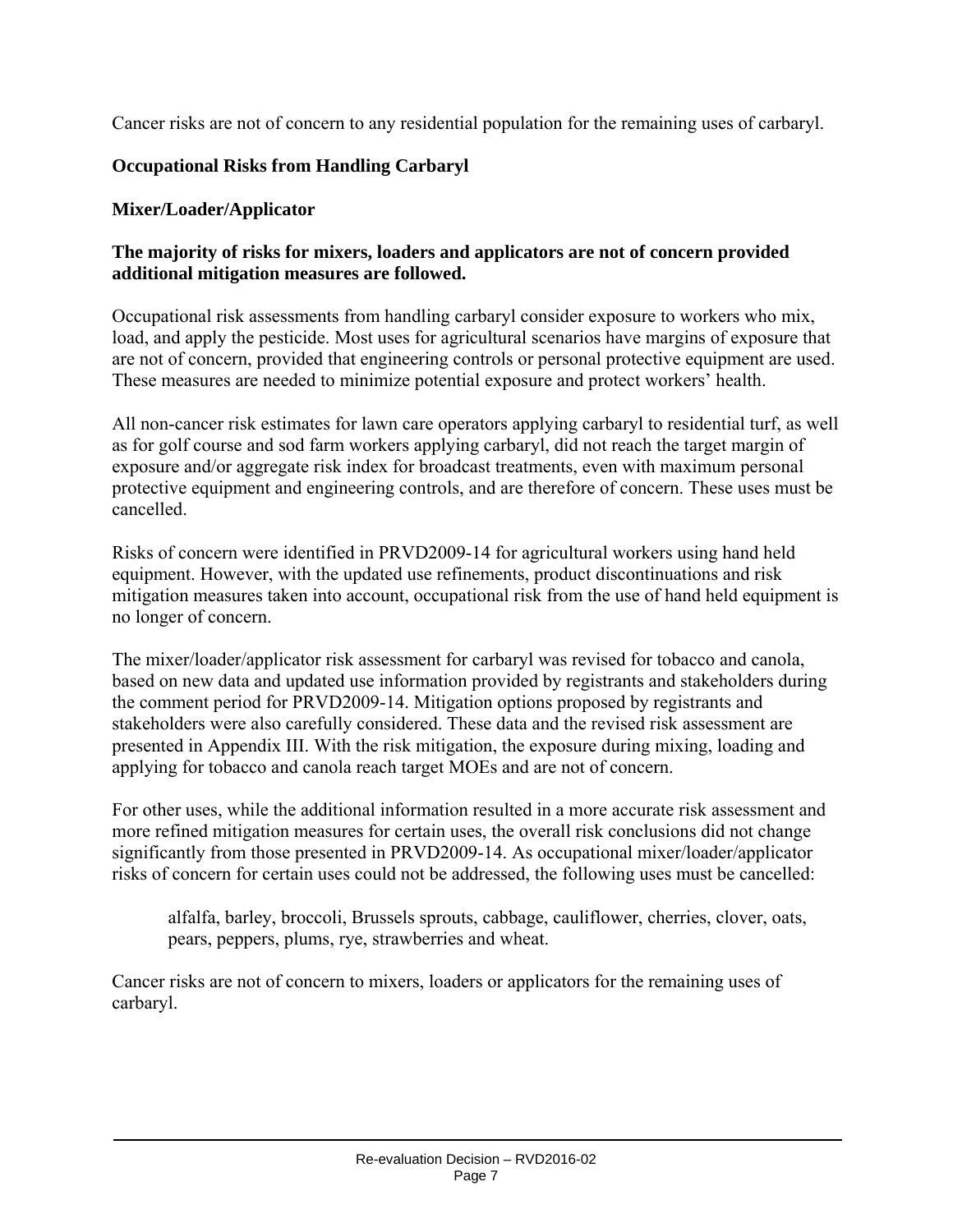#### **Postapplication Workers**

#### **Most occupational postapplication risks are not of concern based on revised label directions. Risks for certain uses could not be mitigated and must be cancelled.**

Post–application risk assessments consider exposure to workers entering treated areas. The postapplication risk assessment for carbaryl was revised based on new data and updated use information provided by registrants and stakeholders during the comment period for PRVD2009- 14. Mitigation options proposed by registrants and stakeholders were also carefully considered. These data and the revised risk assessment are presented in AppendixIV.

Target MOEs for certain uses of carbaryl are achieved when revised conditions of use and risk reductions measures, such as increased restricted-entry intervals (REIs), are considered. The revised conditions of use are presented in Appendix V. The uses acceptable for continued registration are:

Asparagus and asparagus ferns, beans, beet (root/top), blueberries, bran bait applications (non-residential), cane berries, canola, carrots, celery, choke cherries, cranberries, cucumbers, ditch banks, eggplants, forests and woodlots, green ash, high value trees, horseradish, kohlrabi, leafy vegetables, melons, ornamental trees, parsnips, peas, potatoes, pumpkins, rutabaga (root), salsify (root/top), snapbeans (mechanical harvest), squash, trap trees, tobacco, tomatoes and turnip (root/top).

For other uses, while the additional information resulted in an exposure assessment that may more accurately reflect typical use conditions, the overall risk conclusions did not change significantly from those presented in PRVD2009-14. As postapplication risks of concern could not be addressed through agronomically feasible REIs, the following uses must be cancelled:

alfalfa, apples (for insect control), apricot, barley, broccoli, Brussels sprouts, cabbage, cauliflower, cherries, clover, corn (sweet  $\&$  field), grapes, kale, oats, peach, pears, plums, prunes, rye, snapbeans (hand harvest only), strawberries, sweet white lupin, wheat, balsam fir, spruce, farm woodlots, municipal parks and rights-of-way for control of spruce budworm.

Cancer risks are not of concern to postapplication workers for the remaining uses of carbaryl.

#### **The use of carbaryl for apple thinning is unlikely to be of concern for postapplication workers when used in accordance with the revised label directions.**

The risk assessment for the apple thinning use was revised and refined based on updated use information, revised application rates, and other information provided by registrants and stakeholders. Information on modern apple orchard production indicated that the majority of apple orchards have transitioned to high density plantings (or are in the process of transitioning). Postapplication exposure to workers is expected to be lower with high density trellis plantings than with standard trees. Revised conditions of use for apple thinning have been developed as follows to reflect use in high density apple orchards as well as for standard orchard plantings: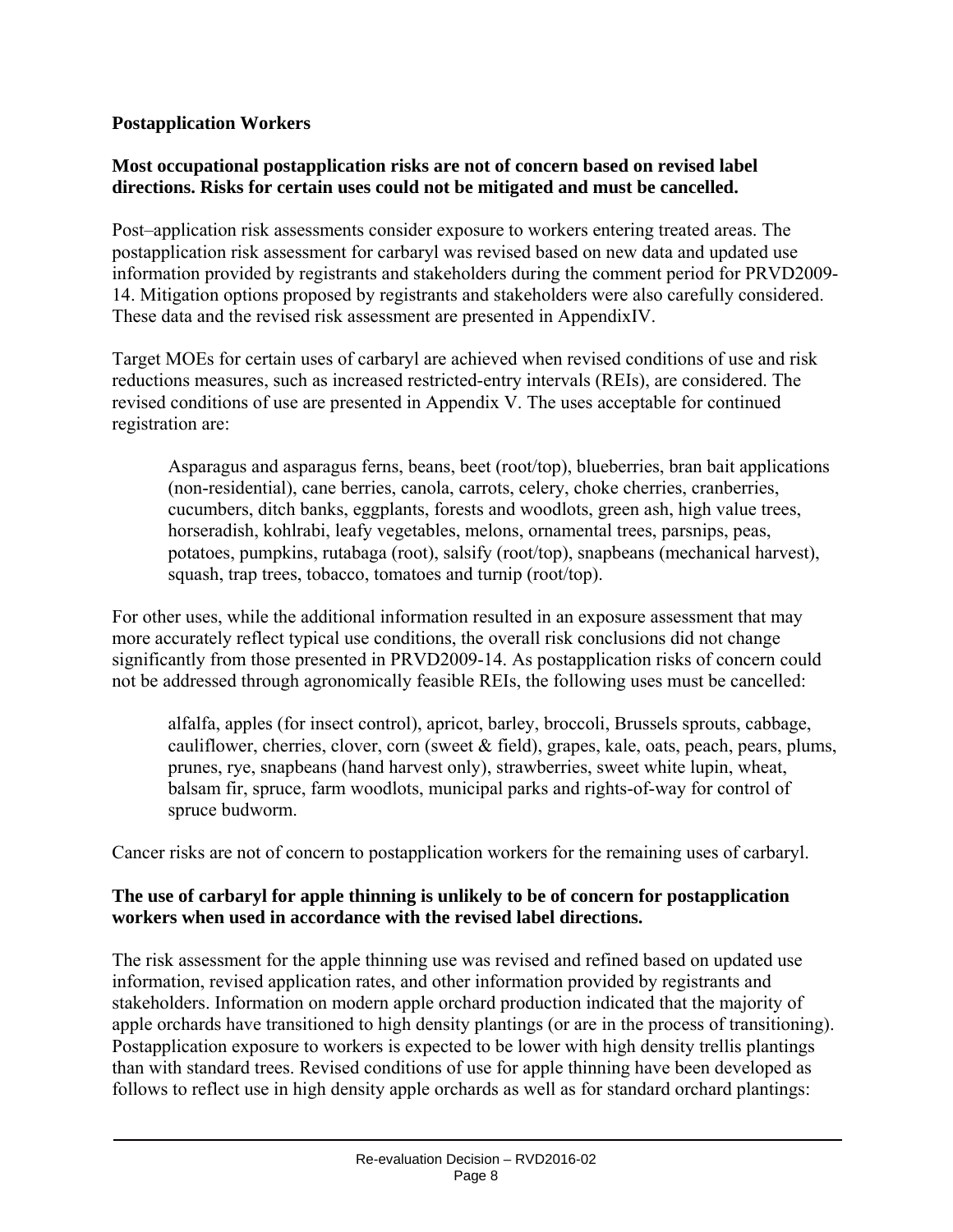For orchards that have transitioned to high density trellis production architecture (for example, spindle or super spindle trees):

• Maximum seasonal rate of 1.5 kg a.i./ha and an REI of 14 days for hand thinning

For orchards that have not transitioned to high density trellis production architecture (for example, dwarf, semi-dwarf and full sized trees):

• Maximum seasonal rate of 1 kg a.i./ha and an REI of 17 days for hand thinning

Additional label amendments described in Appendix V must also be implemented as required.

#### **Residues in Food and Water**

#### **Dietary risks from food and water are not of concern when risk reduction measures are implemented.**

Reference doses define levels to which an individual can be exposed over a single day (acute) or lifetime (chronic) and expect no adverse health effects. Generally, dietary exposure from food and water is not of concern if it is less than 100% of the acute reference dose or chronic reference dose (acceptable daily intake). An acceptable daily intake is an estimate of the level of daily exposure to a pesticide residue that, over a lifetime, is believed to have no significant harmful effects.

Human exposure to carbaryl was estimated from residues in treated crops and drinking water, including the most highly exposed sub-populations (for example, infants and children one to six years old). Data from the Canadian Food Inspection Agency, the United States Department of Agriculture Pesticide Data Program (USDA PDP), field trials, processing factors and percent crop treated (%CT) were used to estimate residue levels. As well, information on drinking water was used to estimate both the acute and chronic (non-cancer and cancer) aggregate exposures and risks.

Short term (acute), long term (chronic) and lifetime cancer exposure estimates were determined for different sub-populations representing different ages, genders and reproductive status. The maximum degree of refinement possible, based on all available information, was used in both the non-cancer and cancer dietary assessments.

As noted in PRVD2009-14, aggregate dietary exposure to carbaryl (that is, from food and drinking water) represented 2% of the chronic reference dose, while the lifetime cancer risk estimate was  $7 \times 10^{-8}$  for the general population. As a result, chronic and cancer risks were not of concern. However, the acute aggregate dietary exposure estimate for carbaryl was 117% and 393% of the acute reference dose for the general population and all infants, respectively, when using drinking water inputs based on modelling data. This represented a potential risk of concern for acute dietary exposure.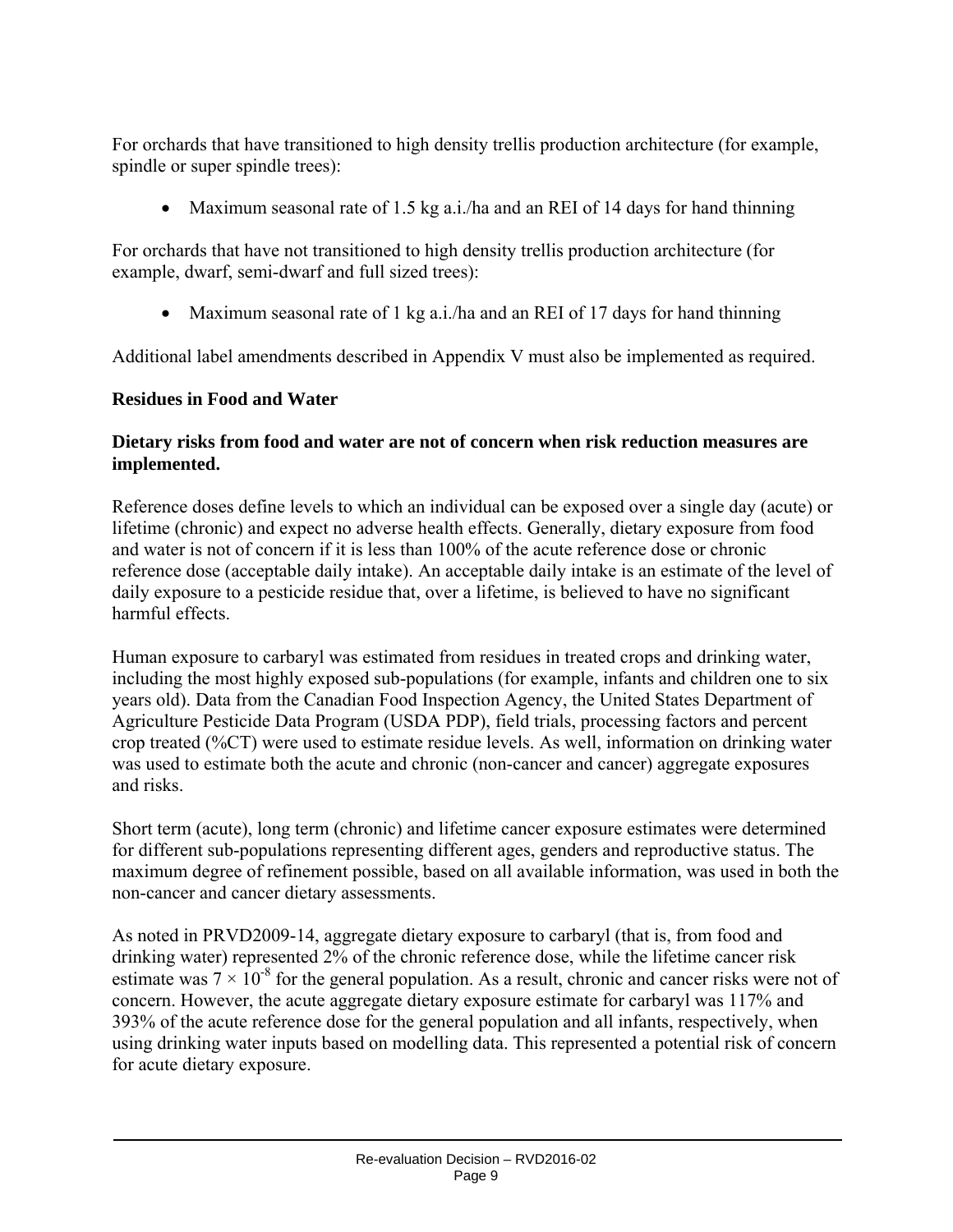The acute aggregate dietary assessment in PRVD2009-14 was updated to reflect the revised use pattern. Previously the drinking water assessment included carbaryl applications to turf. However, since the use of carbaryl on residential turf, golf courses and sod farms is to be cancelled due to residential and occupational risk concerns, the drinking water modelling is now based on carbaryl applications to field crops. As a result, the revised acute aggregate dietary exposure for carbaryl is 41% of the acute reference dose for the general population, and ranges from 31 to 107% for the various population subgroups. The highest exposure at 107% occurs for all infants and is not of concern due to conservative (high-end) assumptions in the exposure assessment, attributable primarily to the use of water modelling data to estimate drinking water exposures.

The *Food and Drug Act* prohibits the sale of adulterated food, that is, food containing a pesticide residue that exceeds the established maximum residue limit (MRL). While pesticide MRLs are specified through the evaluation of scientific data under the *Pest Control Products Act*, the MRLs for carbaryl were established under the *Food and Drugs Act.* Each MRL value defines the maximum concentration in parts per million (ppm) of a pesticide allowed in/on certain foods. Food containing a pesticide residue that does not exceed the established MRL does not pose an unacceptable health risk.

MRLs for carbaryl are currently specified for a wide range of commodities (MRL database http://pr-rp.hc-sc.gc.ca/mrl-lrm/index-eng.php). Where no specific MRL has been established, a default MRL of 0.1 ppm applies, which means that pesticide residues in a food commodity must not exceed 0.1 ppm.

The MRLs for barley, oats and rye will be revoked following the cancellation of the associated uses in Canada. As there are no American tolerances or Codex MRLs for these uses, this action will not impact trade.

# **Environmental Considerations**

#### **What Happens When Carbaryl is Introduced into the Environment?**

#### **When used according to the revised label directions, carbaryl is not expected to pose risk of concern to the environment.**

When carbaryl is released into the environment some of it can be found in soil and surface water. Carbaryl is quickly broken down by soil microbes and by chemical reaction in water and is not expected to persist in the environment. Although laboratory studies indicate that carbaryl is mobile in soil, field studies suggest carbaryl is broken down quickly and is unlikely to reach groundwater.

Under controlled laboratory conditions, carbaryl can be toxic to some non-target species, such as bees, beneficial insects, birds, wild mammals, aquatic invertebrates and fish. If carbaryl is used at labelled application rates without any risk reduction measures, it has the potential to cause adverse effects in the organisms listed above. Therefore, mitigation measures are required in order to reduce potential exposure of non-target organisms and reduce environmental risks.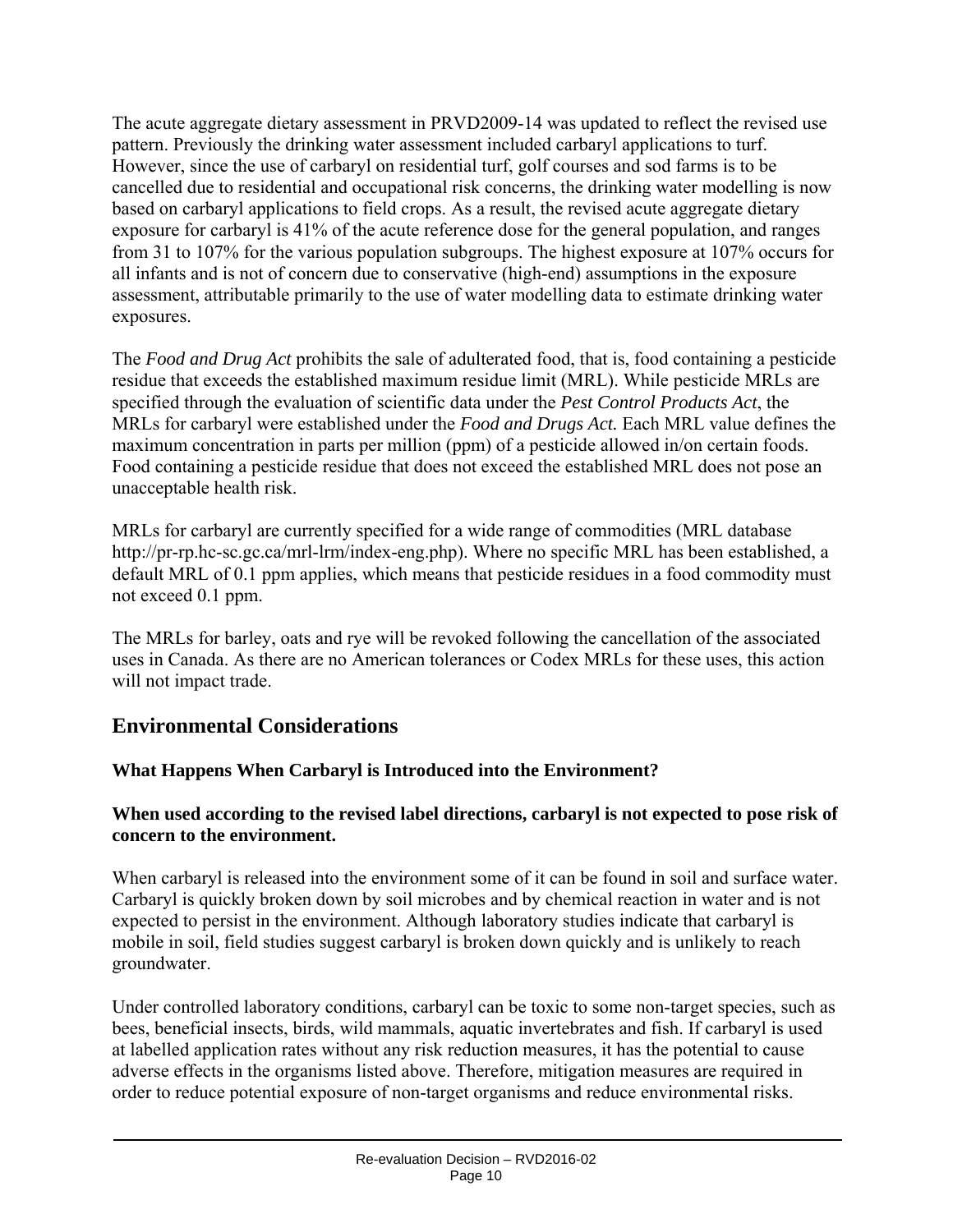When carbaryl is used in accordance with the revised label and the required risk reduction measures are applied, the resulting environmental risk posed by carbaryl is considered to be acceptable.

# **Value Considerations**

# **What is the Value of Carbaryl?**

#### **Carbaryl contributes to insect pest management in agriculture, forestry and ornamental production in Canada.**

In Canada, carbaryl is used extensively and is integral to the management of insect pests in many crops, forestry and ornamental production. It is the only registered active ingredient in Canada for the control of certain insect pests.

Carbaryl contributes to sustainable pest management by playing an important role in prevention of the development of insecticide resistance when used in rotation with insecticides of different modes of action.

Carbaryl is also used to thin apples. The thinning of developing fruit is a critical step in the economical production of apples as it results in larger apples of higher quality. Of the registered chemicals for apple thinning, carbaryl is considered the most versatile and effective thinning agent for growers to use. Carbaryl is used alone or in combination with one of the following:

- naphthalene acetic acid (NAA) marketed as Fruitone-N; or
- benzyladenine (BA) marketed as Accel, MaxCel and Cilis.

# **Incident Reports**

As of 30 July 2015, the Incident Reporting Program has received 49 human, 79 domestic animal and 13 environment incidents for carbaryl. Most incidents were minor in severity. All but a few of the human and domestic animal incidents involved the use of domestic class products. The discontinuation of such uses should reduce the occurrence of future incidents involving carbaryl. There was one major environment incident in which fish were killed when water that was used to extinguish a chemical warehouse fire was released into a nearby stream. The remaining environment incidents were minor in severity and involved plant damage or honeybee mortality. Honeybee mortality was reported in five of the incidents; however, other chemical active ingredients in addition to carbaryl were also reported.

# **Organisation for Economic Co-operation and Development Status of Carbaryl**

Canada is part of the Organisation for Economic Co-operation and Development (OECD), which provides a forum in which governments of member countries can work together to share experiences and seek solutions to common problems.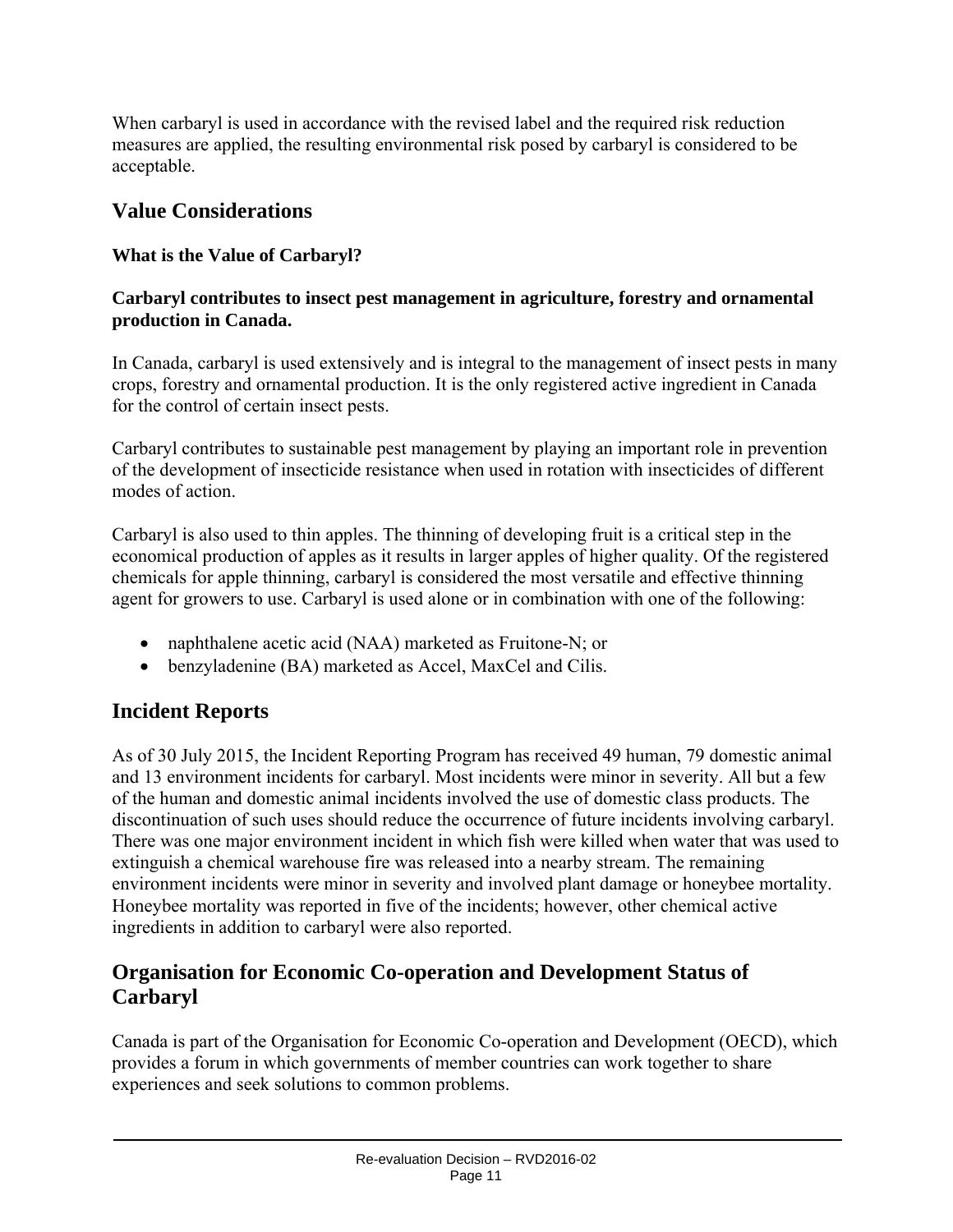As part of the re-evaluation of an active ingredient, the PMRA takes into consideration of recent developments and new information on the status of the active ingredient in other jurisdictions, including OECD member countries.

Carbaryl is currently registered in some OECD countries, including the United States, Australia and New Zealand.

The European Commission prohibited the use of carbaryl as a plant protection product in 2007 for health and environmental reasons. Therefore, pursuant to subsection 17(2) of the *Pest Control Products Act*, the PMRA has initiated a special review of pest control products containing carbaryl based on the 2007 European Commission decision (REV2013-06). The PMRA will publish its proposed special review decision once completed.

# **Measures to Minimize Risk**

Registered pesticide product labels include specific instructions for use. Directions include riskreduction measures to protect human and environmental health. These directions must be followed by law. Appendix II lists all current products containing carbaryl. Further riskreduction measures are required to address potential risks of concern identified in this assessment (Appendices V and VI). The following key risk-reduction measures are required.

# **Key Risk-Reduction Measures**

# **Human Health**

After consideration of all possible mitigation measures, the following uses must be cancelled due to residential and/or occupational risk concerns:

- All domestic class products
- Commercial application of carbaryl in residential settings including ornamentals, vegetable gardens and fruit trees in residential areas
- All turf applications in commercial and residential areas, including sod farms and golf courses
- Various crops (alfalfa, apples (for insect control), apricot, barley, broccoli, Brussels sprouts, cabbage, cauliflower, cherries, clover, corn (sweet  $\&$  field), grapes, kale, oats, peach, pears, peppers, plums, prunes, rye, snapbeans (hand harvest only), strawberries, sweet white lupin, wheat, Balsam fir, spruce, farm woodlots, municipal parks and rightsof-way for control of spruce budworm.

For all other uses, to protect mixer/loader/applicators using commercial products, additional mitigation measures such as personal protective equipment and engineering controls are required. All carbaryl products currently registered as wettable powders must be packaged in water soluble packaging.

For all other uses, to protect workers entering treated sites, revised restricted-entry intervals as well as revised application frequencies and intervals are to be added to product labels.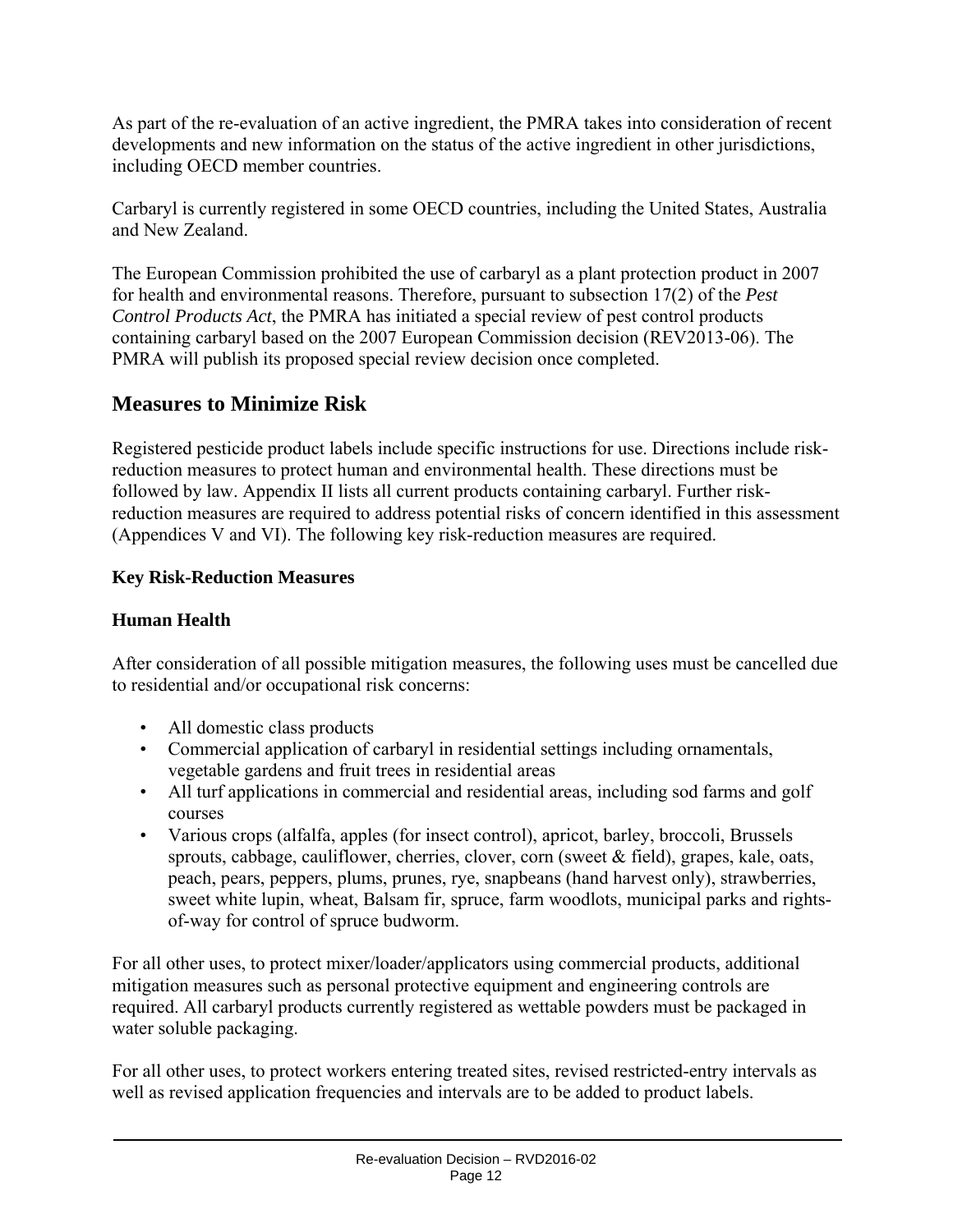For the apple thinning use, revised conditions of use include minimizing the application rate, updated REIs, and label recommendations to reduce exposure, such as the use of chemicalresistant gloves during hand-thinning.

Precautionary statements to avoid drift to areas of human habitation or areas of human activity are to be added to product labels.

The Toxicological Information section on labels is to be updated to include additional information about symptoms and treatment for over-exposure.

#### **Environment**

- Precautionary statements include statements to reduce runoff and revised spray buffer zones for non-target aquatic habitats.
- Changes to application timing, including restriction of application during bloom for some crops, are required as a result of the pollinator risk assessment.

#### **What Additional Scientific Information is Being Requested?**

No data are required under section 12 of the *Pest Control Products Act*.

# **Other Information**

Any person may file a notice of objection<sup>5</sup> regarding this decision on carbaryl within 60 days from the date of publication of this Re-evaluation Decision. For more information regarding the basis for objecting (which must be based on scientific grounds), please refer to the Pesticides and Pest Management portion of Health Canada's website (Request a Reconsideration of Decision, or contact the PMRA's Pest Management Information Service.

 5

As per subsection 35(1) of the *Pest Control Products Act.*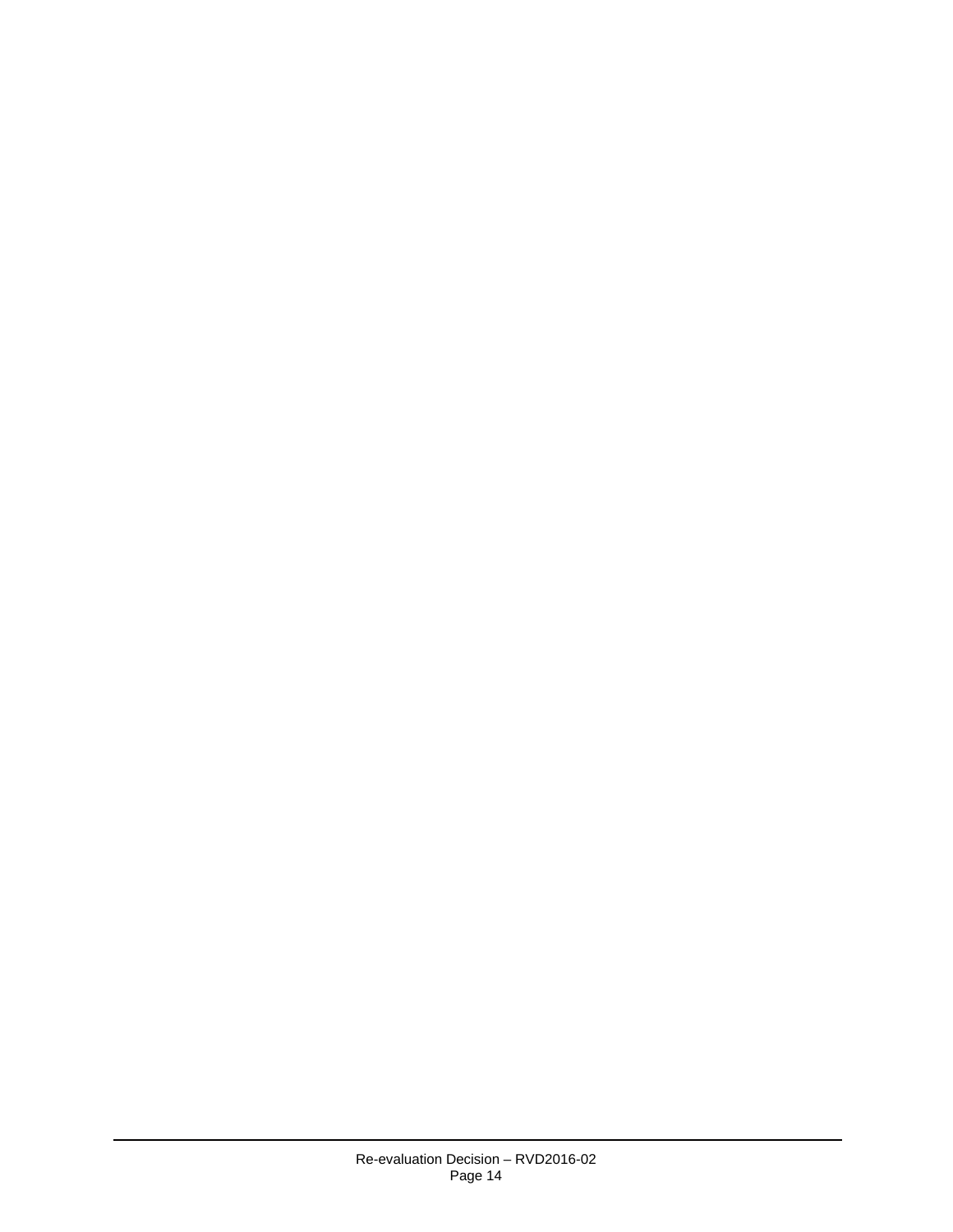# **List of Abbreviations**

| <b>ARfD</b>   | acute reference dose                                                           |
|---------------|--------------------------------------------------------------------------------|
| <b>ARI</b>    | aggregate risk index                                                           |
| <b>ARTF</b>   | <b>Agricultural Re-entry Task Force</b>                                        |
| <b>ASAE</b>   | American Society of Agricultural Engineers                                     |
| <b>BChE</b>   | brain acetylcholinesterase                                                     |
| <b>BMD</b>    | benchmark dose                                                                 |
| $BMD_{10}$    | benchmark does associated with a 10% response                                  |
| $BMDL_{10}$   | lower confidence limit on the benchmark dose associated with a 10% response    |
| bw            | body weight                                                                    |
| Che           | acetylcholinesterase                                                           |
| cm            | centimetre(s)                                                                  |
| $\text{cm}^2$ | centimetres squared                                                            |
| cont'd        | continued                                                                      |
| $\%CT$        | percent crop treated                                                           |
| d             | day(s)                                                                         |
| DA            | dermal absorption                                                              |
| <b>DACO</b>   | data code                                                                      |
| <b>DFR</b>    | dislodgeable foliar residue                                                    |
| $EC_{50}$     | exposure concentration to 50% (a concentration causing 50%                     |
|               | adverse effects in the test population                                         |
| EChE          | erythrocyte acetylcholinesterase                                               |
| <b>EEC</b>    | expected environmental concentration                                           |
| <b>EPA</b>    | <b>Environmental Protection Agency</b>                                         |
| et al         | and others                                                                     |
| GD            | gestation day                                                                  |
| ha            | hectare                                                                        |
| kg            | kilogram                                                                       |
| km            | kilometre(s)                                                                   |
| L             | litre(s)                                                                       |
| $LC_{50}$     | lethal concentration to 50% (a concentration causing 50% mortality in the test |
|               | population                                                                     |
| <b>LOAEL</b>  | lowest observed adverse effect level                                           |
| M/L           | mixer/loader                                                                   |
| M/L/A         | mixer/loader/applicator                                                        |
| mg            | milligram(s)                                                                   |
| mm            | millimetre(s)                                                                  |
| <b>MOE</b>    | margin of exposure                                                             |
| <b>MRL</b>    | maximum residue limit                                                          |
| <b>NAFTA</b>  | North American Free Trade Agreement                                            |
| <b>NOAEL</b>  | no observed adverse effect level                                               |
| <b>OECD</b>   | Organisation for Economic Co-operation and Development                         |
| <b>PCA</b>    | percent cropped area                                                           |
| pH            | -log10 hydrogen ion concentration                                              |
| <b>PMRA</b>   | Pest Management Regulatory Agency                                              |
| <b>PND</b>    | post-natal day                                                                 |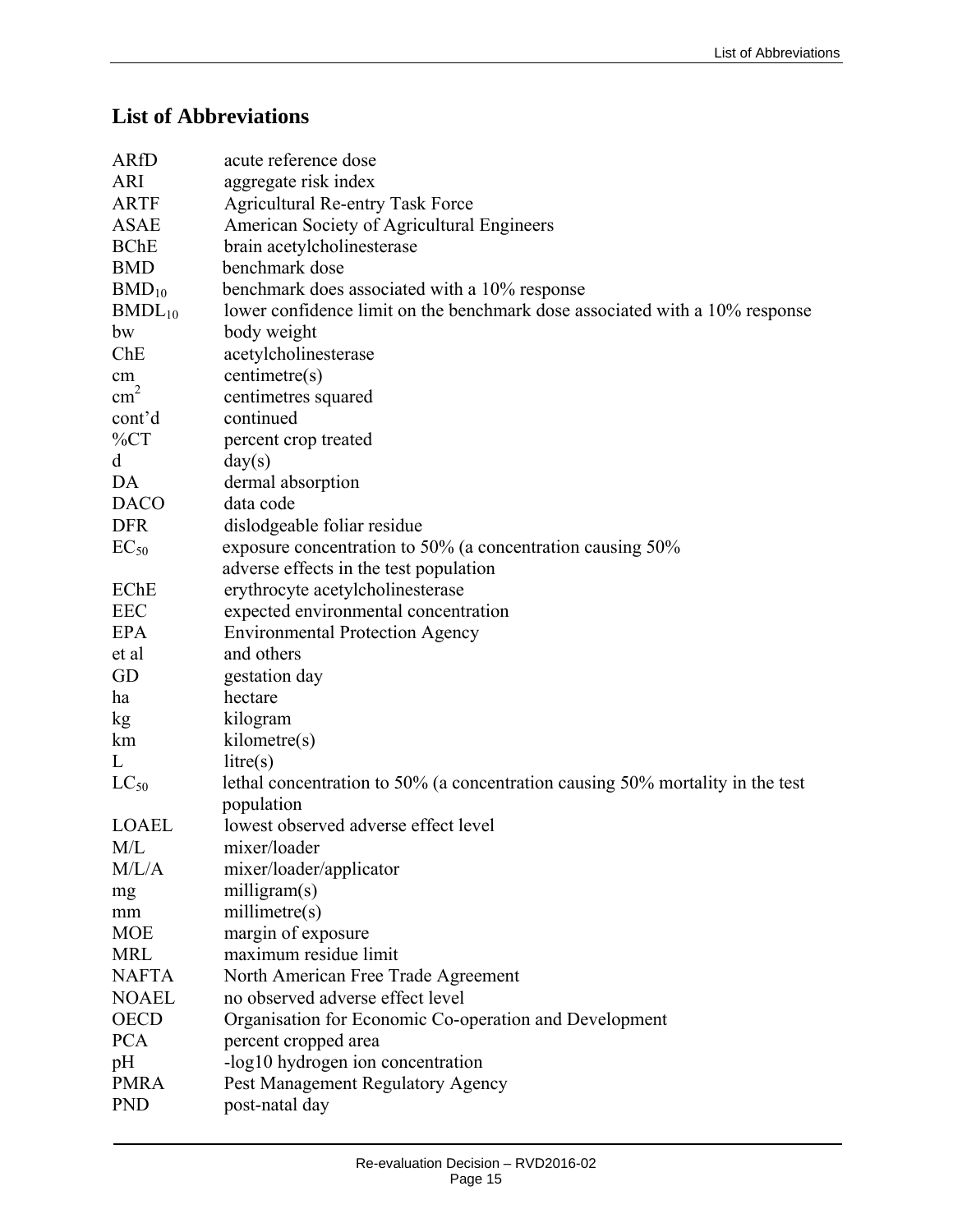| <b>PPE</b>   | personal protective equipment                 |
|--------------|-----------------------------------------------|
| ppm          | part per million                              |
| <b>PRVD</b>  | proposed re-evaluation decision               |
| <b>PYO</b>   | pick your own facilities                      |
| $Q_{1}^*$    | lifetime cancer risk estimate                 |
| r.a.n.       | repeat as necessary                           |
| <b>REI</b>   | restricted entry interval                     |
| <b>REV</b>   | <b>Re-evaluation Note</b>                     |
| <b>SA</b>    | surface area                                  |
| <b>SU</b>    | Suspension                                    |
| TC           | transfer coefficient                          |
| <b>TRR</b>   | total radioactive residues                    |
| <b>TTR</b>   | turf transferable residues                    |
| <b>USEPA</b> | United States Environmental Protection Agency |
| <b>UV</b>    | ultraviolet/visible spectrum                  |
| <b>WBC</b>   | white blood cells                             |
| <b>WP</b>    | wettable powder formulation                   |
| <b>WSP</b>   | water soluble packaging                       |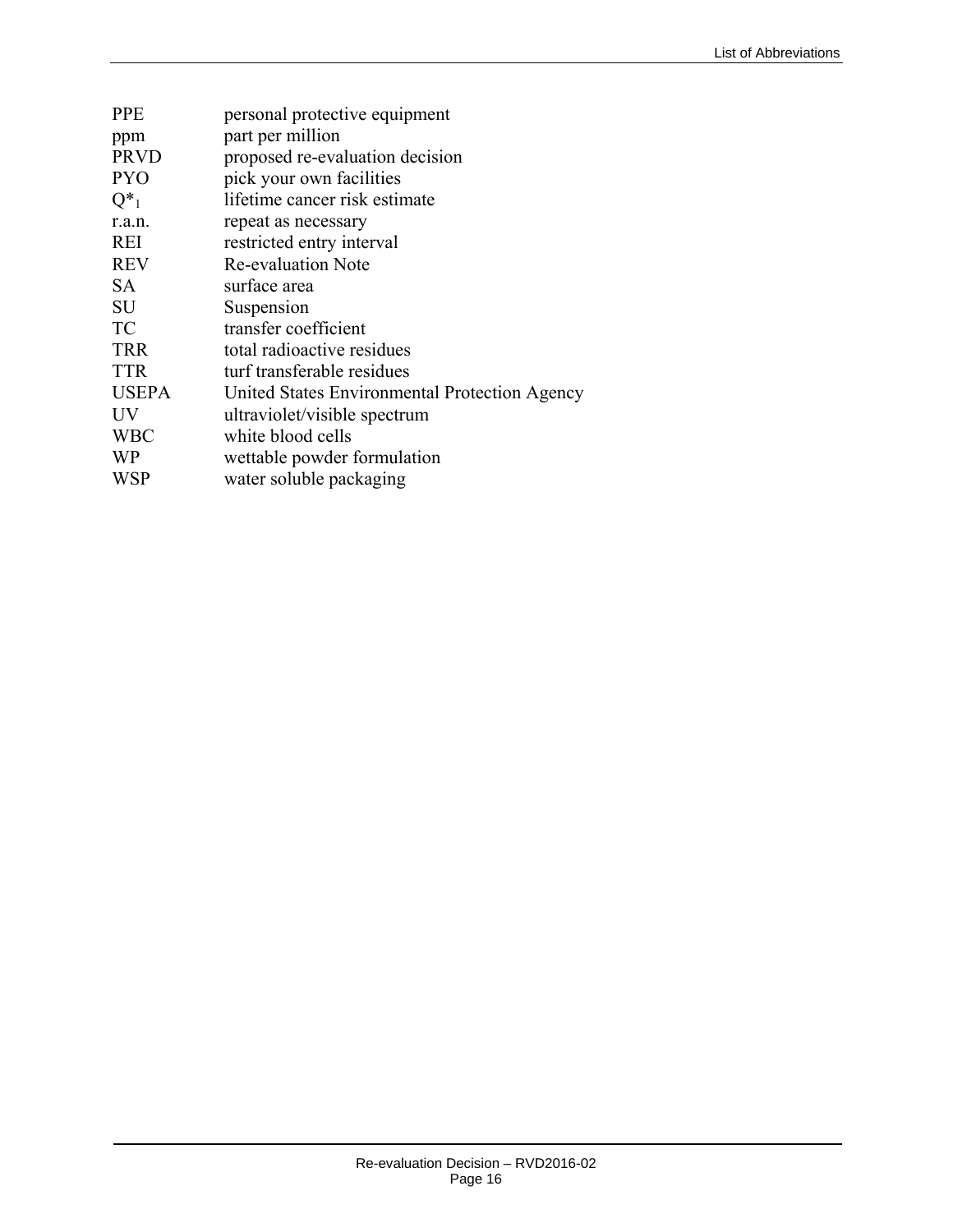# **Appendix I Comments and Responses**

# **1.0 Comments Related to the Health Risk Assessments**

#### **1.1 Toxicology**

#### **Comment:**

For the dermal endpoint selected for occupational and residential risk assessment, the registrant supported the use of benchmark dose (BMD) modelling to establish the point of departure. However, the BMD values were considered too conservative based on the results from oral and dermal dosing in a pharmacokinetic (PK) study. In the PK study rats were administered a single dose of radiolabelled carbaryl and the total radioactive residues (TRR) in erythrocytes and brain were assessed. The registrant proposed that systemic levels of carbaryl associated with the oral dose of 1.08 mg/kg bw used in the PK study would not produce any significant cholinesterase inhibition, as this dose was below the  $BMDL_{10}$  (lower confidence limit on the benchmark dose associated with a 10% response) values of 1.13 and 2.02 mg/kg bw for pups and adults, respectively, in an acute oral comparative cholinesterase study. Since the peak total TRR levels in brain or erythrocytes following dermal exposure of 103 mg/kg bw radiolabelled carbaryl were below the levels following an oral dose of 1.08 mg/kg bw radiolabelled carbaryl, the registrant suggested that a dermal exposure of 103 mg/kg bw carbaryl for 10 hours (the exposure duration in the PK study) would not produce significant cholinesterase inhibition.

The PMRA applied a 3-fold uncertainty factor to the dermal endpoint for the protection of infants and children. The registrant proposed reducing this to 1.8, reflecting that the  $BMD_{10}$ (benchmark dose associated with a 10% response) for brain cholinesterase inhibition in PND (post-natal day) 11 pups was 1.8 fold lower than PND 97 adults in the comparative cholinesterase study. This would reduce the target margin of exposure for the dermal risk assessment of all durations from 300 to 180. The registrant considered that the single bolus dose administered in the comparative cholinesterase study likely overestimated any cholinesterase inhibition that might occur following indirect prenatal exposure. Carbaryl was also rapidly metabolized with no parent compound detected in plasma at any time point after oral dosing in the PK study, thus the registrant contended that indirect prenatal exposure was likely negligible. Consequently, an uncertainty factor of 1.8 was considered adequate by the registrant for protection of infants and children.

#### **PMRA Response:**

The peak total TRR by the oral route did exceed that by the dermal route in the PK study, and the oral PK dose of 1.08 mg/kg bw was lower than the oral  $BMDL_{10}$ s of 1.13 and 2.02 mg/kg bw for pups and adults, respectively. However, the PK study assessed TRR in erythrocytes and brain tissue, not the endpoint of concern (cholinesterase activity). The registrant's comment presumed that TRR in erythrocytes and brain tissue were related to the extent of cholinesterase inhibition, but their relationship had not been established. It is unclear how TRR in erythrocytes or brain tissue following dermal exposure related to cholinesterase activity in these compartments. This uncertainty in the relationship between TRR and cholinesterase inhibition, as well as other limitations, were discussed by the United Sates Environmental Protection Agency Federal Insecticide, Fungicide, and Rodenticide Act Science Advisory Panel in 2004.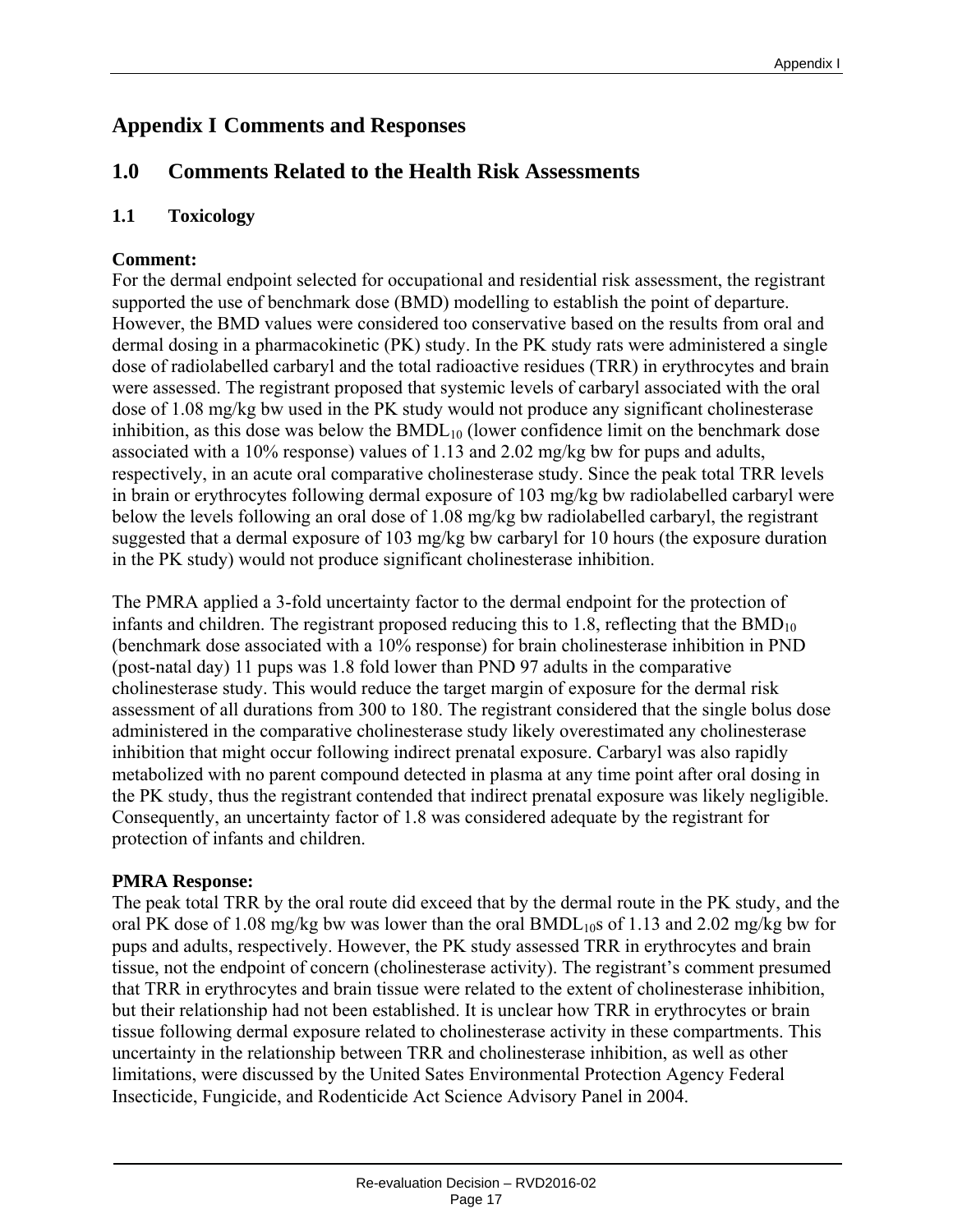A recent paper (PMRA #1968927) investigated the relationship between carbaryl levels in brain and plasma and cholinesterase inhibition. Carbaryl levels in individual brain and plasma samples from 3 previous acute gavage studies in male rats were compared to their brain and erythrocyte cholinesterase activities at about 40 minutes post-dosing. A first order exponential decay function with an asymptote described the relationship between carbaryl levels in the brain and brain cholinesterase activity, and carbaryl levels in plasma and erythrocyte cholinesterase activity. The study authors noted that this relationship was likely valid for time periods closely approximating that used in the studies; the relevance of this information to the slower peak associated with dermal exposure is unclear. In support of the time-sensitivity of this relationship, carbaryl was not detected in the plasma of some or all rats by 2 hours post-dosing in an acute gavage time-course study (0.5 to 24 hours post-dosing; carbaryl in the brain was not assessed). A noteworthy finding from this paper was that there were no differences in the amount of carbaryl in plasma or brain between the age groups (post-natal days 11, 21 and 97). In other words, carbaryl levels in the brain or plasma are not equivalent to cholinesterase inhibition, given that PND 11 pups were more sensitive than adults to ChE inhibition. The higher sensitivity of the young to carbaryl cannot be explained by higher levels of brain carbaryl.

The registrant suggested that the 103 mg/kg bw used in the acute dermal component of the PK study must be a NOAEL (no observed adverse effect level) for short-term dermal exposure. This was based on lower TRR in brain and erythrocytes from this dermal dose, relative to those measured from an oral dose comparable to that of the  $BMDL_{10}$ s for  $BChE$  (brain acetylcholinesterase) and EChE (erythrocyte acetylcholinesterase) inhibition<sup>6</sup> from an acute oral dose of carbaryl. This assumed that total TRR are equivalent to the amount of carbaryl, and that the total TRRs in Figures 1 and 2 of registrant's comments from the other radiolabelled metabolites (1-naphthol and *N*-hydroxymethyl carbaryl) in the PK study did not contribute significantly to the extent of cholinesterase inhibition. Given that age-related differences in PK were not observed in the recent literature study, reliance on the PK information to refine the dermal toxicity endpoint is not supported.

In addition, while the oral component of the PK study was considered acceptable, there was uncertainty regarding the data from the dermal route due to concerns with study methodology. The dermal dose was applied in an acetone/water solution on a waterproof band-aid, exposed to air to evaporate the acetone prior to exposure to skin. There was uncertainty whether residual acetone/water remained on the band-aid, which may have affected the absorption. A greater uncertainty was the amount available for absorption, since residual carbaryl left on the removed bandaid and on the skin was not measured after study termination. In addition, the band-aid upon which the dose was applied was 1 inch by 2 inches (equivalent to 12.9 cm<sup>2</sup>, or approximately  $3\%$ of the total body surface area<sup>7</sup>). The dermal exposure may have been underestimated due to the small surface area (while this is not a repeated dose dermal toxicity study, OECD guideline 410 recommends 10% of the body surface area be covered.) As such, the toxicity of carbaryl by the dermal route could be underestimated.

 6

The PMRA determines the BMDL<sub>20</sub> (not a BMDL<sub>10</sub>) for EChE inhibition.<br><sup>7</sup> From the study, the male Sprague-Dawley rat was on average 277 g or 242 g, for the low or high dose dermal exposures, respectively. For a 200-299 g rat, the total body surface is about 394 cm<sup>2</sup>. (PMRA document number 2309078)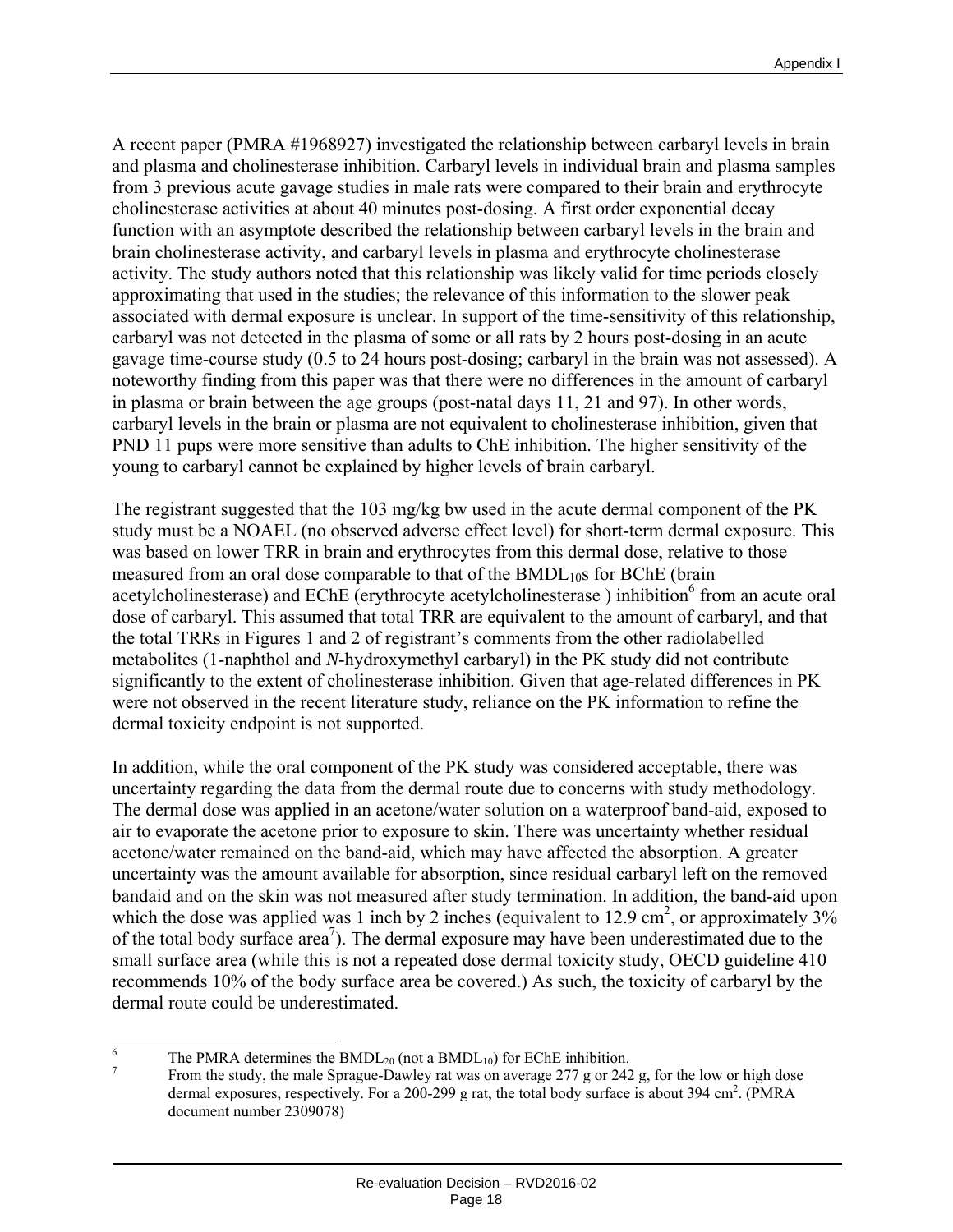The 4-week dermal toxicity study in rats demonstrated that a dermal dose of 103 mg/kg bw exceeded a NOAEL (PMRA document number 1526156). There was BChE inhibition in both sexes (15% in males, 24% in females with statistical significance), as well as transient EChE inhibition in males on days 5 - 19 (15 to 21% inhibition with statistical significance), and decreased body weight gain in males (12%) at the highest dose of 100 mg/kg bw/day. There was also decreased BChE activity (15% with statistical significance) in males at the LOAEL of 50 mg/kg bw/day, with a resultant NOAEL of 20 mg/kg bw/day. Thus this study provided empirical evidence that the NOAEL for short-term dermal exposure should not be 103 mg/kg bw/day. The BMDL<sub>10</sub> of 35.5 mg/kg bw/day was selected as a point of departure, rather than the NOAEL of 20 mg/kg bw/day. The higher sensitivity to carbaryl by the oral route than the dermal route was reflected in the higher dermal  $BMDL_{10}$  of 35.5 mg/kg bw/day, relative to the oral  $BMDL_{10}$  of 1-2 mg/kg bw.

The registrant suggested refinement of the 3-fold uncertainty factor for the protection of infants and children in the target Margin of Exposure for dermal risk assessment. Based on the acute oral comparative cholinesterase study, the  $BMD_{10}$  ratio of brain cholinesterase inhibition for adults (2.55 mg/kg bw) versus PND11 pups (1.48 mg/kg bw) was 1.72, clearly identifying that the directly exposed young were more sensitive to carbaryl. Refinement of the uncertainty factor was not undertaken, because there was limited confidence in the robustness of this  $BMD_{10}$  ratio as being representative of the sensitivity of all young populations. There was uncertainty that BMD modelling was sufficiently robust to refine a risk assessment for this purpose, because even with the same data, BMD values can differ based on the model selected and the parameters selected within a model. There was also uncertainty as to how this ratio might change if brain cholinesterase activity was sampled at other times after dosing. In the comparative cholinesterase study in rats, cholinesterase activity was assessed at 40 minutes after dosing, based on stated time-to-peak effects in PND 17 and adult rats, with no time-to-peak information presented for PND 11 pups. It was also unknown how the  $BMD_{10}$  ratio would be altered if other age groups were tested. Furthermore, the  $BMD_{10}$  ratio was from an oral study and it was unknown whether this ratio would be reflective of differences in sensitivity by the dermal route. Thus there was insufficient confidence that reducing the margin of exposure (MOE) based on the  $BMD_{10}$  ratio was protective of potential sensitivity in a young population.

The PMRA agreed that administration via a bolus dose may overestimate the exposure level expected in a fetus or neonate, but the extent of overestimation is unclear. The PMRA also agreed that the metabolism of carbaryl after an oral dose was rapid in the PK study, with relatively slower metabolism by the dermal route. Carbaryl in the brain was not tested by the dermal route in the PK study, but it would be expected to also reach the brain at a different rate than the oral route. However, rapid metabolism by the oral route may not necessarily equate to negligible exposure to the fetus or neonate. While the parent compound was not detected in plasma in the PK study by either the single oral or dermal exposure, carbaryl was observed in plasma and brain tissue in acute toxicity studies in male rats with higher single oral doses of carbaryl. Thus fetal brains could be indirectly exposed to carbaryl above negligible levels by the dermal or oral route. The pharmacokinetics of carbaryl in the fetal brain and consequent pharmacodynamic effects of cholinesterase inhibition in fetuses remained unclear. Therefore it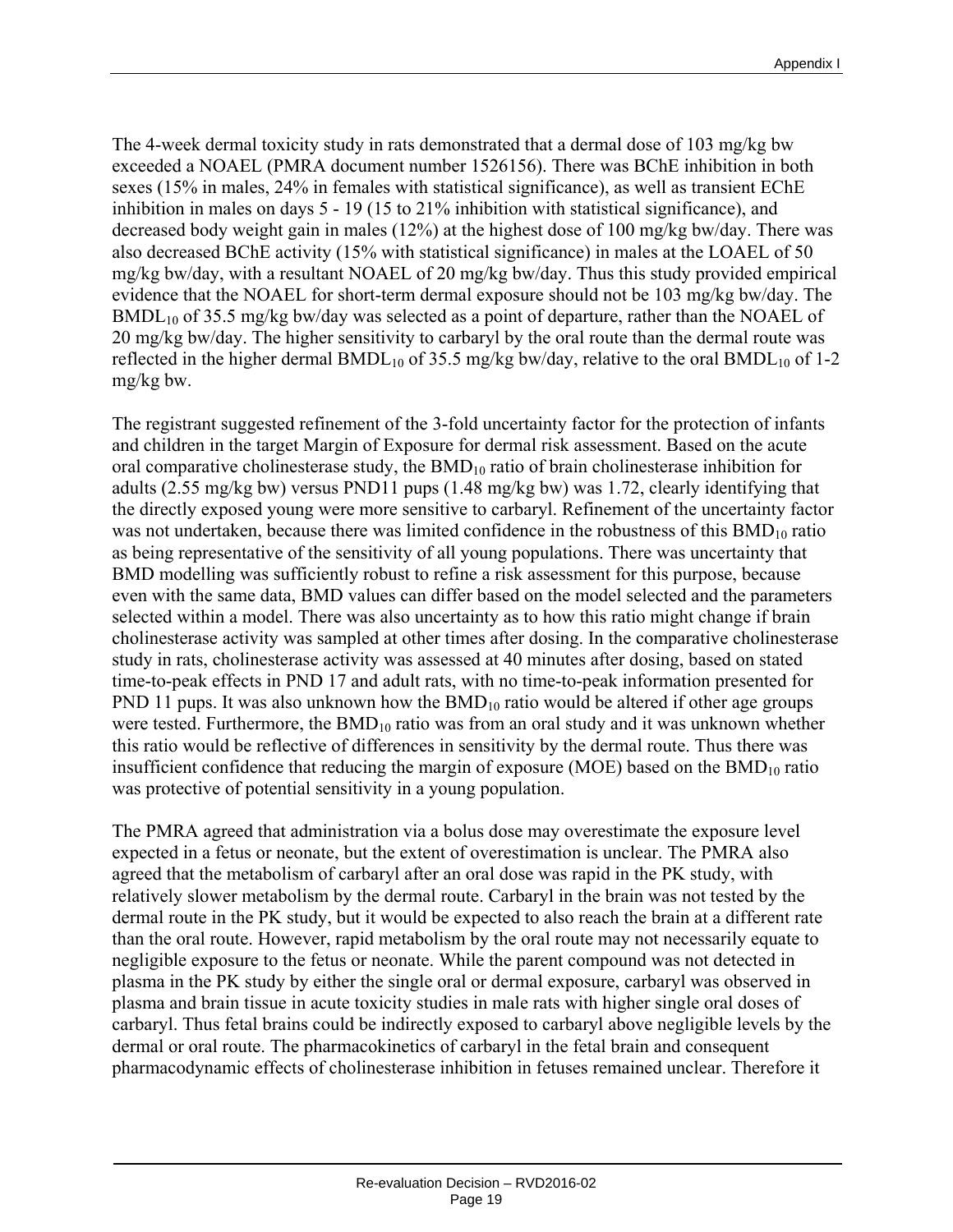was considered appropriate to use a 3-fold uncertainty factor to protect infants and children in the dermal risk assessment.

#### **1.1.1 Refinement of the 3-fold Uncertainty Factor to 1.8-fold**

#### **Comment:**

The registrant suggested refinement of the 3-fold uncertainty factor for database deficiency, applied to the dermal toxicity endpoint to address potential sensitivity of the young via the dermal route. The registrant considered that a 1.8-fold uncertainty factor would be more appropriate to address post-natal sensitivity to carbaryl, based on the relative  $BMD_{10}$  for brain cholinesterase inhibition in adults relative to postnatal (PND) 11 pups in an acute oral comparative cholinesterase study.

#### **PMRA Response:**

Refinement of the 3-fold uncertainty factor was not undertaken, because there was limited confidence in this  $BMD_{10}$  ratio as being representative of the sensitivity of all young populations. There was uncertainty that BMD modelling was sufficiently robust to refine a risk assessment for this purpose, because even with the same data, BMD values can differ based on the model selected and the parameters selected within a model. There was also uncertainty as to how this ratio might change if brain cholinesterase activity was sampled at other times after dosing. In the comparative cholinesterase study in rats, cholinesterase activity was assessed at 40 minutes after dosing, based on stated time-to-peak effects in PND 17 and adult rats, with no time-to-peak information presented for PND 11 pups. It was also unknown how the  $BMD_{10}$  ratio would be altered if other age groups were tested. Furthermore as the dermal toxicity study was conducted solely in adults, but the  $BMD_{10}$  ratio was from an oral study, it was unknown whether this ratio would be reflective of sensitivity by the dermal route. Given these uncertainties, it was considered appropriate to use a 3-fold uncertainty factor to protect for potential sensitivity of fetuses and nursing infants in the dermal risk assessment.

#### **1.1.2 Intraspecies Differences in Neurodevelopment**

#### **Comment:**

The registrant proposed refinement of the 3-fold uncertainty factor applied to the dermal postoccupational risk assessment, based on the differences in neurodevelopment between the neonatal rat up to PND 21and the human infant.

#### **PMRA Response:**

The human and rat neurodevelopmental timelines provided by the registrant, based on comparative brain morphology, suggested that early brain development took longer to develop in rats, relative to humans. However, the sensitivity of PND 11 rats relative to adults demonstrated in a comparative cholinesterase assay was still considered relevant to humans and should be taken into account in the risk assessment. If not considered a manifestation of post-natal sensitivity due to differences in neurodevelopment, the effect would be considered as evidence of potential pre-natal (for example, perinatal) sensitivity, rather than no sensitivity at all.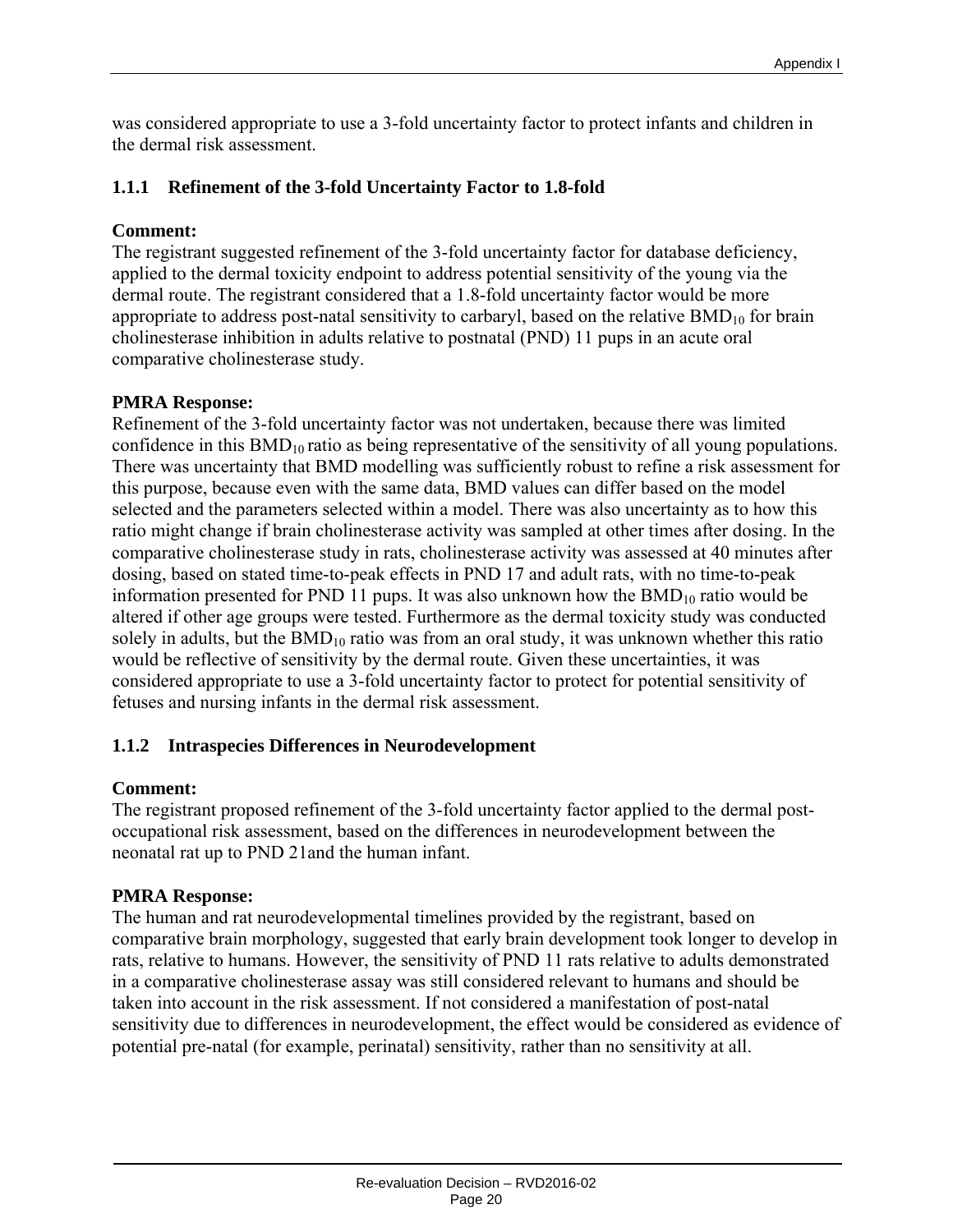#### **1.1.3 No Fetal Sensitivity to Brain Cholinesterase Effects in Sufficient and Available Studies**

#### **Comment:**

The registrant considered that there was sufficient information available to address outstanding concerns regarding exposure to the fetus and no additional data was required to address these concerns.

#### **PMRA Response:**

It was agreed that overall the carbaryl reproduction, developmental and developmental neurotoxicity studies did not indicate fetal sensitivity. There was a limited developmental study in the mouse wherein offspring had increased resorptions and variations in the absence of maternal toxicity, as well as malformations at maternally toxic levels, but these effects were not replicated in another dietary and gavage mouse prenatal developmental toxicity study. However, with the exception of one rabbit developmental toxicity study (which showed that maternal cholinesterase inhibition occurred at lower levels than the fetal effects observed), and one limited rat developmental neurotoxicity study (the NIEHS/NTP study discussed below), none of the reproduction, developmental or developmental neurotoxicity studies included cholinesterase measurements. No sensitivity of the prenatal young was observed in the NIEHS/NTP developmental neurotoxicity study, but it was hampered by lack of detail (including unknown levels of cholinesterase inhibition, unknown number of pups examined). As such, the potential for prenatal and lactational sensitivity of the young was not adequately addressed in the database.

The registrant submitted 4 published and 1 unpublished references that pertained to prenatal exposure to carbaryl. The unpublished NIEHS/NTP study was not available in its completed study form, but the synopsis of this study in USEPA HIARC reports for carbaryl (PMRA document numbers 1572726 and 2308493) indicated that brain cholinesterase (BChE) inhibition was similar in dams and fetuses on gestation day (GD) 19, after repeated oral exposure to dams from gestation days 14 to 18. This was previously taken under consideration in the PMRA reevaluation of carbaryl, for although it suggested that prenatal sensitivity was not of concern, there were insufficient animals (one dam and two fetuses per time point) and lack of study details (including extent of change, study methodology of how and when animals were tested for BChE inhibition) to decisively exclude the concern for prenatal sensitivity of the young. Three published studies also demonstrated that oral exposure to dams on GD18, or after repeated daily oral exposure from GD11 to GD23, did not increase BChE inhibition in fetal rats, in comparison to pregnant dams (PMRA document numbers 2308483, 2308491 and 2308485). Together, these studies indicated that prenatal exposure was possible through placental transfer. They suggested that sensitivity was not of concern, but the data quality of these studies was such that there was limited confidence in their conclusions. The particular concerns are the lack of detail (including unknown number of dams and/or fetuses examined, time after dosing and pup delivery that BChE activity was assessed in dams, or time after dosing that fetal brains were extracted for BChE activity).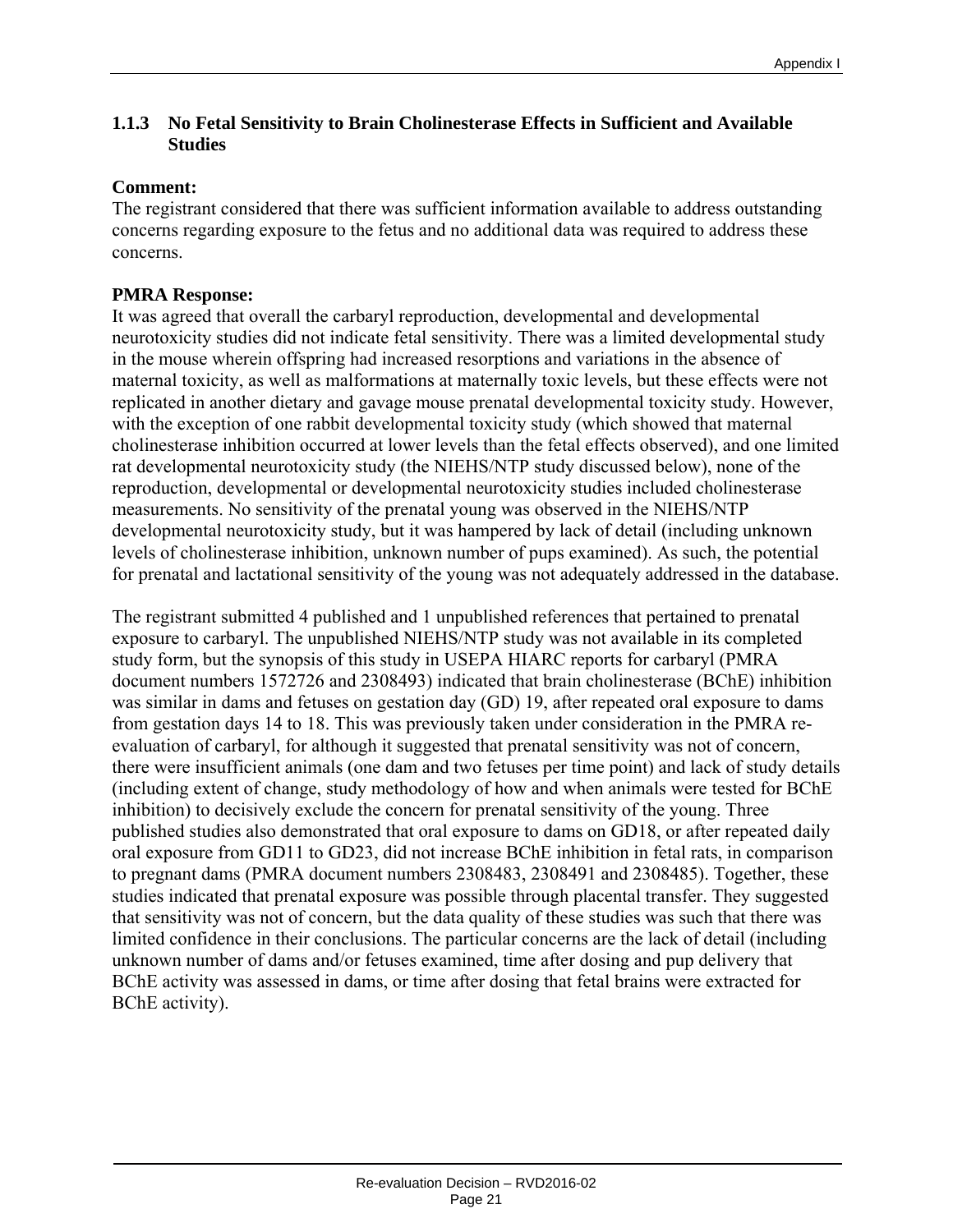An autoradiographic study in pregnant Sprague-Dawley rats and Swiss mice also demonstrated that placental transfer was possible in rodents (PMRA document number 2308487). The radioactivity from an oral dose of 10 mg/kg bw radiolabelled carbaryl was distributed to the brain (and other organs) much faster in fetal rats (detected by 0.5 hours post-dosing) than in mice (not detected at 0.5 or 1 hour post-dosing, but detected at 5 hours post-dosing). This study did not elucidate whether fetuses were more or less sensitive, as dams were not similarly autoradiographed.

If further information is submitted for these studies to enhance their robustness, or if a new study to address prenatal exposure is submitted, it may be possible to reconsider the sensitivity of the prenatal young. However, the sensitivity of the post-natal young via lactational transfer was still unclear. There were no studies available examining the effect of carbaryl on BChE or erythrocyte (EChE) inhibition in nursing pups. Without further data, postnatal sensitivity via lactational transfer cannot be excluded. With the given database, the current 3-fold uncertainty factor for database deficiency applied to the dermal risk assessment was considered to be appropriate.

The registrant also submitted references to 4 published studies pertaining to post-natal sensitivity of directly-dosed young. These studies investigated EChE and BChE inhibition after acute or repeated oral doses of carbaryl in young and/or adult rats, and/or the mechanism in post-natal sensitivity. Two of these references pertained to the acute comparative cholinesterase study which provided evidence of post-natal sensitivity of the young to ChE inhibition (PMRA document numbers 1533160 and 2308498); this study data was used in the carbaryl reevaluation.

Another study determined the carbaryl levels in the brain and plasma of the rats in the acute comparative cholinesterase study, as well as three other acute and repeated dose cholinesterase studies, and related them to the extent of ChE inhibition in these tissues (PMRA #2308494). The post-natal sensitivity of the young to BChE and EChE inhibition in these studies were not due to differences in carbaryl levels in the brain, as levels were comparable irrespective of age. The mechanism behind post-natal sensitivity to carbaryl was further investigated in an *in vitro* pharmacokinetic study that determined pharmacokinetic parameters (AChE IC50, Km, Vmax) of brain cholinesterase in mixtures of carbaryl and whole brain homogenates of rats ranging in age from PND 4 to 90 (PMRA document number 2309077). The post-natal sensitivity of the young was not attributed to intrinsic developmental differences in BChE sensitivity, based on similar Km, and relatively lower Vmax and higher IC50 in the young. While informative, the data from these studies do not elucidate the mechanism behind the post-natal sensitivity of the young to ChE inhibition, nor do they affect the reference doses selected for the risk assessment of carbaryl.

#### **1.2 Comments Related to Residential and Occupational Exposure**

Comments recommended that the occupational and residential mixer/loader/applicator and postapplication risk assessments be revised based on: updated use information, updated crop groupings, revised application rates, revised postapplication activities, updated transfer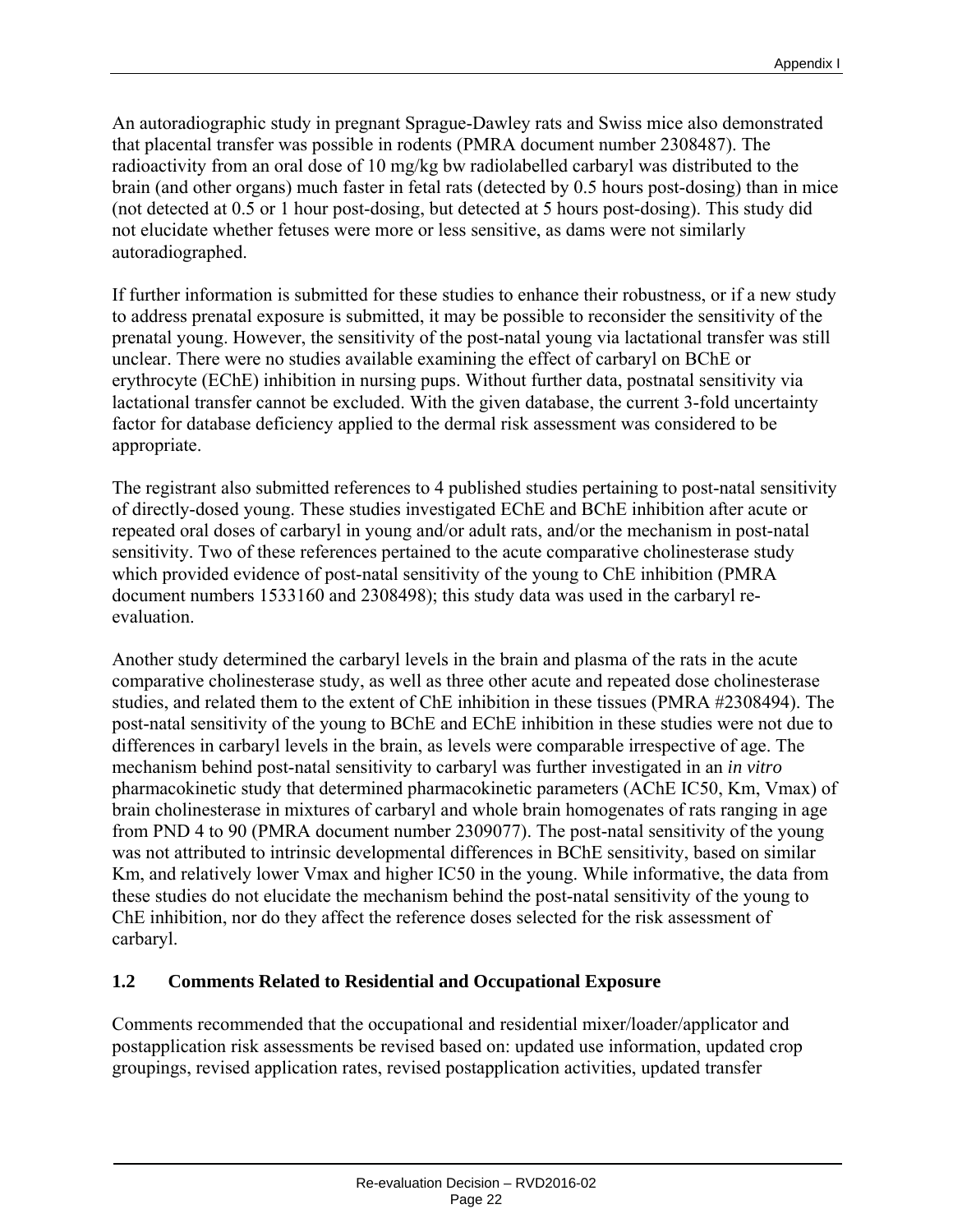coefficients, revised application intervals and frequencies, and revised dermal absorption estimates.

The PMRA has revised the occupational mixer/loader/applicator risk assessment in accordance with comments received to the greatest extent possible. The mixer/loader/applicator risk assessments for canola, tobacco and orchard crops were revised based on updated application rates and use information; the results of the revised risk assessment are presented in Appendix II. The mixer/loader/applicator risk assessments for all other uses are as described in PRVD2009- 14, as there were no further updates to the information used in these risk assessments.

Due to the risks of concern for certain uses, personal protective equipment and engineering controls are required to mitigate risk. The personal protection equipment required for each crop use is intended to protect against the greatest potential exposure.

The postapplication risk assessments for a number of crops were revised based on: updated use information, updated crop groupings, revised application rates, revised postapplication activities, updated transfer coefficients, and revised application intervals and frequencies. The results of the revised risk assessments are presented in AppendixIV. The postapplication risk assessments for all other uses are as described in PRVD2009-14. The postapplication risk assessment for turf was revised based on updated use information. The results of the revised risk assessment are presented in AppendixIV.

Specific comments are addressed below.

#### **1.2.1 Comments relating to the Human Health Risk Assessment for Agricultural Uses**

#### **Comment:**

Stakeholders requested that updated transfer coefficients (TCs) based on the Agricultural Reentry Task Force (ARTF) data be used in the risk assessments, rather than the TCs in USEPA Policy 3.1.

#### **PMRA Response:**

The PMRA has analyzed the detailed comments for transfer coefficients (TCs) that could be amended and incorporated these refinements into an updated risk assessment. Where applicable, the PMRA has reviewed the ARTF database and proposed clustering schemes, determined the most appropriate TC, and conducted new postapplication risk assessments. The refinement of the TCs resulted in reduced restricted-entry intervals (REIs) for some crops, but increased REIs for other crops. Refer to Appendix IVfor the results of the revised risk assessment.

#### **Comment:**

Multiple stakeholders have proposed use pattern refinements based on revisions to label language, such as dividing crop groupings, limiting particular times of application, or clarification of spray rates.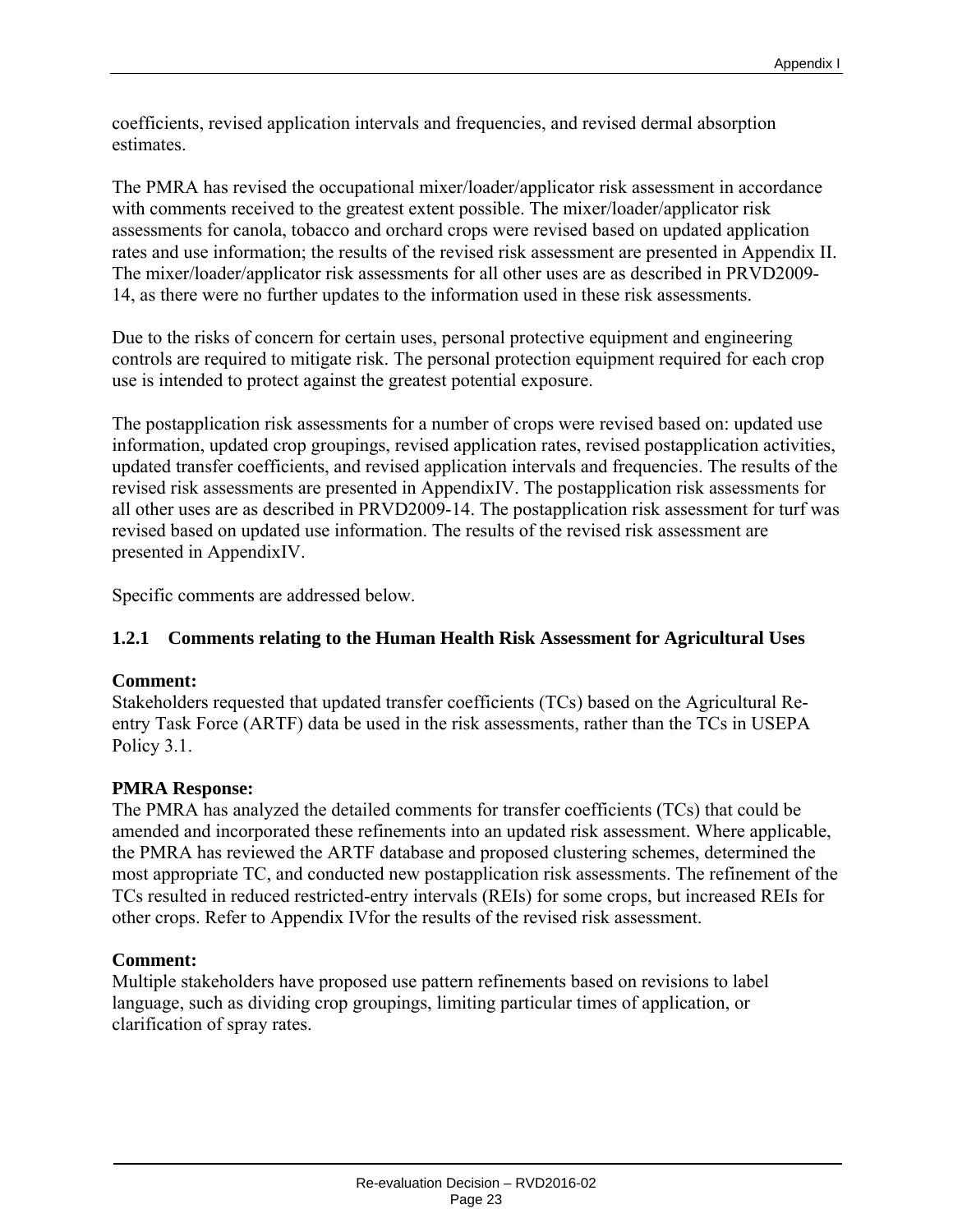#### **PMRA Response:**

The PMRA has examined the specific comments to identify any refinements that are deemed both agronomically feasible and suitable for label amendments. In the interest of providing clear and consistent end-use product labels, it was not possible to divide crop groupings or specify application timings for certain uses. However, efforts were made to ensure that all the applicable recommended refinements were taken into account. Spray rate clarifications provided by stakeholders during the PRVD2009-14 consultation were confirmed and applied as necessary.

Changes made to the use pattern (such as revised spray rates or the separation of crop groupings) are presented in detail in Appendix IIIand AppendixIV, where the revised risk assessments for mixer/loader/applicators and postapplication workers are provided.

#### **Comment:**

Stakeholders have proposed several clarifications or new restrictions regarding the number of applications permitted per year or crop cycle.

#### **PMRA Response:**

Bayer CropScience indicated that the maximum number of applications for all registered commercial commodities was three per year (with the exception of chokecherry shelterbelts at once per year), with a 7-10 day interval unless otherwise stated (Bayer, 2007b). However, due to the limited number of dislodgeable foliar residue (DFR) studies available, it was necessary to assess some crops according to the number of applications and application intervals described in the DFR studies. Appendix V lists the number of applications and application intervals per crop.

#### **Comment:**

Registrants requested refinement of the dermal toxicity endpoint based on consideration of oral and dermal pharmacokinetic data, as well as a refinement of the dermal absorption value based upon the carbaryl *in vitro* human and rat dermal absorption study. Specifically, the registrants proposed that based on a comparison of the rat and human dermal absorption in the *in vitro* dermal absorption study (Dick, 2001), rat skin is approximately 2.8 times more permeable than human skin at low concentrations. The dermal absorption between the rat *in vivo* study (Cheng, 1995) and the rat *in vitro* (Dick, 2001) was also compared. The registrants concluded that the overall consistency between the *in vivo* and *in vitro* dermal penetration studies for carbaryl supports adjustment of the BMD values from the 28-day dermal study by a factor of 2.8, to account for the difference in permeability between rat and human skin. This was considered by the registrants to be supported by the North American Free Trade Agreement (NAFTA) dermal absorption policy on the use of *in vitro* dermal penetration data in risk assessment, noting that a critical point in the NAFTA policy for the use of *in vitro* data is the demonstrated consistency between *in vitro* and *in vivo* data.

#### **PMRA Response:**

Since the occupational and residential risk assessment was based on a dermal toxicity study in rats, a dermal absorption value for carbaryl was not required. In the comment above, the registrant is proposing adjusting the dermal toxicological point of departure, or bench mark dose, based on differences between rats and humans.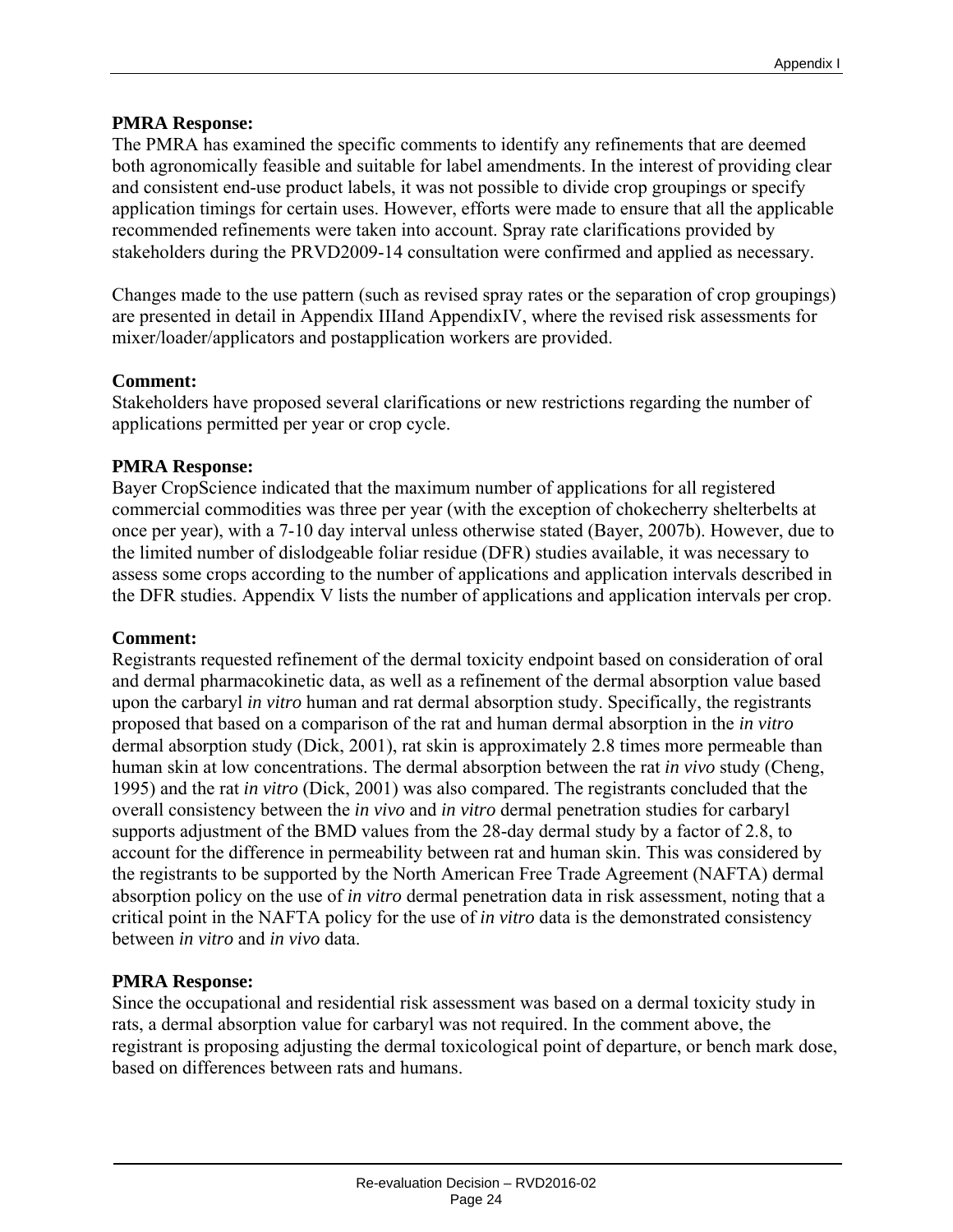Adjustment of the bench mark dose (BMD) values by a factor of 2.8 to account for the differences in permeability between rat and human skin is not supported by the PMRA. An adjustment of the BMD could also be considered an adjustment for the interspecies uncertainty factor, specifically the toxicokinetic factor. For such an adjustment to be made, a large amount of data conducted under similar conditions is required to refine the toxicokinetic factor, which accounts for the absorption, transport, metabolism and transformation, sequestration and excretion of the chemical. The PMRA does not agree that the results from one *in vitro* study alone, which was not conducted under similar conditions as the dermal toxicology study, would be sufficient to refine the default uncertainty factor for toxicokinetics.

The NAFTA Dermal Absorption Group position paper on the *Use of In Vitro Dermal Absorption Data in Risk Assessment* outlines that when the *in vitro* animal technique is shown to be a good predictor of animal *in vivo* data (in other words, a ratio close to 1), the human *in vitro* data are likely to be a good predictor of human dermal absorption when conducted under the same conditions. This is also referred to as the 'triple pack approach.' This paper also discusses a number of 'minimal standards' which should be considered when applying the triple pack approach. These include: same dose/duration regimen, guideline studies (i.e., no major limitations), reproducibility of *in vitro* results, and consideration of regional variability in human skin.

Consideration of the triple pack approach to adjust dermal toxicological points of departure was not the mandate of the NAFTA Dermal Absorption Working Group. The intent of the position paper and the triple pack approach was to provide guidance on determining dermal absorption for exposure assessments when the toxicology reference dose is based on an oral study.

The PMRA did, however, review the dermal absorption data available for carbaryl, as this was required for the cancer risk assessment, as well as any assessments based on toxicological points of departure from non-dermal studies.

The dermal absorption values cited by the registrant in their comments do not include skin bound residues. Since the studies were terminated at 24 hours, characterization of the fate of the skin bound residues is not possible and, thus, skin bound residues were included in the PMRA estimate of dermal absorption, as per the USEPA Health Effects Test Guidelines USEPA, 1998.

The *in vitro* and *in vivo* studies cited by the registrant were previously reviewed and did not meet the criteria as per the NAFTA position paper. As shown in Table 1.2.1, the studies do not result in a ratio close to 1 when dermal absorption values are compared, nor did they meet the minimal standards outlined in the position paper, as the doses (medium, high) and exposure durations differ between the two studies. In addition, the formulations in the two studies are not the same; formulants have been shown to affect dermal penetration (Bronaugh and Franz, 1986).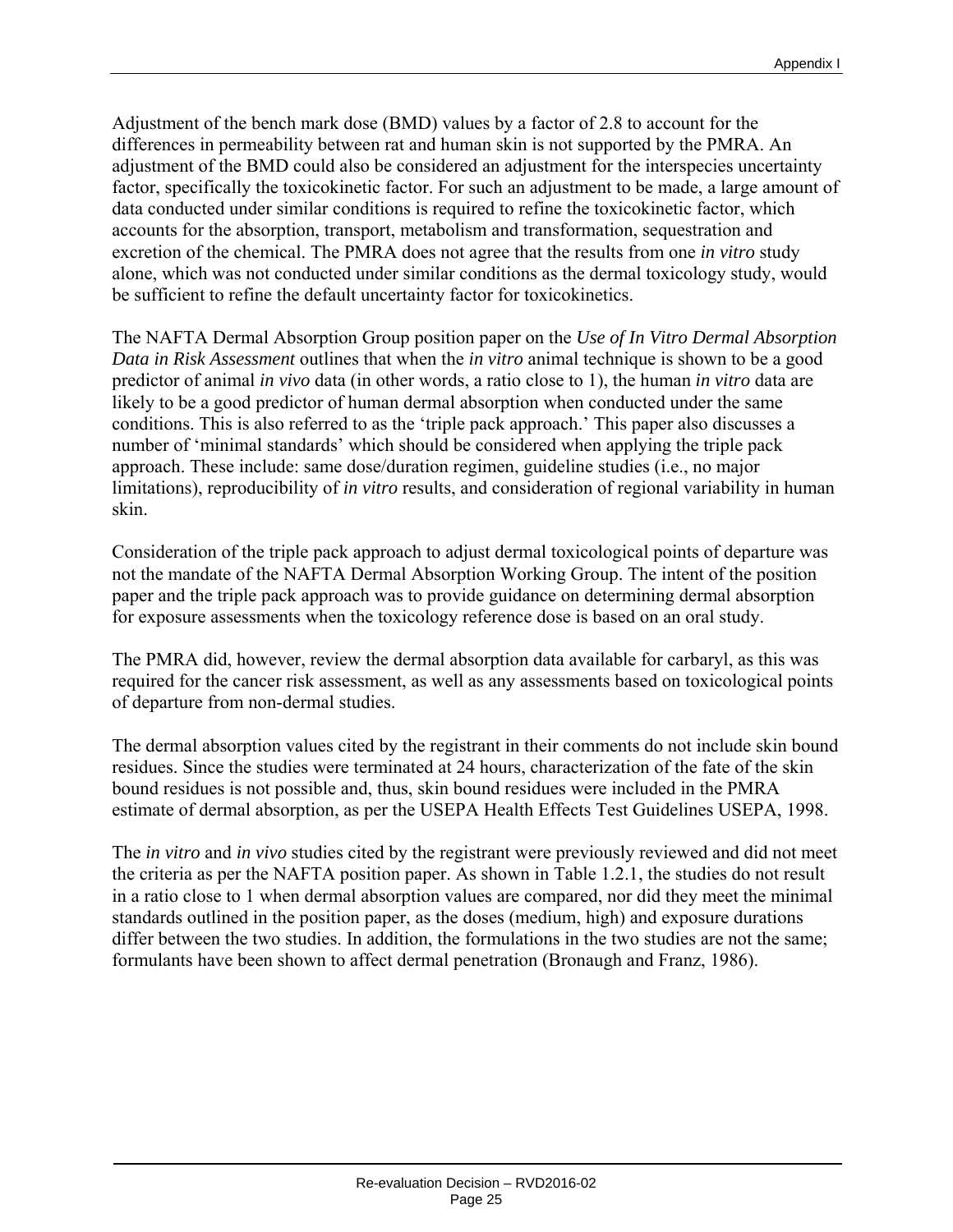|                | Rat <i>In Vivo</i> DA (Cheng, 1995) | Rat In Vitro DA (Dick, 2001) |                                 |          |
|----------------|-------------------------------------|------------------------------|---------------------------------|----------|
| <b>Dose</b>    | DA w/SBR                            |                              | <b>Dose</b>                     | DA w/SBR |
| $(\mu g/cm^2)$ | 10 <sub>h</sub>                     | 24h                          | $(\mu g/cm^2)$<br>(actual dose) | (8h)     |
| 35.6           | $21.1\%$                            | 34.0%                        | 36                              | $28.1\%$ |
| 403            | 10.8%                               | 27.9%                        | 470                             | 37.8%    |
| 3450           | 2.5%                                | $4.0\%$                      | 4495                            | 5.9%     |

#### **Table 1.2.1 Comparison of Dermal Absorption (DA) Values for In Vivo and In Vitro Studies**

 $w/SBR = with skin bound residues; actual dose = actual amount applied (versus nominal dose)$ 

#### **Comment:**

The postapplication risk assessment for trees and shrubs should have applied the initial Dislodgable Foliar Residue (DFR) of 3.4% of the application rate on olives from the available DFR data.

#### **PMRA Response:**

The PMRA did review the ARTF olive study and did consider it for use in the assessment of ornamentals (trees, shrubs) and fruit trees, since the application equipment, formulation and tree canopy would be similar. The initial DFR of 3.4% of the application rate was not used in the assessment, as it was much lower than what was seen for other crops, potentially due to the morphology of olive trees, differences in foliage type, or the spacing in the olive grove. Therefore, the default DFR value of 20% of the initial application rate was used. The 9.8% daily dissipation as measured in the study was used for the risk assessment. As noted in the comments, this value is similar to the default dissipation of 10% per day.

#### **Comment:**

The registrant indicated that the six tree crops grouped together need to be separated based on existing label directions, since these six crops have different application rates, preharvest intervals, and spray schedules that can affect the DFRs.

#### **PMRA Response:**

The PMRA has examined the label directions to ensure that those crops that have different application rates are evaluated separately. Spray schedules on the label and preharvest intervals have no impact on the DFR values calculated; the determined DFR values are based on the parameters of the DFR studies used, which in turn are imposed on the affected use pattern. For those uses where default values were used instead of study values, the PMRA did take into consideration label directions concerning application frequencies and intervals. Pre-harvest intervals were only taken into consideration for those use scenarios where the PHI precluded certain postapplication intervals.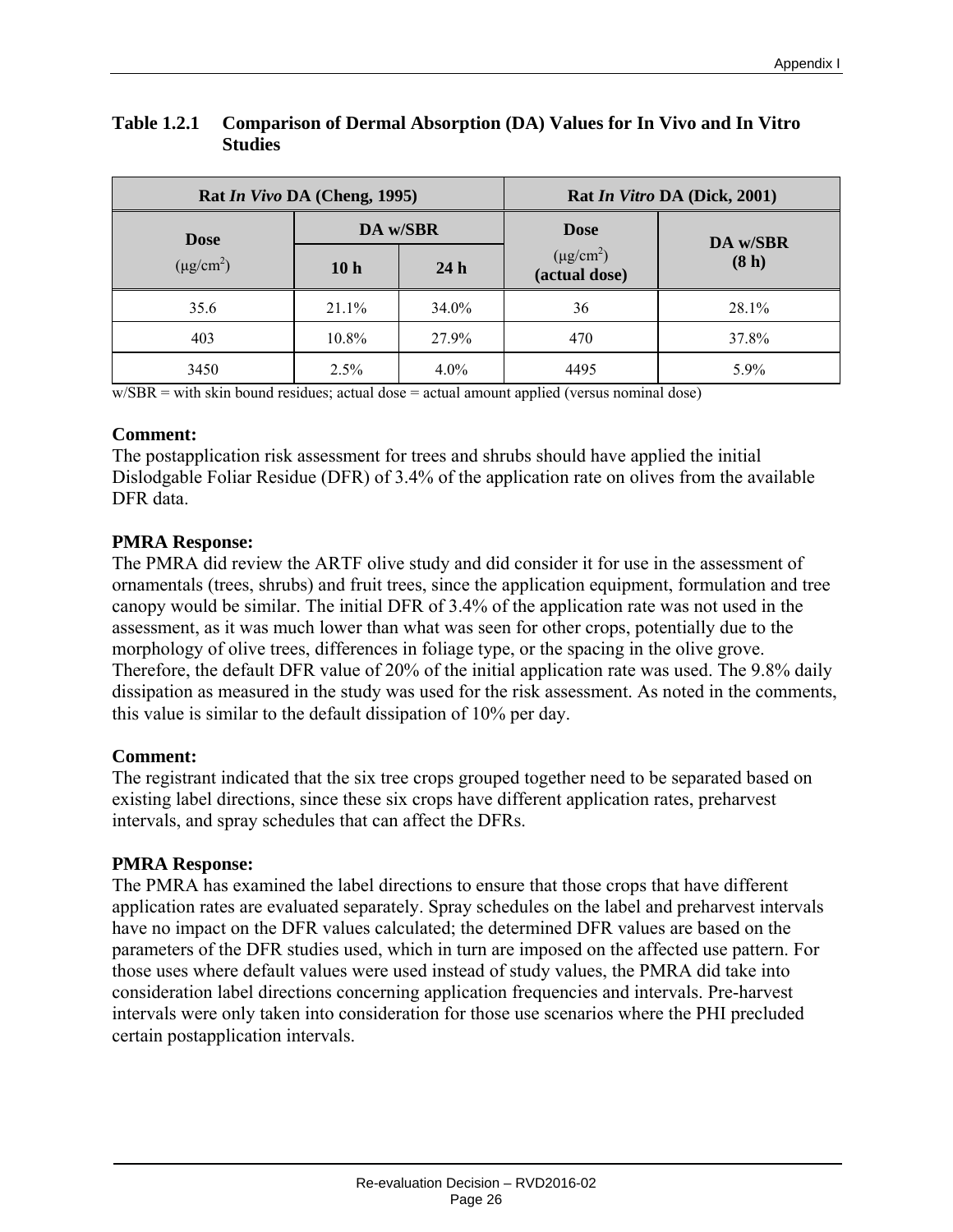#### **Comment:**

The registrant believes that hand line irrigation should not be considered for tree crops because carbaryl is a foliar spray and irrigation lines do not run through the foliage; irrigation would either be overhead or drip, and any hand labour activities would not involve foliar contact. Therefore, an REI would not be relevant to irrigation.

#### **PMRA Response:**

As indicated by the registrant, overhead and drip irrigation systems are commonly used in newer orchards. However, since hand line irrigation is common in older orchards and still in use for certain tree varieties, there is still a need to address the exposure incurred during hand line irrigation. Although an airblast application is directed at the foliage of fruit trees, it is assumed that some spray residue would come into contact with a hand-line irrigation system. In addition, some foliar contact may occur during hand-line irrigation depending on the variety and developmental stage of the trees. The amount of foliar contact incurred in fruit tree orchards while using hand line irrigation is difficult to determine, due to the variety of orchard production systems, the tree spacing for each crop, the variety of irrigation systems used, and a lack of information on the extent of use of various irrigation systems within orchards. Since it has been determined that foliar contact may occur during the use of hand line irrigation in some orchard crops, an REI for hand line irrigation in tree crops is indeed required to address any risks of concern (See Appendix IV for details).

#### **Comment:**

The 8 hour workday assumed in the postapplication risk assessment should be refined to reflect field conditions and specific tasks.

#### **PMRA Response:**

The PMRA does not have sufficient information to reduce the number of hours for specific postapplication activities. The information available to the PMRA indicates that 8 hours is an appropriate estimate of work day duration for agricultural workers. This value may in fact underestimate actual work day duration, as discussed below; however, it is considered to be a suitable estimate for use in regulatory risk assessments. The question of workday duration was addressed by a USEPA Federal Insecticide, Fungicide, and Rodenticide Act Science Advisory Panel, which endorsed the use of 8 hours (2008).

The 8 hour duration is based on a grower survey (Thompson, 1998) and a United States Department of Labor report (USDL, 2005) from the National Agricultural Worker Survey. These were considered to be the best available data. The Science Advisory Panel concurred with the USEPA's scientific analysis that these datasets were adequate to establish a workday duration of 8 hour for generic dermal exposure assessment.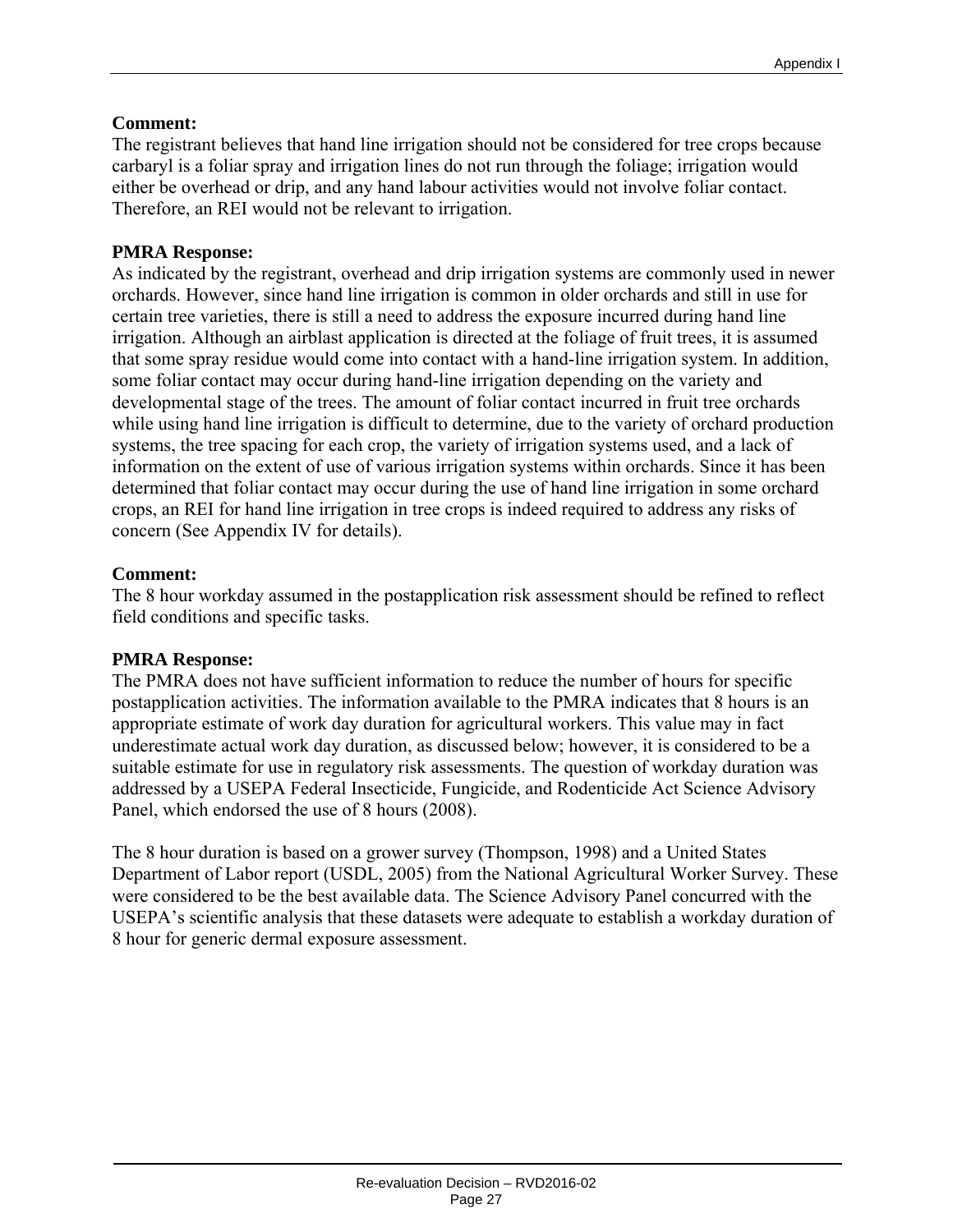Further, the Panel agreed that the use of the 8 hour workday duration represents a large proportion of the exposure distribution profile, but does not adequately reflect exposures at the  $90<sup>th</sup>$  or 95<sup>th</sup> percentiles of the distribution following a single day exposure. The data presented by the USEPA suggested that the use of the central tendency of 8 hours for workday duration resulted in an estimated dermal exposure that fell at the 65<sup>th</sup> percentile, underestimating exposure for 35% of the population. The Panel stated that the USEPA's estimates fell short of being "high end" estimates of exposure.

#### **Comment**

Consider reducing REIs based on a 90% exposure reduction for the use of chemical resistant gloves.

#### **PMRA Response:**

The PMRA acknowledges that gloves are often worn during postapplication activities for some crops. Gloves are typically worn as protection (for example, thorns) or to prevent the transmission of microorganisms from the worker to the plant commodity. However, the type of glove worn may not be chemical resistant, and the level of chemical protection afforded by the gloves worn by postapplication workers is unknown. While the use of chemical resistant gloves and other exposure reduction practices are recommended, the consideration of PPE as mitigation for postapplication workers in the risk assessment is not appropriate for regulatory purposes. Moreover, gloves are usually not worn in hot weather, and delicate tasks such as hand thinning often cannot be adequately performed while wearing gloves.

#### **Comment:**

Different carbaryl formulations have different maximum application rates and the REIs should be set based on the application rates for each formulation.

#### **PMRA Response:**

In the interest of clarity and consistency, one REI is recommended based on the formulation associated with the greatest worker exposure. This approach ensures that the risks of concern are addressed for all workers, regardless of the formulation used. In addition, it prevents REI disparity among labels for the same use.

#### **1.2.2 Comments Relating to the Human Health Risk Assessment for Turf Use**

#### **Comment:**

Stakeholders have suggested that the risk assessment should be refined in terms of workday duration (golf courses) and reduced transfer coefficients (all turf).

#### **PMRA Response:**

The PMRA agrees that the duration of 4 hours could be applicable to the postapplication risk assessment for golf course turf (greens and tees only) treated with carbaryl, based on the information submitted by the registrant. The postapplication risk assessment for golf course workers could be refined to reflect this by decreasing the anticipated hours worked per day from 8 to 4. However, a duration of 4 hours is applicable to greens and tees only, and does not adequately address postapplication exposure on the entire golf course. Given that some of the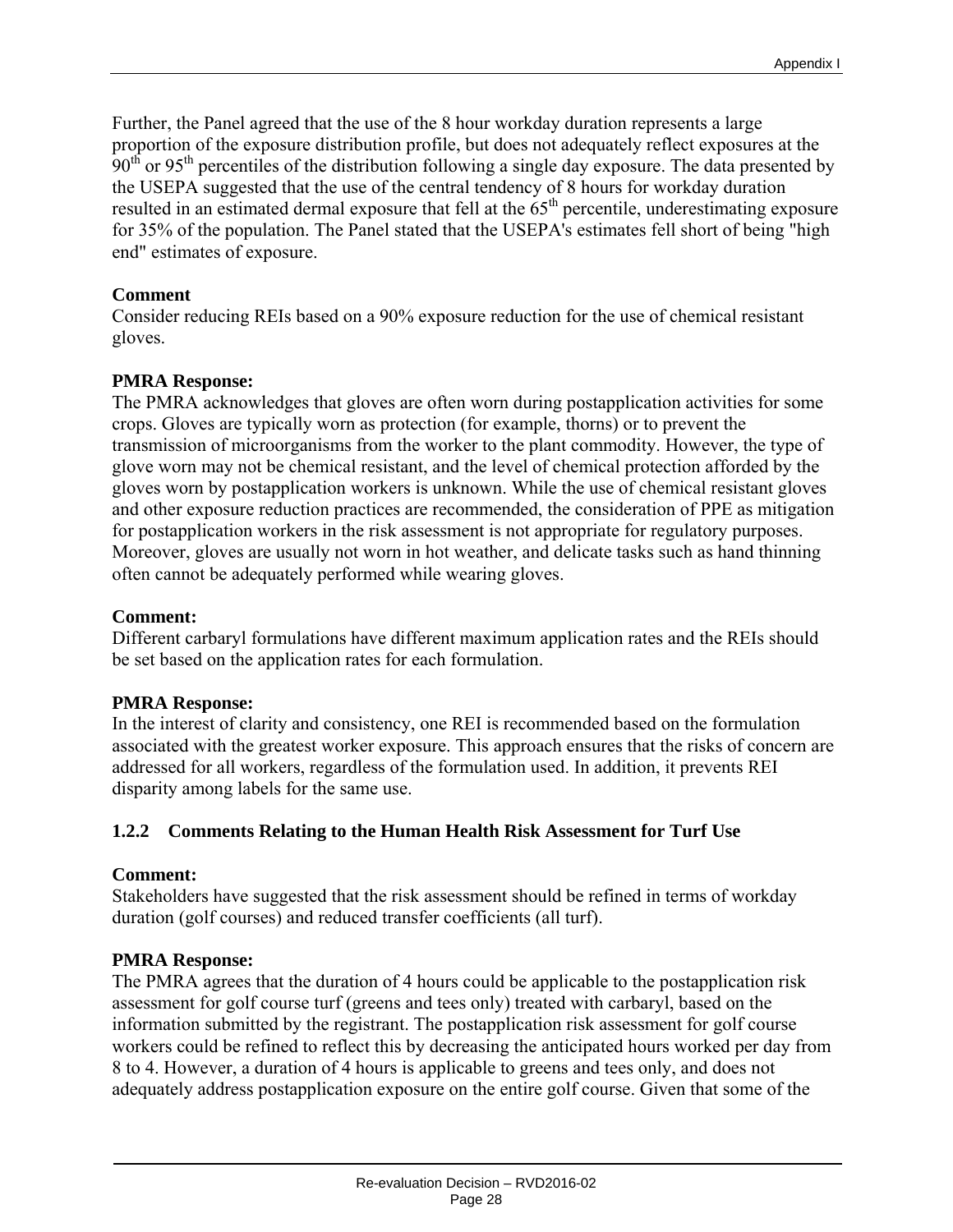pest pressures related to carbaryl use require broadcast applications to turf, a label statement would be required limiting the use of carbaryl to greens and tees. In the absence of this label statement, the duration of 8 hours must be retained (see Table IV.3 of Appendix IV).

The transfer coefficient (TC) supplied in the comments from the registrant (758 cm<sup>2</sup>/hr) is not used by the PMRA. The ARTF golf course worker study (ARTF 057) was closely reviewed by the PMRA and the Standard Operating Procedure for turf was revised based on this ARTF study. The TC of 3500 cm²/hr was considered appropriate for use in the risk assessment to calculate golf course worker exposure, since this is the arithmetic mean of all replicates for all activities. This value represents a composite TC of all activities a worker may be performing throughout the day.

The registrant suggested revising the TC for golf course workers performing mowing, watering, cup changing, repairing irrigation, and miscellaneous grooming activities from 3500 cm²/hr to 758 cm²/hr. The registrant has also previously expressed concern over the large difference between the geometric mean and the arithmetic mean of the data set and suggested that one replicate (IR8) with an unusually high TC for the lower leg should be excluded as an outlier. The validity of this request was considered.

The high TC (75,910 cm<sup>2</sup>/hr) comes from a worker performing irrigation repair. These workers are likely to get wet and to kneel on the ground, leading to increased residue transfer, so one of these workers having a higher exposure on their lower legs is not necessarily unusual.

The total dermal exposure for this worker (IR8) is 1594 µg/kg. The next highest exposure value for irrigation workers is 1402 µg/kg. The total dermal exposure for all replicates in the data set ranges from 40.9 µg/kg to 3222 µg/kg. This implies that exposure for this worker was not exceptionally high. The Transferable Turf Residue (TTR) value for this worker (IR8) is 0.021  $\mu$ g/cm<sup>2</sup>, which is low. The high TC is a result of a relatively high exposure values combined with a low TTR value. However, some of the other replicates had TTR values lower than this one (TTR values ranged from 0.014 to 2.8  $\mu$ g/cm<sup>2</sup> with an arithmetic mean of 0.62  $\mu$ g/cm<sup>2</sup>).

As such, PMRA does not accept the rationale to exclude either the high exposure from one monitoring unit, or the low exposure from another. For this reason, the PMRA does not agree that the IR8 replicate should be excluded as an outlier, and maintains that the TC of  $3500 \text{ cm}^2/\text{hr}$ is appropriate for use in the risk assessment for golf course workers performing mowing, watering, cup changing, repairing irrigation, and miscellaneous grooming activities.

The arithmetic mean of the TC was used, since the TC is a composite TC representing many activities that would occur during the course of a day. Therefore, the average value of all these activities is most appropriate. In addition, as the arithmetic mean of the TTR values were used, it was considered appropriate to couple these values with the arithmetic mean of the TC.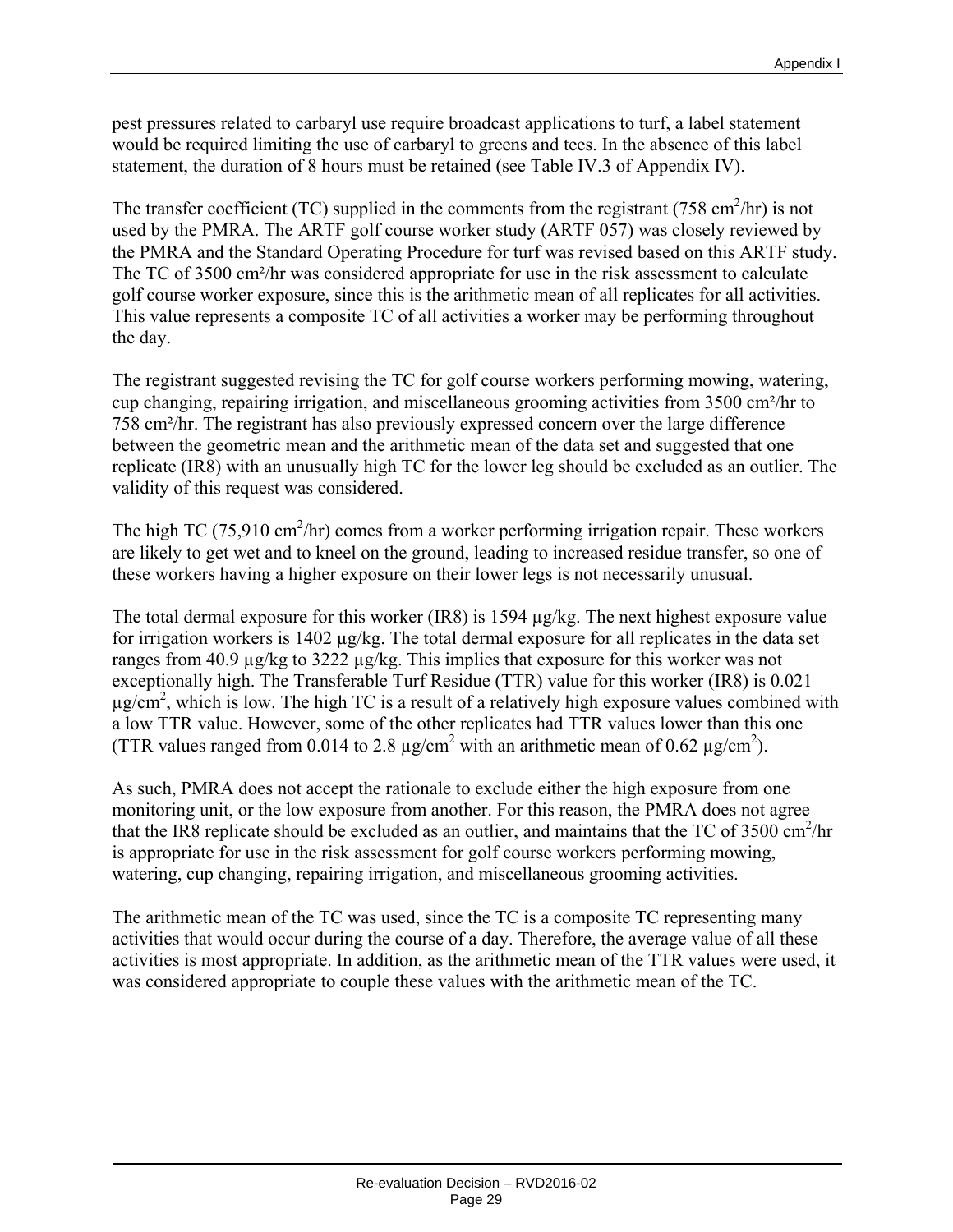When using the TC of  $3500 \text{ cm}^2/\text{hr}$  for all golf course activities, the calculated restricted-entry intervals are considered to be agronomically unfeasible for certain postapplication activities (See Table IV.3 of Appendix IV). Although a number of comments received from stakeholders highlight the importance of the use of carbaryl on turf, the risks of concern identified for both mixer/loader/applicators and postapplication workers cannot be further mitigated.

To separate turf activities and assign different TCs for each activity reduces confidence in each TC, as the number of replicates is low for each individual activity and there is high variability in the exposure estimates. In addition, a worker would do many tasks throughout the day. Having separate REIs for each activity is not practical. Therefore, the composite  $TC$  of 3500 cm<sup>2</sup>/hr was considered appropriate to represent the various tasks a worker would do throughout the day. The resulting exposure estimates, MOEs and REIs are presented in Table IV.3 of Appendix IV. The golf course and sod farm REIs are considered to be agronomically unfeasible, based on the revised and refined risk assessment. These uses will be cancelled as a result of the worker and postapplication risks of concern.

#### **Comment:**

Consider adding spot and border treatments as a label statement for residential turf uses.

#### **PMRA Response:**

The spot application use directions, as suggested by the registrant, are appropriate for ants and possibly cutworms and fall armyworm. However, to effectively control European chafer, Japanese beetle, leatherjackets, chinch bugs and sod webworms, the entire lawn would typically need to be treated, since the damage from these pests is not concentrated into one small area as it is for ants. Therefore, spot and border treatments for residential turf are not considered to be appropriate methods to mitigate residential exposure.

#### **1.2.3 Comments Relating to the Human Health Risk Assessment for Apple Thinning**

#### **Comment:**

The registrant has proposed a number of significant label changes with regards to the carbaryl apple thinning use. The registrant believes the resulting label will provide growers clearer "directions for use" that will result in flexibility for apple growers to select application rates, PPE and agronomically feasible REIs.

#### **PMRA Response:**

The postapplication risk assessment for all apple activities has been updated in accordance with the revised use pattern (See Tables IV.1 and IV.2 of Appendix IV). The risk assessment was revised and refined based on updated use information, revised application rates and other information provided by registrants and stakeholders. Notwithstanding the high level of refinement, risks of concern to workers involved with hand thinning following the use of carbaryl as a chemical thinning agent remain. As a result, revised conditions of use have been developed to minimize the risk to workers: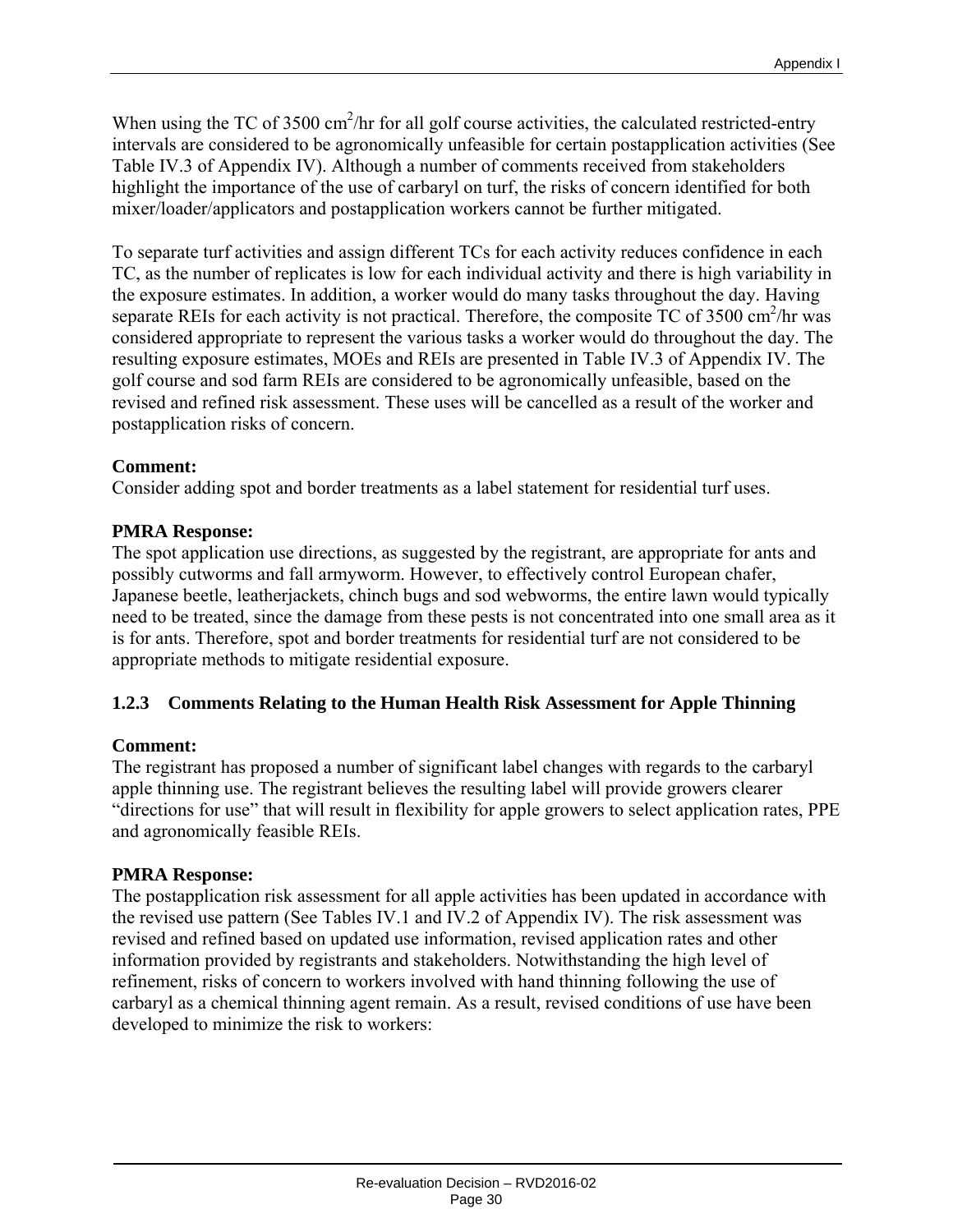For orchards that have transitioned to high density trellis production architecture (for example, spindle or super spindle trees):

• Maximum seasonal rate of 1.5 kg a.i./ha and an REI of 14 days for hand thinning

For orchards that have not transitioned to high density trellis production architecture (for example, dwarf, semi-dwarf and full sized trees):

• Maximum seasonal rate of 1.0 kg a.i./ha and an REI of 17 days for hand thinning

The use of chemical-resistant gloves may further reduce potential exposure. The updated postapplication risk assessment is based on the unmodified orchard thinning transfer coefficient of 3000 cm<sup>2</sup>/hr and a BMDL<sub>10</sub> of 35.5 mg/kg bw/day. The TC used likely over-estimates dermal postapplication exposure for high-density trellis orchards. However, the degree of overestimation cannot be quantified.

#### **1.3 Comments Relating to the Dietary Risk Assessment**

The acute aggregate dietary (in other words, food plus water) assessment was updated to reflect the revised use pattern. Previously, the drinking water assessment was based on carbaryl application to turf. However, since the use of carbaryl on residential turf, golf courses and sod farms is to be cancelled due to residential and occupational risk concerns, the drinking water modelling is now based on carbaryl application to field crops (two applications of 3.0 kg a.i./ha) assuming an 8-day interval between applications. The full distribution of drinking water estimated environmental concentrations (EECs) was incorporated into the residue file. As a result, the acute aggregate dietary exposure for carbaryl is 41% of the acute reference dose for the general population, and ranges from 31 to 107% for the various population subgroups (see Table 1.3 below). The highest exposure at 107% occurs for all infants and is not of concern due to use of certain conservative (that is, high-end) assumptions in the exposure assessment, attributable primarily to the use of water modelling data to estimate drinking water exposures.

| Sub-population      | <b>Acute Aggregate Dietary (food and drinking water) Exposure</b><br>$(99.9th percentile exposure)$ |              |  |
|---------------------|-----------------------------------------------------------------------------------------------------|--------------|--|
|                     | <b>Exposure</b><br>(mg/kg bw/day)                                                                   | $%$ ARfD $a$ |  |
| General population  | 0.004497                                                                                            | 41           |  |
| All infants         | 0.011788                                                                                            | 107          |  |
| Children 1-2 years  | 0.007795                                                                                            | 71           |  |
| Children 3-5 years  | 0.006580                                                                                            | 60           |  |
| Children 6-12 years | 0.004651                                                                                            | 42           |  |
| Youth 13-19 years   | 0.003371                                                                                            | 31           |  |
| Adults 20-49 years  | 0.004236                                                                                            | 39           |  |
| Adults 50+ years    | 0.003685                                                                                            | 33           |  |
| Females 13-49 years | 0.004424                                                                                            | 40           |  |

#### **Table 1.3 Acute Aggregate Dietary Exposure and Risk**

<sup>a</sup> ARfD (Acute Reference Dose) = 0.011 mg/kg bw (BMDL<sub>10</sub> = 1.13 mg/kg bw and Composite Adjustment Factor of 100)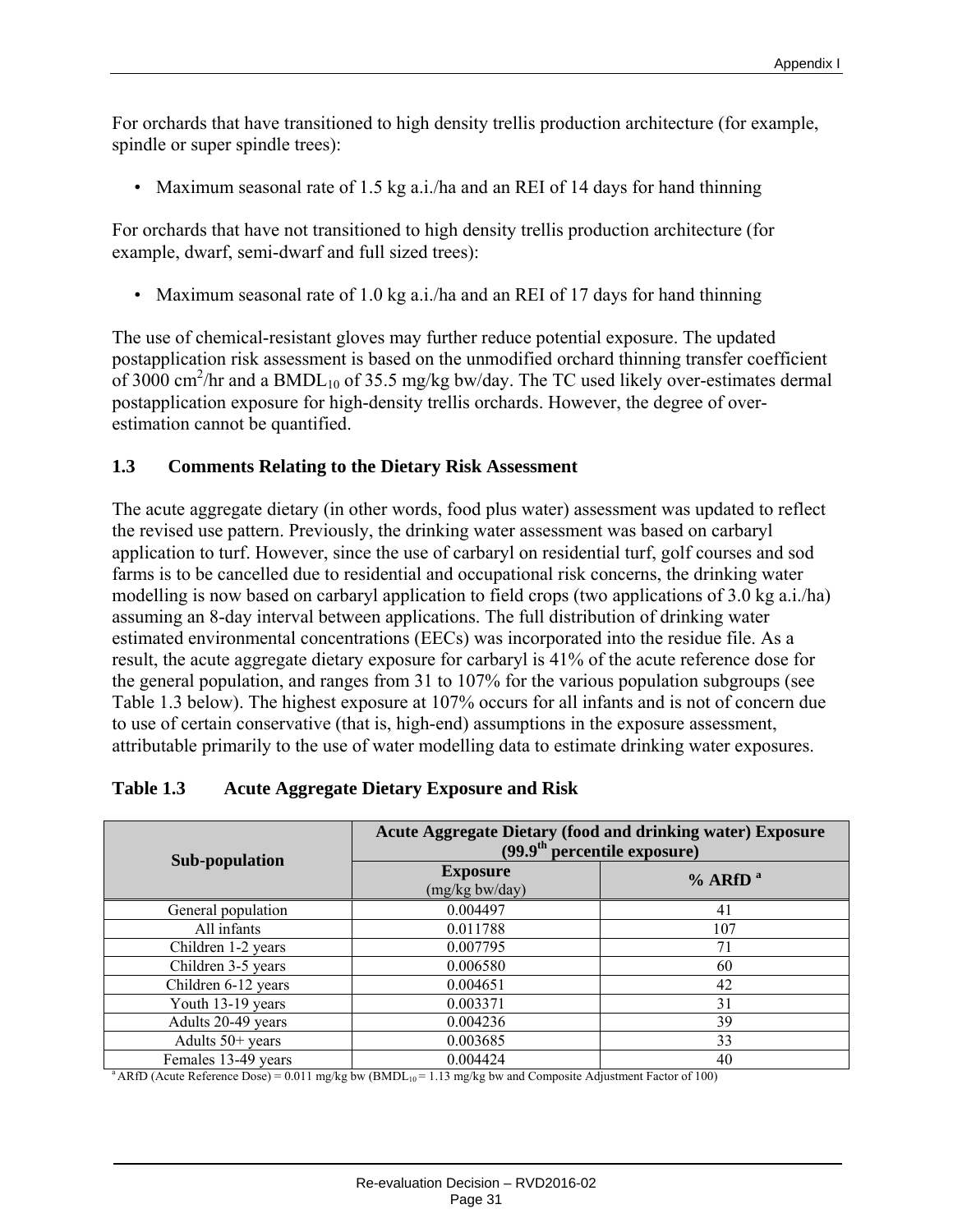#### **Comment:**

While monitoring data may be considered as a lower bound of the peak environmental concentration, monitoring data of surface water bodies are not necessarily representative of drinking water concentrations. Monitoring data from drinking water sources in Canada as presented in Table 2 in Appendix XVII (of the PRVD2009-14) show a peak concentration of 0.005 ppb. In the drinking water monitoring study conducted by Bayer CropScience, for high use locations in the United States, the peak concentration was 0.16 ppb, which would be a reasonable upper bound on a peak carbaryl concentration in drinking water in the United States.

#### **PMRA Response:**

The PMRA considers monitoring data from surface waters in its drinking water assessments because some Canadians do not obtain their drinking water from treatment facilities. The PMRA has considered and included the monitoring study provided by the registrant into its drinking water assessment, and notes that the maximum concentrations detected were  $0.181 \mu g/L$ . The PMRA considers monitoring data from the United States, given the extensive monitoring programs that exist in the United States. The PMRA notes that monitoring data from the United States Geological Survey's National Water Quality Assessment Program indicate that concentrations of carbaryl in surface water were as high as  $33.5 \mu g/L$  in agricultural land use areas,  $45.2 \mu g/L$  in mixed land use areas,  $5.5 \mu g/L$  in urban land use areas, and  $16.5 \mu g/L$  in other land use areas. These data were also considered in the PMRA's drinking water assessment. A revised peak concentration in drinking water was calculated as 10.6 µg/L.

Although carbaryl monitoring data were considered sufficient for the chronic and cancer dietary risk assessments, in general these data are not considered appropriate for an acute dietary risk assessment. The PMRA notes that water monitoring, as is the case in most available studies for carbaryl, generally involves sampling that is limited in time and space, and thus is unlikely to capture peak concentrations that can occur immediately after use. Since turf uses are to be cancelled, the drinking water assessment was based on other agricultural uses of carbaryl. Based on this drinking water scenario, there are no acute aggregate dietary risks of concern in the updated assessment.

#### **Comment:**

Bayer CropScience concurs that use of percent crop area (PCA) would be appropriate for refining modeled drinking water EECs, but believe drinking water monitoring data provide the most realistic estimates of drinking water concentrations for carbaryl. We are, however, proposing to work with PMRA on development of PCA data because of its widespread applicability.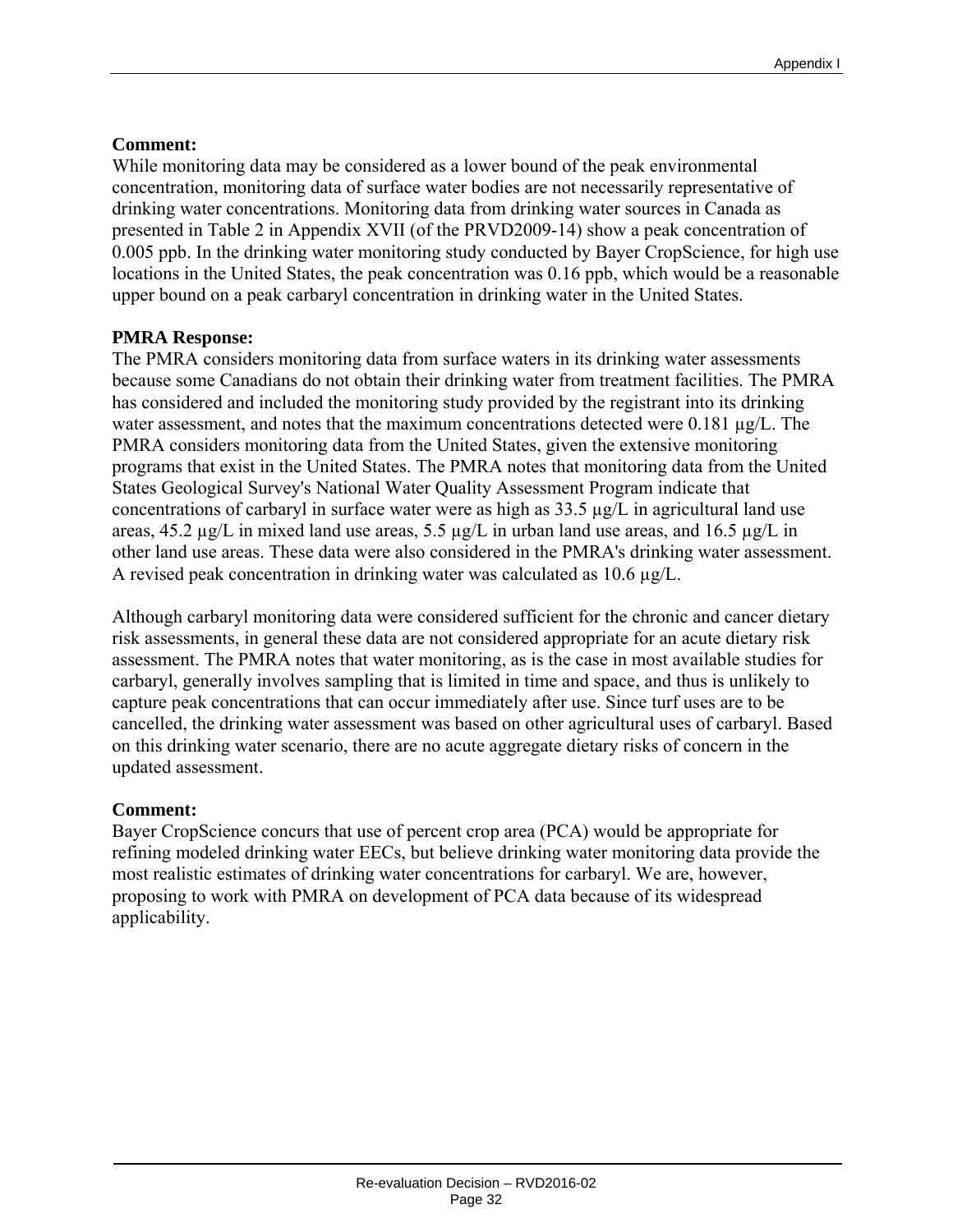#### **PMRA Response:**

Carbaryl is fairly mobile and is unlikely to persist and accumulate in the environment. Water monitoring, as noted previously is unlikely to capture peak concentrations that can occur. This rationale is consistent with the approach taken by the USEPA for carbaryl. The USEPA determined that currently available monitoring studies for carbaryl were limited in the likeliness to capture peak concentrations in the environment, and did not use them to define peak values for carbaryl. As noted above, carbaryl monitoring data were considered sufficient for the chronic and cancer dietary risk assessments, but were not considered appropriate for an acute dietary risk assessment.

PMRA currently uses, on a case-by-case basis, PCAs based on Census of Agriculture data at the consolidated census subdivision level. PCAs based on watersheds which feed drinking water systems might be an improvement on this approach and is being investigated.

Preliminary scoping of the percent crop areas (PCAs) for various crops indicates that the PCAs for carbaryl are relatively large and may not necessarily refine the aggregate acute dietary risk assessment. Since turf uses are to be cancelled, the drinking water assessment was based on other agricultural uses of carbaryl. Based on this drinking water scenario, there are no dietary acute risks of concern in the updated assessment.

# **2.0 Comments Related to the Environmental Risk Assessments**

#### **2.1 Effects on Aquatic Organisms**

#### **Comment:**

The registrant indicated that the use of a single data point from the most sensitive species is inappropriate and overly conservative for a number of reasons. Additional data on aquatic invertebrates were submitted for consideration to develop a species sensitivity distribution. By considering these data and the two mesocosm studies, the registrant has proposed that 10 µg/L in buffer zone calculations would provide adequate protection for aquatic invertebrates. Although the database for estuarine/marine invertebrates is smaller, the sensitivity of marine/estuarine species is in the same range as freshwater species, and this value of 10μg/L would also be appropriate for marine/estuarine species.

#### **PMRA Response:**

The PMRA has reviewed the additional studies submitted by the registrant and the results are as follows:

The mesocosm study by Helm  $(1993)^8$  was conducted at pH 9-10. Carbaryl rapidly hydrolyzes at pH>7 (half-life at pH 8 and 9 is 4 and <1 d, respectively). Given the pH of many aquatic ecosystems is < 9, it was determined that this study is not relevant to environmental conditions.

 8 Helm 1993, Carbaryl (Sevin (R) XLR Plus): Outdoor aquatic microcosm test for environmental fate and ecological effects.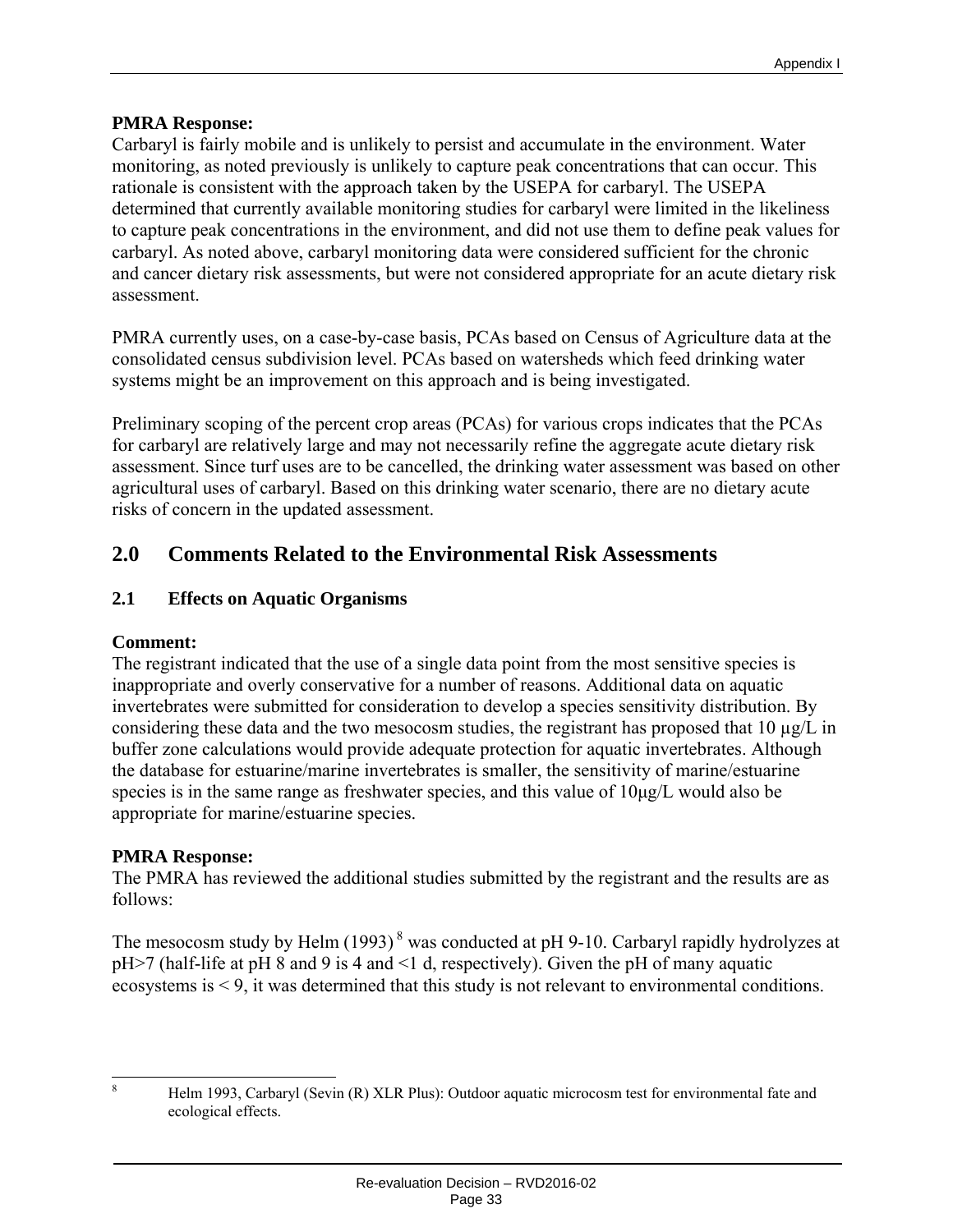The other mesocosm study (Havens, 1995) confirms that *Daphnia* is more sensitive than smaller cladocerans to the carbamate carbaryl and that cladocerans in general are more sensitive than copepods. It also indicates that the zooplankton at the concentration of 10µg/L of carbaryl is reduced by 50%.

The registrant submitted eight toxicity studies on aquatic invertebrates and two of these studies were conducted in water and six in water/sediment systems. However Schäfers (2002) had already summarised the results of these studies. Consequently, a detailed species sensitivity distribution which takes into account acute toxicity data for relevant exposure scenarios for different freshwater invertebrate species was developed by Schäfers (2002). An HC<sub>5</sub> of 12.7  $\mu$ g/L was obtained. Schafers proposed an ecologically acceptable concentration of 10 µg/L, and considered it as being sufficiently conservative and representative of all the sensitive aquatic invertebrates. The results from Schäfers (2002) and Havens (1995) were considered by the PMRA in the choice of a toxicity endpoint for the revised risk assessment of freshwater invertebrates.

Available data indicate that the sensitivity of marine invertebrates to carbaryl falls into two groups. Mysid shrimps are most susceptible  $(1.2-32 \mu g/L)$  unlike oysters ( $> 1000 \mu g/L$ ). Available toxicity data on marine invertebrates will be used for buffer zone calculations for marine habitats as the use of data from freshwater species would not be appropriate.

Taking all available information into consideration the following aquatic invertebrate's toxicity endpoints were used for the aquatic risk assessment and the revised buffer zone calculations:

- freshwater invertebrates  $LC_{50}$ =10 µg ai/L (based on mesocosm study by Havens)
- marine invertebrates  $1/2LC_{50}=3.1 \mu g$  ai/L. This is a geometrical mean of toxicity endpoints from two studies on mysid shrimp ( $LC_{50}$  of 6.7 and 5.7).

#### **2.2 Aerial Buffer Zone Calculations**

#### **Comment:**

The registrant disagreed with the water content used in calculating aerial buffer zones (0% based on buffer calculation workbook provided by PMRA), which is not different from content on the product's Statement of Control Specification Form. Swath displacement was not considered in calculating buffer zones by the agency. This is not a realistic assumption.

In addition, the registrant proposed to consider the performance of AGDISP (agricultural dispersal) model in making buffer zone decisions. Research has demonstrated that AGDISP over-predicts deposition and therefore, over-predicts the buffer zones in a great extent.

#### **PMRA Response:**

The PMRA had recalculated the no-spray buffer zones resulting from aerial application based on the water content of the formulation. The revised aquatic toxicity endpoints were also used in the buffer zone calculations.

The PMRA agrees that applicators use swath displacement; however, it varies considerably according to meteorological conditions, most notably the wind speed. The 0 m swath displacement in the model input indicates that spray deposition is to the edge of the target area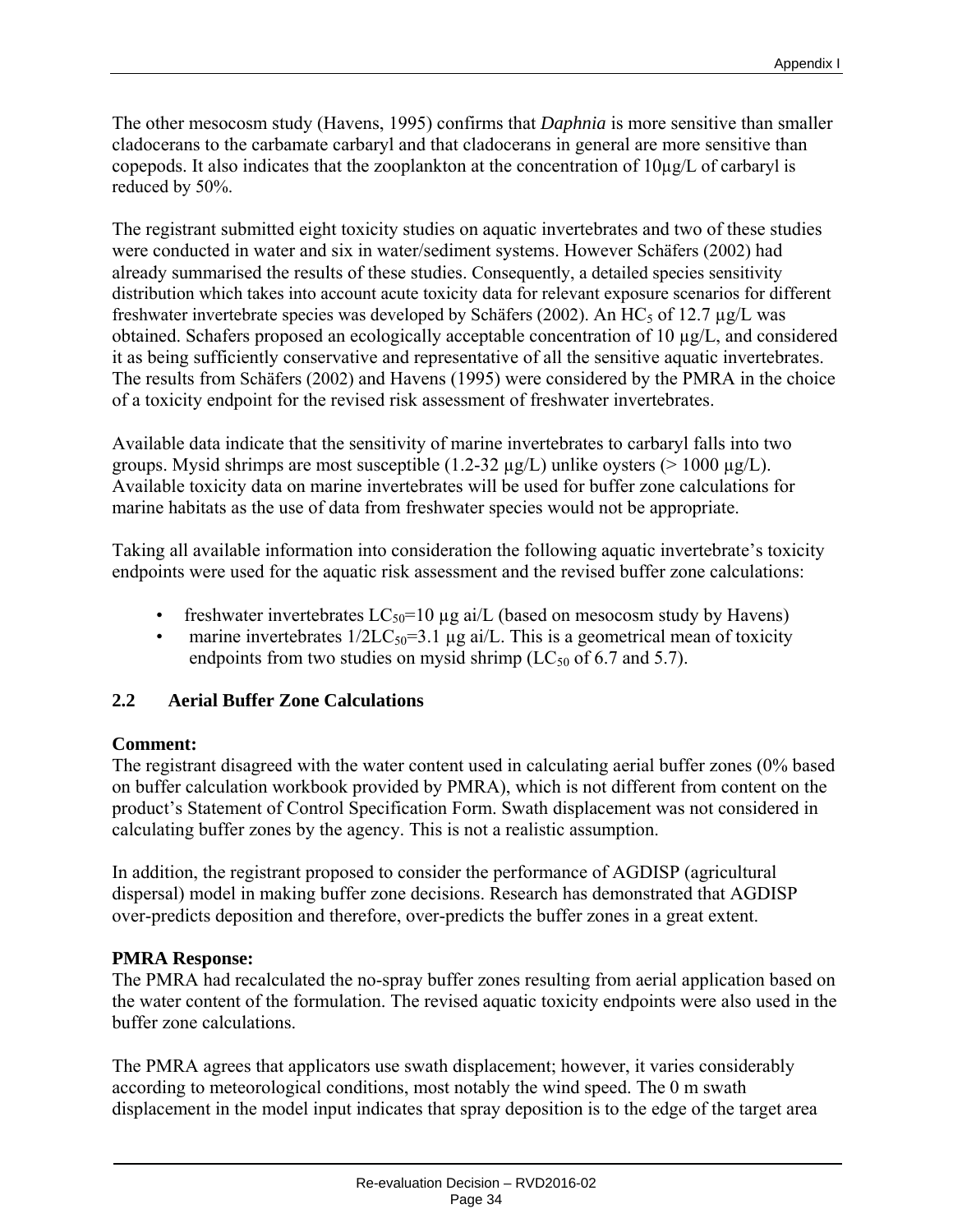and as such, the aerial applicators will adjust their off-set flight-line to achieve this deposit. If the PMRA assumed a  $\frac{1}{2}$  swath displacement as the standard, then a  $\frac{1}{2}$  swath displacement would be prescribed on product labels. In any event, the buffer zone distance would be the ½ swath displacement distance plus the predicted buffer zone value thus it is more appropriate to simply give the buffer zone distance based on a 0 m swath displacement.

The overestimation of no-spray buffer zones in the far field by both AgDrift and AgDISP has been known for some time. There have been numerous discussions, both national and international, regarding this phenomenon but there has been no mechanism to address this issue or agreement on how this issue should be addressed within the model. Modifications to the existing aerial models would be necessary to address the over-prediction in buffer zone distances for aerial application; however, it is not within PMRA's prerogative to bridge the discrepancy between predicted and observed spray deposit or to modify the existing models for any given chemical. In order to be consistent the same approach is needed for all assessments.

## **2.3 Buffer Zone for Tobacco**

## **Comment:**

The most common method of applying carbaryl to tobacco is with a ground boom sprayer. There were no buffer zones for tobacco identified in the re-evaluation document other than for aerial application.

## **PMRA Response:**

Buffer Zones for ground application on tobacco are included in the buffer zone table in Appendix V.

## **2.4 Buffer Zones for the Use of Carbaryl on Apple**

**Comment**: Many stakeholders indicated that the buffer zones for apple use, especially for apple thinning, are too big and not practical. They also indicated that typical number of application for apple thinning is only once per year.

## **PMRA Response:**

As the PRVD was published in 2009, the buffer zones were calculated according to application rates, numbers and intervals recommended on the label at that time.

Based on use information received during the comment period and the revised application rates for apple thinning (see 1.2.3 of Appendix I in this document), the buffer zones were recalculated and are presented in Appendix V.

## **2.5 Bee Precaution Statement**

The registrant proposed a number of significant changes in the apple thinning section of SEVIN BRAND XLR PLUS CARBARYL INSECTICIDE including the following additional honey bee precautionary statements: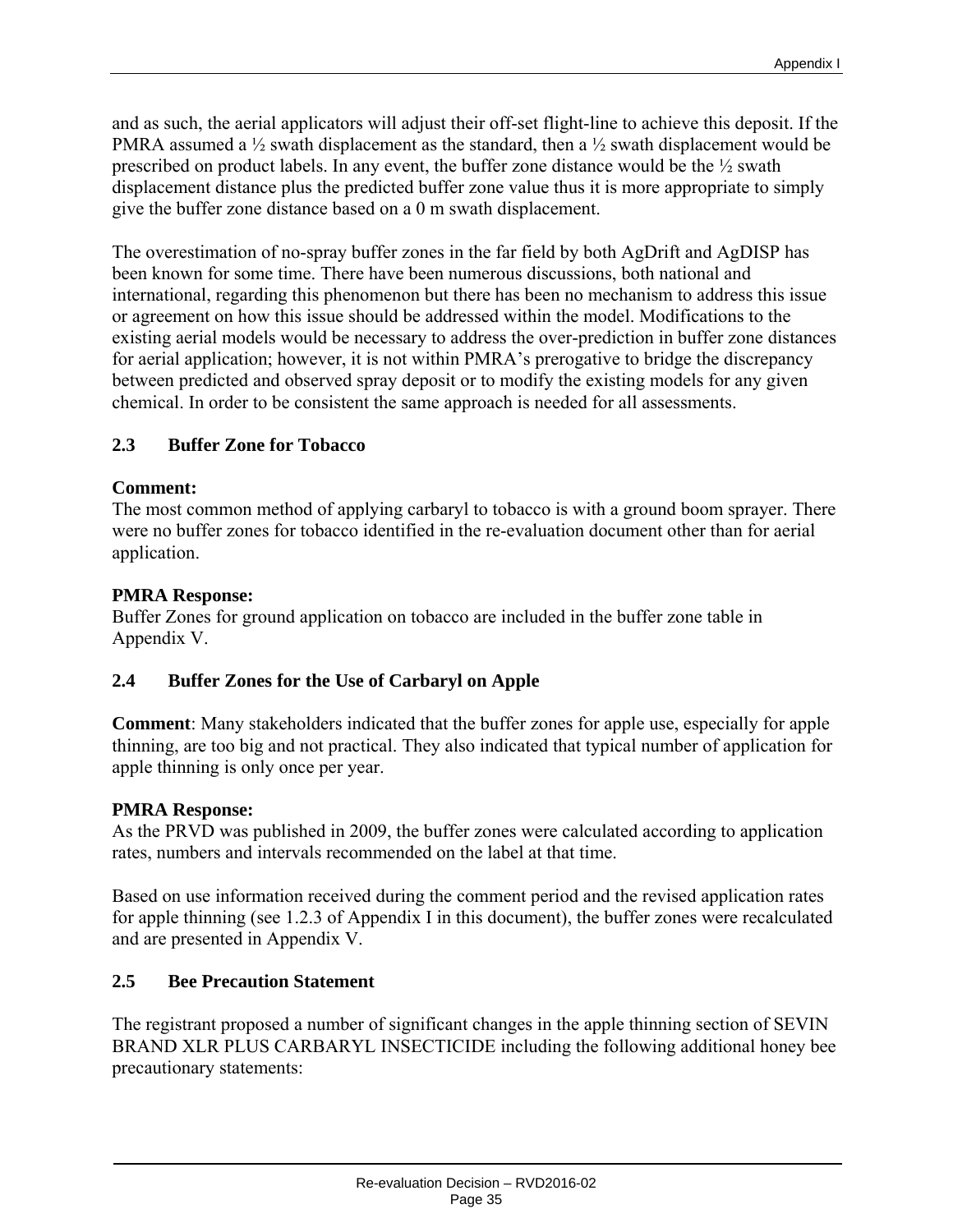BEE CAUTION: This product is highly toxic to honey bees exposed to direct treatment on blooming crops or weeds. However, field studies have shown that Sevin XLR CARBARYL INSECTICIDE LIQUID SUSPENSION, while toxic to honey bees, is less hazardous than other carbaryl products when direct application to bees is avoided and the spray residues have dried. For maximum honey bee hazard reduction, apply Sevin XLR CARBARYL INSECTICIDE LIQUID SUSPENSION from late evening to early morning or when bees are not foraging. If application must be made during foraging periods, the following precautionary measures should be performed prior to treatment to minimize honey bee kill: notify beekeepers to: (1) confine the honey bees to the hive by covering the colony or screening the entrance; or (2) locate hives beyond honey bee flight range from the treated area. Precautionary measures may be discontinued after spray residues have dried. Leafcutter bees are more sensitive to insecticides than honey bees. Carbaryl applications should be avoided where these bees are foraging.

## **PMRA Response:**

The PMRA does not accept this label amendment. As a result of the pollinator risk assessment, it was determined that the application of carbaryl during bloom should be prohibited for a number of crops in order to reduce pollinator exposure. Additional label statements with respect to pollinators are presented in Appendix V. The label requirements take into consideration the protection of managed bees by prohibiting application during bloom for crops which use managed bees for pollination services. These requirements also consider the protection of nonmanaged bees by prohibiting application during bloom for crops which present a high likelihood of exposure (for both *apis* and non-*apis* bees). In addition, the label requirements refer to a link which informs users of best management practices during spraying, and these practices will also aid in further reducing exposure.

The wording to be implemented by PMRA will be applicable to all labels and is based on exposure potential for pollinators.

# **3.0 Comments Pertaining to the Value Assessment**

The PMRA received several comments from stakeholders regarding the value of the carbaryl uses in response to PRVD2009-14. The comments were considered for the refinement of the mitigation measures and in the value assessment to identify crops with pest management concerns.

# **3.1 Use of Carbaryl on Apples**

## **Comments:**

Carbaryl is primarily used as an apple thinner and is the primary product used on apples for this purpose. There are no suitable alternative active ingredients to carbaryl for thinning apples, nor are any currently under development.

Carbaryl is also needed for late season control of white apple leafhopper. Endosulfan is the only alternative active ingredient registered to control this pest.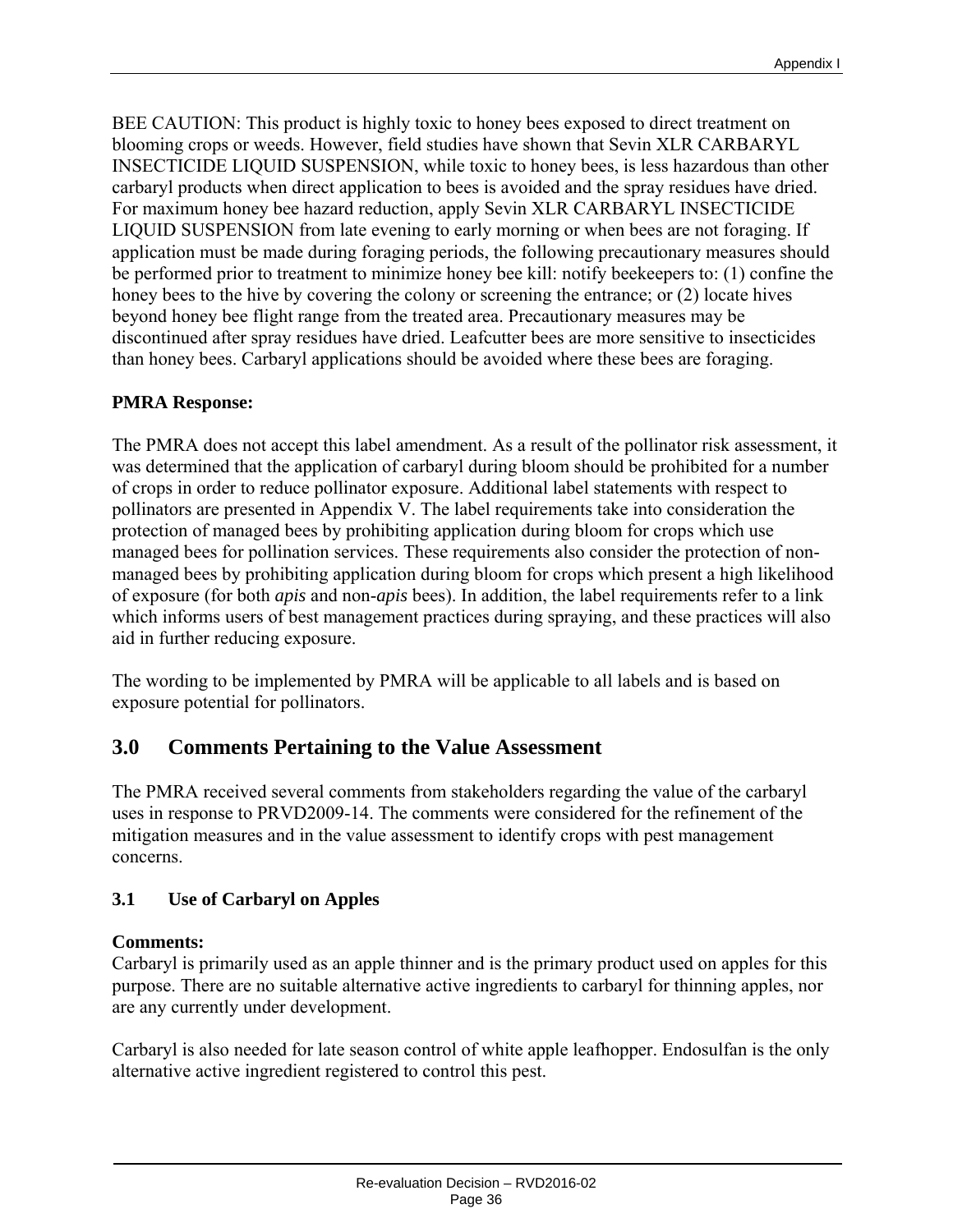## **PMRA Response:**

The risk assessment for apple thinning was revised and refined based on updated use information, revised application rates and other information provided by registrants and stakeholders (see Section of 1.2.3 of Appendix I of this document). Additional label amendments will also clarify the use of carbaryl and provide growers with the flexibility to apply carbaryl in a manner appropriate to the thinning requirements in their orchard. The revised use directions are provided in Appendix V.

Alternative active ingredients to carbaryl are registered for use in Canada to control white apple leafhopper on apples. These are listed in Table 3.1.

#### **Table 3.1 Registered Commercial Class Alternative Active Ingredients to Carbaryl for the Control of White Apple Leafhopper on Apples as of August 2015**

| Crop  | <b>Pest</b> | <b>Resistance Management</b>                                  | <b>Comments</b>                                                                                                                                                     |
|-------|-------------|---------------------------------------------------------------|---------------------------------------------------------------------------------------------------------------------------------------------------------------------|
|       |             | Group MoA: <sup>1</sup> Registered                            |                                                                                                                                                                     |
|       |             | alternatives <sup>2</sup>                                     |                                                                                                                                                                     |
| Apple | White       | 1A: methomyl, oxamyl                                          | Methomyl is currently under re-evaluation.                                                                                                                          |
|       | apple       | (non-bearing apples),                                         |                                                                                                                                                                     |
|       | leafhopper  | formetanate hydrochloride                                     |                                                                                                                                                                     |
|       |             |                                                               | As published in REV2013-01 Diazinon                                                                                                                                 |
|       |             | 1B: diazinon                                                  | Risk Management Plan, all uses of diazinon<br>on apples will be phased out 31 December<br>2016.                                                                     |
|       |             | 3: cypermethrin,                                              |                                                                                                                                                                     |
|       |             | deltamethrin, lambda-<br>cyhalothrin, permethrin              | Cypermethrin, deltamethrin, lambda-<br>cyhalothrin and permethrin are currently<br>under re-evaluation. Repeated applications<br>of synthetic pyrethroids may cause |
|       |             | 4: acetamiprid, clothianidin,<br>imidacloprid, thiacloprid    | secondary pest outbreaks (for example,<br>mites).                                                                                                                   |
|       |             | 28: chlorantraniliprole<br>(suppression),<br>cyantraniliprole | Clothianidin and imidacloprid are currently<br>under re-evaluation.                                                                                                 |
|       |             | Other: kaolin clay                                            |                                                                                                                                                                     |

<sup>1</sup> Insecticide and Acaricide Resistance Management Group Numbers based on Regulatory Directive DIR 99-06, *Voluntary Pesticide Resistance Management Labelling based on Target Site/Mode of Action*, with updates from the Insecticide Resistance Action Committee (IRAC) Mode of Action Classification Scheme v7.4, May 2015. Available at http://www.irac-online.org/documents/moa-classification. 1A = acetylcholinesterase inhibitors (carbamates);  $1B$  = acetylcholinesterase inhibitors (organophosphates);  $3$  = sodium channel modulators;  $4$  = nicotinic acetylcholine receptor competitive modulators;  $28$  = ryanodine receptor modulators.

 $2$  This is a list of registered alternatives, current as of August 2015. The registration status of active ingredients under re-evaluation may change pending the final regulatory decision. For additional information, consult the Pesticides and Pest Management portion of Health Canada's website at http://www.hc-sc.gc.ca/cpsspc/pubs/pest/\_decisions/index-eng.php (English) and http://www.hc-sc.gc.ca/cps-spc/pubs/pest/\_decisions/index-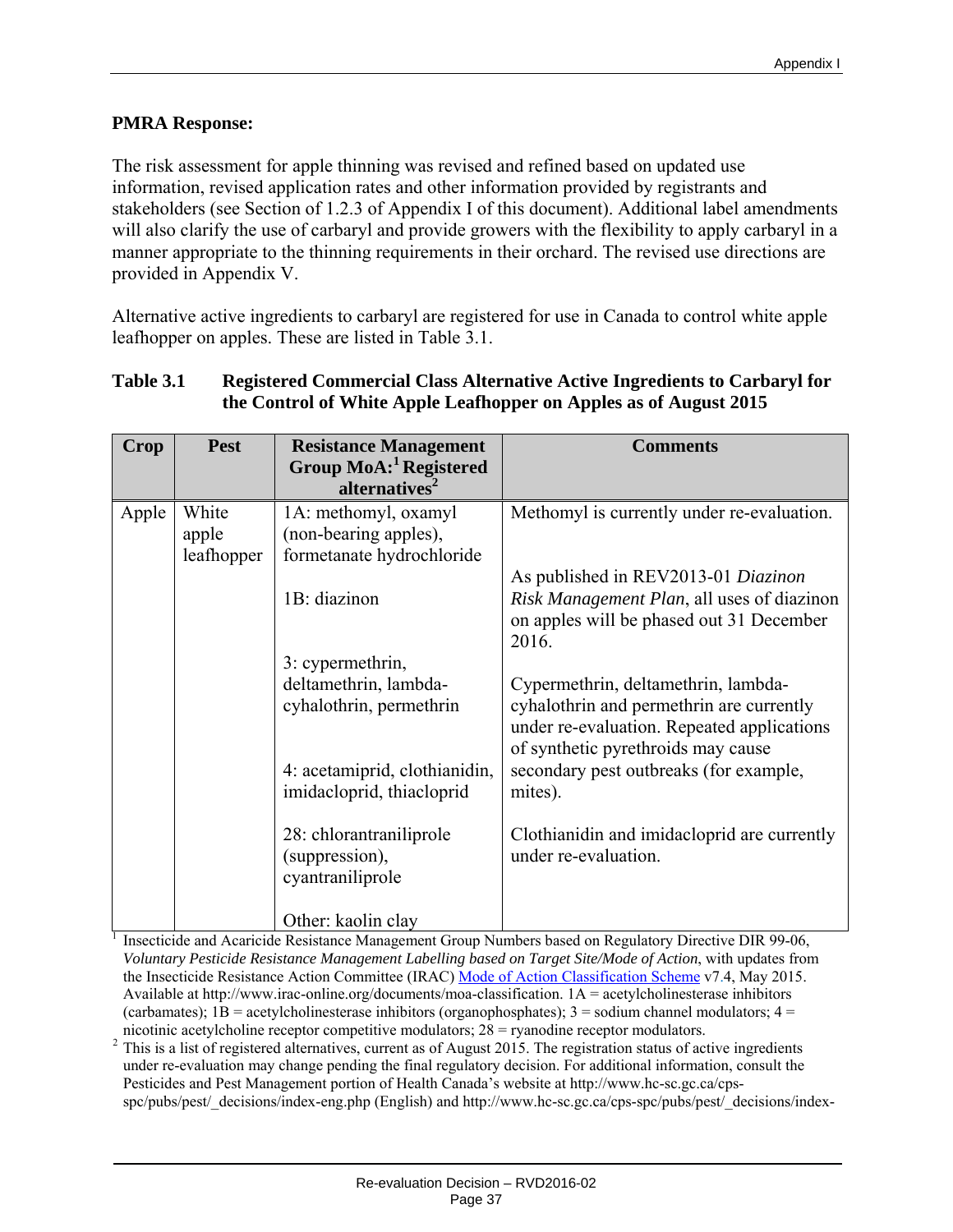fra.php (French) for Re-evaluation Decisions (RVD and RRD documents) and Re-evaluation Notes (REV documents) or http://www.hc-sc.gc.ca/cps-spc/pest/part/consultations/index-eng.php (English) and http://www.hcsc.gc.ca/cps-spc/pest/part/consultations/index-fra.php (French) for current and past consultation documents including Proposed Re-evaluation Decisions (PRVD and PACR documents) and certain Re-evaluation Notes (REV documents).

## **3.2 Use of Carbaryl on Turf**

#### **Comments:**

Carbaryl is registered to control a wide range of insect pests on turf. For some of these pests there are few, if any, registered alternative active ingredients. For certain turf pests (for example, ants, chinch bug, cutworms and sod webworm), carbaryl is necessary for rotation with active ingredients from differing resistance mode of action (MoA) groups.

For the control of leatherjackets (European crane fly), carbaryl is the only active ingredient registered on residential turf and is the main active ingredient used on golf courses and turf farms. There are no biological control agents for the control of this pest.

European chafer is a new pest in British Columbia and is currently confined to turf in Vancouver and adjacent areas. Controlling the pest population in turf will delay the spread of this pest into agricultural production areas.

Carbaryl and chlorpyrifos are the only active ingredients available for the control of later instar grub larvae and mature leatherjacket larvae. Chlorpyrifos is not registered for use in residential areas.

#### **PMRA Response:**

The PMRA will cancel carbaryl use on turf due to risk concerns. Several alternative active ingredients to carbaryl (a group 1A insecticide) for control of turf pests are available from a number of resistance management mode of action groups, including the organophosphates (group 1B), synthetic pyrethroids (group 3), nicotinic acetylcholine receptor competitive modulator (group 4), nicotinic acetylcholine receptor allosteric modulators (group 5) and ryanodine receptor modulators (group 28). The registered alternative active ingredients to carbaryl for the control of European chafer, Japanese beetle, leatherjackets and other turf pests are listed in Table 3.2.

The PMRA notes that there are some use limitations to the registered alternative active ingredients including:

- a seasonal maximum limit of one application for each of imidacloprid, clothianidin and chlorantraniliprole;
- the limit of a single application per season for clothianidin and imidacloprid precludes their use to control both the European chafer and leatherjackets on the same turf in a given season, as the timing of application for these pests differ and clothianidin and imidacloprid may not be used on the same area of turf within the same season in order to prevent the development of resistance.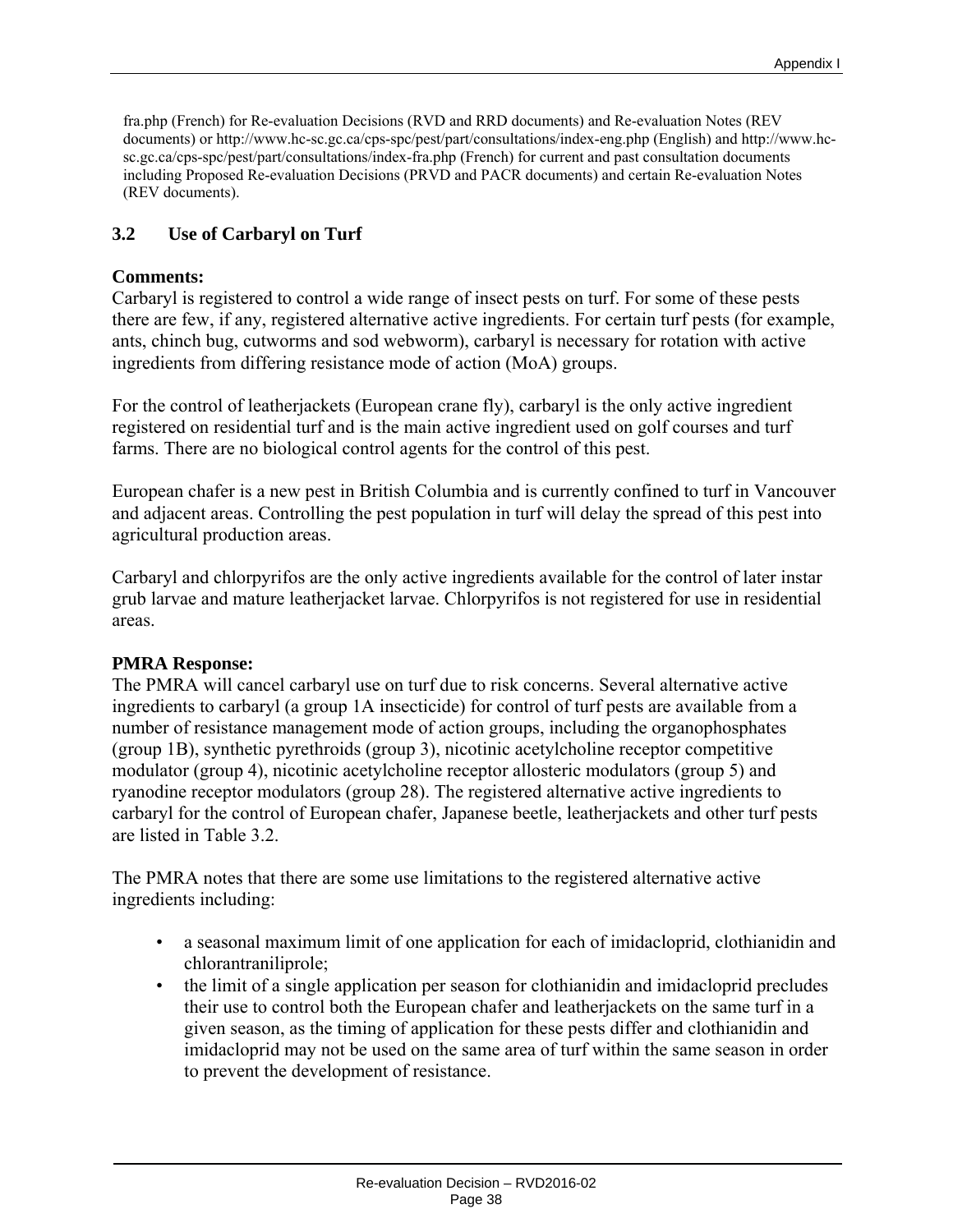Parasitic nematodes are available for control of both the European chafer and leatherjackets, however, there are limitations to their use. Applicators require substantial knowledge of the pest biology for proper application timing and sufficient irrigation is required following application if effective reduction in pest populations is to be achieved. As nematodes are live organisms, proper handling and storage is required to maintain their viability. Furthermore, reduction in pest populations using nematodes will not prevent damage immediately after application. For turf where there is a very low tolerance for damage (for example, golf greens) the use of nematodes may not be feasible.

For leatherjackets, there are few registered alternatives. As indicated in REV2000-5 *Chlorpyrifos*, chlorpyrifos is limited to use on golf courses, rights of way and other nonresidential turf areas. Chlorantraniliprole (MoA group 28) is the only alternative product to carbaryl to rotate with the IRAC MoA group 4 insecticides for insecticide resistance management on residential turf.

European chafer and Japanese beetle may be controlled by a preventative application prior to, or at egg hatch, or by a curative application after egg hatch to control larvae. Alternative active ingredients to carbaryl that may be applied at either timing include clothianidin and chlorantraniliprole. Imidacloprid is registered as a preventative application however it cannot be applied in the same season as clothianidin.

| <b>Crop</b> | <b>Pest</b>                              | <b>Resistance</b><br><b>Management</b><br>Group $\text{MoA:}^1$<br><b>Registered</b><br>alternatives <sup>2</sup> | <b>Comments</b>                                                                                                                                                                                                                                                                                                                                                                                                                                                                                                                                                                                                                                                                                                     |
|-------------|------------------------------------------|-------------------------------------------------------------------------------------------------------------------|---------------------------------------------------------------------------------------------------------------------------------------------------------------------------------------------------------------------------------------------------------------------------------------------------------------------------------------------------------------------------------------------------------------------------------------------------------------------------------------------------------------------------------------------------------------------------------------------------------------------------------------------------------------------------------------------------------------------|
| Turf        | European<br>crane fly<br>(leatherjacket) | 1B: chlorpyrifos<br>4: clothianidin,<br>imidacloprid<br>28:<br>chlorantraniliprole                                | Clothianidin and imidacloprid are currently under<br>re-evaluation.<br>Chlorpyrifos is applied in the late fall after adults<br>have ceased flying (and the laying of eggs has<br>finished). Chlorpyrifos is used to control the<br>young larvae of the subsequent generation.<br>Chlorpyrifos is registered for use on golf courses,<br>industrial sites, highway medians and sod farms<br>only.<br>Clothianidin may be applied in the fall prior to egg<br>hatch (for control of young larvae) or in the spring<br>to control larger larvae prior to pupation.<br>Clothianidin is registered for one application per<br>year. For resistance management purposes it<br>should not be applied with another group 4 |

## **Table 3.2 Registered Commercial Class Alternative Active Ingredients to Carbaryl for the Control of Insect Pests on Turf as of August 2015**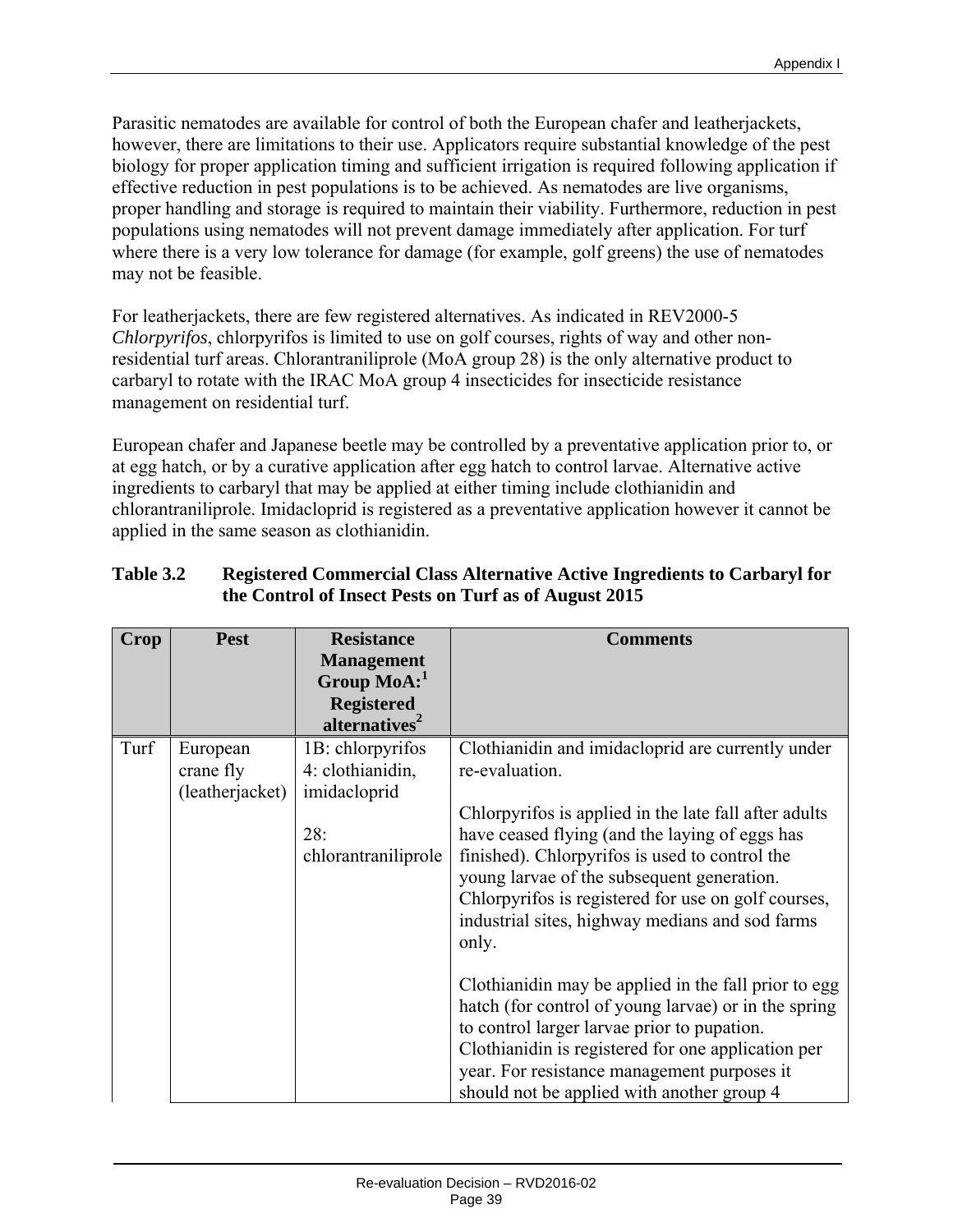|                                 |                                                               | insecticide in the same season.                                                                                                                                                                                                                                                                                                                                                                                                                                                                                                                                    |
|---------------------------------|---------------------------------------------------------------|--------------------------------------------------------------------------------------------------------------------------------------------------------------------------------------------------------------------------------------------------------------------------------------------------------------------------------------------------------------------------------------------------------------------------------------------------------------------------------------------------------------------------------------------------------------------|
|                                 |                                                               |                                                                                                                                                                                                                                                                                                                                                                                                                                                                                                                                                                    |
|                                 |                                                               | Imidacloprid is registered for suppression of the<br>early fall larval stages of leatherjackets. Only one<br>application per year is registered. If a previous<br>application to turf was made with imidacloprid for<br>control of Japanese beetle, European chafer or<br>black turfgrass ateanius then imidacloprid may not<br>be used to control leatherjackets in the same year.<br>Imidacloprid may not be used on turf previously<br>treated in the same year with a group 4 insecticide.<br>Chlorantraniliprole is applied between September<br>and November |
|                                 |                                                               |                                                                                                                                                                                                                                                                                                                                                                                                                                                                                                                                                                    |
| European<br>chafer,<br>Japanese | 4: clothianidin,<br>imidacloprid                              | Clothianidin, imidacloprid and thiamethoxam are<br>currently under re-evaluation.                                                                                                                                                                                                                                                                                                                                                                                                                                                                                  |
| beetle                          |                                                               | Clothianidin is applied to turf as a preventative<br>and curative treatment. Preventative treatments<br>begin when first adults appear and continue<br>through peak egg hatch. Curative treatments are<br>applied after egg hatch or when damage is<br>observed from the current generation.                                                                                                                                                                                                                                                                       |
|                                 | 28:                                                           | Imidacloprid application is made prior to egg<br>hatch (preventative treatment) and will provide<br>suppression only.                                                                                                                                                                                                                                                                                                                                                                                                                                              |
|                                 | chlorantraniliprole                                           | Thiamethoxam is timed from peak adult flight to<br>peak egg hatch.                                                                                                                                                                                                                                                                                                                                                                                                                                                                                                 |
|                                 |                                                               | Chlorantraniliprole is applied to turf as a<br>preventative and early curative treatment from<br>early April to late August.                                                                                                                                                                                                                                                                                                                                                                                                                                       |
| Ants                            | 1B: chlorpyrifos<br>3: deltamethrin,<br>lambda<br>cyhalothrin | Chlorpyrifos is registered for use on golf courses,<br>industrial sites, highway medians and sod farms<br>only.                                                                                                                                                                                                                                                                                                                                                                                                                                                    |
| Chinch bug                      | 1B: chlorpyrifos<br>3: deltamethrin<br>4: clothianidin        | Clothianidin, deltamethrin and lambda-cyhalothrin<br>are currently under re-evaluation.                                                                                                                                                                                                                                                                                                                                                                                                                                                                            |
|                                 | Other:<br>Metarhizium<br>anisopliae                           | One application of chlorant raniliprole may be<br>made per season.                                                                                                                                                                                                                                                                                                                                                                                                                                                                                                 |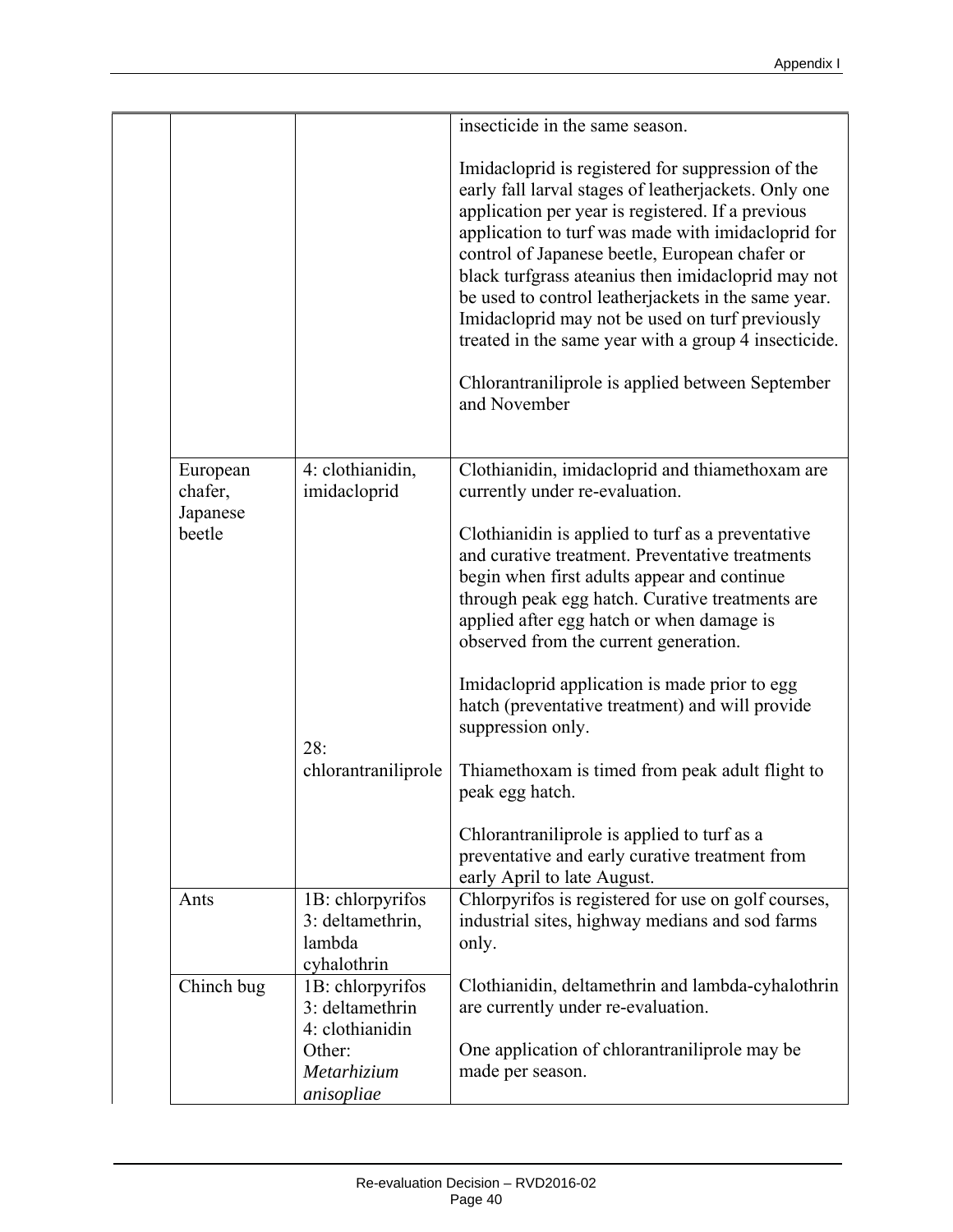| Cutworms | 1B: chlorpyrifos    | Deltamethrin is registered for use in Eastern |
|----------|---------------------|-----------------------------------------------|
|          | 3: deltamethrin     | Canada and British Columbia only.             |
|          | 28:                 |                                               |
|          | chlorantraniliprole | Metarhizium anisopliae is registered for      |
| Sod      | 1B: chlorpyrifos    | suppression of hairy chinch bug only.         |
| webworms | 3: deltamethrin     |                                               |
|          | 5: spinosad         |                                               |

 Insecticide and Acaricide Resistance Management Group Numbers based on DIR 99-06, *Voluntary Pesticide Resistance Management Labelling based on Target Site/Mode of Action*, with updates from the Insecticide Resistance Action Committee (IRAC) Mode of Action Classification Scheme v7.4 May 2015. Available at http://www.irac-online.org/documents/moa-classification/. 1B = acetylcholinesterase inhibitors; 3 = sodium channel modulators; 4 = nicotinic acetylcholine receptor competitive modulators; 5 = nicotinic acetylcholine

receptor allosteric modulators;  $28 =$  ryanodine receptor modulators.<br><sup>2</sup> This is a list of registered alternatives, current as of August 2015. The registration status of active ingredients under re-evaluation may change pending the final regulatory decision. For additional information, consult the Pesticides and Pest Management portion of Health Canada's website: http://www.hc-sc.gc.ca/cpsspc/pubs/pest/\_decisions/index-eng.php (English) and http://www.hc-sc.gc.ca/cps-spc/pubs/pest/\_decisions/indexfra.php (French) for Re-evaluation Decisions (RVD and RRD documents) and Re-evaluation Notes (REV documents) or http://www.hc-sc.gc.ca/cps-spc/pest/part/consultations/index-eng.php (English) and http://www.hcsc.gc.ca/cps-spc/pest/part/consultations/index-fra.php (French) for current and past consultation documents including Proposed Re-evaluation Decisions (PRVD and PACR documents) and certain Re-evaluation Notes (REV documents).

#### **3.3 Use of Carbaryl in the Ornamental Landscape Industry and in Forestry for the Control of Mountain Pine Beetle**

#### **Comments:**

1

Carbaryl is needed for the control of mountain pine beetle on high value ornamental trees and in forestry. In British Columbia, carbaryl has been critical to protecting pine trees in nurseries, golf courses, residential properties and other locations during the current outbreak of mountain pine beetle.

Carbaryl is critical to the ornamental industry for the control of Japanese beetle and gypsy moth which are identified by the Canadian Food Inspection Agency (CFIA) as quarantine pests.

Carbaryl is also needed for the control of ash plant bug, blister beetles, boxelder bug, elm leaf beetle, elm spanworm, flea beetles, leafhoppers, leafrollers, mountain pine beetle, black vine weevil, June beetle, psyllids, rose chafer, scale crawlers and willow leaf beetle on ornamental plants.

#### **PMRA Response:**

The PMRA acknowledges that there are limited registered alternative active ingredients to carbaryl for the control of mountain pine beetle in Western Canada including British Columbia. Currently, chlorpyrifos (limited to forestry use) and verbenone are the registered alternative active ingredients to carbaryl. In addition, it is noted that for some ornamental pests there are few registered alternatives (for example, for blister beetle, cankerworm, Eriophyid mites, flea beetle or leafrollers), or there are no registered alternative active ingredients to carbaryl (boxelder bug, June beetle and rose chafer).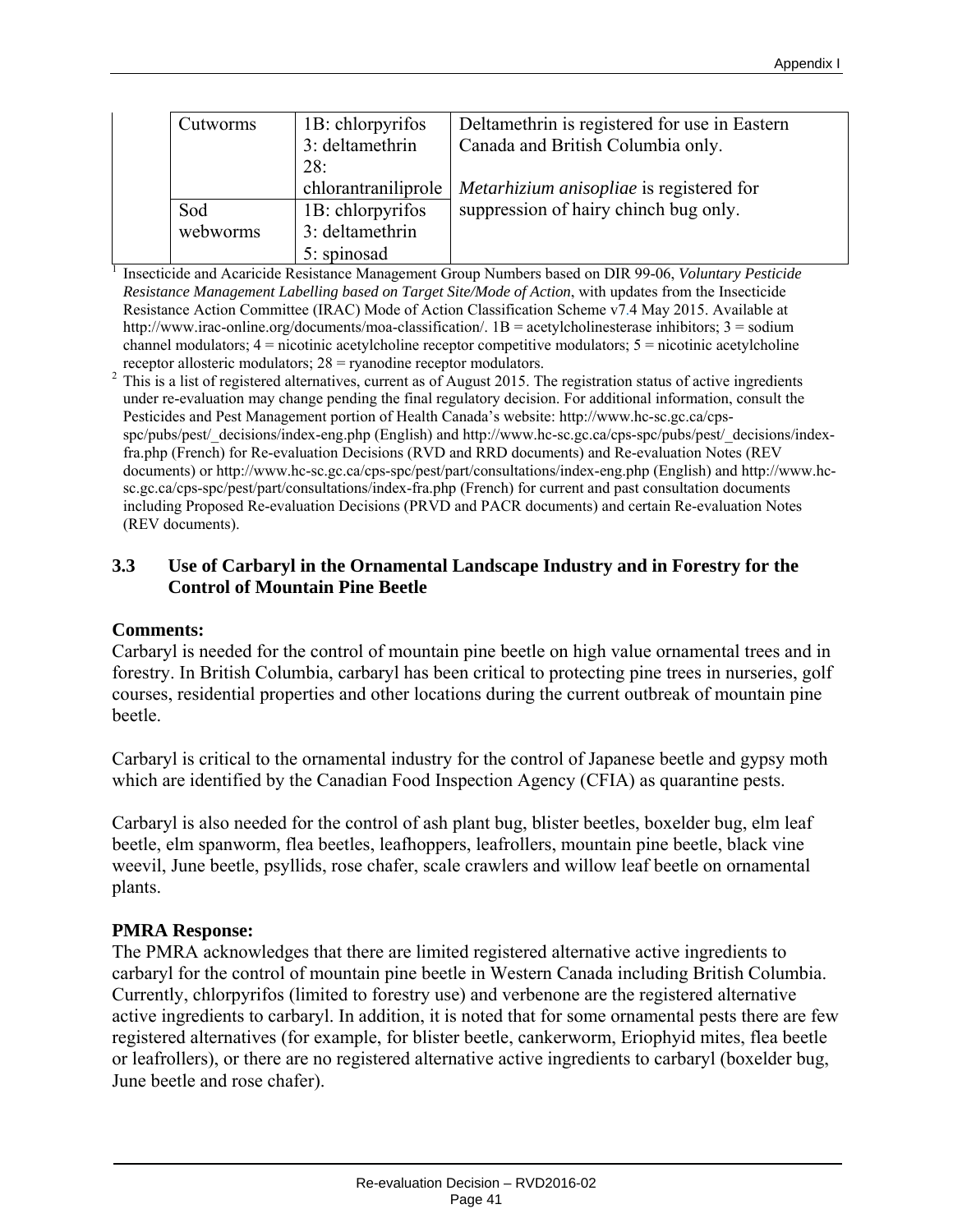Furthermore, the PMRA recognizes that several of the registered alternative active ingredients to carbaryl are currently under re-evaluation and may be registered for use only on a few of the ornamental crops listed on the carbaryl product labels or may have other use limitations.

# **3.4 Carbaryl Use on Tobacco**

# **Comment:**

Carbaryl is used for control of hornworm and flea beetle on flue-cured tobacco in the field. There are few registered alternative active ingredients to carbaryl.

# **PMRA Response:**

Information received in response to PRVD2009-14 resulted in refinement of the risk assessment for tobacco. As a result, the restricted-entry intervals were reduced and deemed by the PMRA to be agronomically feasible. Therefore, tobacco will remain in the registered use pattern of carbaryl.

# **3.5 Carbaryl Use on Grape**

# **Comments:**

Carbaryl is critical for control of leafhoppers on grapes. The other registered alternative active ingredients are not as effective as carbaryl to control this pest and are more costly. Neonicotiniods are persistent and negatively impact predaceous thrips and mites leading to secondary pest outbreaks of phytophagous mites. Some European countries have temporarily suspended the use of neonicotinoids (due to sudden bee colony collapse disorder) and this may impact export of Canadian wines due to concerns about neonicotinoid residues.

## **PMRA Response:**

The registered alternative active ingredients to carbaryl for the control of leafhoppers on grapes are listed in Table 3.5. The PMRA acknowledges that the alternative active ingredients may be more costly and that repeated use of a single active ingredient or active ingredients within one resistance mode of action group may result in secondary pest outbreaks and promote the development of resistance.

## **Table 3.5 Alternative Active Ingredients to Carbaryl for the Control of Leafhoppers on Grapes Registered in Canada as of August 2015**

| Crop  | <b>Pest</b> | <b>Resistance</b><br><b>Management</b><br>Group $MoA$ :<br><b>Registered</b><br>alternatives <sup>2</sup> | <b>Comments</b>                                                                                              |
|-------|-------------|-----------------------------------------------------------------------------------------------------------|--------------------------------------------------------------------------------------------------------------|
| Grape | Leafhoppers | 1B:, malathion<br>3: cypermethrin,<br>permethrin,<br>pyrethrins                                           | Clothianidin, cypermethrin, imidacloprid,<br>permethrin and pyrethrins are currently under<br>re-evaluation. |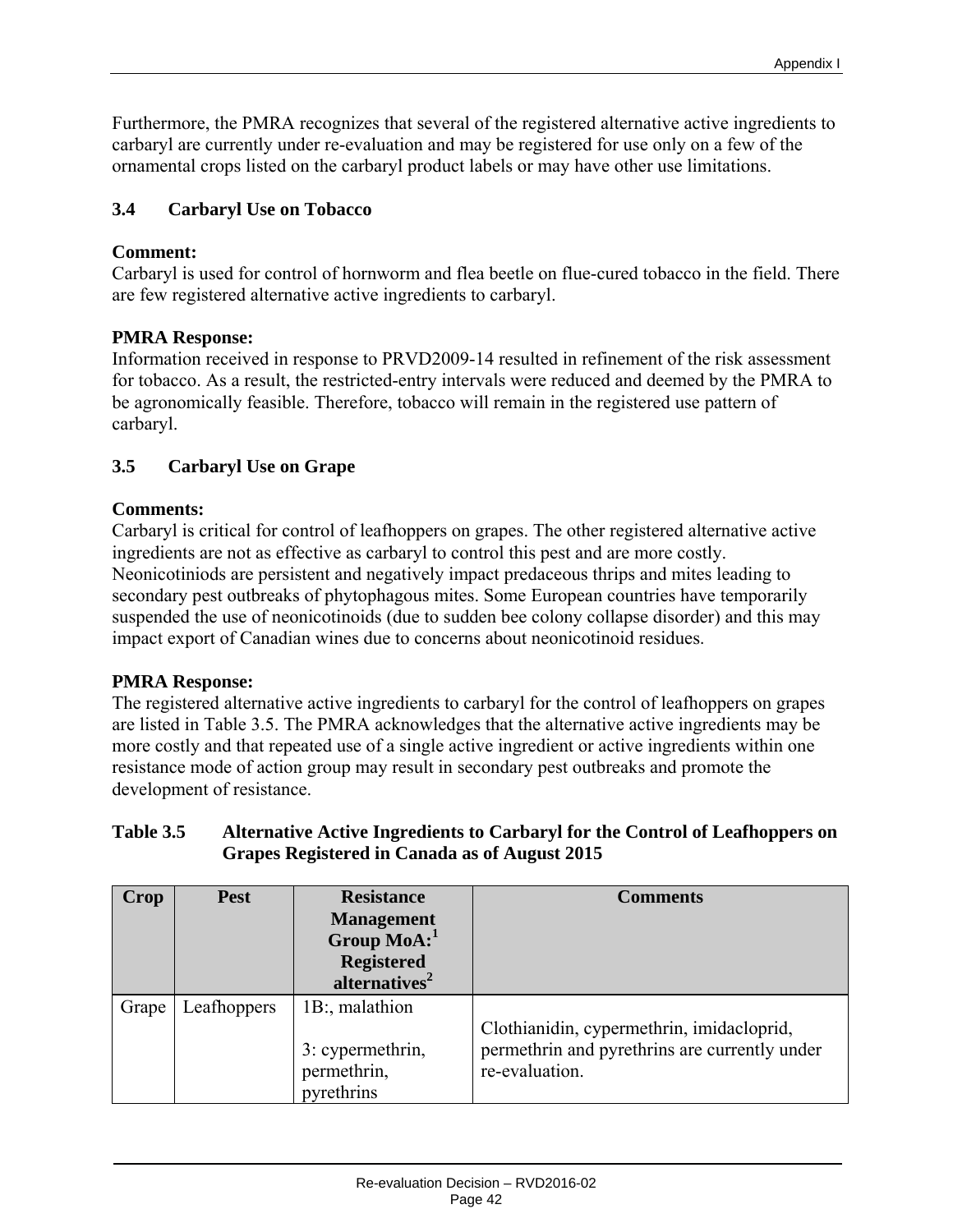| Crop | <b>Pest</b> | <b>Resistance</b><br><b>Management</b><br>Group MoA:<br><b>Registered</b><br>alternatives <sup>2</sup> | <b>Comments</b>                                                                                       |
|------|-------------|--------------------------------------------------------------------------------------------------------|-------------------------------------------------------------------------------------------------------|
|      |             | 4: acetamiprid,<br>clothianidin,<br>imidacloprid,<br>sulfoxaflor                                       |                                                                                                       |
|      |             | Other: kaolin clay                                                                                     |                                                                                                       |
|      |             |                                                                                                        | Insecticide and Acaricide Resistance Management Group Numbers based on DIR 99-06, Voluntary Pesticide |

*Resistance Management Labelling based on Target Site/Mode of Action,* with updates from the Insecticide Resistance Action Committee (IRAC) Mode of Action Classification Scheme v7.4 May 2015. Available at http://www.irac-online.org/documents/moa-classification/. 1B = acetylcholinesterase inhibitors; 3 = sodium

channel modulators;  $4 =$  nicotinic acetylcholine receptor competitive modulator.<br><sup>2</sup> This is a list of registered alternatives, current as of August 2015. The registration status of active ingredients under re-evaluation may change pending the final regulatory decision. For additional information, consult the Pesticides and Pest Management portion of Health Canada's website: http://www.hc-sc.gc.ca/cpsspc/pubs/pest/\_decisions/index-eng.php (English) and http://www.hc-sc.gc.ca/cps-spc/pubs/pest/\_decisions/indexfra.php (French) for Re-evaluation decisions (RVD and RRD documents) and Re-evaluation notes (REV documents) or http://www.hc-sc.gc.ca/cps-spc/pest/part/consultations/index-eng.php (English) and http://www.hcsc.gc.ca/cps-spc/pest/part/consultations/index-fra.php (French) for current and past consultation documents including Proposed Re-evaluation Decisions (PRVD and PACR documents) and certain Re-evaluation notes (REV documents).

#### **3.6 Carbaryl use for the control of (striped) cucumber beetle and climbing cutworms on cucumber, melon, pumpkin and squash**

## **Comment:**

Use of carbaryl for the control of cucumber beetle and climbing cutworm is critical until a suitable alternative active ingredient is available at a comparable price.

## **PMRA Response:**

Information received in response to PRVD2009-14, resulted in refinement of the risk assessment for cucumber, melon, pumpkin and squash. As a result, the restricted-entry intervals were reduced and deemed to be agronomically feasible by the PMRA. Therefore, these uses will remain in the registered use pattern of carbaryl.

## **3.7 Carbaryl use on cole crops (broccoli, Brussels sprouts, cabbage, cauliflower, and kohlrabi)**

## **Comment:**

Carbaryl is required for resistance management of crucifer pests.

## **PMRA Response:**

Information received in response to PRVD2009-14, resulted in refinement of the risk assessment for kohlrabi. As a result, the restricted-entry intervals were reduced and deemed to be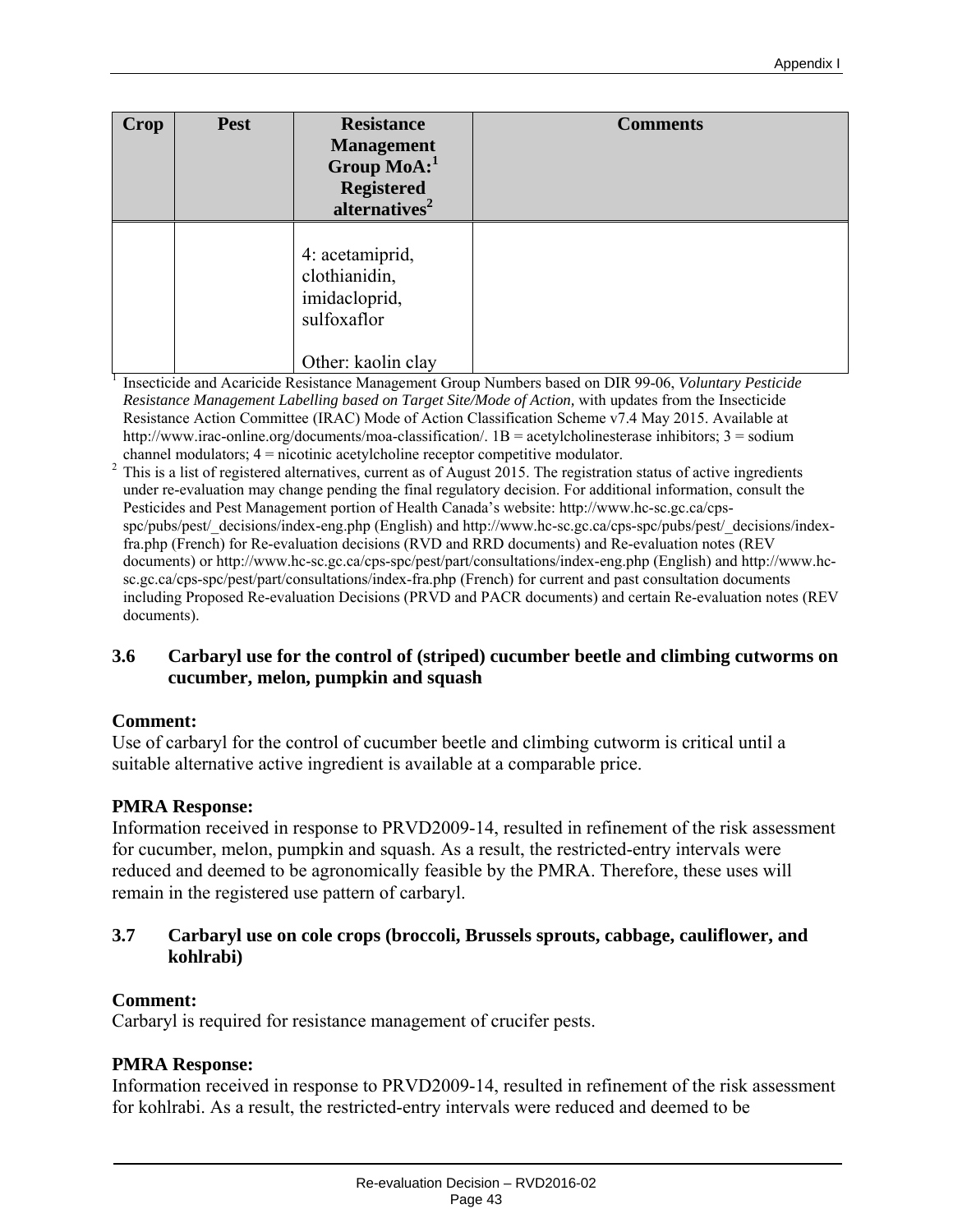agronomically feasible by the PMRA. Therefore, kohlrabi will remain in the registered use pattern of carbaryl. Registered alternative active ingredients are available from several resistance mode of action groups for the control of diamondback moth, imported cabbageworm and cabbage looper on broccoli, Brussels sprouts, cabbage, cauliflower and kale. However, there are few viable alternative active ingredients for the control of leafhoppers. Chlorantraniliprole is the only alternative active ingredient to carbaryl for control of armyworm and corn earworm. Management of the development of resistance to this active ingredient is a concern for growers. There are no registered alternative active ingredients to carbaryl for the control of meadow spittle bug, *Lygus* bug and stink bugs on cole crops. The PMRA also recognises that some of the registered alternative active ingredients to carbaryl have limitations, and that several of these active ingredients are currently under re-evaluation.

## **3.8 Carbaryl Use in Residential Areas and the Impact on Agriculture from the Rural and Urban Interface**

## **Comments:**

Removal of the residential uses of carbaryl will negatively impact cherry growers where there is a rural and urban interface. Cherry growers adjacent to residential areas will be impacted by greater pest pressure from residential trees acting as a source of pests (particularly cherry fruit fly). There are no viable alternatives to carbaryl for the control of fruit tree pests on residential fruit trees. Residential yards acting as a source of pests may affect other crops as well.

## **PMRA Response:**

The PMRA acknowledges that residential fruit trees may act as a source of insect pests that could infest orchards, particularly where residential yards are adjacent to production areas. Fruit tree hosts in residential areas which may harbour pests that could infest cherry orchards include:

- stone fruit: apricot, cherry, peach, plum; and
- pome fruit: apple and pear.

Use of pesticides to control fruit tree pests in residential areas may be subject to provincial or municipal regulations. These regulations may restrict or prohibit the use of pest control products in residential areas. Alternative pest control products to the Domestic Class carbaryl products include:

- Commercial Class products such as acephate, acetamiprid, malathion, permethrin, insecticidal soap and mineral oil that may be applied by a licensed applicator; and
- Domestic Class products that may be applied by the homeowner, including malathion, permethrin, pyrethrin, spinosad, Bacillus thuringiensis var kurstaki, insecticidal soap and mineral oil.

There are no other registered Domestic Class products for the control of cherry fruit fly or apple maggot on cherry, plum, and pears aside from the Domestic Class carbaryl products. However, Commercial Class products are available.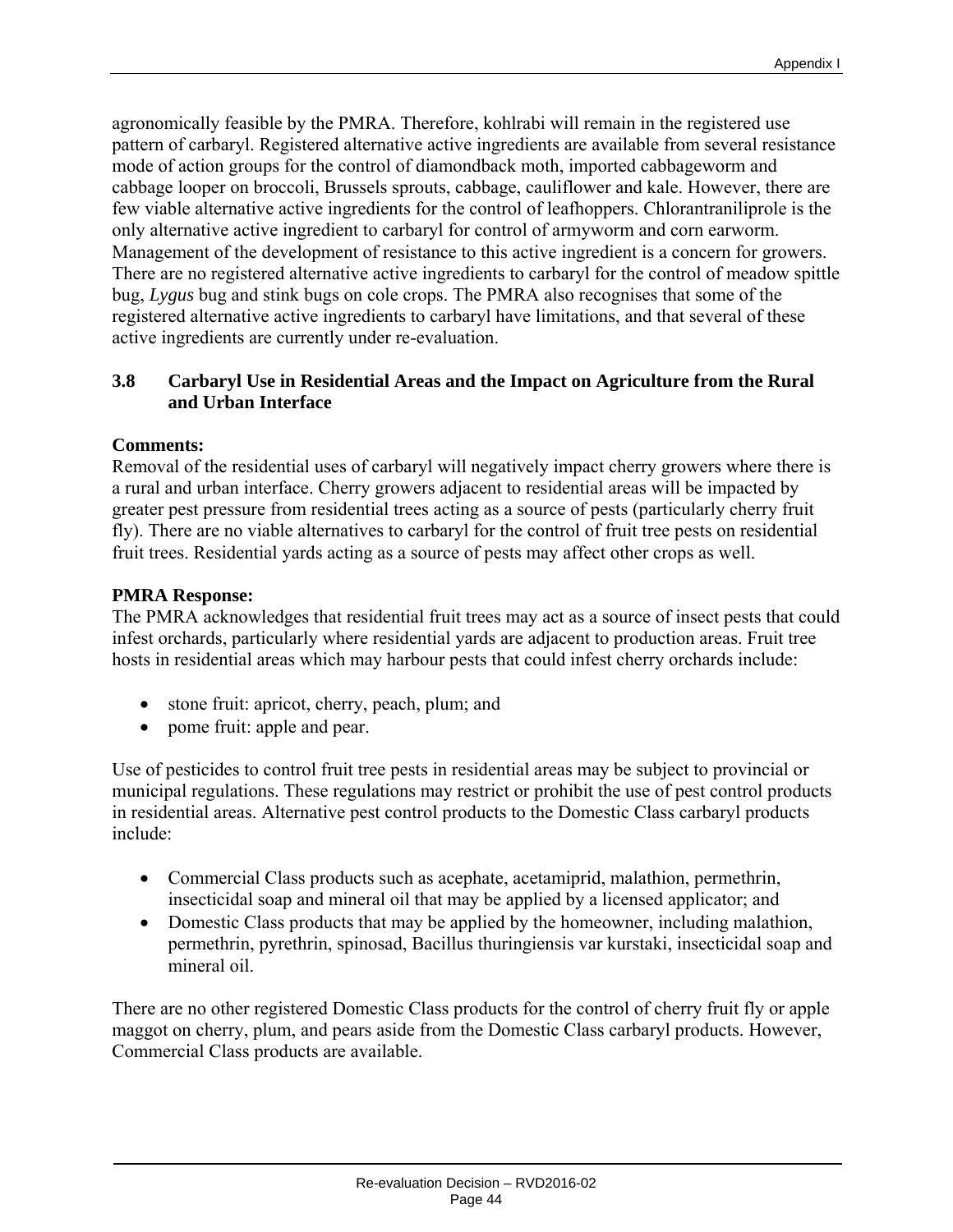## **3.9 Carbaryl Use on Cherry**

## **Comments:**

Carbaryl is needed for control of cherry fruit flies on cherries. The options for cherry fruit fly control are limited based upon offshore market restrictions to the maximum residue limits, and the availability of alternative active ingredients from differing resistance mode of action (MoA) group for rotation to prevent development of resistance.

## **PMRA Response:**

Alternative active ingredients to carbaryl are available from several insecticide resistance modes of action. The registered alternative active ingredients to carbaryl for the control of cherry fruit fly are listed in Table 3.9.

| Crop   | <b>Pest</b>         | <b>Resistance Management</b>                             | <b>Comments</b>                                                                           |
|--------|---------------------|----------------------------------------------------------|-------------------------------------------------------------------------------------------|
|        |                     | Group $\text{MoA:}^1$                                    |                                                                                           |
|        |                     | Registered alternatives <sup>2</sup>                     |                                                                                           |
| Cherry | Cherry fruit<br>fly | 1B: diazinon, dimethoate,<br>phosmet                     | As indicated in REV2013-01 Diazinon<br>Risk Management Plan, foliar applications          |
|        |                     | 3: lambda-cyhalothrin<br>4: acetamiprid,<br>imidacloprid | of diazinon on cherry crops will be phased<br>out December 31, 2016.                      |
|        |                     | 5 spinosad                                               | Dimethoate is limited to two applications                                                 |
|        |                     | 28: chlorantraniliprole<br>(suppression),                | per season.                                                                               |
|        |                     | cyantraniliprole                                         | Phosmet is registered for use on sour<br>cherries only.                                   |
|        |                     |                                                          | Dimethoate, lambda-cyhalothrin and<br>imidacloprid are currently under re-<br>evaluation. |
|        |                     |                                                          | Acetamiprid and chlorantraniliprole are<br>registered for suppression only.               |

## **Table 3.9 Alternative Active Ingredients to Carbaryl for the Control of Cherry Fruit Fly on Cherries in Canada as of August 2015**

registered for suppression only. 1 Insecticide and Acaricide Resistance Management Group Numbers based on DIR 99-06 *Voluntary Pesticide Resistance Management Labelling based on Target Site/Mode of Action*, with updates from the Insecticide Resistance Action Committee (IRAC) Mode of Action Classification Scheme v7.4 May 2015. Available at http://www.irac-online.org/documents/moa-classification/. 1B = acetylcholinesterase inhibitors (organophosphates); 3 = sodium channel modulators; 4 = nicotinic acetylcholine receptor competitive modulator; 5

= nicotinic acetylcholine receptor allosteric modulator;  $28$  = ryanodine receptor modulators.<br><sup>2</sup> This is a list of registered alternatives, current as of August 2015. The registration status of active ingredients under re-evaluation may change pending the final regulatory decision. For additional information, consult the PMRA publications website: http://www.hc-sc.gc.ca/cps-spc/pubs/pest/\_decisions/index-eng.php (English) and http://www.hc-sc.gc.ca/cps-spc/pubs/pest/\_decisions/index-fra.php (French) for Re-evaluation Decisions (RVD and RRD documents) and Re-evaluation Notes (REV documents) or http://www.hc-sc.gc.ca/cpsspc/pest/part/consultations/index-eng.php (English) and http://www.hc-sc.gc.ca/cps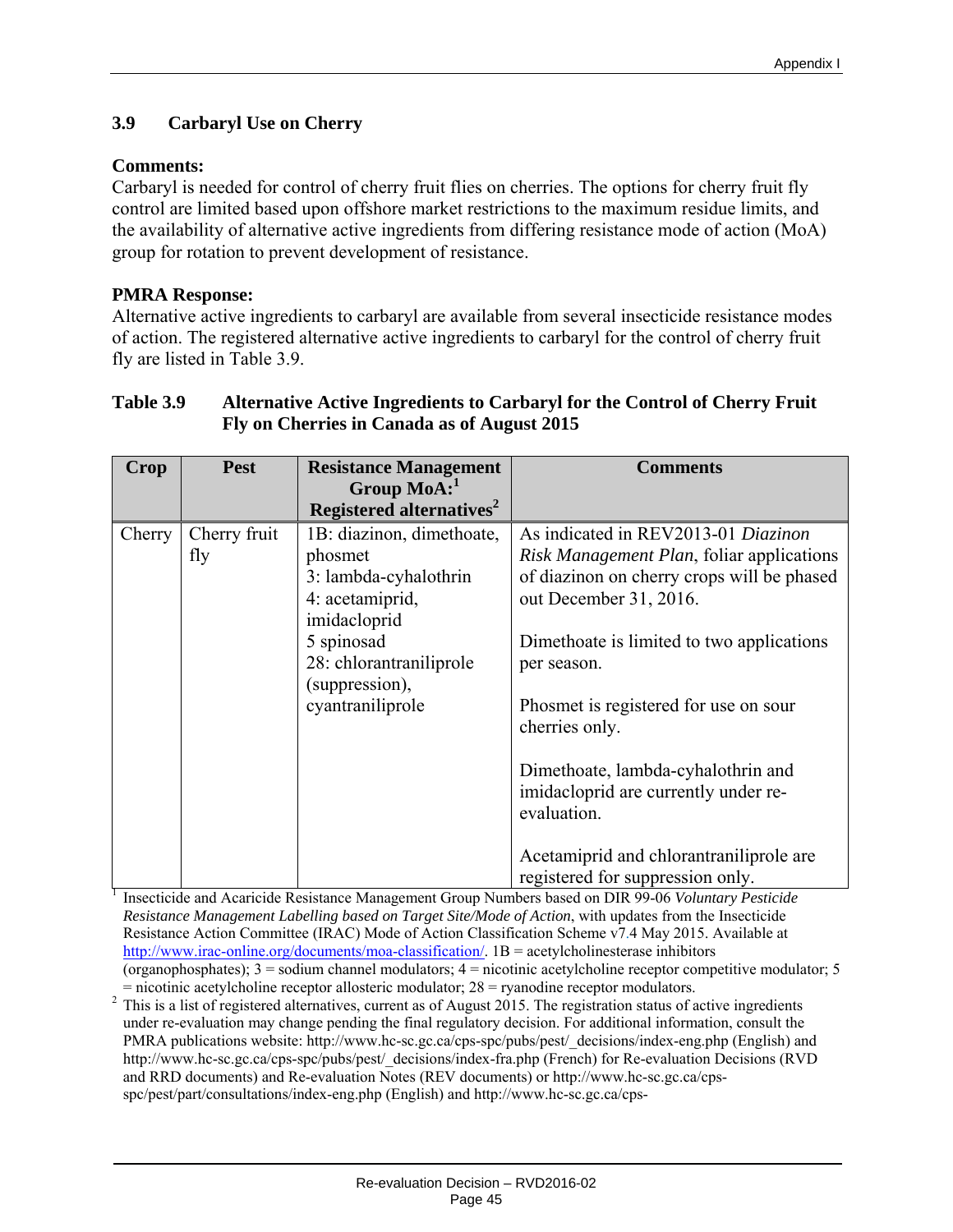spc/pest/part/consultations/index-fra.php (French) for current and past consultation documents including Proposed Re-evaluation Decisions (PRVD and PACR documents) and certain Re-evaluation Notes (REV documents).

#### **3.10 Carbaryl Use on Carrot**

#### **Comments:**

Sevin is the only product registered for the control of six spotted leafhopper (aster leafhoppers) which is a vector of aster yellows disease. There are no rotational products currently available to control this pest. Three applications of carbaryl may not be sufficient to provide season long control of this pest.

#### **PMRA Response:**

Information received in response to PRVD2009-14, resulted in refinement of the risk assessment for carrot. As a result, the restricted-entry intervals were reduced and deemed to be agronomically feasible by the PMRA. Therefore, carrots will remain in the registered use pattern of carbaryl.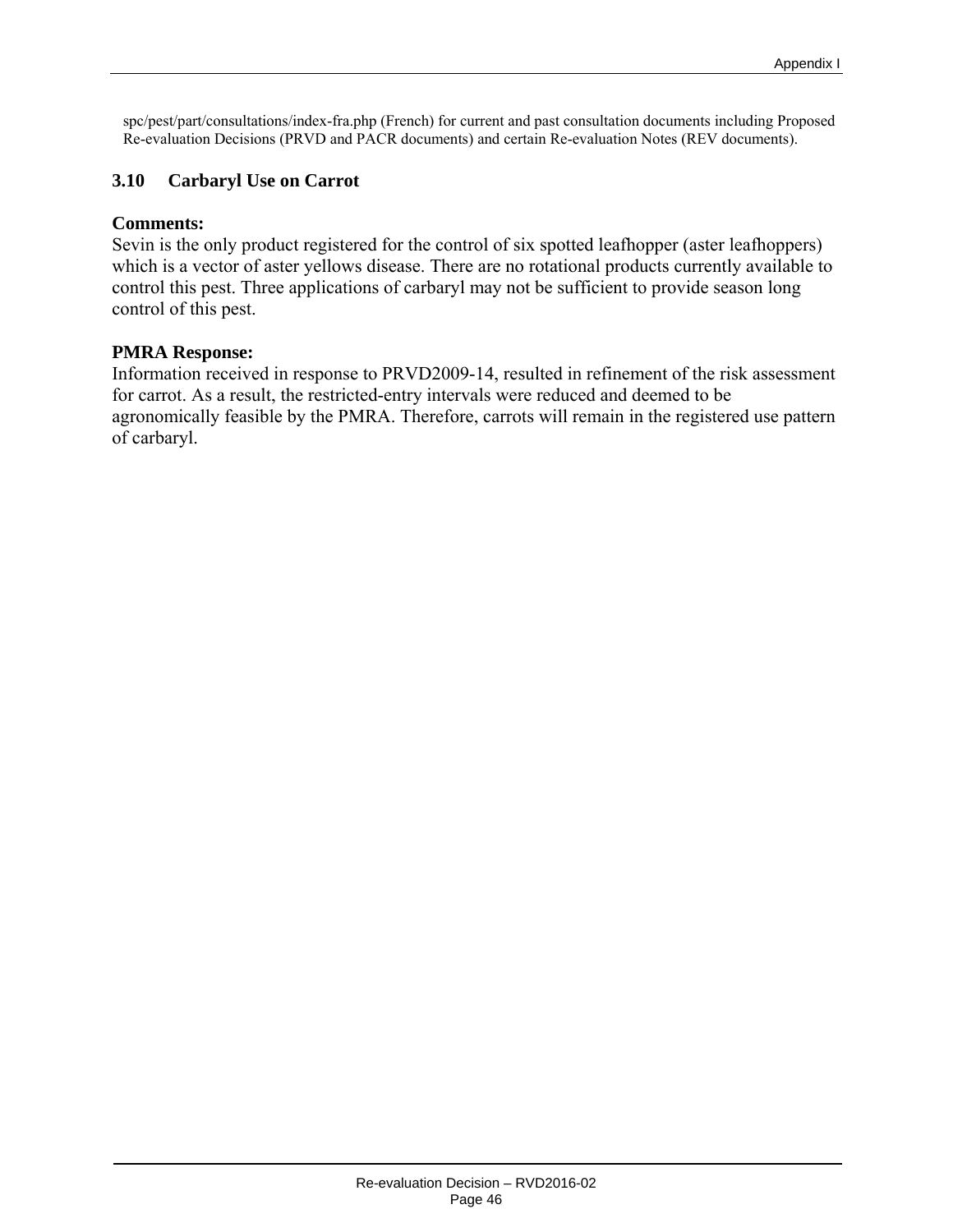| <b>Registrant</b> | <b>Registrant</b>                           | <b>Product Name</b>                                                           | <b>Guarantee</b>                       | <b>Formulation</b> | <b>Marketing</b>   |
|-------------------|---------------------------------------------|-------------------------------------------------------------------------------|----------------------------------------|--------------------|--------------------|
| <b>Number</b>     |                                             |                                                                               | $(\frac{9}{6})^2$                      | Type <sup>3</sup>  | Class <sup>4</sup> |
| 16653             | Bayer CropScience Inc.                      | Sevin T&O Insecticide                                                         | $CAB-43$                               | <b>SU</b>          | $C+R$              |
| 19351             | Bayer CropScience Inc.                      | Sevin Brand 97.5%<br>Manufacturing<br>Concentrate                             | CAB-97.5                               | <b>SO</b>          | M                  |
| 22339             | Bayer CropScience Inc.                      | Chipco Sevin RP2<br>Carbaryl Insecticide<br>Liquid Suspension                 | CAB-22.5                               | SU                 | $\mathcal{C}$      |
| 25870             | Bayer CropScience Inc.                      | Sevin RP2 Domestic<br>Carbaryl Insecticide<br>Liquid Suspension               | CAB-22.5                               | SU                 | D                  |
| 26873             | Bayer CropScience Inc.                      | Chipco Sevin T&O<br>Carbaryl Insecticide                                      | CAB-42.8                               | SU                 | $\mathbf C$        |
| 30614             | Bayer CropScience Inc.                      | Sevin Brand Carbaryl<br>Technical                                             | CAB-99.5                               | <b>SO</b>          | T                  |
| 9042              | Dominion Veterinary<br>Laboratories Limited | Sevin Dispersible<br>Powder Insecticide (For<br>Veterinary Use Only)          | $CAB-50$                               | DU                 | $\mathbf C$        |
| 9061              | Dominion Veterinary<br>Laboratories Limited | <b>Dominion Dusting</b><br>Powder For Veterinary<br>Use Only                  | $CAB-5$                                | <b>DU</b>          | $\mathcal{C}$      |
| 9986              | King Home & Garden Inc.                     | King Fruit Tree &<br>Garden Spray                                             | MAL-5; CAP-<br>10; CAB-10              | DU                 | D                  |
| 14851             | King Home & Garden Inc.                     | Gardal Rose, Flower, &<br>Evergreen Dust                                      | TPM-3; MAL-<br>4; $CAP-5$ ;<br>$CAB-5$ | DU                 | D                  |
| 29616             | King Home & Garden Inc.                     | King Bug Killer<br><b>Insecticide Dust</b>                                    | $CAB-5.0$                              | DU                 | D                  |
| 29619             | King Home & Garden Inc.                     | King PTV Potato,<br>Tomato & Vegetable<br>Dust For Bugs And<br><b>Blights</b> | CUB-7.0;<br>$CAB-5.0$                  | DU                 | D                  |
| 29623             | King Home & Garden Inc.                     | King Ant & Earwig<br>Killer Dust                                              | $CAB-5.0$                              | DU                 | D                  |

# **Appendix II Registered Carbaryl Products as of November 20151**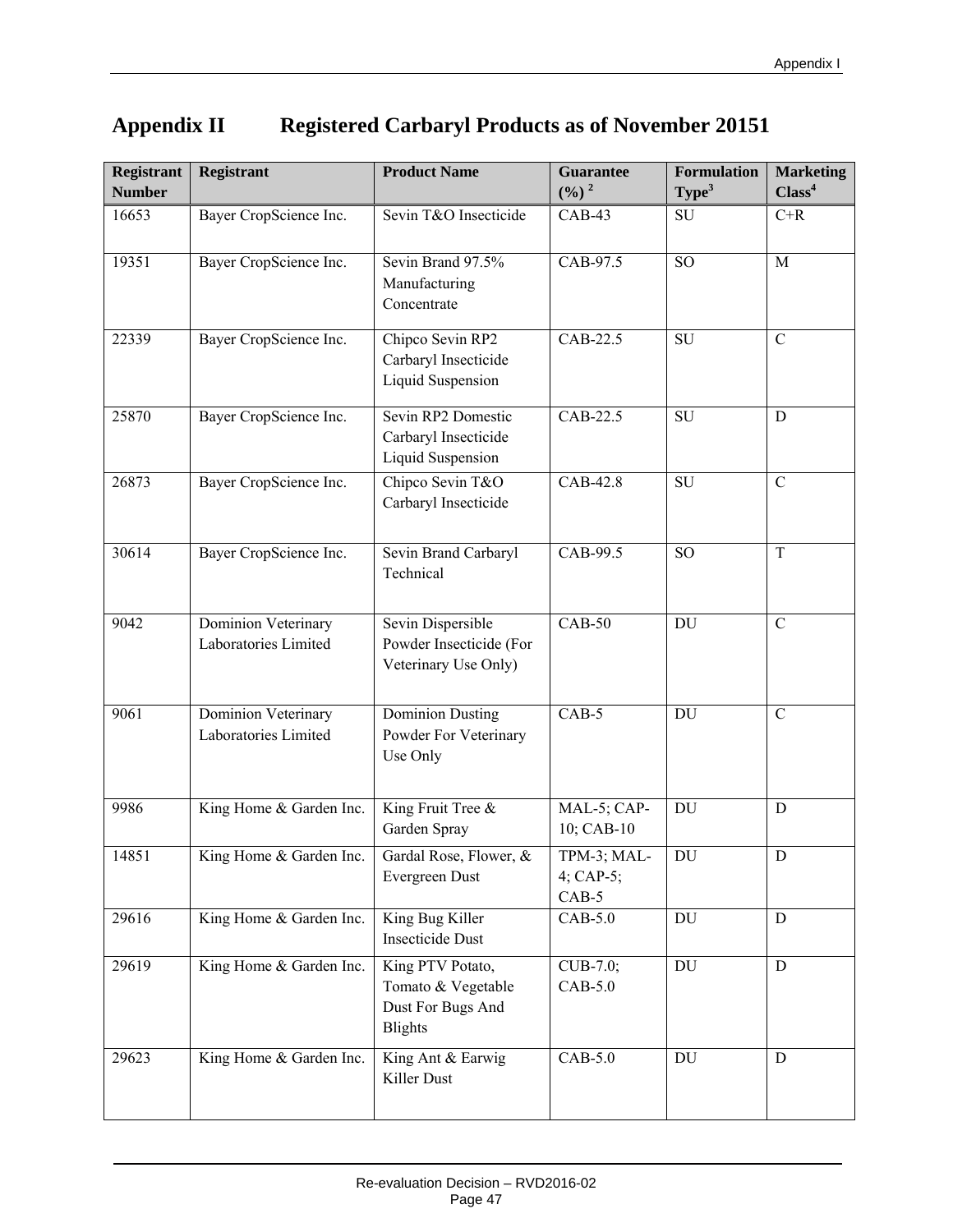| <b>Registrant</b><br><b>Number</b> | <b>Registrant</b>                              | <b>Product Name</b>                                        | <b>Guarantee</b><br>$(\frac{0}{0})^2$ | <b>Formulation</b><br>Type <sup>3</sup> | <b>Marketing</b><br>Class <sup>4</sup> |
|------------------------------------|------------------------------------------------|------------------------------------------------------------|---------------------------------------|-----------------------------------------|----------------------------------------|
| 6839                               | Tessenderlo Kerley Inc.                        | Sevin Brand 50W<br>Carbaryl Insecticide<br>Wettable Powder | $CAB-50$                              | <b>WP</b>                               | $C+R$                                  |
| 18463                              | Tessenderlo Kerley Inc.                        | Sevin Brand Technical<br>Carbaryl Insecticide              | CAB-99.5                              | SO <sub>1</sub>                         | $\mathbf T$                            |
| 19531                              | Tessenderlo Kerley Inc.                        | Sevin Brand XLR Plus<br>Carbaryl Insecticide               | CAB-42.8                              | SU                                      | $C+R$                                  |
| 24973                              | Tessenderlo Kerley Inc.                        | Sevin Bran Bait Carbaryl<br>Insecticide                    | $CAB-5$                               | PT                                      | $\mathcal{C}$                          |
| 27876                              | Tessenderlo Kerley Inc.                        | Sevin Xlr Carbaryl<br>Insecticide Liquid<br>Suspension     | CAB-42.8                              | $\overline{\mathrm{SU}}$                | $C+R$                                  |
| 17534                              | <b>Agrium Advanced</b><br>Technologies RP Inc. | Farm & Ranch Brand<br>Sevin 5-D Insecticide<br>Dust        | $CAB-5$                               | <b>DU</b>                               | $\mathcal{C}$                          |
| 25815                              | <b>Peacock Industries</b>                      | Eco Bran Grasshopper<br>Insecticide Agricultural           | $CAB-2$                               | <b>GR</b>                               | $\mathbf C$                            |
| 10565                              | Sure-Gro IP Inc.                               | <b>Wilson Rose Doctor</b><br>Insecticide-Fungicide         | MAL-4; FOL-<br>5; CAB-5               | DU                                      | D                                      |
| 12135                              | Sure-Gro IP Inc.                               | Wilson Sevin Garden<br>Dust Insecticide                    | $CAB-5.0$                             | <b>DU</b>                               | D                                      |
| 14852                              | Sure-Gro IP Inc.                               | Wilson Bulb & Soil Dust                                    | CAP-5; CAB-5                          | DU                                      | D                                      |
| 17424                              | Sure-Gro IP Inc.                               | Wilson Garden Doctor<br>Insecticide-Fungicide              | <b>CUB-7; CAB-5</b>                   | DU                                      | $\mathbf D$                            |
| 17971                              | Sure-Gro IP Inc.                               | Wilson Liquid Sevin<br>Carbaryl Insecticide                | CAB-22.5                              | SU                                      | D                                      |
| 19228                              | Sure-Gro IP Inc.                               | Wilson Earwig &<br>Cutworm Destroyer                       | $CAB-5$                               | <b>GR</b>                               | $\mathbf D$                            |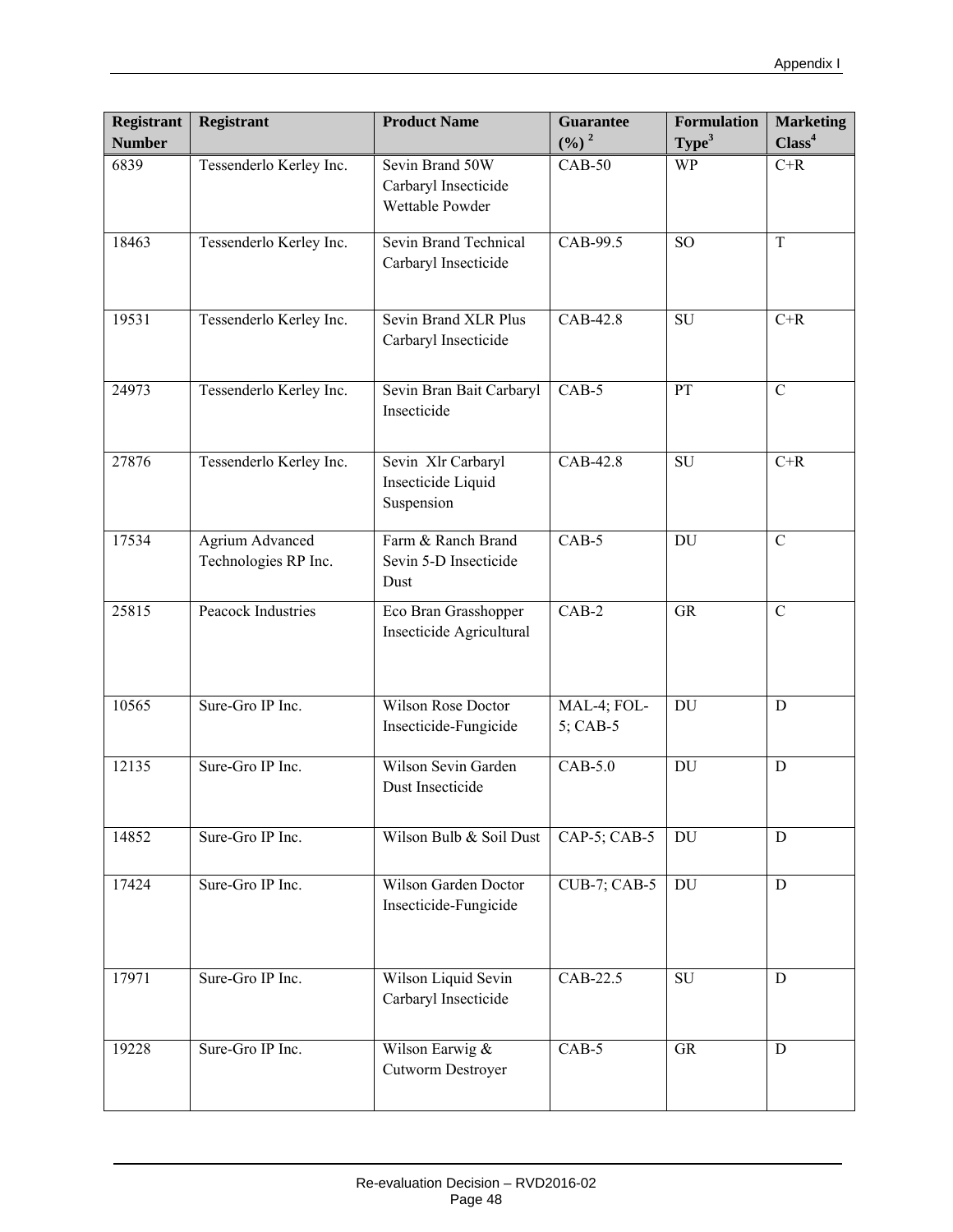| <b>Registrant</b> | <b>Registrant</b>  | <b>Product Name</b>                                                        | <b>Guarantee</b>  | <b>Formulation</b> | <b>Marketing</b>   |
|-------------------|--------------------|----------------------------------------------------------------------------|-------------------|--------------------|--------------------|
| <b>Number</b>     |                    |                                                                            | $(\frac{9}{6})^2$ | Type <sup>3</sup>  | Class <sup>4</sup> |
| 26698             | Sure-Gro IP Inc.   | <b>Wilson Sevin Grubout</b><br>Ant & Grub Killer<br>Concentrate            | CAB-22.5          | EC                 | D                  |
| 26699             | Sure-Gro IP Inc.   | Wilson Sevin Grubout<br>Ant & Grub Killer                                  | CAB-22.5          | EC                 | D                  |
| 26702             | Sure-Gro IP Inc.   | Wilson Antout Ant<br>Killer Attach And Spray                               | CAB-22.5          | EC                 | D                  |
| 26923             | Sure-Gro IP Inc.   | <b>Wilson Antout Ant</b><br>Killer Dust                                    | $CAB-5.0$         | DU                 | D                  |
| 27206             | Scotts Canada Ltd. | Ortho Grub-B-Gon Max<br>Grub Eliminator Ready-<br>To-Spray                 | CAB-22.5          | <b>SU</b>          | D                  |
| 27207             | Scotts Canada Ltd. | Ortho Bug-B-Gon Max<br>Ant & Chinch Bug<br>Eliminator Ready-To-<br>Spray   | $CAB-22.5$        | <b>SN</b>          | D                  |
| 27208             | Scotts Canada Ltd. | Ortho Bug-B-Gon Max<br>Ant And Chinch Bug<br><b>Eliminator Concentrate</b> | CAB-22.5          | <b>SN</b>          | D                  |

<sup>1</sup> Excluding discontinued products and products with a submission for discontinuation.<br><sup>2</sup> Formulation types based on PMRA database: DU = Dust or Powder, EC = Emulsifiable Concentrate or Emulsion, GR = Granular,  $SN =$  Solution,  $SO =$  Solid,  $SU =$  Suspension,  $WP =$  Wettable Powder.

 ${}^{3}$ CAB = Carbaryl, CAP = Captan, CUB = Copper, present as basic copper sulfate, FOL = Folpet, MAL = Malathion, TPM = Thiophanate-Methyl.<br><sup>4</sup> C = Commercial Class Products, D = Domestic Class Products, T = Technical Class, M = Manufacturing Concentrate, R = Restricted

Class.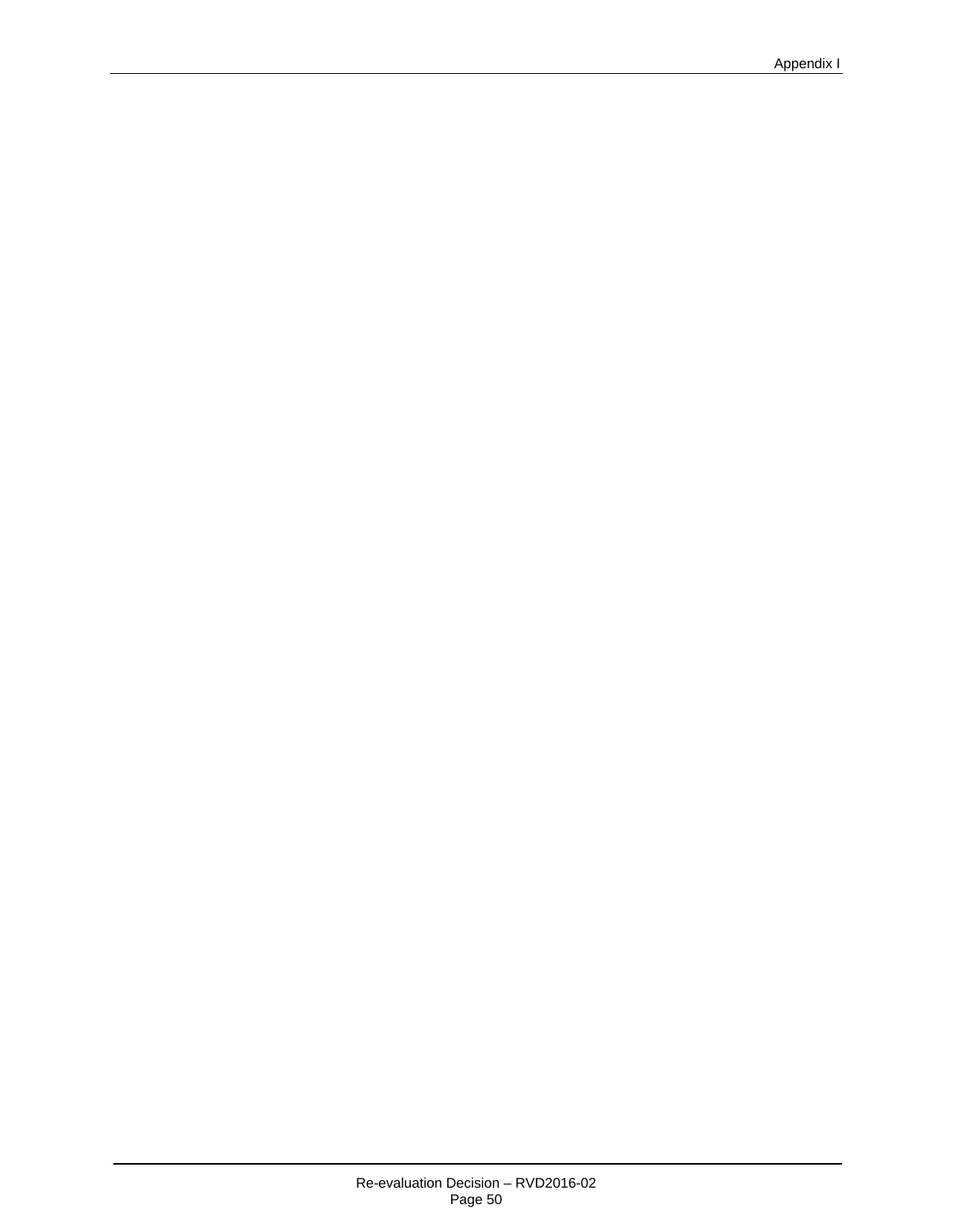# **Appendix III – Revised Mixer/Loader/Applicator Exposure Estimates**

## **Table III.1 Revised M/L/A Exposure Estimates and ARI Using Updated Application Rates for Uses to Be Cancelled**

|                                                                                                                                                                                                                                                                 |                   | <b>Application</b>     | <b>Application</b>                 | Area<br>treated per      | <b>Daily Exposure</b><br>$(\mu g/kg/day)$ |                         | <b>Margins of Exposure</b> |                         | <b>Aggregate</b>                    |
|-----------------------------------------------------------------------------------------------------------------------------------------------------------------------------------------------------------------------------------------------------------------|-------------------|------------------------|------------------------------------|--------------------------|-------------------------------------------|-------------------------|----------------------------|-------------------------|-------------------------------------|
| Crop                                                                                                                                                                                                                                                            | Form <sup>a</sup> | Equipment <sup>b</sup> | Rates <sup>c</sup><br>(kg a.i./ha) | day <sup>d</sup><br>(ha) | Dermal <sup>e</sup>                       | Inhalation <sup>f</sup> | Dermal <sup>g</sup>        | Inhalation <sup>h</sup> | <b>Risk</b><br>Indices <sup>1</sup> |
| Mixing and Loading: Closed system for suspensions, water soluble packaging for wettable powder. PPE regardless of formulation: chemical resistant coveralls over a single layer,<br>chemical resistant gloves.<br>Aerial Applications: Single layer, no gloves. |                   |                        |                                    |                          |                                           |                         |                            |                         |                                     |
| Airblast applications: Open cab, chemical resistant coveralls over a single layer, chemical resistant gloves, chemical resistant headwear.                                                                                                                      |                   |                        |                                    |                          |                                           |                         |                            |                         |                                     |
| pears                                                                                                                                                                                                                                                           | <b>SU</b>         | aerial - M/L           | 1.728                              | 200                      | 38.21                                     | 0.54                    | 929                        | 2081                    | 2.70                                |
|                                                                                                                                                                                                                                                                 |                   | aerial - Apply         |                                    |                          | 47.69                                     | 0.35                    | 744                        | 3270                    | 2.31                                |
|                                                                                                                                                                                                                                                                 |                   | airblast               | 2.910                              | 16                       | 45.72                                     | 3.93                    | 776                        | 287                     | 1.36                                |
|                                                                                                                                                                                                                                                                 | WP                | airblast               |                                    |                          | 44.02                                     | 3.98                    | 806                        | 284                     | 1.38                                |
| apricot, peach                                                                                                                                                                                                                                                  | <b>SU</b>         | airblast               | 2.910                              | 16                       | 45.72                                     | 3.93                    | 776                        | 287                     | 1.36                                |
|                                                                                                                                                                                                                                                                 | <b>WP</b>         | airblast               |                                    |                          | 44.02                                     | 3.98                    | 806                        | 284                     | 1.38                                |
| corn (field, sweet)                                                                                                                                                                                                                                             | SU                | $aerial - M/L$         | 1.92                               | 490                      | 104.03                                    | 1.48                    | 341                        | 764                     | 0.99                                |
|                                                                                                                                                                                                                                                                 |                   | aerial - Apply         |                                    |                          | 129.83                                    | 0.94                    | 273                        | 1201                    | 0.85                                |
|                                                                                                                                                                                                                                                                 |                   | groundboom             |                                    | 150                      | 50.03                                     | 0.70                    | 710                        | 1616                    | 2.06                                |
|                                                                                                                                                                                                                                                                 | <b>WP</b>         | groundboom             |                                    |                          | 39.50                                     | 1.00                    | 899                        | 1135                    | 2.37                                |
| cherries, plums                                                                                                                                                                                                                                                 | SU                | aerial - M/L           | 2.910                              | 200                      | 64.35                                     | 0.91                    | 552                        | 1236                    | 1.60                                |
|                                                                                                                                                                                                                                                                 |                   | aerial - Apply         |                                    |                          | 80.32                                     | 0.58                    | 442                        | 1942                    | 1.37                                |
|                                                                                                                                                                                                                                                                 |                   | airblast               |                                    | 16                       | 45.72                                     | 3.93                    | 776                        | 287                     | 1.36                                |
| cherries, plums, prunes                                                                                                                                                                                                                                         | <b>WP</b>         | airblast               | 2.910                              | 16                       | 44.02                                     | 3.98                    | 806                        | 284                     | 1.38                                |

<sup>a,b</sup> WP = Wettable Powder (For the purpose of exposure mitigation, assumed to be in Water Soluble Packaging); SU = Suspension. M/L = Mix and Load.

c Rate in kilograms of active ingredient per hectare (kg a.i./ha).

<sup>d</sup> Based on default assumptions, see PRVD 2009-14 for details.

<sup>e</sup> Where dermal exposure μg/kg/day = unit exposure  $\times$  area treated  $\times$  rate)/70 kg bw.

<sup>f</sup> Where inhalation exposure  $\mu$ g/kg/day = (unit exposure × area treated × rate)/70 kg bw.

<sup>g</sup> Based on a dermal BMDL<sub>10</sub> of 35.5 mg/kg bw/day and a target dermal MOE of 300. Dermal Margin of Exposure (MOE<sub>D</sub>) = BMDL<sub>10</sub> (mg/kg/day) / Dermal Exposure (mg/kg/day).

h Based on an oral BMDL<sub>10</sub> of 1.13 mg/kg bw/day and a target MOE of 100. Inhalation Margin of Exposure (MOE<sub>I</sub>) = BMDL<sub>10</sub> (mg/kg/day) / Inhalation Exposure (mg/kg/day).

<sup>i</sup> Aggregate Risk Index = 1 / ((1/Dermal Risk Index)+(1/Inhalation Risk Index)). Shaded cells indicate an aggregate risk index (ARI) that failed to meet the target of 1.0. An ARI ≥ 1.0 does not represent a risk of concern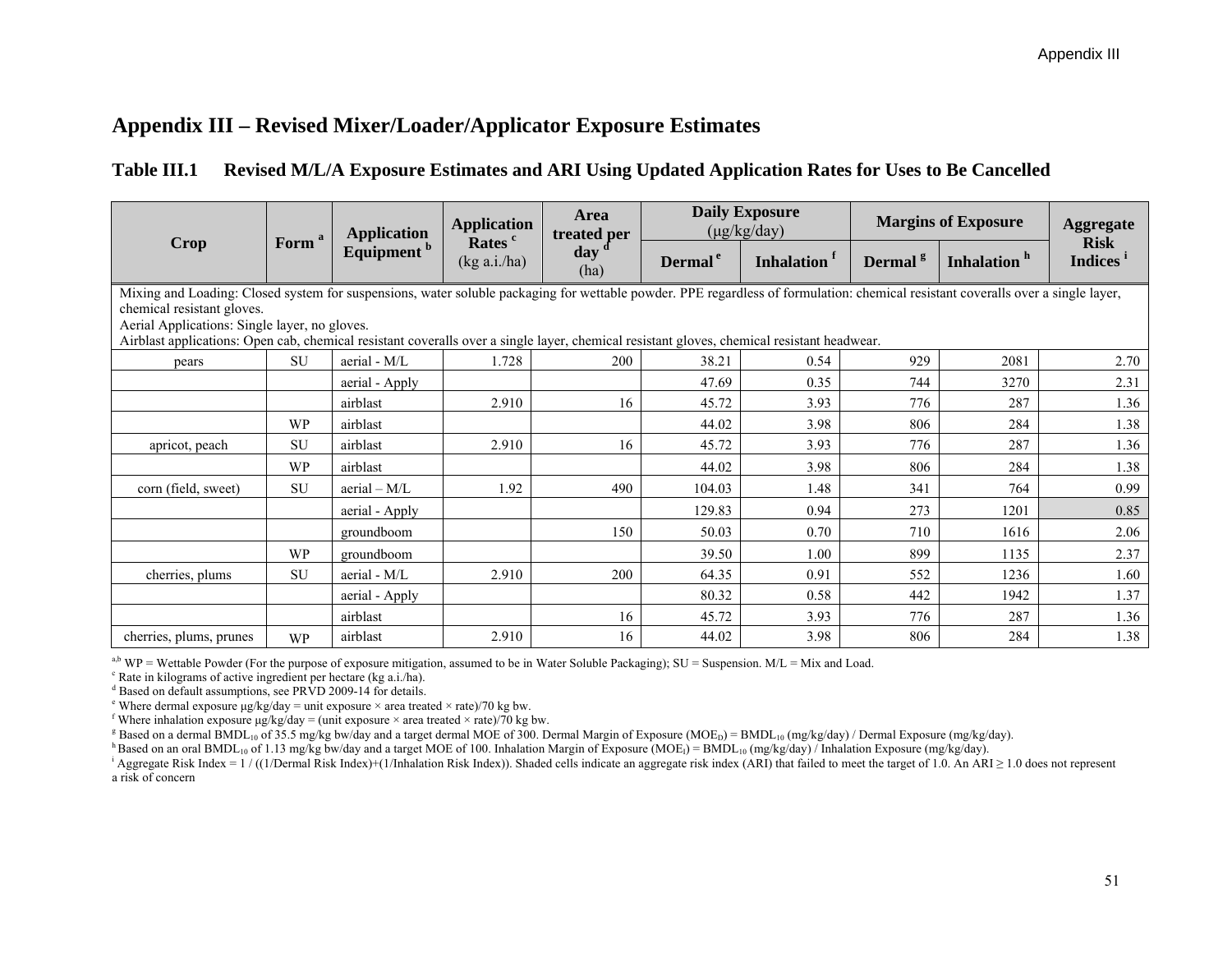#### **Table III.2 Revised M/L/A Exposure Estimates and ARIs using Updated Application Rates for Uses to be Retained**

|                                                                                                                                                                                                                                                                                                                                                                                                                                                                                                        | Form <sup>a</sup> | <b>Application</b>     | <b>Application</b>                | Area treated                 | <b>Daily Exposure</b><br>$(\mu g/kg/day)$ |                         | <b>Margins of Exposure</b>       |                         | <b>Aggregate</b>              |
|--------------------------------------------------------------------------------------------------------------------------------------------------------------------------------------------------------------------------------------------------------------------------------------------------------------------------------------------------------------------------------------------------------------------------------------------------------------------------------------------------------|-------------------|------------------------|-----------------------------------|------------------------------|-------------------------------------------|-------------------------|----------------------------------|-------------------------|-------------------------------|
| Crop                                                                                                                                                                                                                                                                                                                                                                                                                                                                                                   |                   | Equipment <sup>b</sup> | Rates <sup>c</sup><br>(kg a.i/ha) | per day <sup>d</sup><br>(ha) | Dermal <sup>e</sup>                       | Inhalation <sup>f</sup> | Dermal <sup><math>g</math></sup> | Inhalation <sup>h</sup> | <b>Risk</b><br><b>Indices</b> |
| Mixing and Loading: Closed system for suspensions, water soluble packaging for wettable powder. PPE regardless of formulation: chemical resistant coveralls over a single layer,<br>chemical resistant gloves.<br>Aerial Applications: Single layer, no gloves.<br>Airblast Applications: Open cab, chemical resistant coveralls over a single layer, chemical resistant headgear, chemical resistant gloves.<br>Groundboom Applications: Closed cab, cotton coveralls over a single layer, no gloves. |                   |                        |                                   |                              |                                           |                         |                                  |                         |                               |
| apple<br>thinning<br>(high<br>density<br>orchards)                                                                                                                                                                                                                                                                                                                                                                                                                                                     | <b>SU</b>         | airblast               | .5                                | 16                           | 23.57                                     | 2.03                    | 1506                             | 558                     | 2.64                          |
|                                                                                                                                                                                                                                                                                                                                                                                                                                                                                                        | <b>SU</b>         | aerial - M/L           | 0.233                             | 490                          | 12.62                                     | 0.18                    | 2812                             | 6298                    | 8.16                          |
| rapeseed<br>(canola)                                                                                                                                                                                                                                                                                                                                                                                                                                                                                   |                   | aerial - Apply         |                                   |                              | 15.76                                     | 0.11                    | 2253                             | 9898                    | 6.98                          |
|                                                                                                                                                                                                                                                                                                                                                                                                                                                                                                        |                   | groundboom             |                                   | 300                          | 12.14                                     | 0.17                    | 2924                             | 6657                    | 8.50                          |
| tobacco                                                                                                                                                                                                                                                                                                                                                                                                                                                                                                | <b>SU</b>         | aerial - M/L           | 1.2815                            | 490                          | 69.43                                     | 0.99                    | 511                              | 1145                    | 1.48                          |
|                                                                                                                                                                                                                                                                                                                                                                                                                                                                                                        |                   | aerial - Apply         |                                   |                              | 86.66                                     | 0.63                    | 410                              | 1800                    | 1.27                          |
|                                                                                                                                                                                                                                                                                                                                                                                                                                                                                                        |                   | groundboom             |                                   | 300                          | 66.78                                     | 0.93                    | 532                              | 1210                    | 1.55                          |
|                                                                                                                                                                                                                                                                                                                                                                                                                                                                                                        | <b>WP</b>         | groundboom             | 1.125                             | 300                          | 46.29                                     | 1.17                    | 767                              | 968                     | 2.02                          |

<sup>a,b</sup> WP = Wettable Powder (For the purpose of exposure mitigation, assumed to be in Water Soluble Packaging); SU = Suspension. M/L = Mix and Load.

c Rate in kilograms of active ingredient per hectare (kg a.i./ha).

<sup>d</sup> Based on default assumptions, see PRVD 2009-14 for details.

<sup>e</sup> Where dermal exposure  $\mu$ g/kg/day = unit exposure × area treated × rate)/70 kg bw.

<sup>f</sup> Where inhalation exposure  $\mu$ g/kg/day = (unit exposure × area treated × rate)/70 kg bw.

<sup>g</sup> Based on a dermal BMDL<sub>10</sub> of 35.5 mg/kg bw/day and a target dermal MOE of 300. Dermal Margin of Exposure (MOE<sub>D</sub>) = BMDL<sub>10</sub> (mg/kg/day) / Dermal Exposure (mg/kg/day).

h Based on an oral BMDL<sub>10</sub> of 1.13 mg/kg bw/day and a target MOE of 100. Inhalation Margin of Exposure (MOE<sub>I</sub>) = BMDL<sub>10</sub> (mg/kg/day) / Inhalation Exposure (mg/kg/day).

<sup>i</sup> Aggregate Risk Index = 1 / ((1/Dermal Risk Index)+(1/Inhalation Risk Index)). An ARI  $\geq$  1.0 does not represent a risk of concern.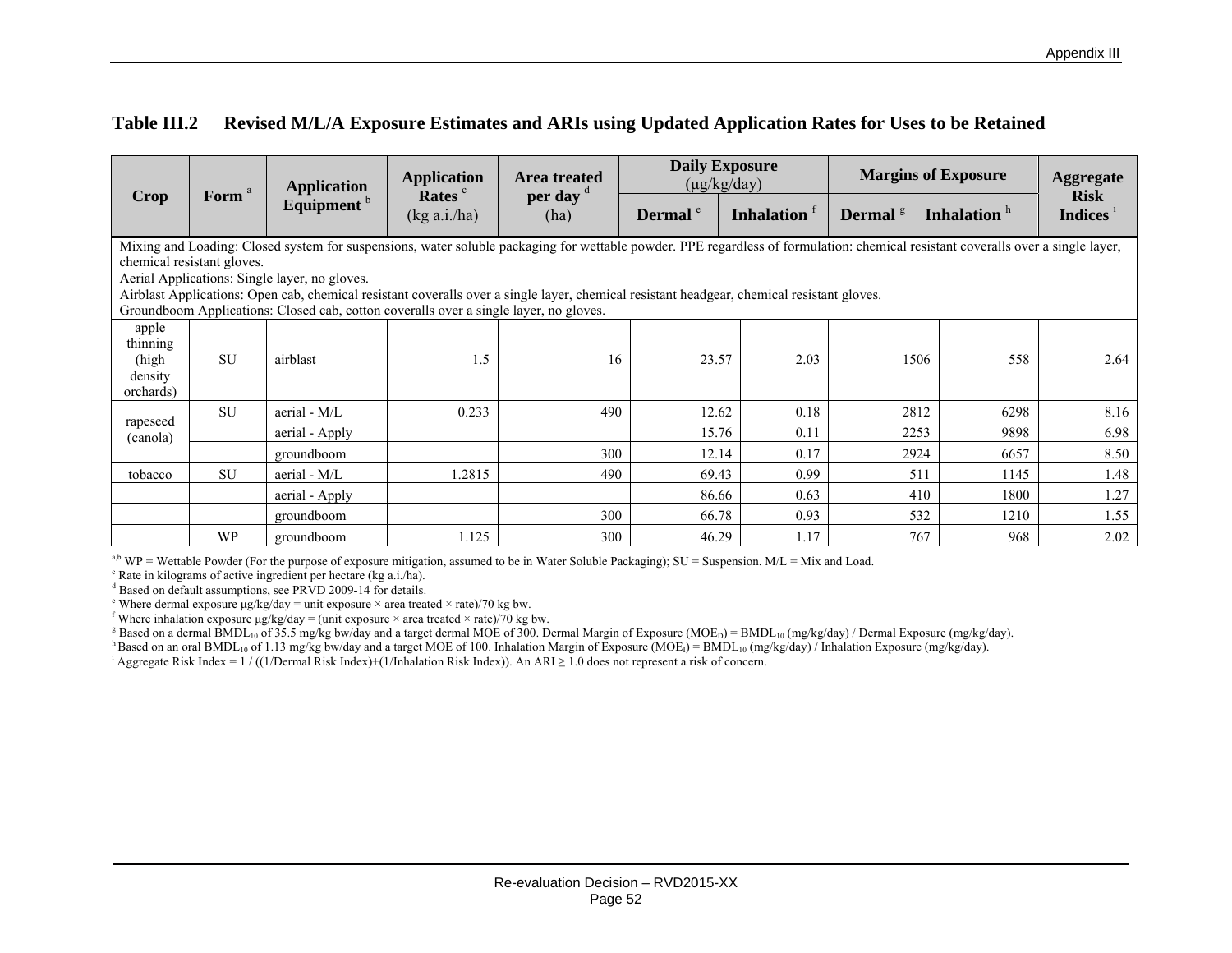# **Appendix IV Revised Postapplication Exposure Estimates**

**Table IV.1 Revised Postapplication Exposure Estimates, MOEs and REIs based on Updated Use Information for Uses to be Cancelled** 

|                                      |                     | <b>Applications per Year</b>    | Rates <sup>c</sup>         |                                                      | <b>Transfer</b>                                       | DFR <sup>e</sup> | <b>Dermal</b><br>Exposure <sup>f</sup> |                  | REI <sup>h</sup> |
|--------------------------------------|---------------------|---------------------------------|----------------------------|------------------------------------------------------|-------------------------------------------------------|------------------|----------------------------------------|------------------|------------------|
| <b>Crop</b>                          | Number <sup>a</sup> | Interval <sup>b</sup><br>(days) | (kg)<br>a.i./ha)           | <b>Activity</b>                                      | Coefficient<br>$\text{(cm}^2\text{/hr})$ <sup>d</sup> | $(\mu g/cm^2)$   | $(\mu g/kg)$<br>bw/day)                | MOE <sup>g</sup> | (days)           |
| alfalfa, clover                      | 2                   | $\tau$                          | 2.52                       | scouting                                             | 1100                                                  | 0.93             | 116.84                                 | 304              | $8\,$            |
| apples                               | $\overline{2}$      | 11                              | 2.91                       | thinning                                             | 3000                                                  | 0.34             | 116.07                                 | 306              | $30\,$           |
| <i>(insecticide)</i><br>use), pears, |                     |                                 |                            | hand harvesting                                      | 1500                                                  | 0.70             | 120.21                                 | 295              | 23               |
| apricot, peach,                      |                     |                                 |                            | hand line irrigation                                 | 1100                                                  | 0.96             | 120.45                                 | 295              | 20               |
| cherries, plums                      |                     |                                 |                            | hand pruning, scouting,<br>pinching, tying, training | 500                                                   | 1.98             | 113.40                                 | 313              | 13               |
|                                      |                     |                                 |                            | mechanical harvesting<br>(cherries)                  | 200                                                   | 5.06             | 115.69                                 | 307              | $\overline{4}$   |
| barley, oats, rye,<br>wheat          | 2                   | $\tau$                          | 2.52                       | scouting                                             | 1100                                                  | 0.93             | 116.84                                 | 304              | $\,$ 8 $\,$      |
| broccoli,                            | $\overline{c}$      | $\tau$                          | 2.52                       | hand harvest                                         | 5150                                                  | 0.19             | 109.63                                 | 324              | 14               |
| Brussel sprouts,<br>cabbage          |                     |                                 |                            | hand weeding, thinning,<br>topping                   | 4400                                                  | 0.23             | 113.29                                 | 313              | 13               |
|                                      |                     |                                 |                            | scouting, tying                                      | 4000                                                  | 0.23             | 102.99                                 | 345              | 13               |
|                                      |                     |                                 |                            | irrigation                                           | 1100                                                  | 0.85             | 107.24                                 | 331              | 6                |
|                                      |                     | 5                               | 2.50                       | hand harvest                                         | 5150                                                  | 0.18             | 108.76                                 | 326              | 14               |
|                                      |                     |                                 |                            | hand weeding, thinning,<br>topping                   | 4400                                                  | 0.22             | 112.39                                 | 316              | 13               |
|                                      |                     |                                 |                            | scouting, tying                                      | 4000                                                  | 0.22             | 102.17                                 | 347              | 13               |
|                                      |                     |                                 |                            | irrigation                                           | 1100                                                  | 0.85             | 106.39                                 | 334              | 6                |
| cauliflower                          | $\overline{2}$      | $\overline{7}$                  | 2.52                       | hand weeding, thinning,<br>topping                   | 4400                                                  | 0.23             | 113.29                                 | 313              | 13               |
|                                      |                     |                                 |                            | hand harvest, scouting                               | 1300                                                  | 0.71             | 104.78                                 | 339              | $7\overline{ }$  |
|                                      |                     |                                 |                            | irrigation                                           | 1100                                                  | 0.85             | 107.24                                 | 331              | 6                |
|                                      | 5<br>2.50           |                                 | hand pruning, hand harvest | 4400                                                 | 0.22                                                  | 112.39           | 316                                    | 13               |                  |
|                                      |                     |                                 |                            | scouting                                             | 1300                                                  | 0.70             | 103.95                                 | 342              | $\tau$           |
|                                      |                     |                                 |                            | weeding, thinning, irrigation                        | 1100                                                  | 0.85             | 106.39                                 | 334              | 6                |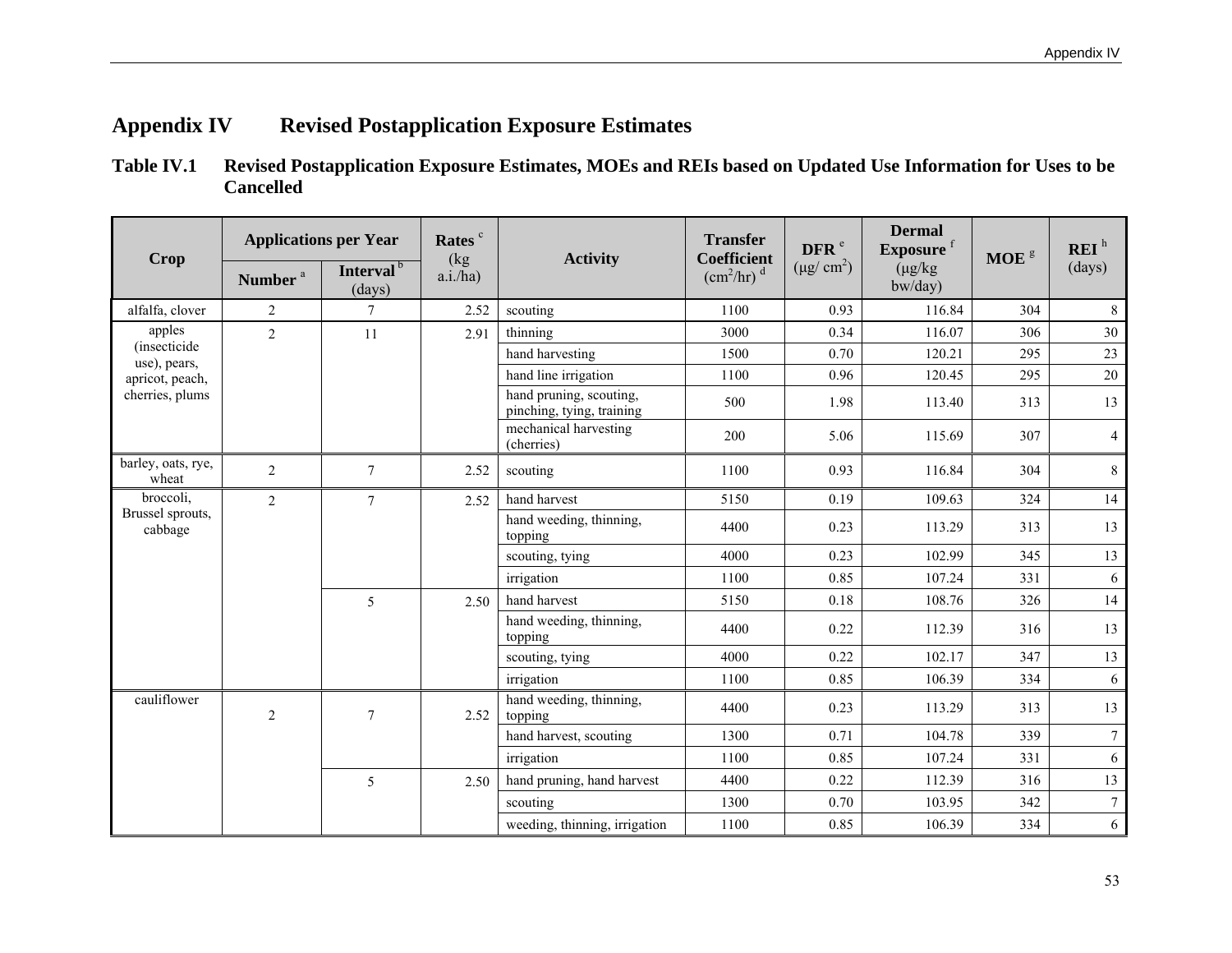|                           |                                                    | <b>Applications per Year</b>    | Rates <sup>c</sup> |                                                             | <b>Transfer</b>                                       | DFR <sup>e</sup> | <b>Dermal</b><br>Exposure <sup>f</sup> |                  | REI <sup>h</sup> |
|---------------------------|----------------------------------------------------|---------------------------------|--------------------|-------------------------------------------------------------|-------------------------------------------------------|------------------|----------------------------------------|------------------|------------------|
| <b>Crop</b>               | Number <sup>a</sup>                                | Interval <sup>b</sup><br>(days) | (kg)<br>a.i./ha)   | <b>Activity</b>                                             | Coefficient<br>$\left(\text{cm}^2/\text{hr}\right)^d$ | $(\mu g/cm^2)$   | $(\mu g/kg)$<br>bw/day)                | $\textbf{MOE}$ s | (days)           |
| corn (sweet<br>$&$ field) | $\overline{2}$                                     | $\overline{2}$                  | 1.92               | hand harvesting (sweet)<br>corn only)                       | 17000                                                 | 0.06             | 117.68                                 | 302              | 20               |
|                           |                                                    |                                 |                    | scouting                                                    | 1100                                                  | 0.87             | 109.27                                 | 325              | $\overline{7}$   |
|                           |                                                    |                                 |                    | irrigation                                                  | 1000                                                  | 1.07             | 121.92                                 | 291              | 6                |
|                           |                                                    |                                 |                    | hand weeding                                                | 100                                                   | 3.65             | 41.69                                  | 852              | 0.5              |
| peppers                   | r.a.n.<br>(repeat)<br>as<br>necessar<br><b>y</b> ) | 7                               | 3.07               | hand weeding, thinning                                      | 4400                                                  | 0.23             | 114.18                                 | 311              | 14               |
|                           |                                                    |                                 |                    | hand harvest, scouting                                      | 1300                                                  | 0.71             | 105.61                                 | 336              | 8                |
|                           |                                                    |                                 |                    | irrigation                                                  | 1100                                                  | 0.86             | 108.08                                 | 328              | $\overline{7}$   |
| strawberries              | $\overline{2}$                                     | $\overline{7}$                  | 3.00               | hand harvest, pinching,<br>pruning, training,<br>irrigation | 1000                                                  | 0.90             | 103.03                                 | 345              | 9                |
|                           |                                                    |                                 |                    | scouting                                                    | 200                                                   | 4.64             | 106.14                                 | 334              |                  |
|                           |                                                    |                                 |                    | hand weeding, thinning                                      | 100                                                   | 5.70             | 65.14                                  | 545              | 0.5              |
| sweet white               | $\overline{2}$                                     | 7                               | 1.86               | scouting                                                    | 1100                                                  | 0.84             | 106.08                                 | 335              | $\tau$           |
| lupin                     |                                                    |                                 |                    | harvesting, irrigation                                      | 1000                                                  | 1.04             | 118.37                                 | 300              | 6                |
|                           |                                                    |                                 |                    | weeding, thinning                                           | 100                                                   | 3.54             | 40.47                                  | 877              | 0.5              |

## **Table IV.1 Revised Postapplication Exposure Estimates, MOEs and REIs for Uses to be Cancelled (cont'd)**

<sup>a</sup> The number of applications for fruit trees was reduced from r.a.n. to 2 per year based on comment received from Bayer CropScience (BCS) (01/14/11). The number of applications for all other crops was limited to 2 per year based on the available DFR data.

<sup>b</sup> A minimum interval of seven days between applications was assumed in the risk assessment for those applications to trees where an interval was not specified. A seven or eight day interval was applied to all other crops based on the available DFR data.

<sup>c</sup> Maximum listed label rates expressed in kilograms a.i./hectare. The application rates for canola, tobacco and fruit trees were reduced in accordance to comments received from BCS (06/10/09 & 14/01/11).

<sup>d</sup> Transfer coefficients are from the Science Advisory Council for Exposure Agricultural Transfer Coefficient document (Revised – 7 August 2000) and any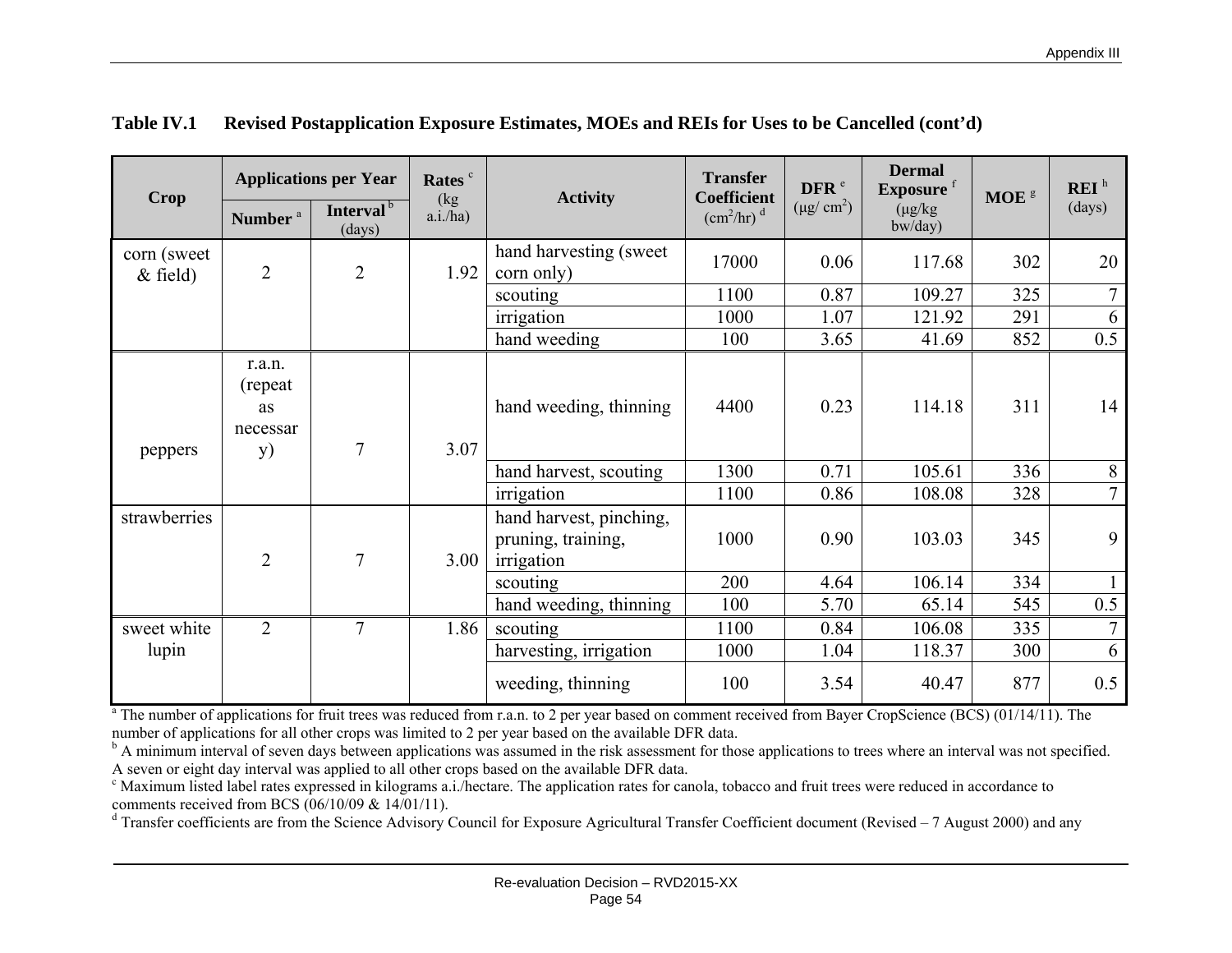amendments thereof (USEPA, 2000; PMRA document number 2115788).

<sup>e</sup> DFR is based on DFR data (see PRVD 2009-14), at × days after application, where × is the day when an MOE  $\geq$ 300 is determined.

f Dermal exposure = DFR  $\times$  TC  $\times$  8 hr / 70 kg.

<sup>g</sup> The resulting MOE on the recommended REI day. Based on the short and intermediate term dermal BMDL<sub>10</sub> of 35.5 mg/kg/day and a dermal target MOE of 300.

<sup>h</sup> Day at which the dermal exposure results in an MOE  $\geq$ 300.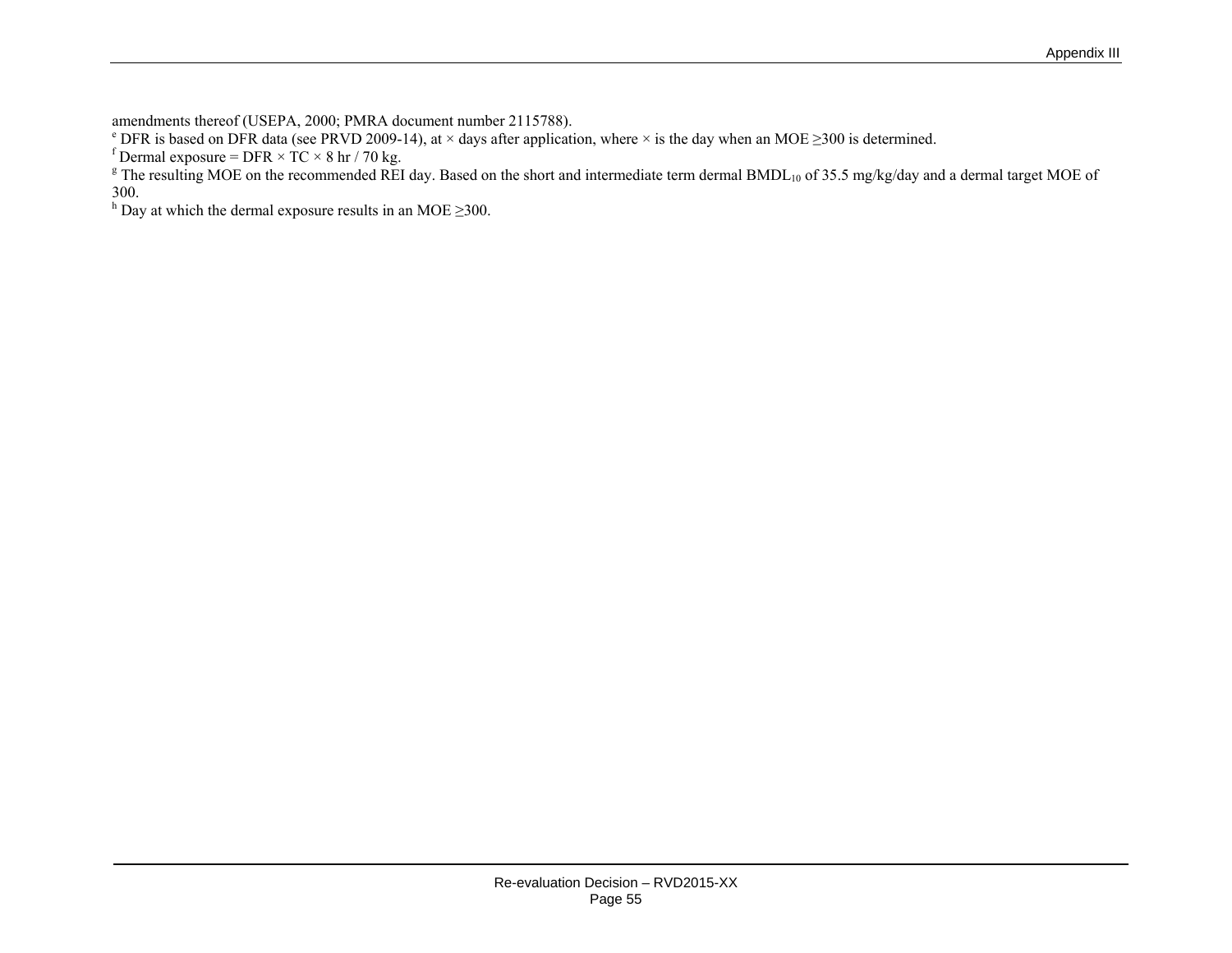| <b>Crop</b>                                                | <b>Applications per Year</b> |                                 | Rates <sup>c</sup><br>(kg) | <b>Activity</b>                                         | <b>Transfer</b><br><b>Coefficient</b>          | DFR <sup>e</sup> | <b>Dermal</b><br>Exposure <sup>f</sup> | MOE <sup>g</sup> | REI <sup>h</sup> |
|------------------------------------------------------------|------------------------------|---------------------------------|----------------------------|---------------------------------------------------------|------------------------------------------------|------------------|----------------------------------------|------------------|------------------|
|                                                            | Number <sup>a</sup>          | Interval <sup>b</sup><br>(days) | a.i./ha)                   |                                                         | $\left(\frac{\text{cm}^2}{\text{hr}}\right)^d$ | $(\mu g/cm^2)$   | $(\mu g/kg)$<br>bw/day)                |                  | (days)           |
|                                                            |                              |                                 |                            | hand thinning                                           | 3000                                           | 0.34             | 115.74                                 | 307              | 21               |
| apples<br>(for thinning in                                 |                              |                                 |                            | hand thinning                                           | 3000                                           | 0.70             | 239.73                                 | 148              | 14               |
| orchards that have                                         |                              |                                 |                            | hand harvest                                            | 1500                                           | 0.70             | 119.87                                 | 296              | 14               |
| transitioned to                                            | $\mathbf{1}$                 | $\mathbf{1}$                    | 1.50                       | hand line irrigation                                    | 1100                                           | 0.96             | 120.10                                 | 296              | 11               |
| high density<br>trellis production)                        |                              |                                 |                            | hand pruning.<br>scouting, pinching,<br>tying, training | 500                                            | 1.98             | 113.08                                 | 314              | $\overline{4}$   |
| apples                                                     |                              |                                 |                            | hand thinning                                           | 3000                                           | 0.34             | 116.98                                 | 303              | 17               |
| (for thinning in                                           |                              |                                 |                            | hand harvest                                            | 1500                                           | 0.71             | 121.15                                 | 293              | 10               |
| orchards that have                                         | 1                            | $\mathbf{1}$                    | 1.00                       | hand line irrigation                                    | 1100                                           | 0.87             | 109.39                                 | 325              | $\overline{8}$   |
| not transitioned to<br>high density<br>trellis production) |                              |                                 |                            | hand pruning,<br>scouting, pinching,<br>tying, training | 500                                            | 2.00             | 114.29                                 | 311              | 0.5              |
| asparagus and                                              | $\overline{2}$               | $\overline{3}$                  | 3.07                       | irrigation                                              | 1000                                           | 1.04             | 118.84                                 | 299              | 6                |
| asparagus ferns                                            |                              |                                 |                            | hand weeding                                            | 100                                            | 2.69             | 30.76                                  | 1154             | 0.5              |
| beans                                                      | $\overline{2}$               | $\overline{7}$                  | 3.07                       | scouting                                                | 1100                                           | 0.86             | 108.08                                 | 328              | $\overline{7}$   |
|                                                            |                              |                                 |                            | hand harvest.<br>irrigation                             | 1000                                           | 1.04             | 118.84                                 | 299              | 6                |
|                                                            |                              |                                 |                            | hand weeding                                            | 100                                            | 0.23             | 2.60                                   | 13680            | $\overline{0.5}$ |
| beet (root),<br>horseradish,                               | $\overline{2}$               | $\overline{7}$                  | 2.52                       | hand harvest,<br>irrigation                             | 1000                                           | 1.03             | 117.91                                 | 301              | 5                |
| radish, rutabaga                                           |                              |                                 |                            | scouting                                                | 200                                            | 2.67             | 61.04                                  | 582              | 0.5              |
| (root), salsify<br>(root), turnip                          |                              |                                 |                            | hand weeding,<br>thinning                               | 100                                            | 2.21             | 25.23                                  | 1407             | 0.5              |
| (root)                                                     | $\overline{2}$               | 5                               | 2.25                       | hand harvest,<br>irrigation                             | 1000                                           | 0.92             | 105.28                                 | 337              | 5                |
|                                                            |                              |                                 | scouting                   |                                                         | 200                                            | 2.38             | 54.50                                  | 651              | $0.5\,$          |
|                                                            |                              |                                 |                            | hand weeding,                                           | 100                                            | 2.38             | 27.25                                  | 1303             | $\overline{0.5}$ |

# **Table IV.2 Revised Postapplication Exposure Estimates, MOEs and REIs for Uses to be Retained**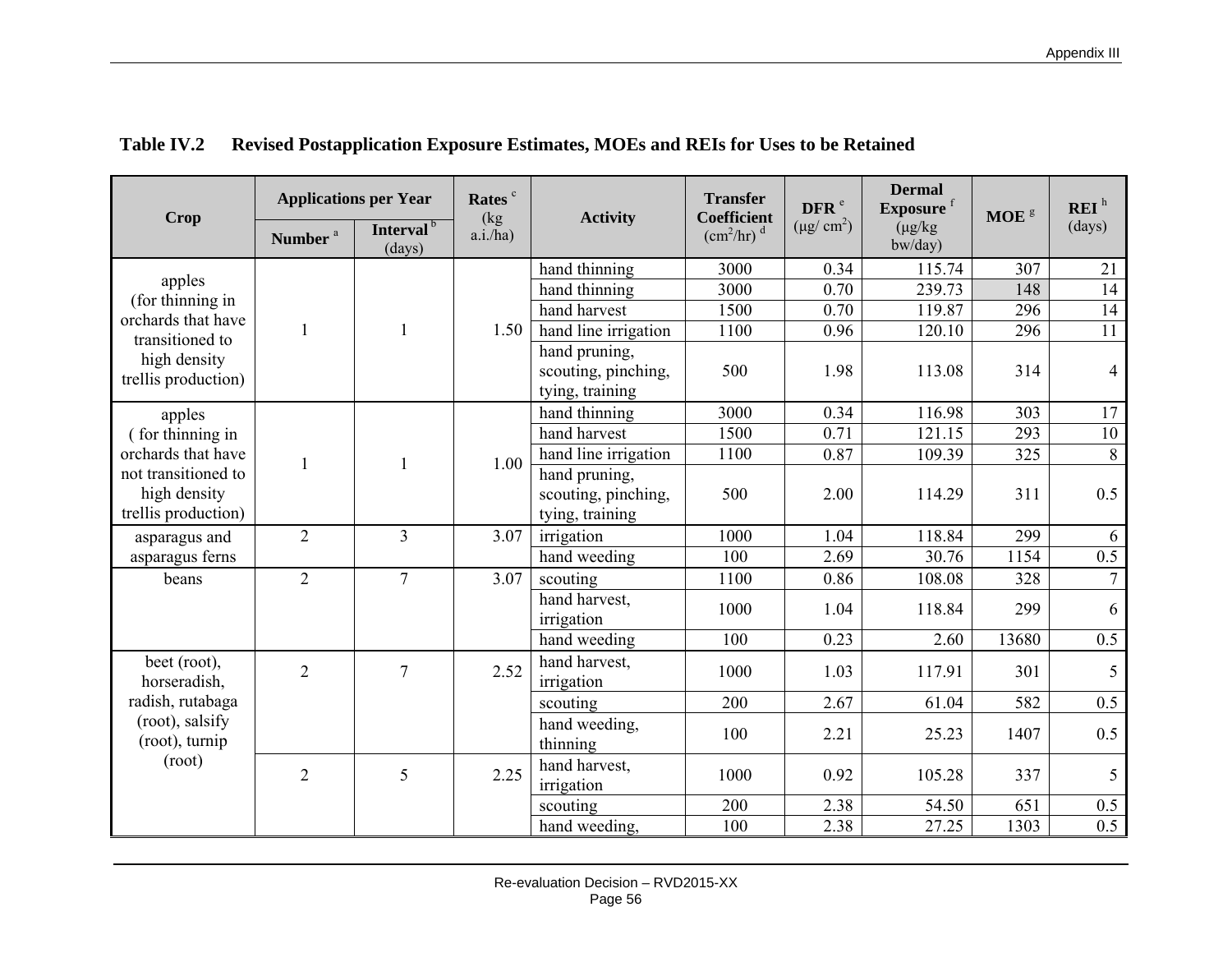|         |  |      | thinning                                        |      |      |        |     |    |
|---------|--|------|-------------------------------------------------|------|------|--------|-----|----|
| berries |  | 2.52 | hand harvest,<br>pinching, pruning,<br>training | 1500 | 0.62 | 105.76 | 336 | 10 |
|         |  |      | irrigate, weed,<br>scout, thin                  | 700  | 1.40 | 12.02  | 317 | 6  |

#### **Table IV.2: Revised Postapplication Exposure Estimates, MOEs and REIs for Uses to be Retained (cont'd)**

| <b>Crop</b>                  |                     | <b>Applications per Year</b>    | Rates <sup>c</sup> | <b>Activity</b>                                 | <b>Transfer</b><br><b>Coefficient</b> | DFR <sup>e</sup> | <b>Dermal</b><br>Exposure <sup>f</sup> | MOE <sup>8</sup> | REI <sup>h</sup> |
|------------------------------|---------------------|---------------------------------|--------------------|-------------------------------------------------|---------------------------------------|------------------|----------------------------------------|------------------|------------------|
|                              | Number <sup>a</sup> | Interval <sup>b</sup><br>(days) | (kg)<br>a.i./ha)   |                                                 | $\text{(cm}^2\text{/hr)}^d$           | $(\mu g/cm^2)$   | $(\mu g/kg)$<br>$b$ w/day $)$          |                  | (days)           |
| blueberries                  | $\overline{2}$      | 10                              | 1.99               | hand harvest,<br>pinching, pruning,<br>training | 1500                                  | 0.60             | 102.51                                 | 346              | 9                |
|                              |                     |                                 |                    | irrigate, weed,<br>scout, thin                  | 700                                   | 1.36             | 108.57                                 | 327              | 5                |
| carrots                      | $\sqrt{2}$          | $\overline{7}$                  | 2.52               | hand harvest,<br>irrigation                     | 1000                                  | 1.03             | 117.91                                 | 301              | 5                |
|                              |                     |                                 |                    | scouting                                        | 200                                   | 2.67             | 61.04                                  | 582              | 0.5              |
|                              |                     |                                 |                    | weeding, thinning                               | 100                                   | 2.21             | 25.23                                  | 1407             | 0.5              |
|                              |                     | 5                               | 2.25               | hand harvest,<br>irrigation                     | 1000                                  | 0.92             | 105.28                                 | 337              | 5                |
|                              |                     |                                 |                    | scouting                                        | 200                                   | 2.38             | 54.50                                  | 651              | 0.5              |
|                              |                     |                                 |                    | weeding, thinning                               | 100                                   | 1.97             | 22.53                                  | 1576             | 0.5              |
| celery, lettuce,<br>kohlrabi | $\overline{2}$      | $\overline{7}$                  | 2.52               | hand harvest, hand<br>pruning, irrigation       | 1000                                  | 1.03             | 117.91                                 | 301              | 5                |
|                              |                     |                                 |                    | scouting                                        | 200                                   | 2.67             | 61.04                                  | 582              | 0.5              |
|                              |                     |                                 |                    | hand weeding,<br>thinning                       | 100                                   | 2.67             | 30.52                                  | 1163             | 0.5              |
|                              |                     | 5                               | 2.50               | hand harvest, hand<br>pruning, irrigation       | 1000                                  | 1.02             | 116.97                                 | 303              | 5                |
|                              |                     |                                 |                    | scouting                                        | 200                                   | 2.65             | 60.55                                  | 586              | 0.5              |
|                              |                     |                                 |                    | hand weeding,                                   | 100                                   | 2.65             | 30.28                                  | 1173             | 0.5              |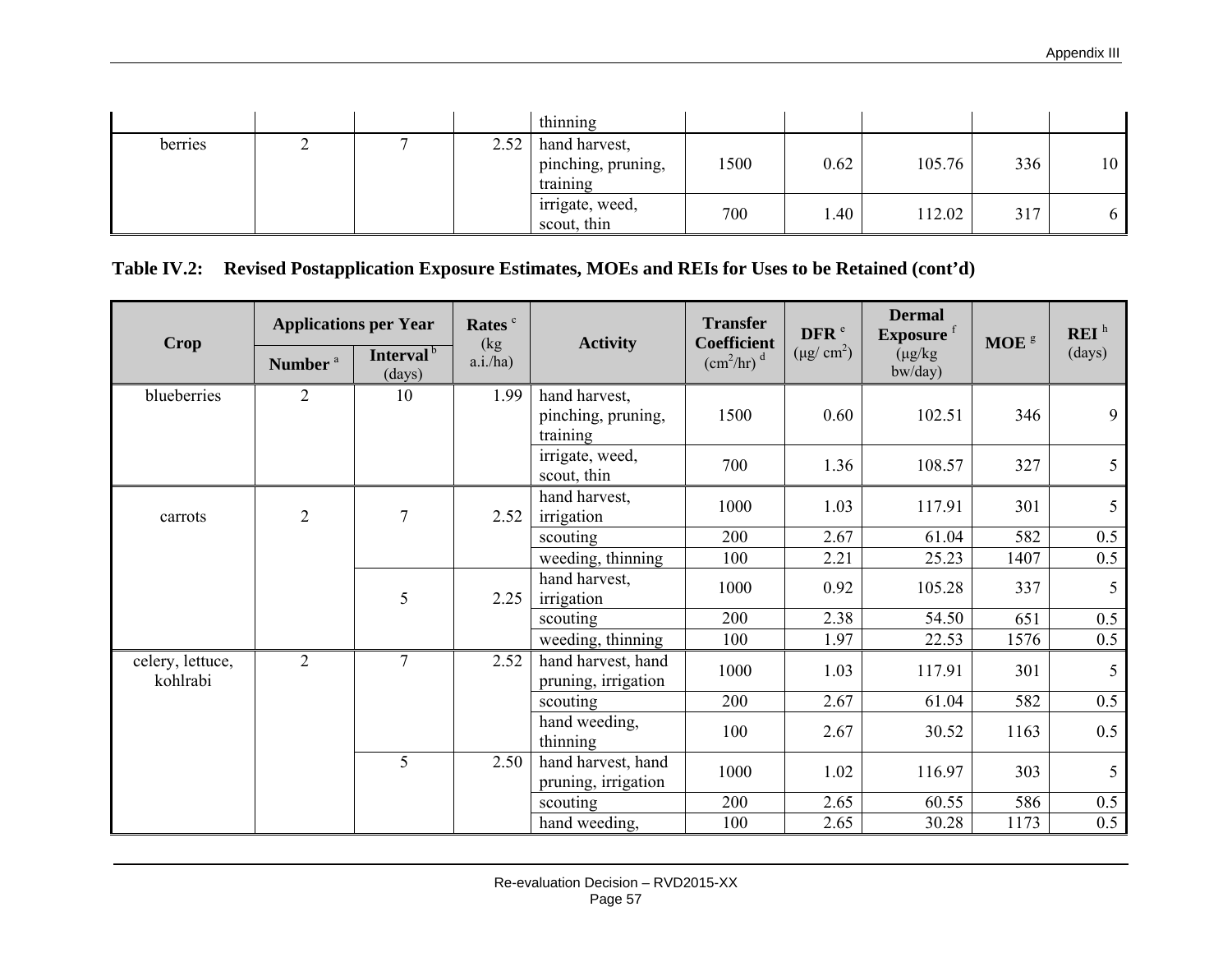|                 |                |      | thinning                           |      |      |        |      |                |
|-----------------|----------------|------|------------------------------------|------|------|--------|------|----------------|
| cranberries     | 2              | 3.65 | irrigation, pruning,<br>harvesting | 1000 | 0.89 | 102.07 | 348  | 10             |
|                 |                |      | scouting                           | 200  | 4.60 | 105.15 | 338  | $\overline{2}$ |
|                 |                |      | weeding, thinning                  | 100  | 6.93 | 79.21  | 448  | 0.5            |
| cucumbers,      | $\overline{2}$ | 1.25 | hand-line irrigation               | 1100 | 0.91 | 113.83 | 312  | $\overline{2}$ |
| melons, squash, |                |      | hand harvest                       | 800  | 1.32 | 121.11 | 293  | 0.5            |
| pumpkins        |                |      | turning, tying,<br>staking         | 550  | 1.32 | 83.26  | 426  | 0.5            |
|                 |                |      | scouting, weeding                  | 100  | 1.32 | 15.14  | 2345 | 0.5            |
| eggplants       | r.a.n.         | 3.07 | hand-line irrigation               | 1100 | 0.86 | 108.08 | 328  |                |
|                 |                |      | hand harvest                       | 800  | 1.26 | 114.99 | 309  |                |
|                 |                |      | turning, tying,<br>staking         | 550  | 1.84 | 115.65 | 307  |                |
|                 |                |      | scouting, weeding                  | 100  | 3.26 | 37.20  | 954  | 0.5            |

#### **Table IV.2: Revised Postapplication Exposure Estimates, MOEs and REIs for Uses to be Retained (cont'd)**

| <b>Crop</b>      | <b>Applications per Year</b> |                                 | Rates <sup>c</sup> | <b>Activity</b>                           | <b>Transfer</b><br>Coefficient         | DFR <sup>e</sup> | <b>Dermal</b><br>$\mathbf{Exposure}^{-1}$ | MOE <sup>8</sup> | REI <sup>h</sup> |
|------------------|------------------------------|---------------------------------|--------------------|-------------------------------------------|----------------------------------------|------------------|-------------------------------------------|------------------|------------------|
|                  | Number <sup>a</sup>          | Interval <sup>b</sup><br>(days) | (kg)<br>a.i/ha)    |                                           | $\text{(cm}^2/\text{hr})$ <sup>d</sup> | $(\mu g/cm^2)$   | $(\mu g/kg)$<br>bw/day)                   |                  | (days)           |
| leafy vegetables | 2                            |                                 | 2.52               | hand harvest, hand<br>pruning, irrigation | 1000                                   | 1.03             | 117.91                                    | 301              | 5                |
|                  |                              |                                 |                    | scouting                                  | 200                                    | 2.67             | 61.04                                     | 582              | 0.5              |
|                  |                              |                                 |                    | hand weeding, thinning                    | 100                                    | 2.67             | 30.52                                     | 1163             | 0.5              |
|                  |                              | 5                               | 2.25               | hand harvest, hand<br>pruning, irrigation | 1000                                   | 0.92             | 105.28                                    | 337              | 5                |
|                  |                              |                                 |                    | scouting                                  | 200                                    | 2.38             | 54.50                                     | 651              | 0.5              |
|                  |                              |                                 |                    | hand weeding, thinning                    | 100                                    | 2.38             | 27.25                                     | 1303             | 0.5              |
| parsnips         | 2                            |                                 | 2.45               | hand harvest, hand<br>pruning, irrigation | 1000                                   | 1.00             | 114.47                                    | 310              | 5                |
|                  |                              |                                 |                    | scouting                                  | 200                                    | 2.59             | 59.26                                     | 599              | 0.5              |
|                  |                              |                                 |                    | hand weeding, thinning                    | 100                                    | 2.59             | 29.63                                     | 1198             | 0.5              |
| peas             | 2                            |                                 | 2.25               | hand harvest, irrigation                  | 1000                                   | 0.92             | 105.28                                    | 337              | 5                |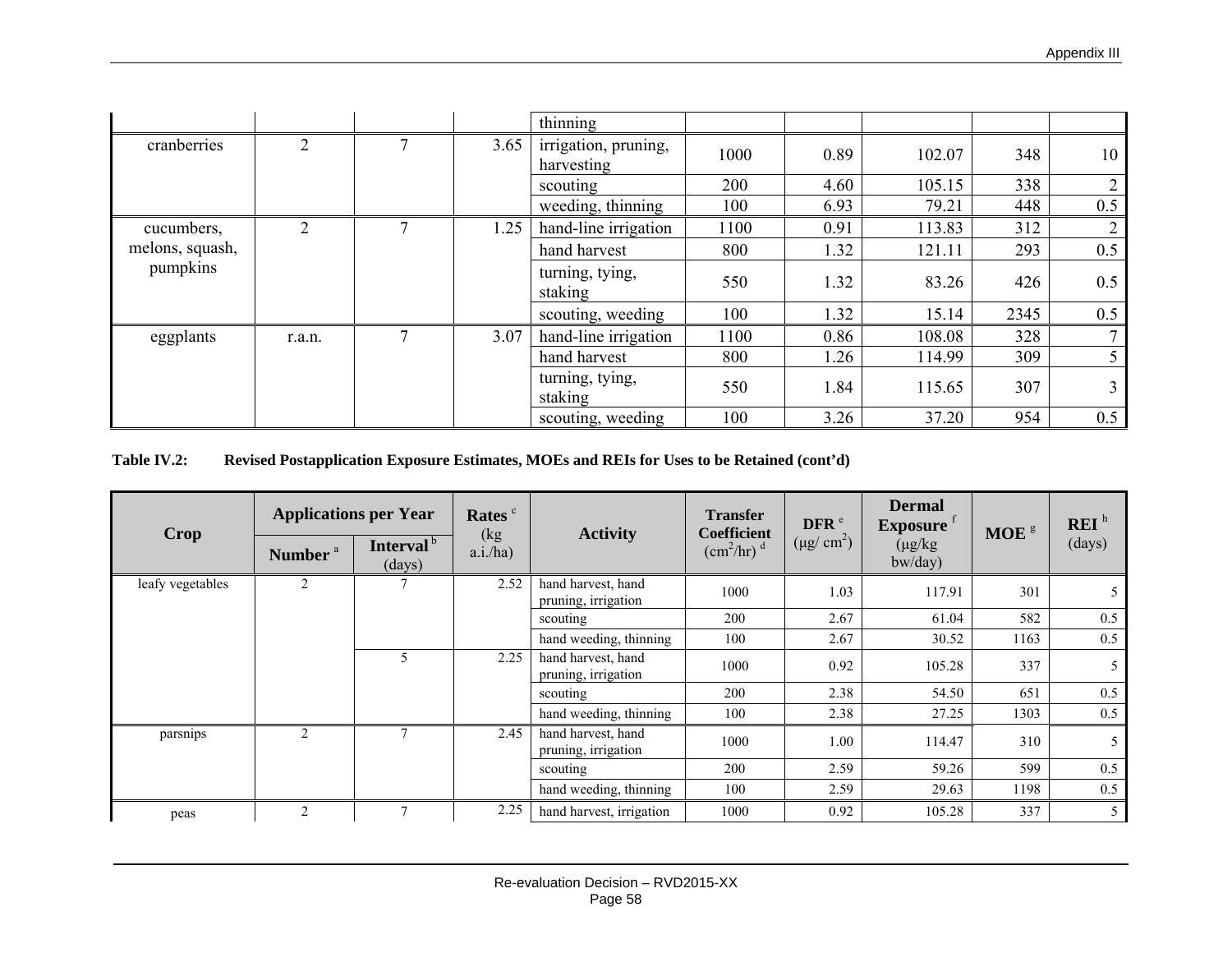|                   |  |      | scouting                 | 200  | 2.38 | 54.50  | 651  | 0.5      |
|-------------------|--|------|--------------------------|------|------|--------|------|----------|
|                   |  |      | thinning, hand weeding   | 100  | 2.38 | 27.25  | 1303 | 0.5      |
| potato            |  | 3.07 | irrigation               | 1000 | 1.04 | 118.84 | 299  | $\sigma$ |
|                   |  |      | scouting                 | 200  | 3.26 | 74.41  | 477  | 0.5      |
|                   |  |      | hand weeding             | 100  | 2.69 | 30.76  | 1154 | 0.5      |
| rapeseed (canola) |  | 0.23 | scouting                 | 1100 | 0.44 | 55.65  | 638  | 0.5      |
|                   |  |      | irrigation               | 1000 | 0.44 | 50.59  | 702  | 0.5      |
| snapbeans         |  | 2.45 | scouting                 | 1100 | 0.83 | 104.11 | 341  | 6        |
| (*used beans TCs) |  |      | hand harvest, irrigation | 1000 | 1.00 | 114.47 | 310  |          |
|                   |  |      | hand weeding             | 100  | 2.59 | 29.63  | 1198 | 0.5      |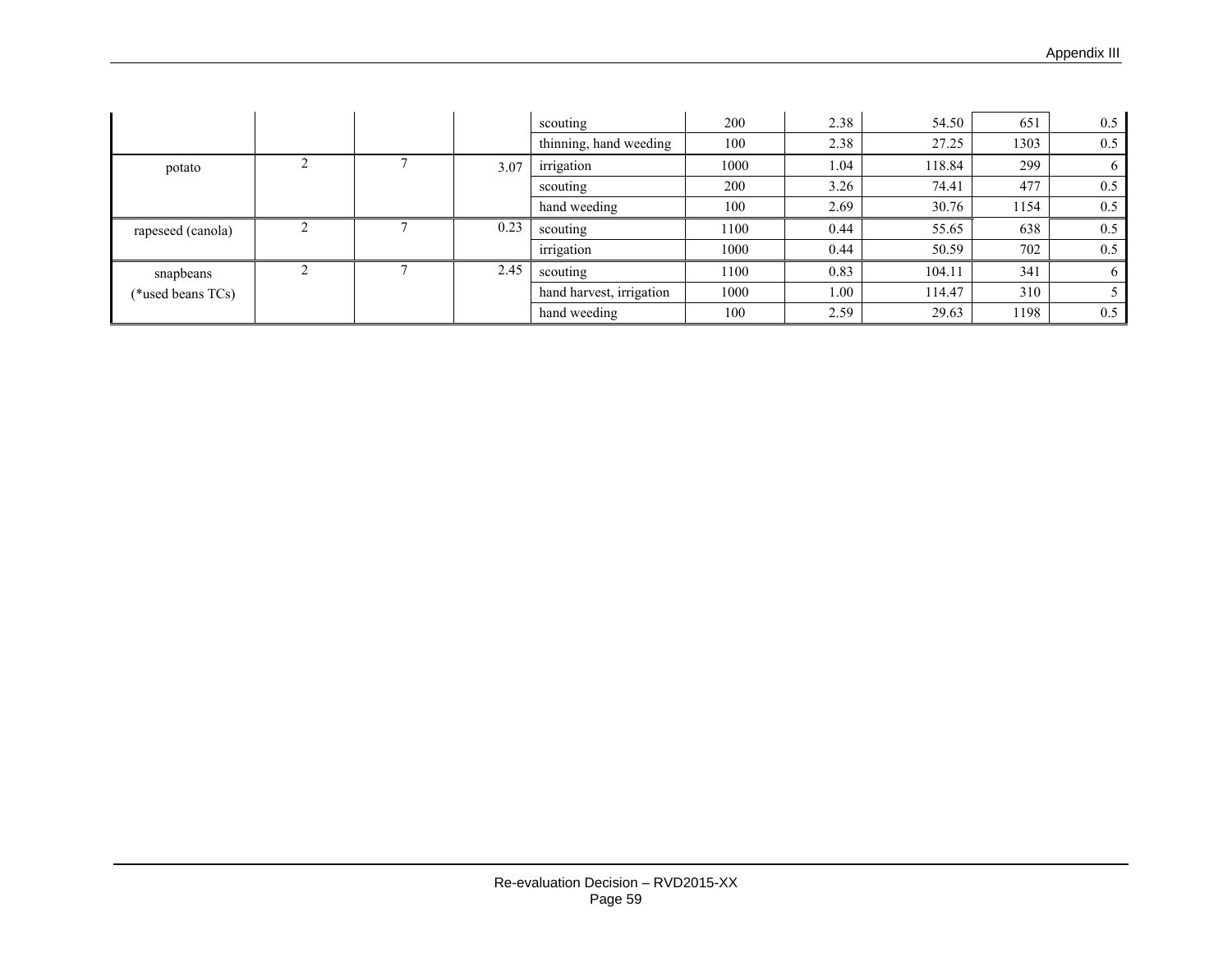| <b>Crop</b>  |                     | <b>Applications per Year</b>    | Rates <sup>c</sup><br>(kg) | <b>Activity</b>                                             | <b>Transfer</b><br><b>Coefficient</b>  | DFR <sup>e</sup> | <b>Dermal</b><br>Exposure <sup>f</sup> | MOE <sup>8</sup> | REI <sup>h</sup> |
|--------------|---------------------|---------------------------------|----------------------------|-------------------------------------------------------------|----------------------------------------|------------------|----------------------------------------|------------------|------------------|
|              | Number <sup>a</sup> | Interval <sup>b</sup><br>(days) | a.i/ha)                    |                                                             | $\text{(cm}^2/\text{hr})$ <sup>d</sup> | $(\mu g/cm^2)$   | $(\mu g/kg)$<br>$b$ w/day $)$          |                  | (days)           |
| strawberries | $\overline{2}$      |                                 | 3.00                       | hand harvest,<br>pinching, pruning,<br>training, irrigation | 1000                                   | 0.90             | 103.03                                 | 345              | 9                |
|              |                     |                                 |                            | scouting                                                    | 200                                    | 4.64             | 106.14                                 | 334              | $\mathbf{1}$     |
|              |                     |                                 |                            | hand weeding,<br>thinning                                   | 100                                    | 5.70             | 65.14                                  | 545              | 0.5              |
| tobacco      | $\overline{2}$      | $\overline{7}$                  | 1.28                       | harvesting,<br>irrigation                                   | 800                                    | 1.32             | 120.38                                 | 295              | $\overline{3}$   |
|              |                     |                                 |                            | scouting, weeding,<br>pruning                               | 100                                    | 2.43             | 27.82                                  | 1276             | 0.5              |
|              |                     |                                 | 1.13                       | harvesting,<br>irrigation                                   | 800                                    | 1.16             | 105.68                                 | 336              | $\overline{3}$   |
|              |                     |                                 |                            | scouting, weeding,<br>pruning                               | 100                                    | 2.14             | 24.43                                  | 1453             | 0.5              |
|              | $\overline{2}$      | $\overline{7}$                  | 3.07                       | hand harvest, tying,<br>pruning, irrigation                 | 1000                                   | 1.04             | 118.84                                 | 299              | 6                |
| tomato       |                     |                                 |                            | scouting                                                    | 200                                    | 3.26             | 74.41                                  | 477              | 0.5              |
|              |                     |                                 |                            | thinning, hand<br>weeding, staking                          | 100                                    | 3.26             | 37.20                                  | 954              | 0.5              |

| Table IV.2: Revised Postapplication Exposure Estimates, MOEs and REIs for Uses to be Retained (cont'd) |  |  |
|--------------------------------------------------------------------------------------------------------|--|--|
|                                                                                                        |  |  |

 $a$ <sup>n</sup> The number of applications for fruit trees was reduced from r.a.n. to 2 per year based on comment received from BCS (01/14/11). The number of applications for all other crops was limited to 2 per year based on the available DFR data.

<sup>b</sup> A minimum interval of seven days between applications was assumed in the risk assessment for those applications to trees where an interval was not specified. A seven or eight day interval was applied to all other crops based on the available DFR data.

c Maximum listed label rates expressed in kilograms a.i./hectare. The application rates for canola, tobacco and fruit trees were reduced in accordance to comments received from BCS (06/10/09 & 14/01/11).

 $d$  Transfer coefficients are from the Science Advisory Council for Exposure Agricultural Transfer Coefficient document (Revised – 7 August 2000) and any amendments thereof (USEPA, 2000; PMRA document number 2115788).

<sup>e</sup> DFR is based on DFR data (see PRVD 2009-14), at  $\times$  days after application, where  $\times$  is the day when an MOE  $\geq$ 300 is determined.

f Dermal exposure = DFR  $\times$  TC  $\times$  8 hr / 70 kg.

<sup>g</sup> The resulting MOE on the recommended REI day. Based on the short and intermediate term dermal BMDL<sub>10</sub> of 35.5 mg/kg/day and a dermal target MOE of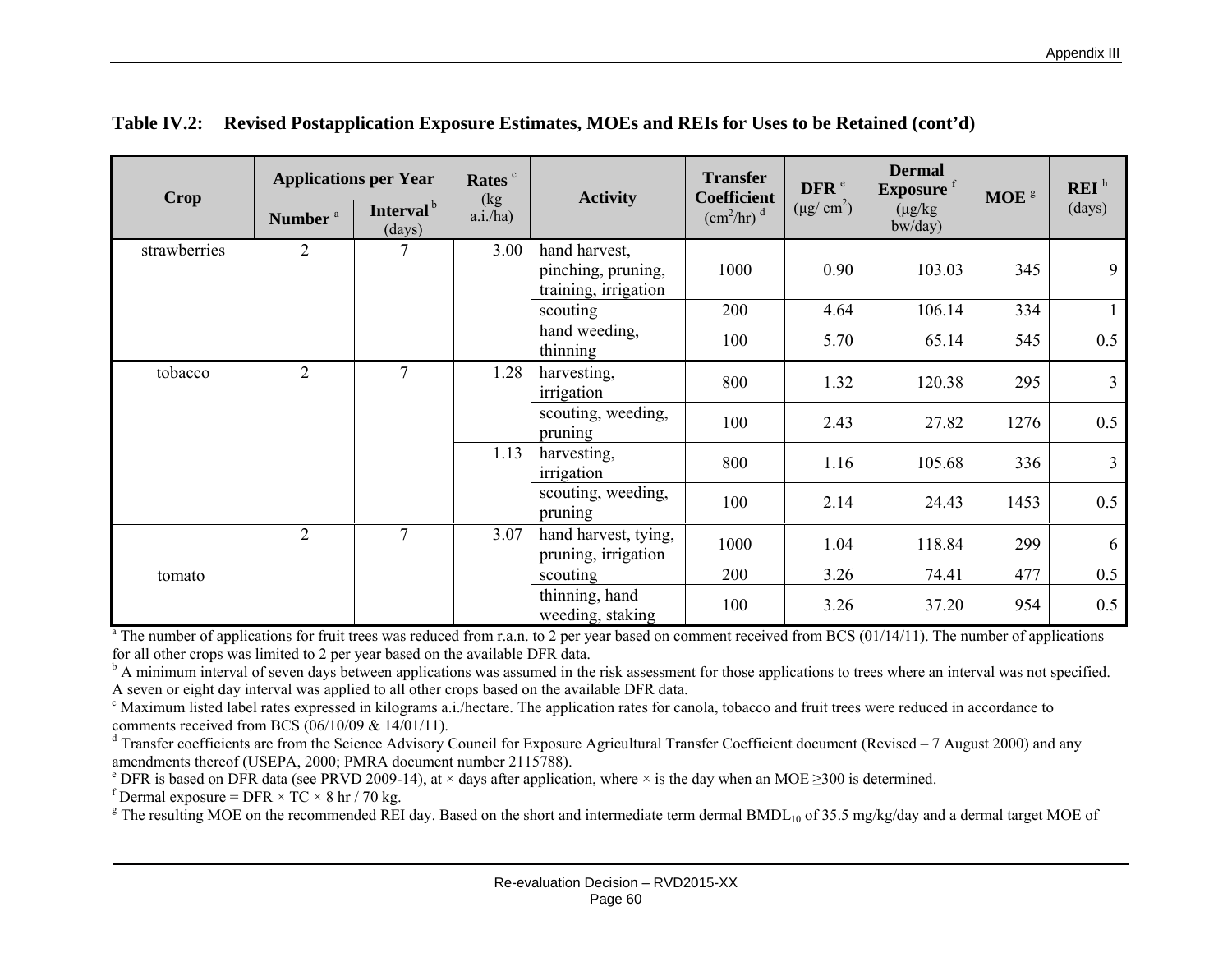300. Shaded cells indicate those MOEs that failed to reach the target MOE of 300. Apple thinning exposure based on the unmodified orchard thinning transfer coefficient (TC) of 3000 cm<sup>2</sup>/h. This TC over-estimates dermal postapplication exposure fororchards that have transitioned to high density trellis production. However, the degree of over-estimation cannot be quantified.

h Day at which the dermal exposure results in an MOE  $\geq$ 300.

|  | Table IV.3 Worker Postapplication Exposure and MOEs on Sod Farm and Golf Course Turfs |
|--|---------------------------------------------------------------------------------------|
|--|---------------------------------------------------------------------------------------|

|                                                                    |                     |            | <b>Transfer</b>                             | <b>TTR</b> Data <sup>b</sup> | <b>Dermal</b>                                       |                                   |
|--------------------------------------------------------------------|---------------------|------------|---------------------------------------------|------------------------------|-----------------------------------------------------|-----------------------------------|
| Activities <sup>a</sup>                                            | Label<br><b>REI</b> | <b>REI</b> | <b>Coefficient</b><br>(cm <sup>2</sup> /hr) | $%$ TTR                      | Exposure <sup>c</sup><br>Absorbed<br>$(\mu g/kg/d)$ | <b>Dermal</b><br>MOE <sup>d</sup> |
| Sod Farms (Short-term exposure):                                   |                     |            |                                             |                              |                                                     |                                   |
| Harvesting treated turf                                            | $\boldsymbol{0}$    |            |                                             | 1.65                         | 1782.37                                             | 20                                |
|                                                                    |                     | 26         | 6800                                        | 0.11                         | 115.16                                              | 308                               |
| Mowing, watering, irrigation                                       | $\mathbf{0}$        |            |                                             | 1.65                         | 917.40                                              | 39                                |
|                                                                    |                     | 20         | 3500                                        | 0.20                         | 111.53                                              | 318                               |
| Aerating, fertilizing, hand pruning, mechanical weeding, scouting, | $\boldsymbol{0}$    |            |                                             | 1.65                         | 131.06                                              | 271                               |
| seeding                                                            |                     | 1          | 500                                         | 1.49                         | 117.95                                              | 301                               |
| Golf Courses (Short-term exposure):                                |                     |            |                                             |                              |                                                     |                                   |
| Harvesting and transplanting treated turf                          | $\mathbf{0}$        |            |                                             | 1.65                         | 1782.37                                             | 20                                |
|                                                                    |                     | 26         | 6800                                        | 0.11                         | 115.16                                              | 308                               |
| Mowing, watering, cup changing, irrigation repair, miscellaneous   | $\theta$            |            |                                             | 1.65                         | 917.40                                              | 39                                |
| grooming                                                           |                     | 20         | 3500                                        | 0.20                         | 111.53                                              | 318                               |
| Aerating, fertilizing, hand pruning, mechanical weeding, scouting, | $\theta$            |            |                                             | 1.65                         | 131.06                                              | 271                               |
| seeding                                                            |                     | 1          | 500                                         | 1.49                         | 117.95                                              | 301                               |

<sup>a</sup> Postapplication activities and subsequent Transfer Coefficients are based on the December 2008 PMRA memo: Interim Transfer Coefficients (TCs) for Golf Courses and Sod Farm Postapplication Activities.

<sup>b</sup> Chemical specific data from Turf Transferable Residue study assuming a 10% dissipation rate.

<sup>c</sup> Dermal exposure = % TTR × rate of 139  $\mu$ g/cm<sup>2</sup> × TC × 8 hr duration  $\frac{7}{0}$  kg BW.

<sup>d</sup> Based on a dermal BMDL<sub>10</sub> of 35.5 mg/kg/day; target MOE for acute and short-term estimates is 300. Shaded cells indicate those MOEs that failed to meet the target of 300.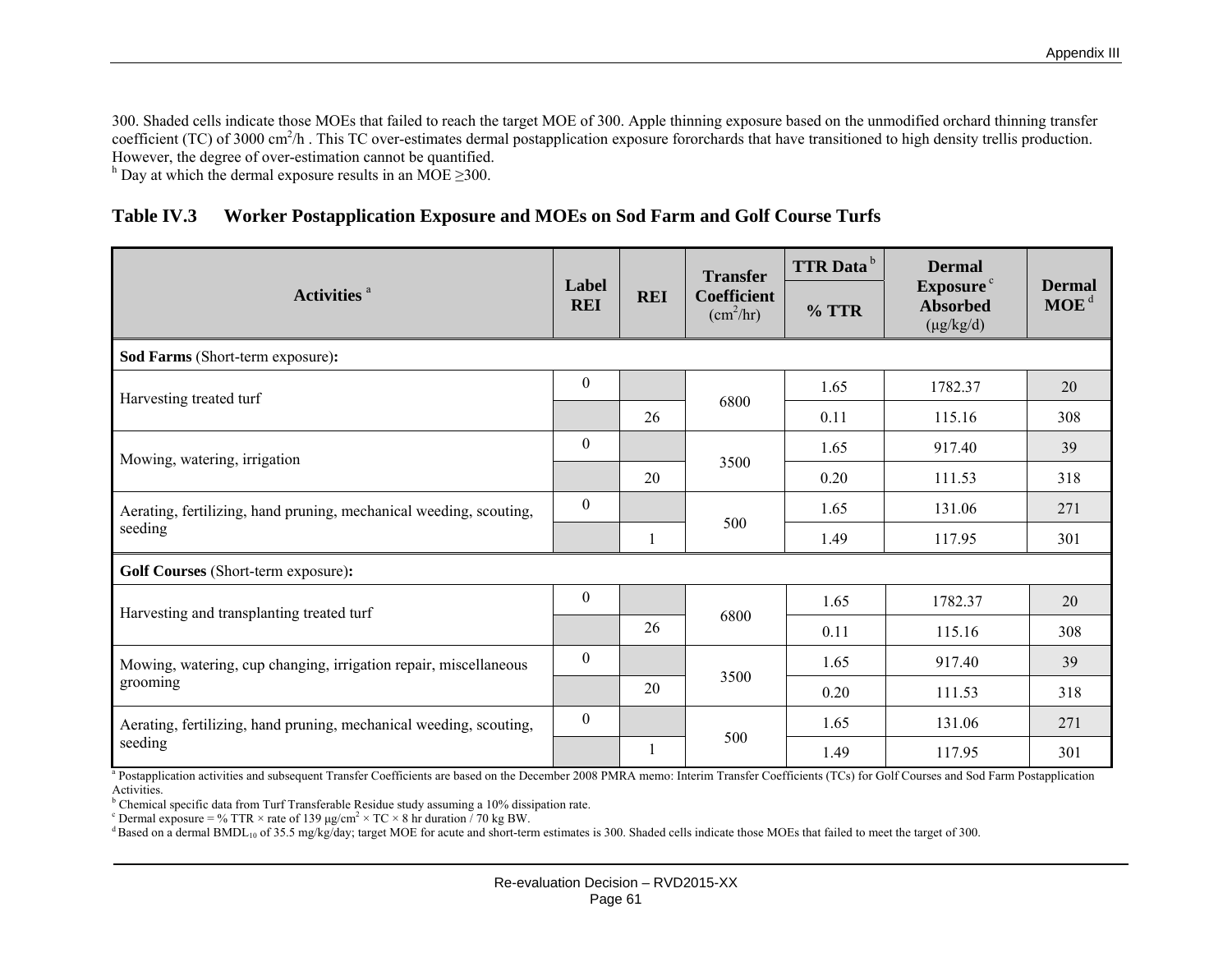# **Appendix V Label Amendments for Commercial Class Products Containing Carbaryl**

Note: The label amendments presented below do not include all label requirements for individual end-use products, such as first aid statements, disposal statements, precautionary statements and supplementary protective equipment. Additional information on labels of currently registered products should not be removed unless it contradicts the label statements below.

**\_\_\_\_\_\_\_\_\_\_\_\_\_\_\_\_\_\_\_\_\_\_\_\_\_\_\_\_\_\_\_\_\_\_\_\_\_\_\_\_\_\_\_\_\_\_\_\_\_\_\_\_\_\_\_\_\_\_\_\_\_\_\_\_\_\_\_\_\_\_** 

Based on the toxicological assessments, the label text of the carbaryl-containing products should be expanded and/or standardized, as follows:

## **TOXICOLOGICAL INFORMATION**

Carbaryl is a carbamate which is a cholinesterase inhibitor. Typical symptoms of overexposure to cholinesterase inhibitors include malaise, muscle weakness, dizziness and sweating. Headache, salivation, nausea, vomiting, abdominal pain and diarrhea are often prominent. A life-threatening poisoning is signified by loss of consciousness, incontinence, convulsions and respiratory depression with a secondary cardiovascular component. Treat symptomatically. If exposed, plasma and red blood cell cholinesterase tests may indicate degree of exposure (baseline data are useful). However, if a blood sample is taken several hours after exposure, it is unlikely that blood cholinesterase activities will be depressed, due to rapid reactivation of cholinesterase. Atropine, only by injection, is the preferable antidote. Do not use pralidoxime. In cases of severe acute poisoning, use antidotes immediately after establishing an open airway and respiration. With oral exposure, the decision of whether to induce vomiting or not should be made by an attending physician.

## **Add to ENVIRONMENTAL PRECAUTIONS:**

**TOXIC** to birds, mammals and aquatic organisms. Observe buffer zones specified under DIRECTIONS FOR USE.

To reduce runoff from treated areas into aquatic habitats, consider the characteristics and conditions of the site before treatment. Site characteristics and conditions that may lead to runoff include, but are not limited to: heavy rainfall, moderate to steep slope, bare soil, poorly draining soil (e.g. soils that are compacted or fine textured such as clay).

Contamination of aquatic areas as a result of runoff may be reduced by including a vegetative strip between the treated area and the edge of the water body.

Avoid application of this product when heavy rain is forecast.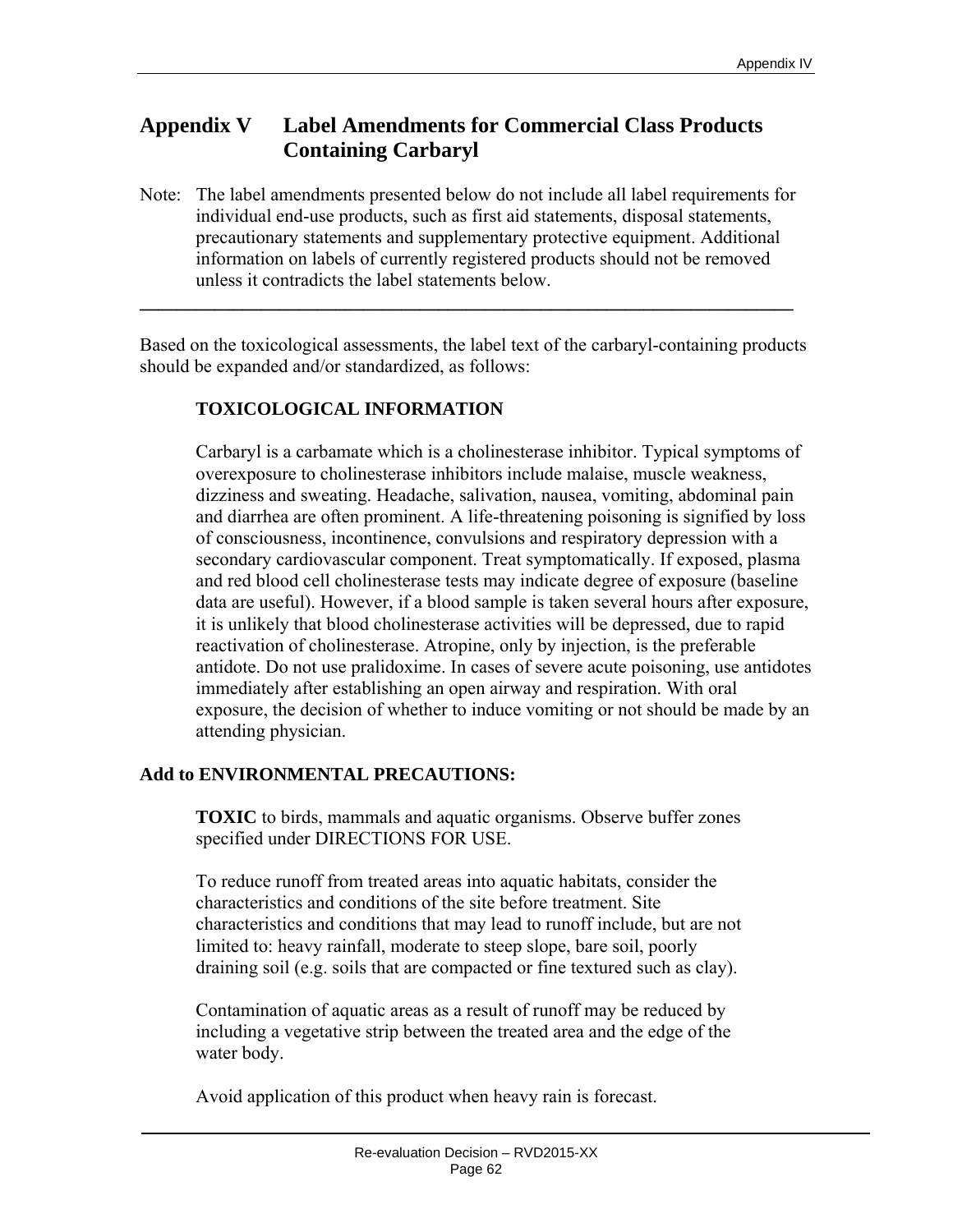## **Pollinators:**

TOXIC to bees. Bees may be exposed through direct spray, spray drift, and residues on leaves, pollen and nectar in flowering crops and weeds. Minimize spray drift to reduce harmful effects on bees in habitats close to the application site. Avoid applications when bees are foraging in the treatment area in ground cover containing blooming weeds. To further minimize exposure to pollinators, refer to the complete guidance "Protecting Pollinators during Pesticide Spraying – Best Management Practices" on the Health Canada website (*www.healthcanada.gc.ca/pollinators*). Follow crop specific directions for application timing.

For applications on crops that are highly attractive to pollinators (asparagus, rapeseed, apple, blackberries, boysenberries, dewberries, loganberries, chokecherries, raspberries, blueberries, cranberries, melons, pumpkin, squash, cucumber, broad beans and outdoor ornamentals and trees (excluding coniferous evergreens), or when using managed bees for pollination services, add the following statements:

• DO NOT apply during the crop blooming period.

For beans (except broad beans as listed above), peas, potato, eggplant, tomato, tobacco, and the following crops when grown for seed: Chinese cabbage, collards, mustard greens, kohlrabi, dandelion, watercress, celery, endive, lettuce, parsley, spinach, Swiss chard, turnip, rutabaga, carrots, beets, parsnip, horseradish, radish, salsify, add the following statements:

 Avoid application during the crop blooming period. If applications must be made during the crop blooming period, restrict applications to evening when most bees are not foraging*.*

## **Add to USE PRECAUTIONS**

The following statements must be added to all current commercial class products labels:

- Not for indoor use.
- This product is not to be used in and around homes or other residential areas such as parks, schools, public buildings, playing fields or any other areas where the general public including children could be exposed.
- Not for use in greenhouses (vegetable or ornamental).
- Not for use on turf, golf courses, sod farms, residential ornamentals or residential vegetable gardens.
- Keep the following personal protective equipment immediately available for use in case of emergency (i.e., a broken package, spill, or equipment breakdown): chemical-resistant coveralls, chemical-resistant gloves, chemical-resistant head gear and a respirator.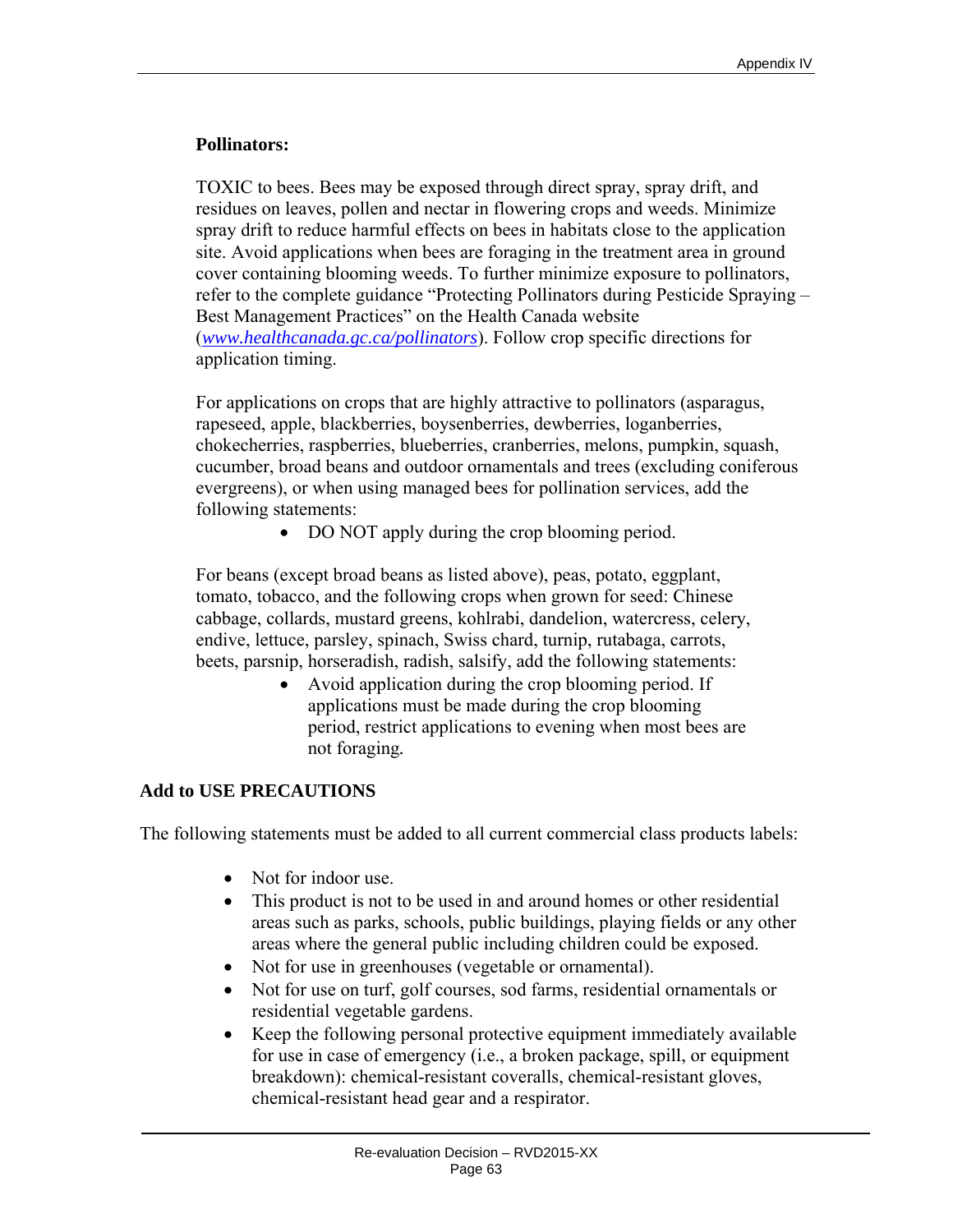For apple thinning, add the following:

 For good hygiene practices, chemical-resistant gloves are recommended when hand thinning apples following an application of carbaryl.

To protect bystander exposure to carbaryl, the following statement must be added to all labels, with the exception of those for bran bait:

> • Apply only when the potential for drift to areas of human habitation or areas of human activity (houses, cottages, schools and recreational areas) is minimal. Take into consideration wind speed, wind direction, temperature inversion, application equipment and sprayer settings.

## **Engineering Controls and Personal Protective Equipment**

Statements must be amended (or added) to include the following directions to the appropriate labels in order to mitigate the risk of exposure to carbaryl:

## **Mixing/Loading**

## **A. Mixing and Loading Bran Bait:**

Wear cotton coveralls over long pants and a long-sleeved shirt, shoes plus socks and chemical resistant gloves. Do not mix and load by hand or with hand held equipment.

## **B. Mixing and Loading liquids:**

- Use a closed mixing system.
- Wear chemical resistant coveralls over long pants and a long-sleeved shirt, shoes plus socks and chemical resistant gloves.

## **C. Mixing and Loading Wettable Powders in Water Soluble Packaging:**

Wear chemical resistant coveralls over long pants and a long-sleeved shirt, shoes plus socks and chemical resistant gloves.

## **Applying**

## **A. Applying Bran Bait:**

- Do not apply by hand or handheld equipment. Use an open or closed cab broadcast spreader.
- Wear cotton coveralls over long pants and a long-sleeved shirt, shoes plus socks and chemical resistant gloves.

## **B. Applying by air:**

Wear cotton coveralls over long pants and a long-sleeved shirt, shoes plus socks.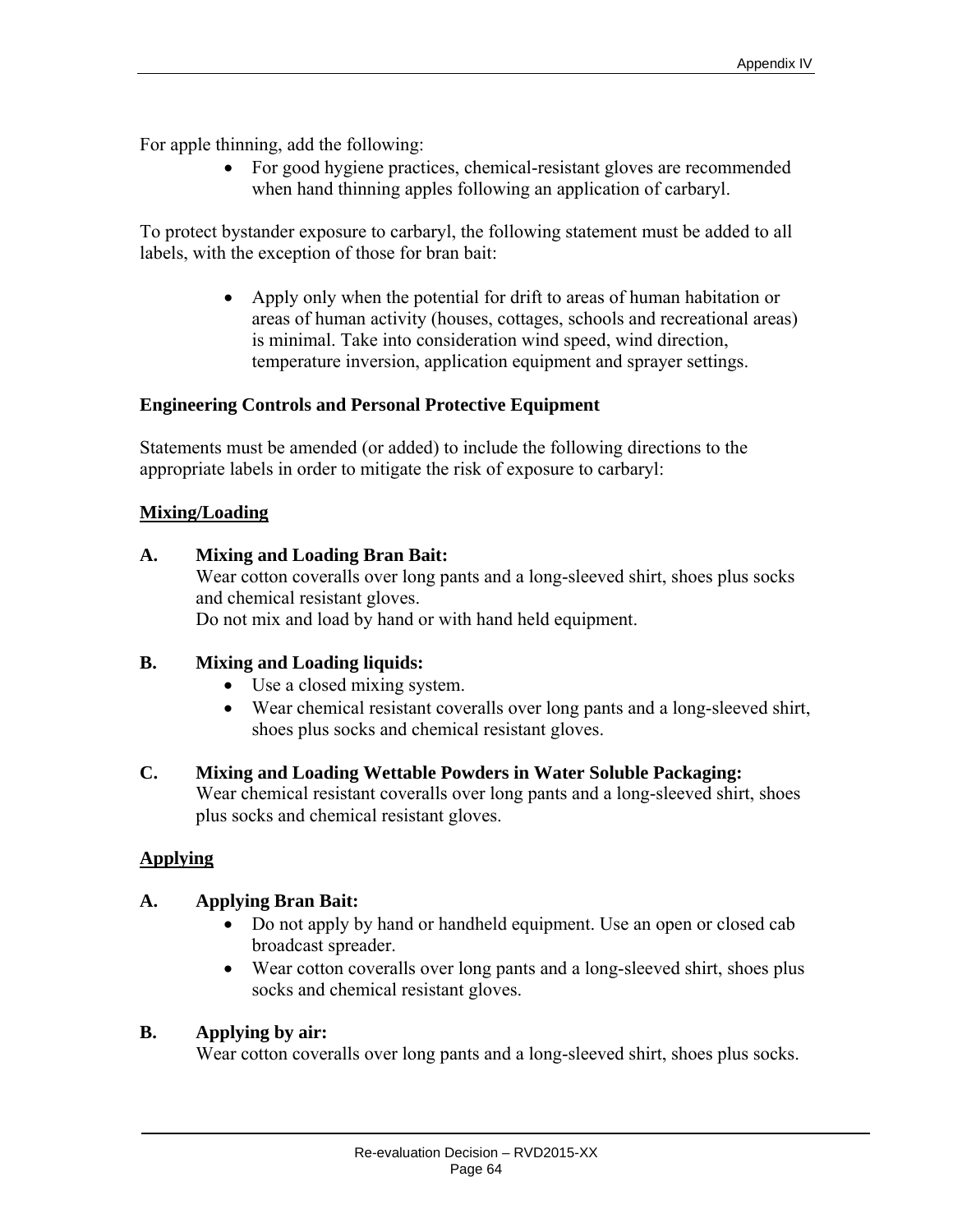# **C. Applying by groundboom:**

- During groundboom application use a closed cab that provides both a physical barrier and respiratory protection (i.e., dust/mist filtering and/or vapour/gas purification system). The closed cab must have a chemical resistant barrier that totally surrounds the occupant and prevents contact with pesticides outside the cab.
- Wear cotton coveralls over long pants and a long-sleeved shirt, shoes plus socks and chemical resistant gloves.
- Keep the following personal protective equipment immediately available for use in case of emergency or when exiting the cab with treated areas (i.e., a broken package, spill, or equipment breakdown): chemical-resistant coveralls, chemical-resistant gloves, chemical-resistant head gear and a respirator. Once PPE is worn in a treated area, it must be removed before re-entering the cab.

## **D. Applying by airblast:**

- During airblast application use a closed cab that provides both a physical barrier and respiratory protection (i.e., dust/mist filtering and/or vapour/gas purification system). The closed cab must have a chemical resistant barrier that totally surrounds the occupant and prevents contact with pesticides outside the cab. Wear cotton coveralls over long pants and a long-sleeved shirt, shoes plus socks and chemical resistant gloves.
- If a closed cab is not feasible, wear chemical resistant coveralls over long pants and a long-sleeved shirt, shoes plus socks, chemical resistant gloves and chemical-resistant headgear. Chemical resistant headgear includes So'Westers, or large brimmed, water-proof hats, and hoods with sufficient neck protection. Avoid touching face or other unprotected parts of the body during application.
- Keep the following personal protective equipment immediately available for use in case of emergency or when exiting the cab with treated areas (i.e., a broken package, spill, or equipment breakdown): chemical-resistant coveralls, chemical-resistant gloves, chemical-resistant head gear and a respirator. Once PPE is worn in a treated area, it must be removed before re-entering the cab.

## **E. Applying by right-of-way sprayer:**

Wear chemical resistant coveralls over long pants and a long-sleeved shirt, shoes plus socks and chemical resistant gloves.

## **F. Applying by handheld equipment:**

Wear chemical resistant coveralls over long pants and a long-sleeved shirt, shoes plus socks, chemical resistant gloves and NIOSH approved respiratory protection.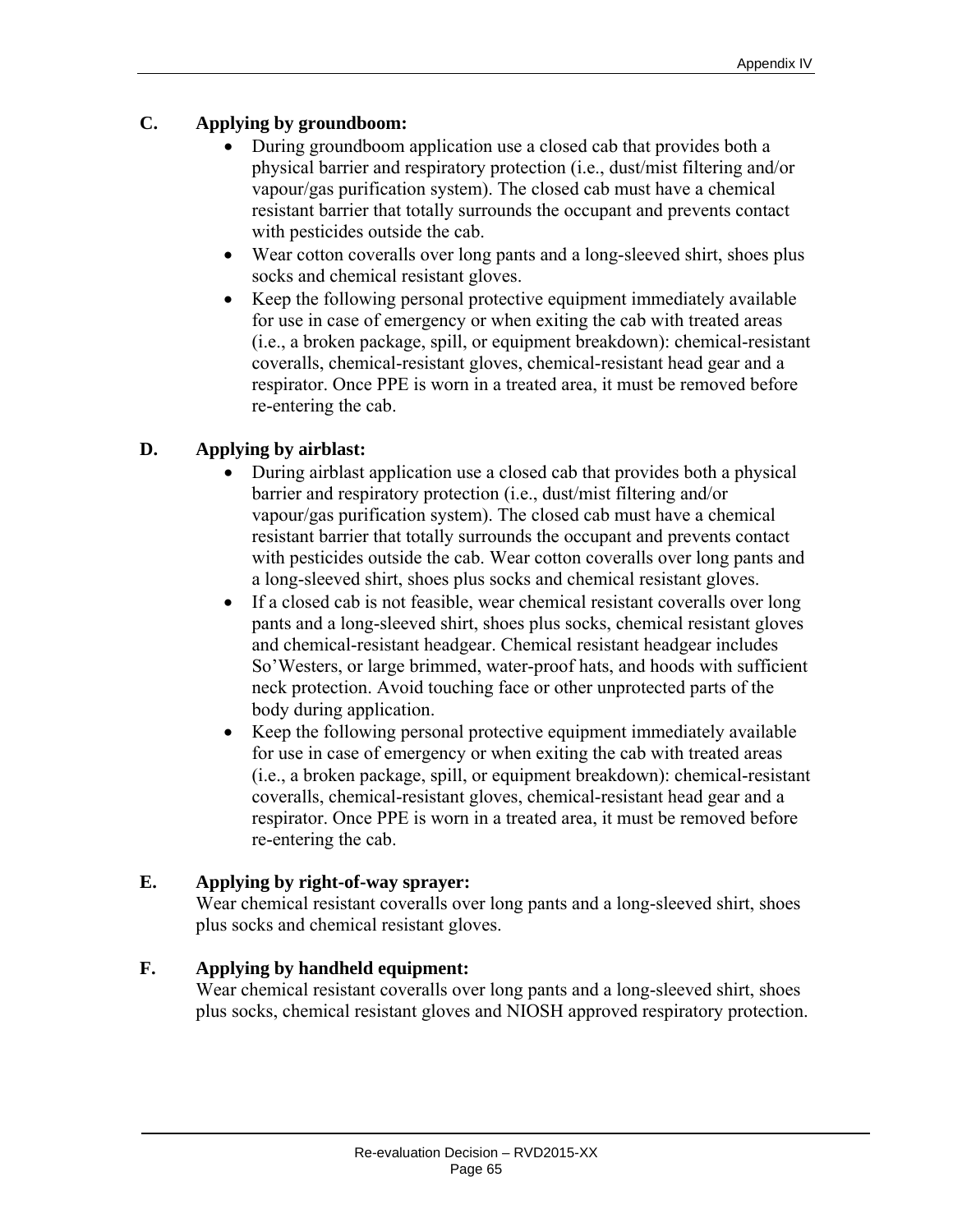## **DIRECTION FOR USE**

The following uses should be removed from all current labels:

- Indoor pest control uses including greenhouses, residences, food and feed handling establishments and barns and livestock production areas;
- Aerosol products;
- Agricultural dust uses;
- Bran bait application to residential gardens;
- Livestock for food:
- Livestock for non-food;
- Companion animals (including pet collars);
- Granular bait products for ornamental gardens;
- Applications by hand, spoon and bellygrinder;
- All commercial applications to residential areas (turf, ornamentals, fruit trees, and vegetable gardens);
- alfalfa, apples (insect control only), apricot, balsam fir, barley, broccoli, Brussels sprouts, cabbage, cauliflower, cherries, clover, corn (sweet & field), farm woodlots, grapes, kale, municipal parks, oats, peach, pears, peppers, plums, rights-of-way for control of spruce budworm, residential ornamentals and residential vegetable gardens, rye, snapbeans (hand harvest only), spruce, strawberries, sweet white lupin, turf (lawns, golf courses  $\&$  sod farms) and wheat.

The following amendments must be made to the appropriate labels:

- For canola, the new maximum label rate is 0.233 kg a.i./ha.
- For tobacco, the new maximum label rate is  $1.28$  kg a.i./ha (solutions) and  $1.13$  kg a.i./ha for (wettable powders), two applications, 7 days apart.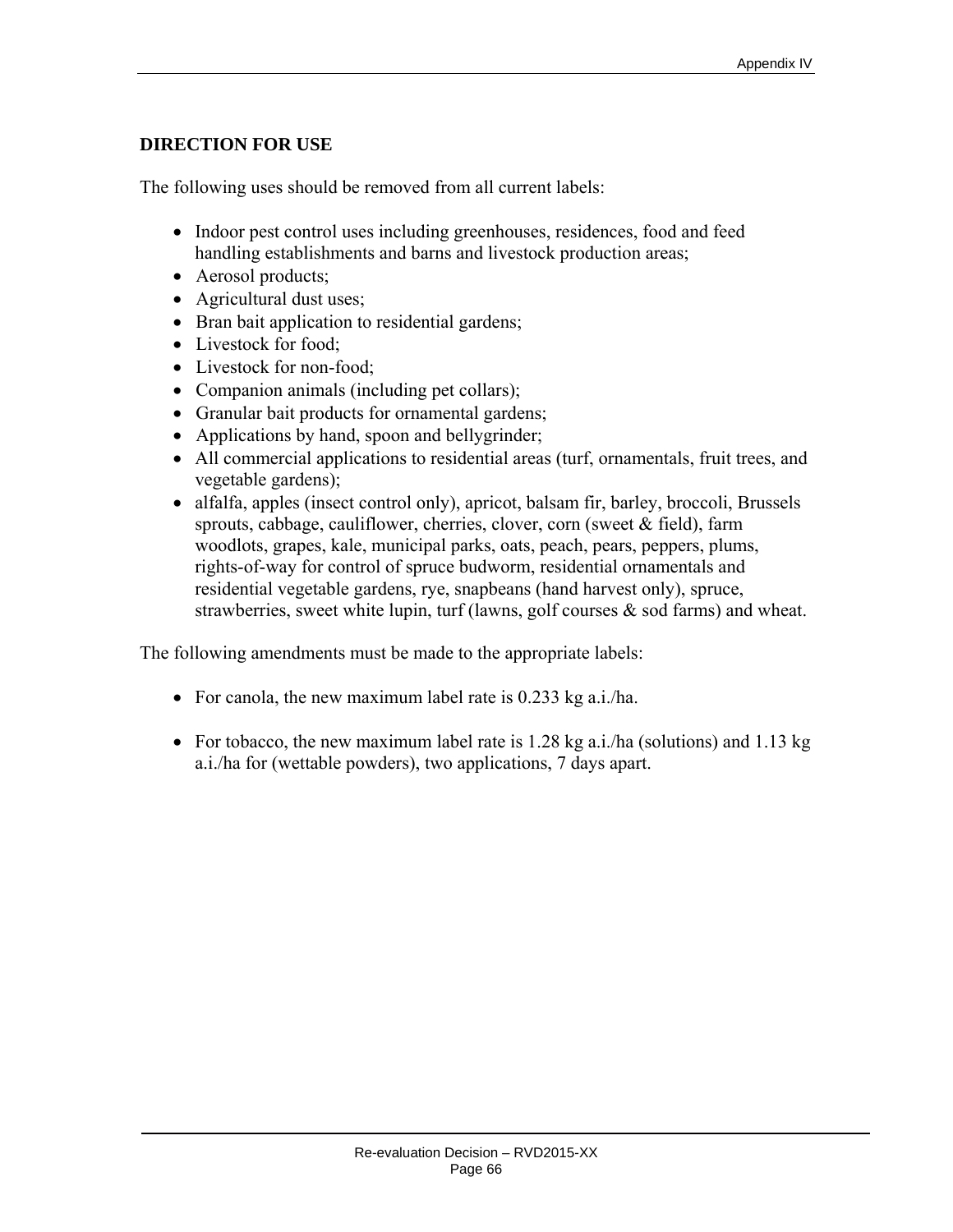# **Revised Restricted-Entry Intervals (REIs)**

The restricted-entry intervals listed below must be added to the appropriate labels.

| Crop                                                                                    | <b>Activity</b>                                                                      | REI <sup>1</sup><br>(days) |
|-----------------------------------------------------------------------------------------|--------------------------------------------------------------------------------------|----------------------------|
| apples (orchards that have                                                              | Hand harvest                                                                         | 14                         |
| transitioned to high density trellis                                                    | Hand thinning, hand-line irrigation                                                  | 14                         |
| production)<br>Max. application rate: 1.5 kg a.i./ha<br>(chemical thinning application) | Hand pruning, scouting, pinching, tying, training                                    | $\overline{4}$             |
| apples (orchards that have not                                                          | Hand harvest                                                                         | 17                         |
| transitioned to high density trellis                                                    | Hand thinning, hand-line irrigation                                                  | 10                         |
| production)<br>Max. application rate: 1.0 kg a.i./ha<br>(chemical thinning application) | Hand pruning, scouting, pinching, tying, training                                    | 0.5                        |
|                                                                                         | High contact activities (irrigation)                                                 | 6                          |
| asparagus and asparagus ferns                                                           | Low contact activities (hand weeding)                                                | 0.5                        |
| beans                                                                                   | High contact activities (scouting, hand harvest,<br>irrigation)                      | $\overline{7}$             |
|                                                                                         | Low contact activities (hand weeding)                                                | 0.5                        |
| beet (root/top), horseradish, radish,                                                   | High contact activities (hand harvest, irrigation)                                   | 5                          |
| rutabaga (root), salsify (root/top),<br>turnip (root/top)                               | Low contact activities (scouting, hand weeding,<br>thinning)                         | 0.5                        |
| blackberry, boysenberry,<br>dewberry, loganberry, raspberry                             | High contact activities (hand harvest, pinching, pruning,<br>training)               | 10                         |
|                                                                                         | Low contact activities (irrigation, weeding, scouting,<br>thinning)                  | 6                          |
| blueberries                                                                             | High contact activities (hand harvest, pinching, pruning,<br>training)               | 9                          |
|                                                                                         | Low contact activities (irrigation, weeding, scouting,<br>thinning)                  | 5                          |
| bran bait applications                                                                  | All activities                                                                       | 0.5                        |
| carrots                                                                                 | Low contact activities (scouting, weeding, thinning)                                 | 0.5                        |
| cranberries                                                                             | High contact activities (irrigation, pruning, harvesting)                            | 10                         |
|                                                                                         | Low contact activities (scouting, weeding, thinning)                                 | $\sqrt{2}$                 |
| cucumbers, melons, squash,                                                              | High contact activities (hand-line irrigation)                                       | $\overline{2}$             |
| pumpkins                                                                                | Low contact activities (hand harvest, turning, tying,<br>staking, scouting, weeding) | 0.5                        |
| choke cherries                                                                          | All activities                                                                       | 21                         |
| ditch banks, forage grasses,<br>pastures                                                | All activities                                                                       | $\overline{2}$             |
|                                                                                         | High contact activities (hand harvest, hand-line<br>irrigation)                      | $\overline{7}$             |
| eggplants                                                                               | Low contact activities (scouting turning, weeding, tying,<br>staking)                | 3                          |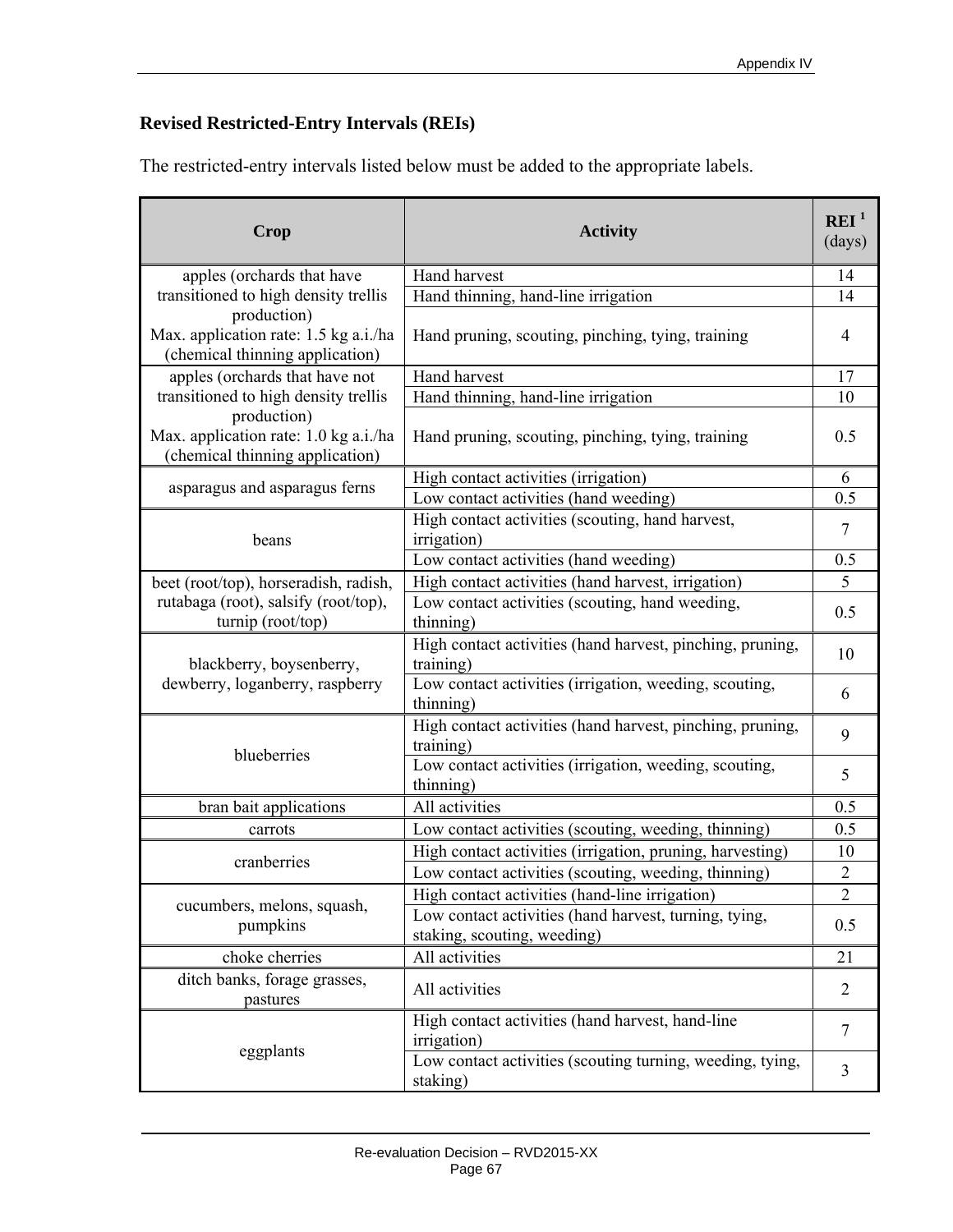| forests                                                                                                                                           | All activities                                                        | 13             |
|---------------------------------------------------------------------------------------------------------------------------------------------------|-----------------------------------------------------------------------|----------------|
| green ash                                                                                                                                         | All activities                                                        | 24             |
| high value trees                                                                                                                                  | All activities                                                        | $\overline{7}$ |
| Chinese cabbage, dandelion,<br>endive, lettuce, collards, mustard<br>greens, parsley, spinach, Swiss<br>chard, and watercress celery,<br>kohlrabi | High contact activities (hand harvest, hand pruning,<br>irrigation)   | 5              |
|                                                                                                                                                   | Low contact activities (scouting, hand weeding,<br>thinning)          | 0.5            |
| ornamental trees                                                                                                                                  | All activities                                                        | 28             |
| ornamental shrubs and flowers                                                                                                                     | All activities                                                        | 13             |
| parsnips                                                                                                                                          | High contact activities (hand harvest, hand pruning,<br>irrigation)   | 5              |
|                                                                                                                                                   | Low contact activities (scouting, hand weeding,<br>thinning)          | 0.5            |
|                                                                                                                                                   | High contact activities (hand harvest, irrigation)                    | 5              |
| peas                                                                                                                                              | Low contact activities (scouting, thinning, hand<br>weeding)          | 0.5            |
|                                                                                                                                                   | High contact activities (irrigation)                                  | 6              |
| potatoes                                                                                                                                          | Low contact activities (scouting, hand weeding)                       | 0.5            |
| rapeseed (canola)                                                                                                                                 | All activities (scouting, irrigation)                                 | 0.5            |
| root crops                                                                                                                                        | All activities                                                        | 10             |
| snapbeans                                                                                                                                         | High contact activities (scouting, irrigation)                        | 6              |
|                                                                                                                                                   | Low contact activities (hand weeding, mechanical<br>harvest)          | 0.5            |
|                                                                                                                                                   | High contact activities (harvesting, irrigation)                      | $\overline{3}$ |
| tobacco                                                                                                                                           | Low contact activities (scouting, weeding, pruning)                   | 0.5            |
| tomatoes                                                                                                                                          | High contact activities (tying, hand harvest, pruning,<br>irrigation) | 6              |
|                                                                                                                                                   | Low contact activities (scouting thinning, hand weeding,<br>staking)  | 0.5            |
| trap trees                                                                                                                                        | All activities                                                        | $\overline{7}$ |
| <sup>1</sup> Day at which the dermal exposure results in an MOE $\geq$ 300.                                                                       |                                                                       |                |

## **Number of Applications:**

Consult the table below for the number of applications per year and application intervals per crop:

## **Applications per Year and Application Intervals**

| <b>Crops</b>                                                                                                                                                  |  | <b>Applications per Year</b> |  |
|---------------------------------------------------------------------------------------------------------------------------------------------------------------|--|------------------------------|--|
|                                                                                                                                                               |  | <b>Interval</b><br>(days)    |  |
| apples (chemical thinning application)                                                                                                                        |  | N/A                          |  |
| trap trees; choke cherries; high value trees                                                                                                                  |  | N/A                          |  |
| ditch banks, forage grasses and pastures, rapeseed (canola); blackberries,<br>boysenberries, dewberries, loganberries, raspberries, blueberries, cranberries; |  | 8                            |  |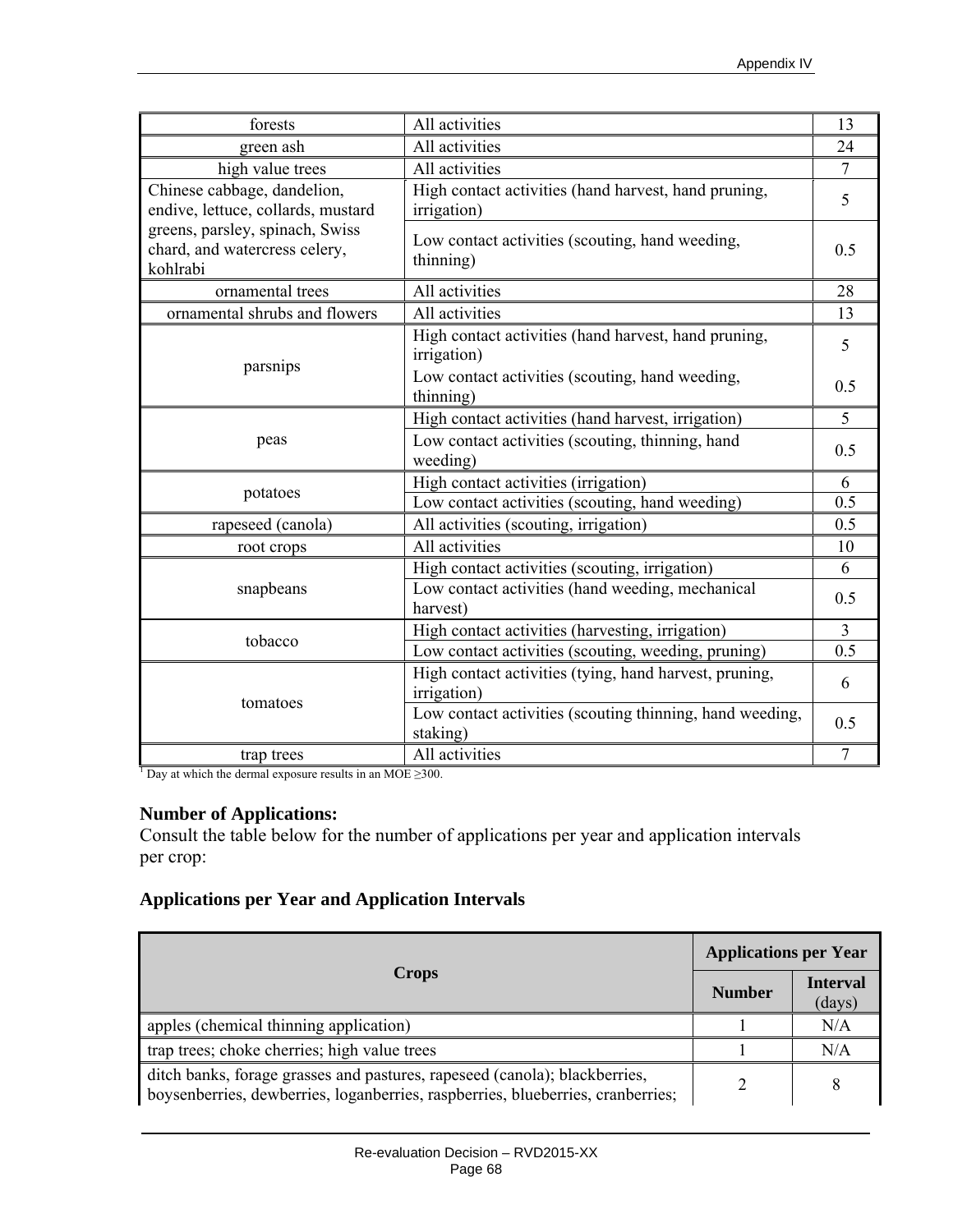| tobacco                                                                                                                                                                                                                                                                                                                                                                                                                                                                                                |  |
|--------------------------------------------------------------------------------------------------------------------------------------------------------------------------------------------------------------------------------------------------------------------------------------------------------------------------------------------------------------------------------------------------------------------------------------------------------------------------------------------------------|--|
| beet (root/top), Chinese cabbage, dandelion, collards, endive, mustard greens,<br>parsley, salsify (root/top), spinach, Swiss chard, turnip (root/top), watercress,<br>parsnips; asparagus; celery, lettuce, kohlrabi, beans, horseradish, radish,<br>rutabaga (root), carrots, peas, potatoes, snapbeans (mechanical harvesting<br>only), tomato, eggplants, cucumbers, melons, pumpkin, squash; azalea,<br>carnation, chrysanthemums, gladiolus, holly, hydrangea, lilac, rose, zinnia;<br>green ash |  |
| forests, arborvitae, birch, boxwood, dogwood, elm, juniper, maple, oak, pines,<br>ornamental trees, bran bait application (non-residential)                                                                                                                                                                                                                                                                                                                                                            |  |

## **Add to DIRECTIONS FOR USE (Pollinator statements):**

Appropriate restrictions should be repeated under the specific crop use directions, as follows*.* 

To protect pollinators, follow the instructions regarding bees in the Environmental Precautions section.

For asparagus, rapeseed (canola), apple, blackberries, boysenberries, dewberries, loganberries, chokecherries, raspberries, blueberries, cranberries, melons, pumpkin, squash, cucumber, broad beans and outdoor ornamentals and trees (excluding coniferous evergreens), add the following statements:

• TOXIC to bees. DO NOT apply during the crop blooming period.

For beans (except broad beans as listed above), peas, potato, eggplant, tomato, tobacco, and the following crops when grown for seed: Chinese cabbage, collards, mustard greens, kohlrabi, dandelion, watercress, celery, endive, lettuce, parsley, spinach, Swiss chard, turnip, rutabaga, carrots, beets, parsnip, horseradish, radish, salsify, add the following statements:

• TOXIC to bees. Avoid application during the crop blooming period. If applications must be made during the crop blooming period, restrict applications to evening when most bees are not foraging. When using managed bees for pollination services, DO NOT apply during the crop blooming period.

## **Add to DIRECTIONS FOR USE:**

Field sprayer application: **DO NOT** apply during periods of dead calm. Avoid application of this product when winds are gusty. **DO NOT** apply with spray droplets smaller than the American Society of Agricultural Engineers (ASAE) fine classification. Boom height must be 60 cm or less above the crop or ground.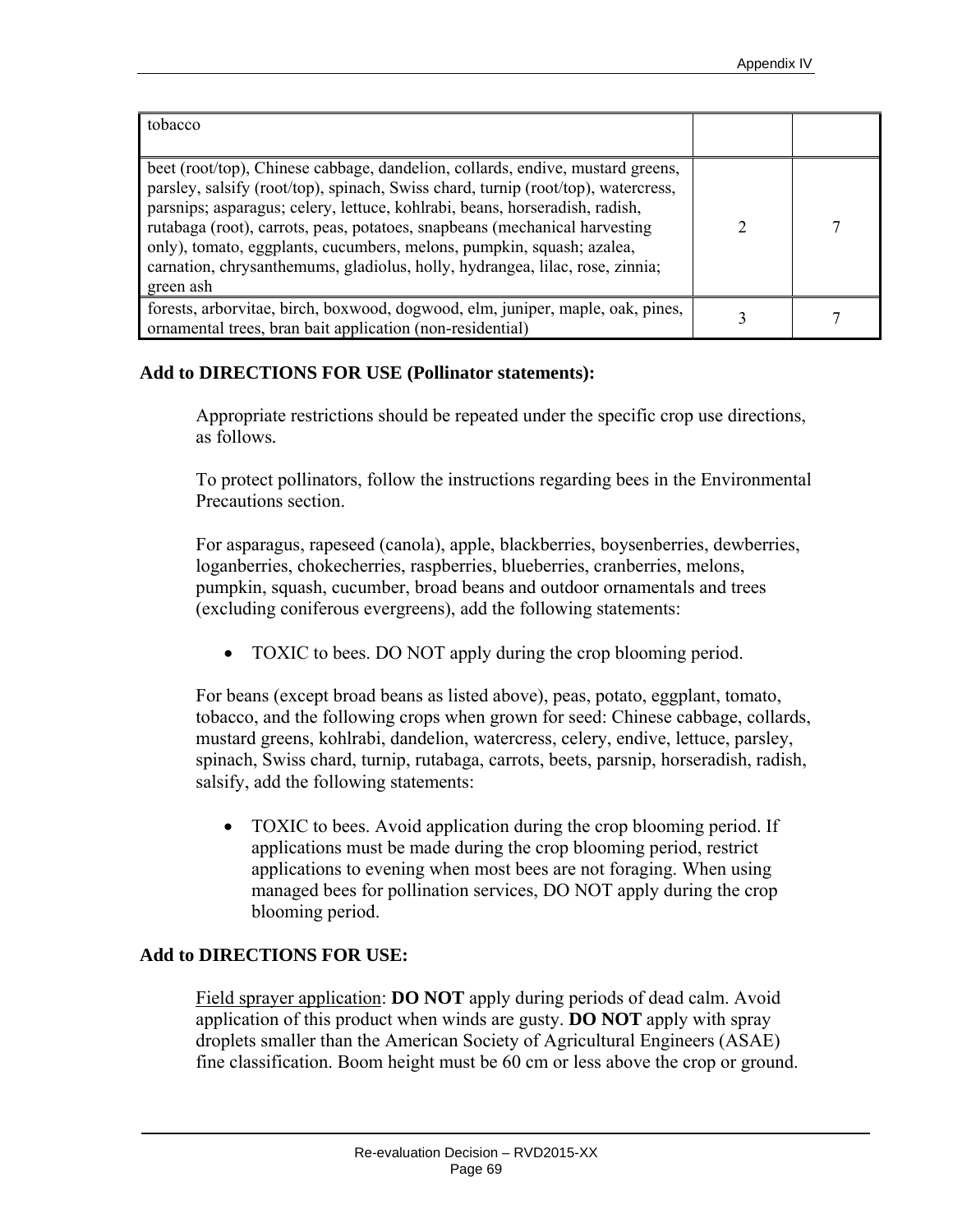Airblast application: **DO NOT** apply during periods of dead calm. Avoid application of this product when winds are gusty. **DO NOT** direct spray above plants to be treated. Turn off outward pointing nozzles at row ends and outer rows. **DO NOT** apply when wind speed is greater than 16 km/h at the application site as measured outside of the treatment area on the upwind side.

 Aerial application: **DO NOT** apply during periods of dead calm. Avoid application of this product when winds are gusty. **DO NOT** apply when wind speed is greater than 16 km/h at flying height at the site of application. **DO NOT** apply with spray droplets smaller than the American Society of Agricultural Engineers (ASAE) fine classification. To reduce drift caused by turbulent wingtip vortices, the nozzle distribution along the spray boom length **MUST NOT** exceed 65% of the wing- or rotorspan.

#### **Buffer zones:**

Use of the following spray methods or equipment **DO NOT** require a buffer zone: hand-held or backpack sprayer and spot treatment.

The buffer zones specified in the table below are required between the point of direct application and the closest downwind edge of sensitive freshwater habitats (such as lakes, rivers, sloughs, ponds, prairie potholes, creeks, marshes, streams, reservoirs and wetlands) and estuarine/marine habitats.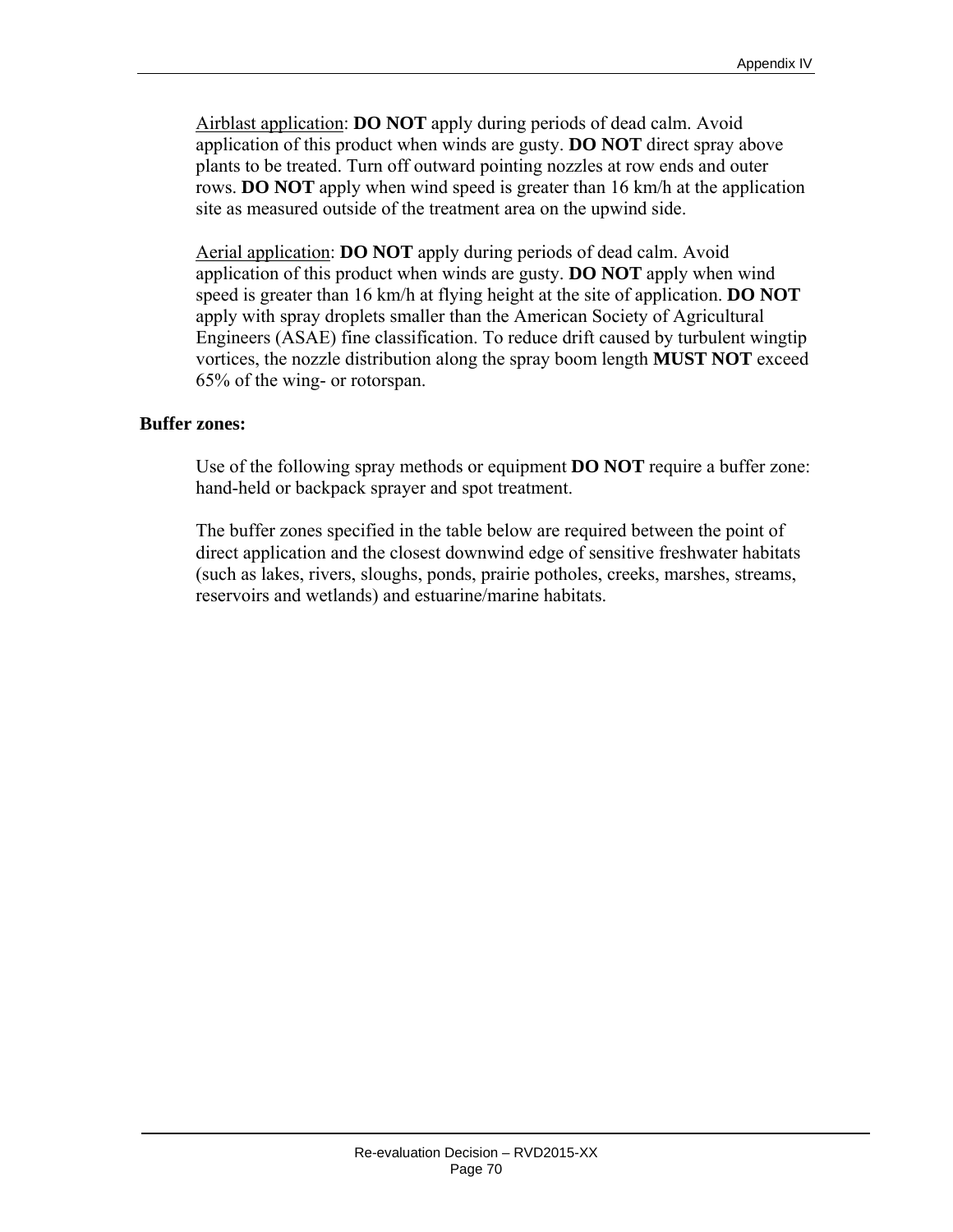|                                 | Crop                                                                                                                                                                                                                                                                                                                                                                                                                                 |                       | <b>Buffer Zones (metres) Required for the Protection of:</b> |                         |                                                |                         |
|---------------------------------|--------------------------------------------------------------------------------------------------------------------------------------------------------------------------------------------------------------------------------------------------------------------------------------------------------------------------------------------------------------------------------------------------------------------------------------|-----------------------|--------------------------------------------------------------|-------------------------|------------------------------------------------|-------------------------|
| <b>Method of</b><br>application |                                                                                                                                                                                                                                                                                                                                                                                                                                      |                       | <b>Freshwater Habitat of</b><br>Depths:                      |                         | <b>Estuarine/Marine Habitats</b><br>of Depths: |                         |
|                                 |                                                                                                                                                                                                                                                                                                                                                                                                                                      |                       | Less than<br>1 metre                                         | Greater than<br>1 metre | Less than<br>1 metre                           | Greater than<br>1 metre |
| Field<br>sprayer                | Asparagus (seedling), beans,<br>beet, blackberry, blueberry,<br>boysenberry, canola, carrot,<br>Chinese cabbage, celery,<br>chokecherry, collards,<br>cucumber, dandelion,<br>eggplant, endive, kohlrabi,<br>lettuce, loganberry, melon,<br>mustard greens, parsley,<br>parsnip, peas, potato,<br>pumpkin, radish, raspberry,<br>rutabaga, salsify, snapbeans,<br>spinach, squash, Swiss<br>chard, turnip, tomato and<br>watercress. |                       | 10                                                           | $\overline{3}$          | 15                                             | 10                      |
|                                 | Ditch banks, field borders,<br>wastelands, headlands,<br>forage grass, pasture,<br>rangeland, asparagus (ferns),<br>cranberry, ornamentals                                                                                                                                                                                                                                                                                           |                       | 15                                                           | $\overline{4}$          | 25                                             | 10                      |
| Tobacco                         |                                                                                                                                                                                                                                                                                                                                                                                                                                      |                       | 25                                                           | 5                       | 35                                             | 15                      |
| Airblast                        | Apple (apple<br>thinning<br>only)                                                                                                                                                                                                                                                                                                                                                                                                    | Early growth<br>stage | 25                                                           | 10                      | 30                                             | 20                      |
|                                 | Ornamentals                                                                                                                                                                                                                                                                                                                                                                                                                          | Early growth<br>stage | 45                                                           | 30                      | 50                                             | 40                      |
|                                 |                                                                                                                                                                                                                                                                                                                                                                                                                                      | Late growth<br>stage  | 35                                                           | 20                      | 40                                             | 30                      |
| Aerial                          | Blueberries                                                                                                                                                                                                                                                                                                                                                                                                                          | Fixed wing            | 700                                                          | 100                     | 800                                            | 575                     |
|                                 |                                                                                                                                                                                                                                                                                                                                                                                                                                      | Rotary wing           | 675                                                          | 75                      | 800                                            | 525                     |
|                                 | Forage, field<br>crops, and<br>vegetable<br>crops                                                                                                                                                                                                                                                                                                                                                                                    | Fixed wing            | 750                                                          | 225                     | 800                                            | 600                     |
|                                 |                                                                                                                                                                                                                                                                                                                                                                                                                                      | Rotary wing           | 675                                                          | 125                     | 800                                            | 550                     |
|                                 | Cranberries                                                                                                                                                                                                                                                                                                                                                                                                                          | Fixed wing            | 775                                                          | 350                     | 800                                            | 600                     |
|                                 |                                                                                                                                                                                                                                                                                                                                                                                                                                      | Rotary wing           | 650                                                          | 300                     | 800                                            | 550                     |
| Forest,<br>woodlands            |                                                                                                                                                                                                                                                                                                                                                                                                                                      | Fixed wing            | 800                                                          | 350                     | 800                                            | 725                     |
|                                 |                                                                                                                                                                                                                                                                                                                                                                                                                                      | Rotary wing           | 375                                                          | 125                     | 450                                            | 275                     |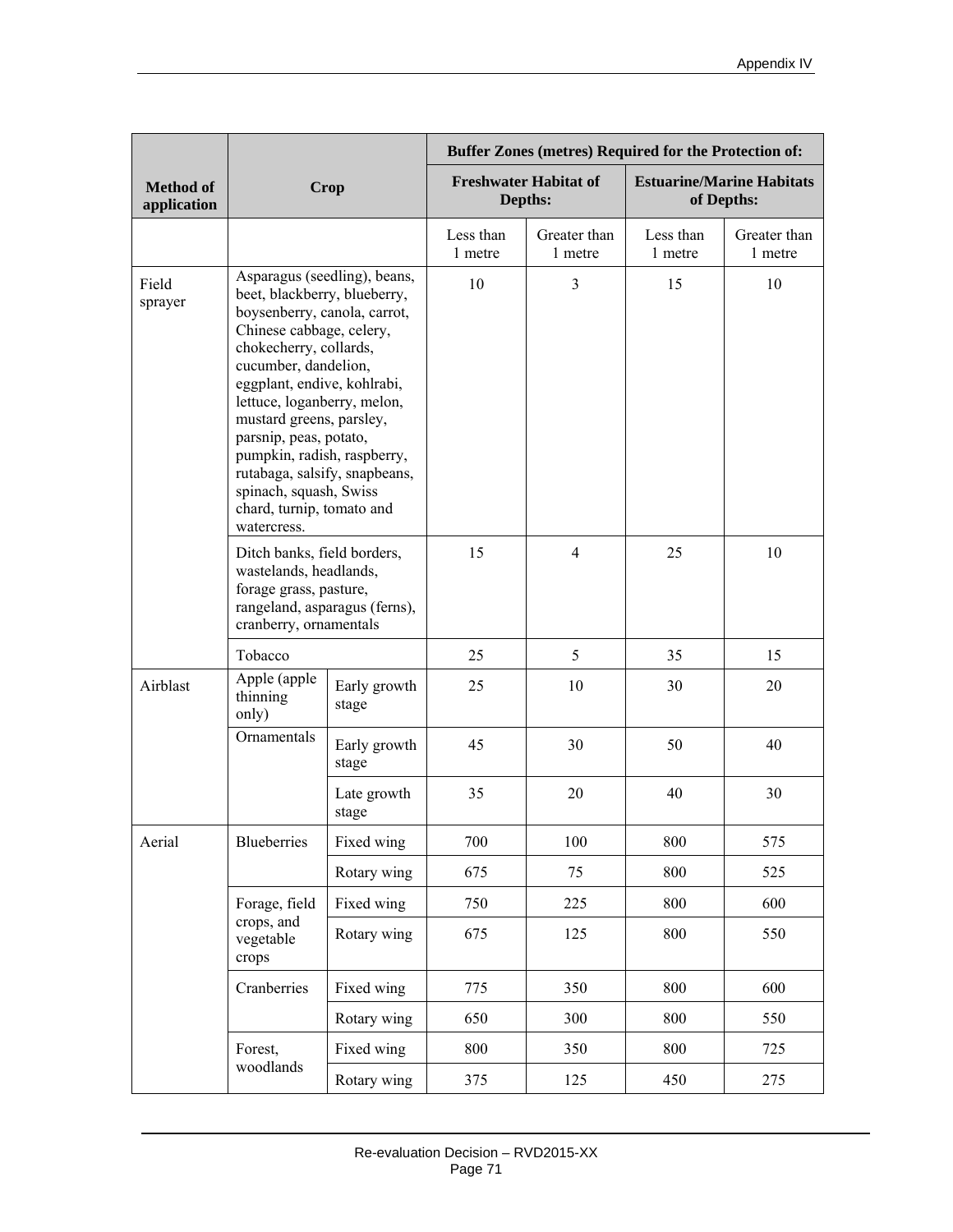For tank mixes, consult the labels of the tank-mix partners and observe the largest (most restrictive) buffer zone of the products involved in the tank mixture and apply using the coarsest spray (ASAE) category indicated on the labels for those tank mix partners.

The buffer zones for this product can be modified based on weather conditions and spray equipment configuration by accessing the Buffer Zone Calculator on the Pest Management Regulatory Agency web site.

# **Apple Thinning:**

**The use directions for apple thinning on Sevin Brand 50W (Reg. No. 6839) label must be removed.** 

**For apple thinning use on the current labels (Sevin Brand XLR Plus (Reg. No. 19531) and Sevin XLR (Reg. No. 27876)): Add the following to DIRECTIONS FOR USE:** 

"TO REDUCE FRUIT SET — APPLE TREES (FRUIT):

# APPLICATION RATE AND TIMING

For orchards that have transitioned to high density trellis production architecture (e.g., spindle or super spindle trees) apply 0.5 to 3.22 L/ha as a full coverage spray timed between late petal fall and 25 days after full bloom. The use rate will depend on the apple variety, tree size, row spacing, and the weather conditions at the time of and following application. For easily thinned varieties apply 0.5-1 L of product/1000 L of spray (233– 466 g a.i./1000 L). For hard to thin varieties apply 1-2 L of product/1000 L of spray (466–932 g a.i./1000 L). The maximum application rate per growing season is not to exceed 1.5 kg a.i./ha.

For orchards that have not transitioned to high density trellis production architecture (e.g., dwarf, semi-dwarf and full sized trees) apply 0.5 to 2.15 L/ha as a full coverage spray timed between late petal fall and 25 days after full bloom. The use rate will depend on the apple variety, tree size, row spacing, and the weather conditions at the time of and following application. For easily thinned varieties apply 0.5-1 L of product/1000 L of spray (233–466 g a.i./1000 L). For hard to thin varieties apply 1-2 L of product/1000 L of spray (466–932 g a.i./1000 L). The maximum application rate per growing season is not to exceed 1.0 kg a.i./ha.

Apple tree varieties differ in their sensitivity to chemical thinners. Varieties considered easy-to thin, including Ginger Gold, Cortland, and Granny Smith may be adequately thinned with one application. Varieties considered more difficult-to-thin such as Golden Delicious, Red Delicious, Gala, etc. may require an additional application or be combined with another compatible thinner containing benzyladenine or naphthaleneacetic acid.

Pre-harvest interval is 75 days for apple thinning applications.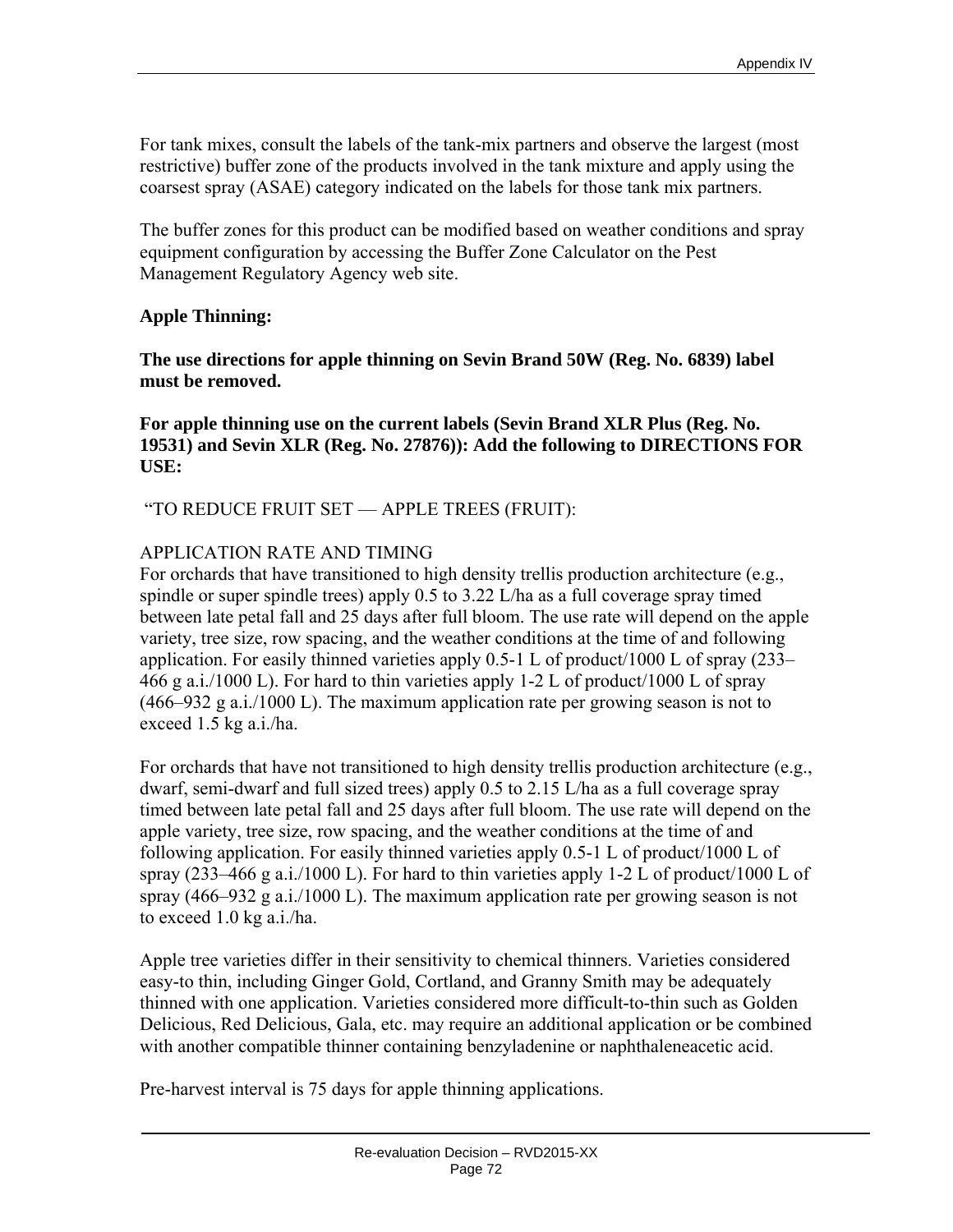# SPRAY APPLICATION AND VOLUME

Sevin should be applied from the ground using a high volume handgun or airblast sprayer. The sprayer should be properly calibrated to ensure complete coverage of foliage and developing fruit without runoff. It is suggested that nozzles be adjusted to deliver 2/3 of the spray volume in the upper portion of a tree. Reduce spray coverage to the lower portion of the tree since over thinning may occur here. Adjust spray volume to accommodate tree size. The most effective spray volume will depend on the tree size, planting density (row and tree spacing) and amount of foliage. Use sufficient spray volume to ensure adequate coverage; typical spray volume is dependent on tree size (e.g., 1000 to 2000 L/ha). Avoid spray to the point of runoff.

# COMPATABILITY WITH OTHER THINNERS

Sevin may be tank mixed with other fruit thinners, such as products containing 6 benzyladenine or naphthaleneacetic acid (NAA) for use on some varieties. However, use caution to avoid over-thinning and other adverse effects. The combination with NAA may result in pygmy or small fruit production on some varieties such as Delicious and Fuji. Consult with local fruit thinning experts for recommendations before using either of these combinations. Refer to and follow the tank mix partner's label for specific use directions and precautions.

# PRECAUTIONS FOR APPLE THINNING USE OF SEVIN XLR CARBARYL **INSECTICIDE**

# LIQUID SUSPENSION

- Do not apply during bloom prior to 80% petal fall.
- Weather Influences Thinner Response:
	- o Climatic temperature, high humidity, frost, and other weather factors may influence fruit thinning results. When fruit reach a size range of 7 to 14 mm they are most sensitive to thinner application and weather conditions, particularly at 3 to 4 days after application, will influence thinner response. Application made when temperatures are expected to be below 17°C may result in reduced and insufficient thinning. When temperatures are expected to exceed 27°C or when moderate temperatures are accompanied by an extended period (3 to 4 days) of cloudy weather, heavy or excessive thinning may be observed. A good rule-of thumb is once fruit reach 6 to 7 mm in size the most satisfactory thinning is often achieved by making the application right before a period forecasted of at least 3 days of moderate (21°C to 25°C) temperatures.
- Other Factors that Influence Thinner Response:
	- o Exercise caution to avoid possible over thinning and possible yield reduction. Tree age, variety, nutrition, previous crop pruning and bloom, and degree of set may influence fruit thinning results.
- Fruit Deformity Precaution: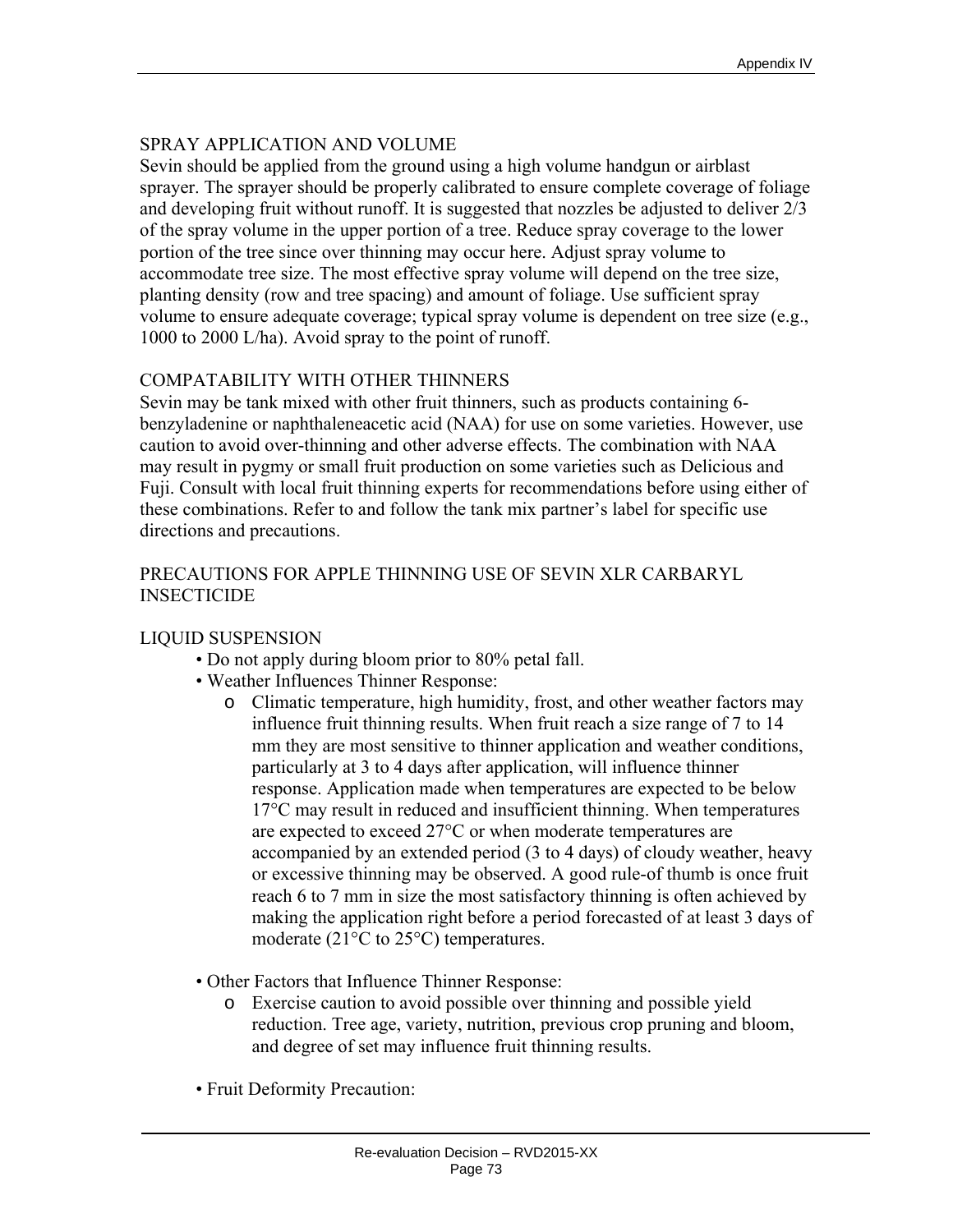o The use of Sevin may result in fruit deformity under certain environmental conditions. Before using on any variety of apples, the user must weigh the risk versus benefits when using this product, particularly when using it between 80% petal fall and 6 mm fruit size. Red Delicious is more sensitive to this phenomenon and in particular, the varieties Bisbee, Red Chief and Vallee Spur are very susceptible to conditions causing fruit deformity. Precipitation and temperatures below 18°C increases the possibility of fruit deformity. The use of this product with any spray additive not specifically recommended on the label may increase the risk of fruit deformity and injury.

Consult with fruit thinning experts in your area for advice on using this product on specific apple varieties under local growing conditions or other questions. Observe all restrictions on the use of this product for apple thinning.

### DRIFT MANAGEMENT

For airblast application, observe the following drift management practices:

- Adjust deflectors and aiming devices so that spray is only directed into the canopy;
- Block off upward pointed nozzles when there is no overhanging canopy;
- Do not allow the spray to go beyond the edge of the cultivated area (i.e., turn off sprayer when turning at end rows);
- For applications to the outside rows, only spray inward, toward the orchard."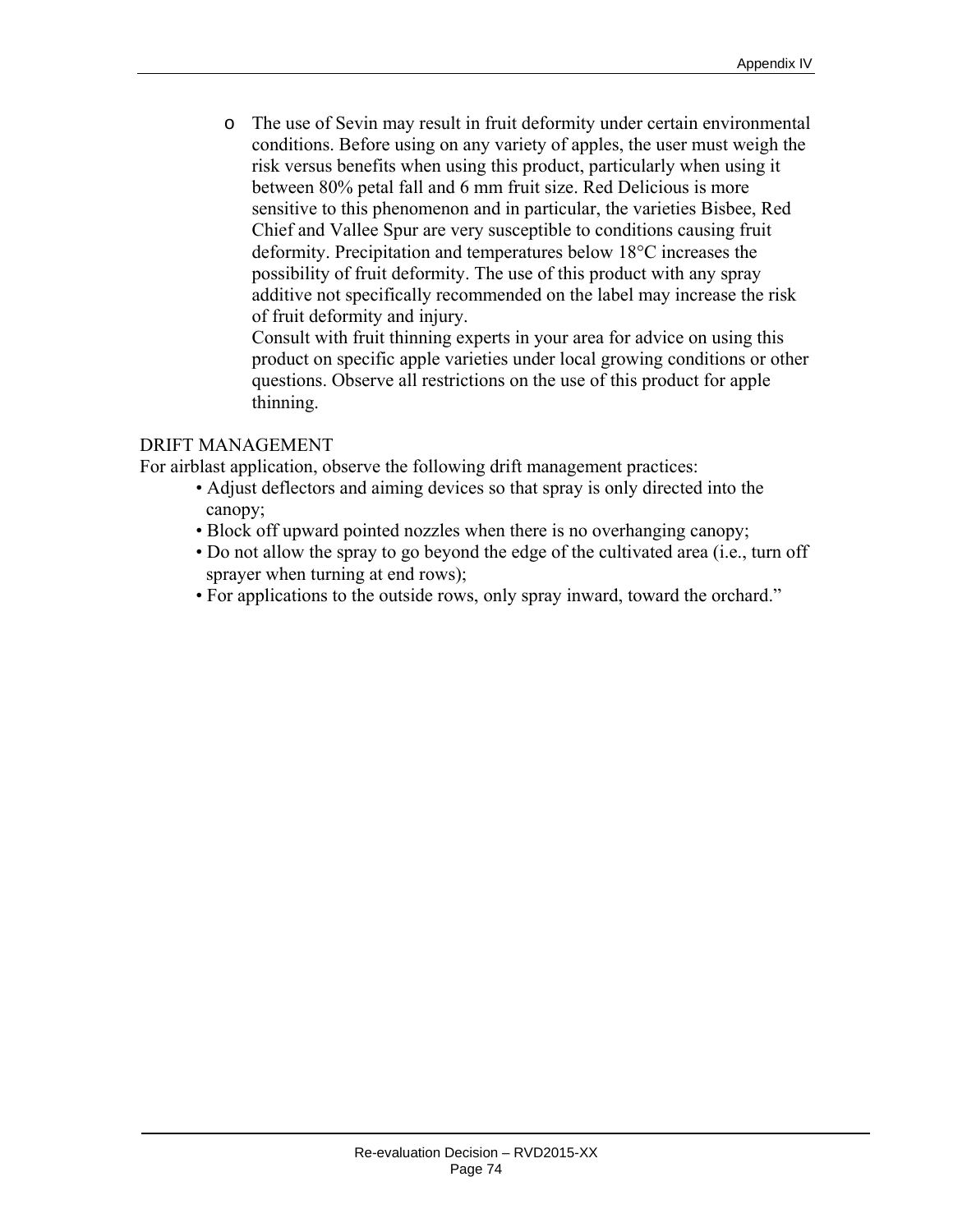# **Appendix VI Additional Mitigation Measures for Certain Products Containing Carbaryl**

## **Domestic Class Products**

All domestic class products containing carbaryl are to be cancelled.

The cancellation schedule for all domestic class products is as follows: Last sale by registrants: 12 months following the publication date of this document Last sale by retail: 24 months following the publication date of this document Expiry date of registration: 36 months following the publication date of this document

### **Wettable Powder in Water Soluble Packaging (WSP)**

Registrants of end-use product must take measures to package wettable powder products in water soluble packaging and discontinue the wettable powder formulation.

An application to register a new product in water soluble packaging is required within 24 months following the publication date of this document. Label directions for these products must be revised to provide use directions for products in water soluble packaging.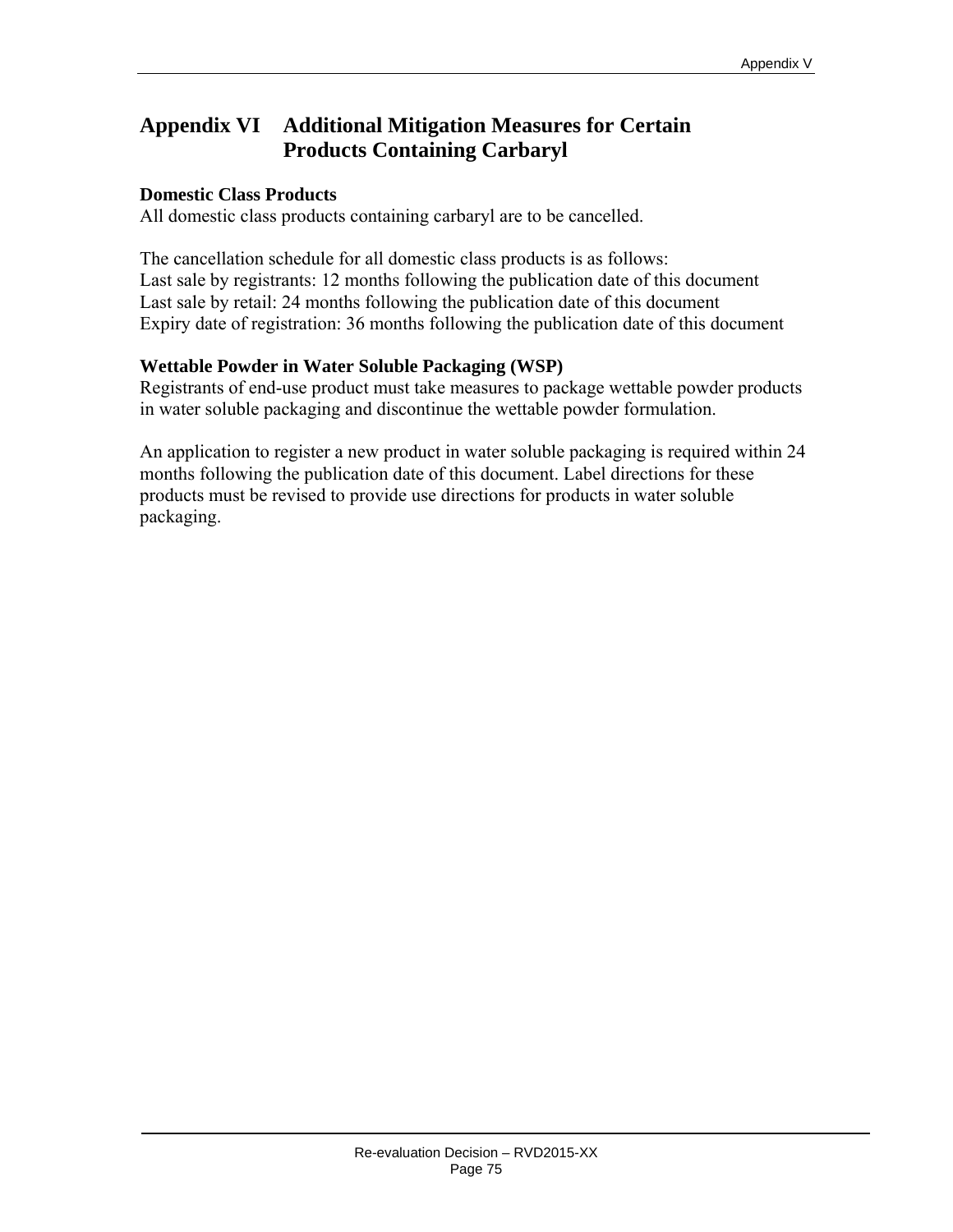# **References**

| <b>PMRA</b>   | <b>Reference</b> |
|---------------|------------------|
| <b>Number</b> |                  |

# **A. Information Considered in the Toxicology Assessment**

## **Studies/Information Submitted By Applicant/Registrant (Unpublished)**

1533160 2007, Report on Cholinesterase Comparative Sensitivity Study of Carbaryl, DACO: 4.8

#### **Published Information**

| 1968927 | Herr, David W. et al, 2010, Relationship Between Brain and<br>Plasma Carbaryl Levels and Cholinesterase Inhibition -<br>Toxicology, Volume 276, Pages 172 to 183, DACO: 4.8                                                                                                           |
|---------|---------------------------------------------------------------------------------------------------------------------------------------------------------------------------------------------------------------------------------------------------------------------------------------|
| 2026922 | United States Environmental Protection Agency, 2005, Transmittal<br>of Meeting Minutes of the FIFRA Scientific Advisory Panel<br>Meeting Held December 2, 2004 on the Use of Pharmacokinetic<br>Data to Refine Carbaryl Risk Estimates from Oral and Dermal<br>Exposure, DACO: 12.5.4 |
| 2308483 | Cambon, C, C. Declume and R. Derache, 1978, Inhibition of<br>Acetylcholinesterase from Foetal and Maternal Tissues after Oral<br>Intake of Carbaryl (1-naphthyl-N-methyl-carbamate) by Pregnant<br>Rats - Biochemical Pharmacology, Volume 27, Pages 2647 to<br>2648, DACO: 4.5.14    |
| 2308485 | Cambon, C., C. Declume, and R. Derache, 1980, Foetal and<br>Maternal Rat Brain Acetylcholinesterase: Isoenzymes Changes<br>Following Insecticidal Carbamate Derivatives Poisoning -<br>Archives of Toxicology, Volume 45, Pages 257 to 262, DACO:<br>4.5.14                           |
| 2308487 | Declume, C. and P. Benard, 1977, Foetal Accumulation of [14C]<br>Carbaryl in Rats and Mice Autoradiographic Study - Toxicology,<br>Volume 8, Pages 95 to 105, DACO: 4.5.9                                                                                                             |
| 2308491 | Declume, C., C. Cambon, and R. Derache, 1979, The Effects on<br>New-Born Rats of Repeated Carbaryl Administration During<br>Gestation - Toxicology Letters, Volume 3, Pages 191 to 196,<br>DACO: 4.5.14                                                                               |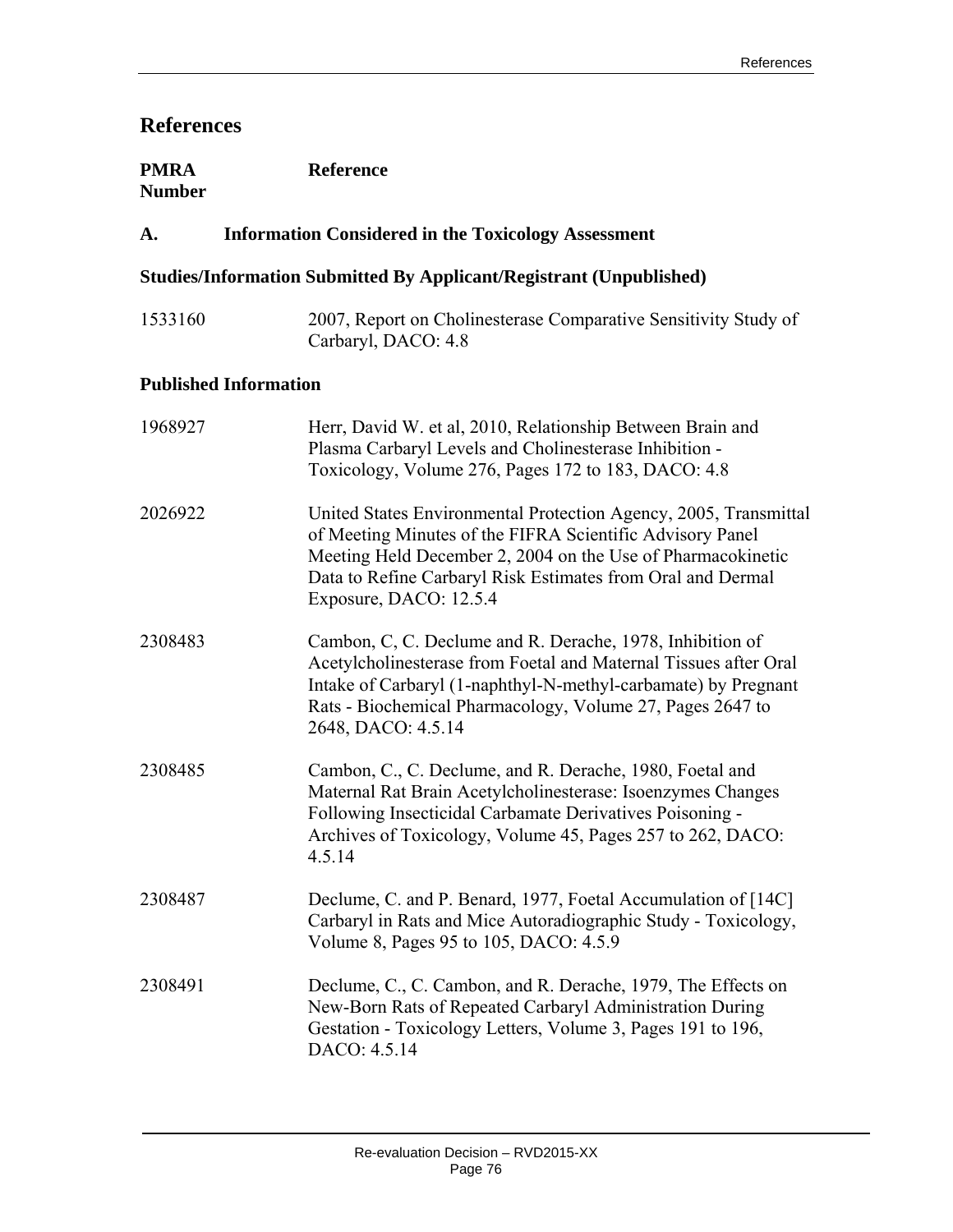| 2308493   | United States Environmental Protection Agency, 2002, Carbaryl -<br>6th Report of the Hazard Identification Assessment Review<br>Committee, DACO: 12.5.4                                                                                                                                        |
|-----------|------------------------------------------------------------------------------------------------------------------------------------------------------------------------------------------------------------------------------------------------------------------------------------------------|
| 2308498   | Moser, Virginia C. et al, 2010, Time-Course, Dose-Response, and<br>Age Comparative Sensitivity of N-Methyl Carbamates in Rats -<br>Toxicological Sciences, Volume 114, Number 1, Pages 113 to 123,<br>DACO: 4.5.12                                                                             |
| 2309077   | Mortensen, S.R., M.J. Hooper, and S. Padilla, 1998, Rat Brain<br>Acetylcholinesterase Activity: Developmental Profile and<br>Maturational Sensitivity to Carbamate and Oranophosphorus<br>Inhibitors - Toxicology, Volume 125, Pages 13 to 19, DACO:<br>4.5.12                                 |
| 2309078   | Astroff, A.B. et al, 1999, The Conduct of a Two-Generation<br>Reproductive Toxicity Study via Dermal Exposure in the Sprague-<br>Dawley Rat -- A Case Study with KBR 3023 (A Prospective Insect<br>Repellent) - Reproductive Toxicology, Volume 13, Number 3,<br>Pages 223 to 232, DACO: 4.5.1 |
| <b>B.</b> | <b>Information Considered in the Health Exposure Assessment</b>                                                                                                                                                                                                                                |
|           | <b>Studies/Information Submitted By Applicant/Registrant (Unpublished)</b>                                                                                                                                                                                                                     |
| 1812352   | Bayer CropScience Canada, 2009. Letter from BCS to J. Worgan,<br>Director General, Re-evaluation Management Directorate, PMRA.<br>"Comments on Carbaryl PRVD 2009-14." 6 October 2009.                                                                                                         |
| 2007013   | Bayer CropScience Canada, 2011. Letter from BCS to Conti, M.<br>A/Director General, Re-evaluation Management Directorate,<br>PMRA. 'Comments on Carbaryl PRVD 2009-14." January 14,<br>2011.                                                                                                   |
| 1718679   | Bayer CropScience Canada, 2007a. Memo (email) from Delaney,<br>N. of Bayer CropScience to R. Vogrig of the PMRA 'Carbaryl Re-<br>evaluation Questions and Response,' Bayer CropScience, Ontario.<br>Unpublished. 8 August 2007.                                                                |
| 1812296   | Bayer CropScience Canada, 2007b. Lunchick, C. 'Post Application                                                                                                                                                                                                                                |

G201756. Bayer CropScience, 15 August 2007.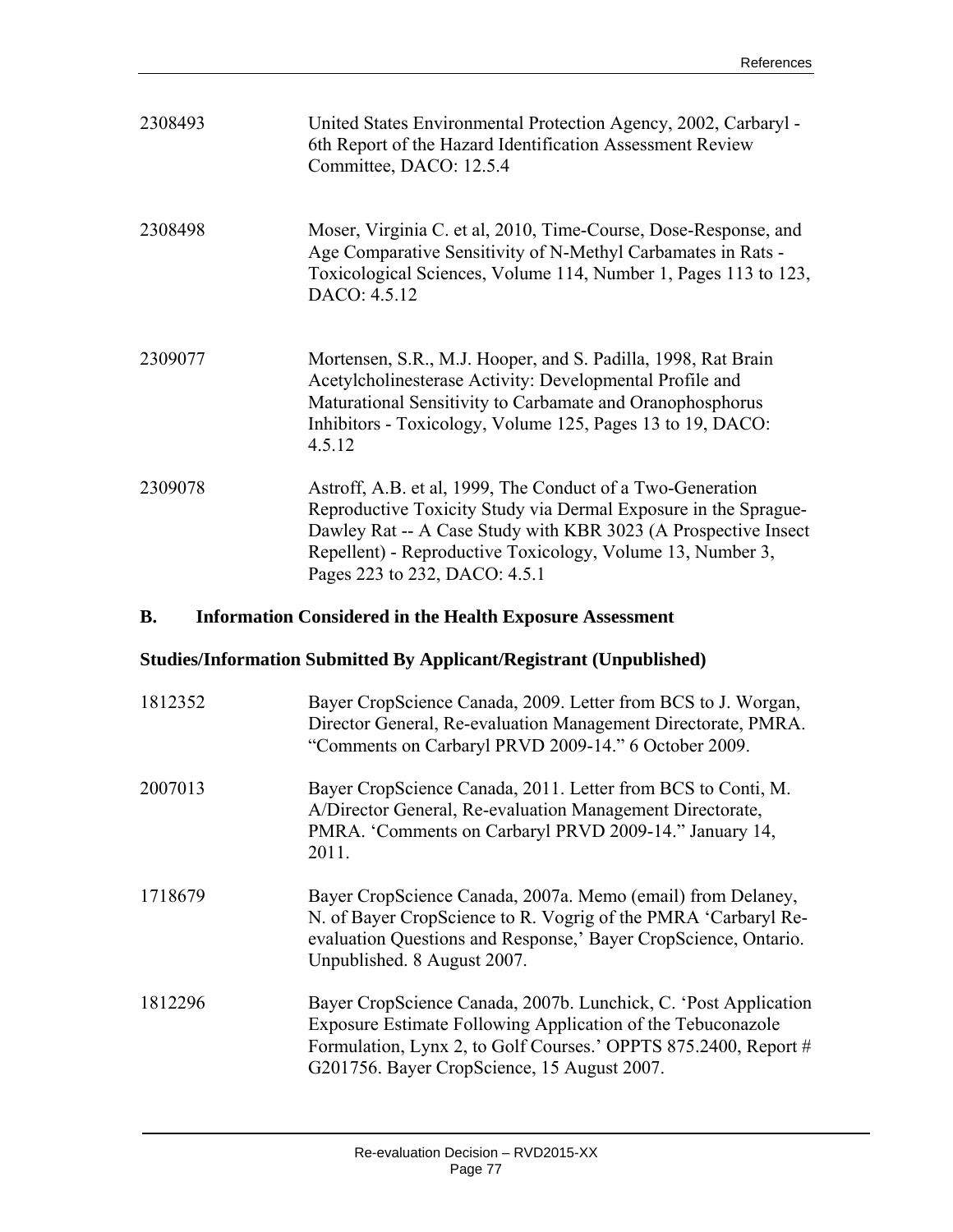| 1812211 | Krolski, M.E. et al, Metabolism of [14C] Carbaryl in Rats, 2003.<br>MRID 46277001. Report # 201025. DACO: 4.5.9. Bayer<br>CropScience, 7 May 2003.                                                                                                                     |
|---------|------------------------------------------------------------------------------------------------------------------------------------------------------------------------------------------------------------------------------------------------------------------------|
| 2194662 | Akins, J. et al, 'Response to PMRA's Apple Thinning Re-entry<br>Interval Assessment and Refinement Options for Carbaryl'.<br>Tessenderlo Kerley Inc., 25 May 2012.                                                                                                     |
| 1526175 | Dick, I. 2001. [14C]-Carbaryl Comparative in vitro Dermal<br>Penetration Study Using Human and Rat Skin. Huntingdon Life<br>Sciences Ltd., Woolley Rd, Alconbury, Huntingdon,<br>Cambridgeshire, U.K. Lab Resport # AES 033/012804. 21<br>September 2001. Unpublished. |
| 2115788 | Agricultural Reentry Task Force (ARTF). 2008. Data Submitted by<br>the ARTF to Support Revision of Agricultural Transfer<br>Coefficients. Submission #2006-0257.                                                                                                       |
| 1526127 | Shah, P.V. 2007. Carbaryl: Review of <i>in vitro</i> Dermal Absorption<br>Study: Dick, I. 2001. [14C]-Carbaryl Comparative in vitro Dermal<br>Penetration Study Using Human and Rat Skin. Unpublished.                                                                 |

## **Additional Information**

#### **Published Information**

1656343 Chang, S.K., Brooks, J.D., Monteiro-Riviere, N.A., J.E. Riviere. 1995. Enhancing or Blocking Effect of Fenvalerate on the Subsequent Percutaneous Absorption of Pesticides *In Vitro*. Pest. Biomchem. Phys. 51:214-219.

## **Unpublished Information**

2418684 USEPA, 2000. Agricultural Transfer Coefficients. Science Advisory Council for Exposure. Policy No. 003.1. Unpublished. 7 August 2000.

## **C. Information Considered in the Environmental Assessment**

#### **Studies/Information Submitted By Applicant/Registrant (Unpublished)**

1995688 Schafers, C. (2002). Carbaryl Hazard Potential to Freshwater invertebrates Proposed Ecologically Acceptable Concentration. Unpublished study. M-210735 -01-1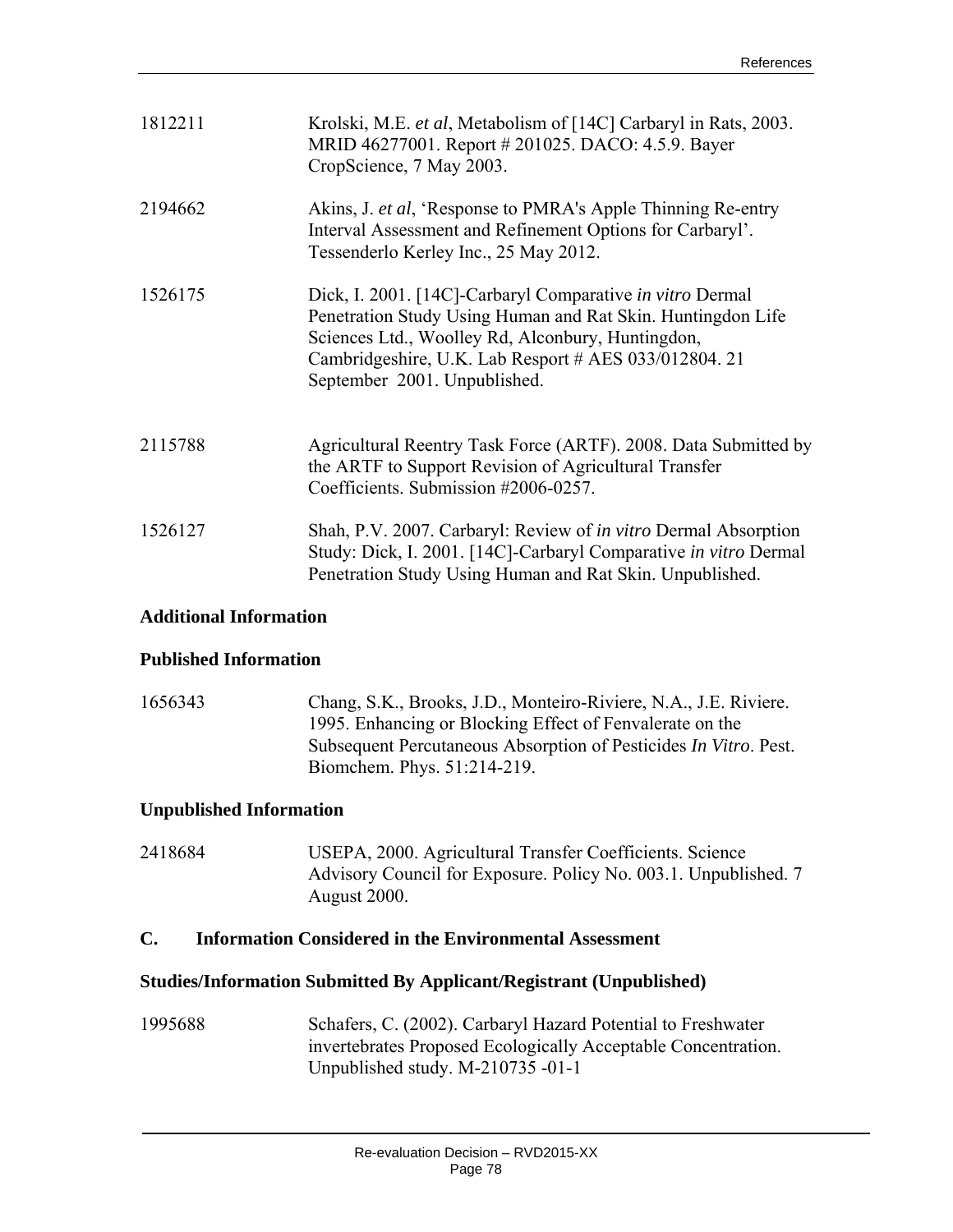## **Additional Information Considered**

### **Published Information**

2016893 Havens, K. E. (1995). Insecticide (carbaryl, 1-napthyl-nmethylcarbamate) effects on a freshwater plankton community: zooplankton size, biomass, and algal abundance. Water, Air and Soil Pollution 84: 1-10.

## **D. Information Considered in the Value Assessment**

## **Additional Information Considered**

## **Published Information**

| 2297421 | Caldwell, B. et al, 2010, Pesticidal Soap. Resource Guide for<br>Organic Insect and Disease Management - ISBN 0-9676507-2-0<br>Cornell University Department of Plant Pathology, DACO: 10.6                       |
|---------|-------------------------------------------------------------------------------------------------------------------------------------------------------------------------------------------------------------------|
| 2041819 | Canadian Food Inspection Agency, 2010, Japanese Bettle - Popillia<br>Japonica (Newman), DACO: 10.6                                                                                                                |
| 2041817 | Canadian Food Inspection Agency, 2010, D-98-09:<br>Comprehensive Policy to Control the Spread of North American<br>Gypsy Moth, Lymantria Dispar in Canada and the United States,<br>DACO: 10.6                    |
| 2297424 | Cranshaw, W. S. 2010, Insect Control: Soaps and Detergents.<br>Insect Series Home and Garden No. 5.547 - Colorado State<br>University Extension, 2008, DACO: 10.6                                                 |
| 2041822 | IRAC International MoA Working Group, 2010, IRAC MoA<br>Classification Scheme, DACO: 10.6                                                                                                                         |
| 2041816 | Koppert Biological Systems, 2011, Beneficial Nematodes Against<br>Leatherjackets, DACO: 10.6                                                                                                                      |
| 2297427 | Smith, R. et al, 2010, Guidelines for Insecticideal Soap -<br>Washington State University Extension, DACO: 10.6                                                                                                   |
| 2297428 | Stewart, J.B., 2010, White Grubs in Ontario Lawns.2004.<br>University of Guelph Pest Diagnostic Clinic, Guelph, Ontario.<br>University of Guelph Pest Diagnostic Clinic Factsheet Archive,<br>Insects, DACO: 10.6 |
| 2297429 | Ubl, J. and C. Munnerlyn, 2010, Insecticidal Soap for Garden Pest<br>Control. 2009. HGIC 2771. Clemson University Extension,                                                                                      |